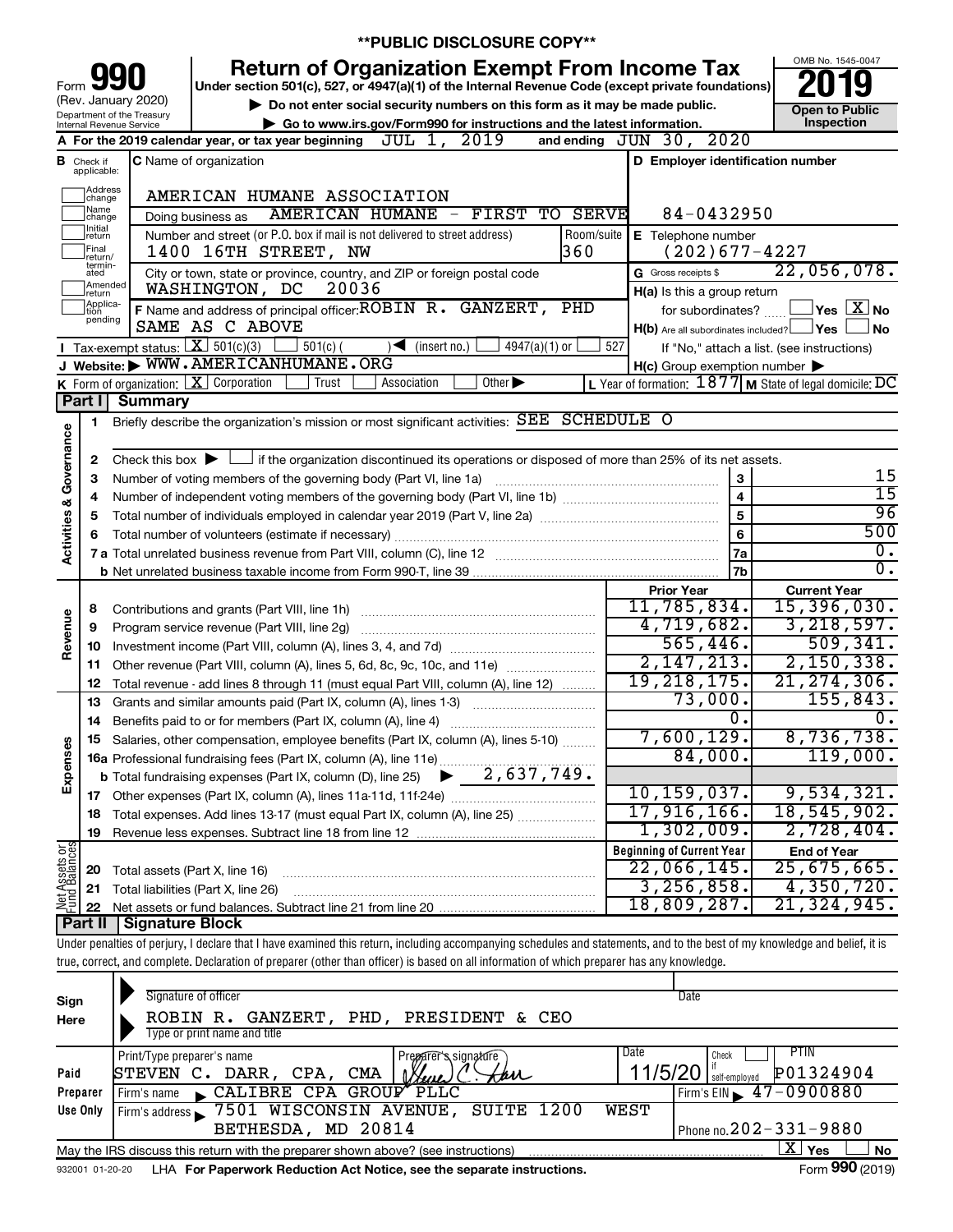|              | AMERICAN HUMANE ASSOCIATION<br>Form 990 (2019)                                                                                                                                                                                                                                       | 84-0432950                          | Page 2               |
|--------------|--------------------------------------------------------------------------------------------------------------------------------------------------------------------------------------------------------------------------------------------------------------------------------------|-------------------------------------|----------------------|
|              | <b>Statement of Program Service Accomplishments</b><br>Part III                                                                                                                                                                                                                      |                                     |                      |
|              |                                                                                                                                                                                                                                                                                      |                                     | $\boxed{\textbf{X}}$ |
| $\mathbf{1}$ | Briefly describe the organization's mission:<br>SEE SCHEDULE O                                                                                                                                                                                                                       |                                     |                      |
|              |                                                                                                                                                                                                                                                                                      |                                     |                      |
|              |                                                                                                                                                                                                                                                                                      |                                     |                      |
|              |                                                                                                                                                                                                                                                                                      |                                     |                      |
| 2            | Did the organization undertake any significant program services during the year which were not listed on the                                                                                                                                                                         |                                     |                      |
|              | prior Form 990 or 990-EZ?                                                                                                                                                                                                                                                            | $\exists$ Yes $\boxed{\text{X}}$ No |                      |
|              | If "Yes," describe these new services on Schedule O.                                                                                                                                                                                                                                 |                                     |                      |
| 3            | Did the organization cease conducting, or make significant changes in how it conducts, any program services?                                                                                                                                                                         | $\exists$ Yes $\boxed{\text{X}}$ No |                      |
|              | If "Yes," describe these changes on Schedule O.                                                                                                                                                                                                                                      |                                     |                      |
| 4            | Describe the organization's program service accomplishments for each of its three largest program services, as measured by expenses.<br>Section 501(c)(3) and 501(c)(4) organizations are required to report the amount of grants and allocations to others, the total expenses, and |                                     |                      |
|              | revenue, if any, for each program service reported.                                                                                                                                                                                                                                  |                                     |                      |
| 4a           | (Expenses \$<br>(Code:                                                                                                                                                                                                                                                               |                                     |                      |
|              | AMERICAN HUMANE HOLLYWOOD                                                                                                                                                                                                                                                            |                                     |                      |
|              |                                                                                                                                                                                                                                                                                      |                                     |                      |
|              | "NO ANIMALS WERE HARMED" CERTIFICATION PROGRAM WAS<br>AMERICAN HUMANE'S                                                                                                                                                                                                              |                                     |                      |
|              | THE FIRST TO SERVE IN THE PROTECTION OF ANIMALS<br>AND IS -                                                                                                                                                                                                                          | IN FILM AND                         |                      |
|              | SAFEGUARDING MILLIONS OF ANIMALS ON TENS OF THOUSANDS OF<br>TELEVISION,<br>PRODUCTIONS WORLDWIDE FOR 80 YEARS.                                                                                                                                                                       |                                     |                      |
|              | SINCE 1940, OUR PROGRAM HAS BEEN<br>AT THE FOREFRONT OF ANIMAL WELFARE IN FILMED ENTERTAINMENT.                                                                                                                                                                                      | WE ARE THE                          |                      |
|              | ONLY INDUSTRY-SANCTIONED ORGANIZATION WITH OVERSIGHT OF ANIMALS IN                                                                                                                                                                                                                   |                                     |                      |
|              | FILMED PRODUCTION AND THE SOLE ENTITY<br>TO AWARD THE INTERNATIONALLY                                                                                                                                                                                                                |                                     |                      |
|              | RECOGNIZED NO ANIMALS WERE HARMED END-CREDIT CERTIFICATION TO                                                                                                                                                                                                                        |                                     |                      |
|              | PRODUCTIONS THAT MEET OUR RIGOROUS STANDARD OF CARE.                                                                                                                                                                                                                                 |                                     |                      |
|              |                                                                                                                                                                                                                                                                                      |                                     |                      |
| 4b           | 1,980,387. including grants of \$<br>) (Expenses \$<br>(Code:                                                                                                                                                                                                                        | 47,800.<br>) (Revenue \$            |                      |
|              | AMERICAN HUMANE'S LOIS POPE LIFE CENTER FOR MILITARY AFFAIRS                                                                                                                                                                                                                         |                                     |                      |
|              | SINCE 1916, AMERICAN HUMANE HAS BEEN FIRST TO SERVE THOSE WHO SERVE OUR                                                                                                                                                                                                              |                                     |                      |
|              | COUNTRY BY HELPING OUR NATION'S MILITARY HEROES ON THE BATTLEFIELD AND                                                                                                                                                                                                               |                                     |                      |
|              | ON THE HOME FRONT.                                                                                                                                                                                                                                                                   |                                     |                      |
|              |                                                                                                                                                                                                                                                                                      |                                     |                      |
|              | "BRINGING BATTLE BUDDIES BACK TOGETHER:                                                                                                                                                                                                                                              | AFTER A LIFETIME OF SERVING         |                      |
|              | OUR COUNTRY AND PROTECTING OUR TROOPS, FAR TOO MANY RETIRED MILITARY                                                                                                                                                                                                                 |                                     |                      |
|              | DOGS ARE SEPARATED FROM THEIR HANDLERS AND LEFT OVERSEAS.                                                                                                                                                                                                                            | AMERICAN                            |                      |
|              | HUMANE HAS ALREADY BROUGHT 42 OF THESE HEROES HOME AND REUNITED THEM                                                                                                                                                                                                                 |                                     |                      |
|              | WITH THEIR BATTLE BUDDIES.                                                                                                                                                                                                                                                           |                                     |                      |
|              | $12,000.$ ) (Revenue \$<br>) (Expenses $\texttt{s}$ , 908 , 920 only including grants of $\texttt{s}$                                                                                                                                                                                | 198, 247.                           |                      |
|              | 4c (Code:<br>AMERICAN HUMANE CONSERVATION                                                                                                                                                                                                                                            |                                     |                      |
|              |                                                                                                                                                                                                                                                                                      |                                     |                      |
|              | IN THE FACE OF WHAT SCIENTISTS ARE CALLING A "SIXTH MASS EXTINCTION"                                                                                                                                                                                                                 |                                     |                      |
|              | WITH SPECIES DISAPPEARING AT AN UNPRECEDENTED RATE, ZOOS AND AQUARIUMS                                                                                                                                                                                                               |                                     |                      |
|              | ARE PLAYING AN OUTSIZED ROLE IN PRESERVING THE VITAL WEB OF LIFE ON                                                                                                                                                                                                                  |                                     |                      |
|              | EARTH.<br>TO ELEVATE STANDARDS AND SHINE A SPOTLIGHT ON THOSE WHO TAKE                                                                                                                                                                                                               |                                     |                      |
|              | GOOD CARE OF THEIR ANIMALS, AMERICAN HUMANE DEVELOPED THE FIRST-EVER                                                                                                                                                                                                                 |                                     |                      |
|              | INDEPENDENT, SCIENCE-BASED HUMANE CERTIFICATION DEDICATED SOLELY TO                                                                                                                                                                                                                  |                                     |                      |
|              | HELPING ENSURE THE WELFARE AND HUMANE TREATMENT OF THE ANIMALS IN THE<br>WORLD'S ZOOS, AQUARIUMS, AND CONSERVATION CENTERS.                                                                                                                                                          |                                     |                      |
|              |                                                                                                                                                                                                                                                                                      |                                     |                      |
|              | WE ARE PROUD TO ANNOUNCE THE FOLLOWING ACCOMPLISHMENTS ON BEHALF OF THE                                                                                                                                                                                                              |                                     |                      |
|              | 4d Other program services (Describe on Schedule O.)                                                                                                                                                                                                                                  |                                     |                      |
|              | 5, 453, 343. including grants of \$143, 843.) (Revenue \$<br>(Expenses \$                                                                                                                                                                                                            | $1,399,017$ . $)$                   |                      |
|              | 14, 145, 222.<br>4e Total program service expenses                                                                                                                                                                                                                                   |                                     |                      |
|              |                                                                                                                                                                                                                                                                                      | Form 990 (2019)                     |                      |
|              | SEE SCHEDULE O FOR CONTINUATION(S)<br>932002 01-20-20                                                                                                                                                                                                                                |                                     |                      |
|              | $\overline{2}$                                                                                                                                                                                                                                                                       |                                     |                      |
|              | 19281105 712177 71478 2019.04030 AMERICAN HUMANE ASSOCIATION 71478 1                                                                                                                                                                                                                 |                                     |                      |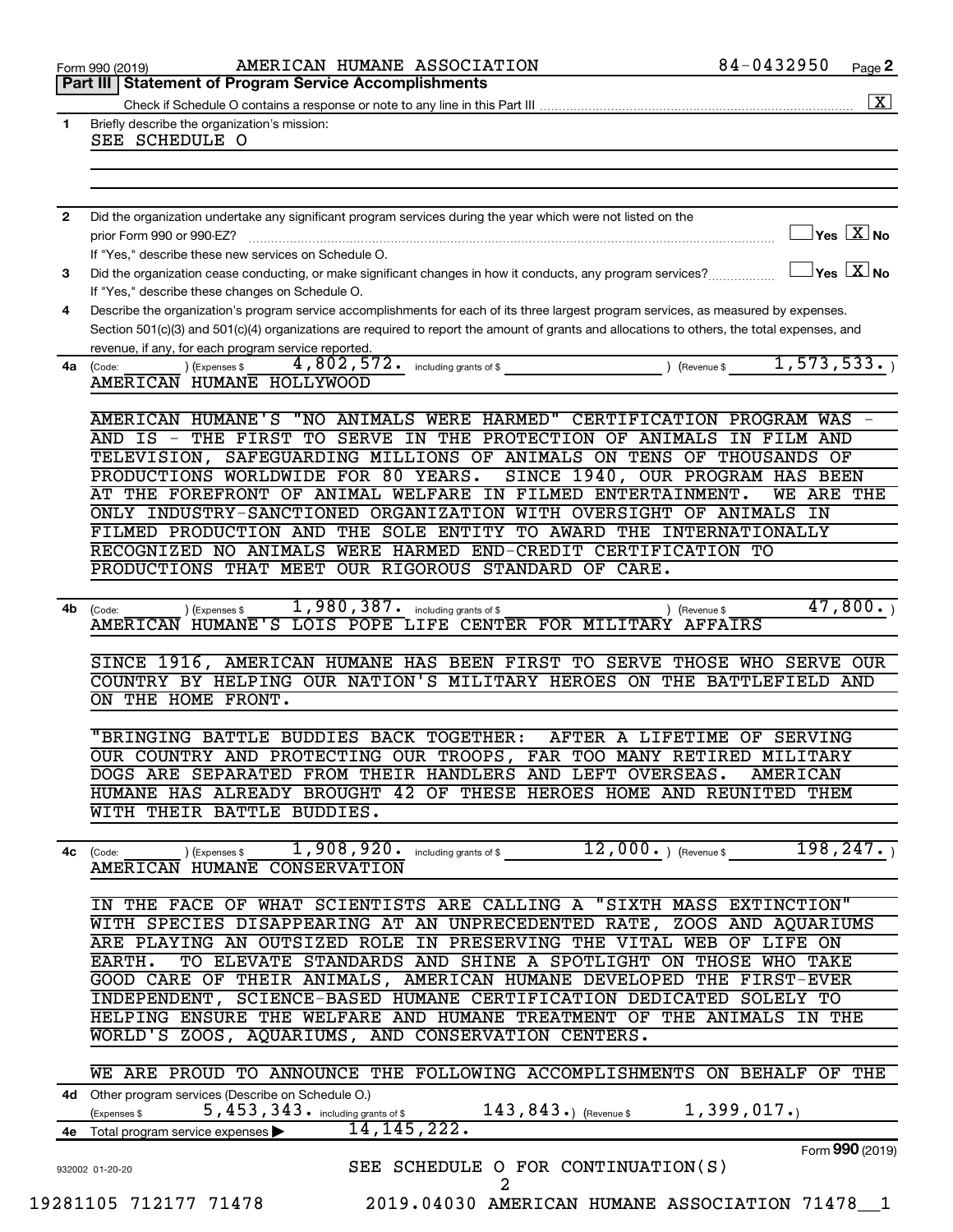| Form 990 (2019) |  |  |
|-----------------|--|--|

Form 990 (2019) Page AMERICAN HUMANE ASSOCIATION 84-0432950 **Part IV Checklist of Required Schedules**

|    |                                                                                                                                                    |                 | Yes                     | No                      |
|----|----------------------------------------------------------------------------------------------------------------------------------------------------|-----------------|-------------------------|-------------------------|
| 1. | Is the organization described in section 501(c)(3) or 4947(a)(1) (other than a private foundation)?                                                |                 |                         |                         |
|    |                                                                                                                                                    | 1               | Χ                       |                         |
| 2  |                                                                                                                                                    | $\mathbf{2}$    | $\overline{\texttt{x}}$ |                         |
| 3  | Did the organization engage in direct or indirect political campaign activities on behalf of or in opposition to candidates for                    |                 |                         |                         |
|    |                                                                                                                                                    | 3               |                         | x                       |
| 4  | Section 501(c)(3) organizations. Did the organization engage in lobbying activities, or have a section 501(h) election in effect                   | 4               | х                       |                         |
| 5  | Is the organization a section 501(c)(4), 501(c)(5), or 501(c)(6) organization that receives membership dues, assessments, or                       |                 |                         |                         |
|    |                                                                                                                                                    | 5               |                         | x                       |
| 6  | Did the organization maintain any donor advised funds or any similar funds or accounts for which donors have the right to                          |                 |                         |                         |
|    | provide advice on the distribution or investment of amounts in such funds or accounts? If "Yes," complete Schedule D, Part I                       | 6               |                         | х                       |
| 7  | Did the organization receive or hold a conservation easement, including easements to preserve open space,                                          |                 |                         |                         |
|    |                                                                                                                                                    | $\overline{7}$  |                         | х                       |
| 8  | Did the organization maintain collections of works of art, historical treasures, or other similar assets? If "Yes," complete                       |                 |                         |                         |
|    |                                                                                                                                                    | 8               |                         | х                       |
| 9  | Did the organization report an amount in Part X, line 21, for escrow or custodial account liability, serve as a custodian for                      |                 |                         |                         |
|    | amounts not listed in Part X; or provide credit counseling, debt management, credit repair, or debt negotiation services?                          | 9               |                         | х                       |
| 10 | Did the organization, directly or through a related organization, hold assets in donor-restricted endowments                                       |                 |                         |                         |
|    |                                                                                                                                                    | 10              | х                       |                         |
| 11 | If the organization's answer to any of the following questions is "Yes," then complete Schedule D, Parts VI, VII, VIII, IX, or X<br>as applicable. |                 |                         |                         |
|    | a Did the organization report an amount for land, buildings, and equipment in Part X, line 10? If "Yes," complete Schedule D,                      |                 |                         |                         |
|    |                                                                                                                                                    | 11a             | х                       |                         |
|    | <b>b</b> Did the organization report an amount for investments - other securities in Part X, line 12, that is 5% or more of its total              | 11 <sub>b</sub> |                         | х                       |
|    | c Did the organization report an amount for investments - program related in Part X, line 13, that is 5% or more of its total                      |                 |                         |                         |
|    |                                                                                                                                                    | 11c             |                         | х                       |
|    | d Did the organization report an amount for other assets in Part X, line 15, that is 5% or more of its total assets reported in                    |                 |                         |                         |
|    |                                                                                                                                                    | 11d             | х                       |                         |
|    |                                                                                                                                                    | 11e             | $\overline{\texttt{x}}$ |                         |
| f. | Did the organization's separate or consolidated financial statements for the tax year include a footnote that addresses                            |                 |                         |                         |
|    | the organization's liability for uncertain tax positions under FIN 48 (ASC 740)? If "Yes," complete Schedule D, Part X                             | 11f             | х                       |                         |
|    | 12a Did the organization obtain separate, independent audited financial statements for the tax year? If "Yes," complete                            | 12a             | х                       |                         |
|    | <b>b</b> Was the organization included in consolidated, independent audited financial statements for the tax year?                                 |                 |                         |                         |
|    | If "Yes," and if the organization answered "No" to line 12a, then completing Schedule D, Parts XI and XII is optional                              | 12 <sub>b</sub> |                         |                         |
| 13 |                                                                                                                                                    | 13              |                         | $\overline{\text{X}}$   |
|    |                                                                                                                                                    | 14a             | X                       |                         |
|    | <b>b</b> Did the organization have aggregate revenues or expenses of more than \$10,000 from grantmaking, fundraising, business,                   |                 |                         |                         |
|    | investment, and program service activities outside the United States, or aggregate foreign investments valued at \$100,000                         |                 | Χ                       |                         |
|    |                                                                                                                                                    | 14b             |                         |                         |
| 15 | Did the organization report on Part IX, column (A), line 3, more than \$5,000 of grants or other assistance to or for any                          |                 | Χ                       |                         |
| 16 | Did the organization report on Part IX, column (A), line 3, more than \$5,000 of aggregate grants or other assistance to                           | 15              |                         |                         |
|    |                                                                                                                                                    | 16              |                         | x                       |
| 17 | Did the organization report a total of more than \$15,000 of expenses for professional fundraising services on Part IX,                            |                 |                         |                         |
|    |                                                                                                                                                    | 17              | Χ                       |                         |
| 18 | Did the organization report more than \$15,000 total of fundraising event gross income and contributions on Part VIII, lines                       |                 |                         |                         |
|    |                                                                                                                                                    | 18              | Χ                       |                         |
| 19 | Did the organization report more than \$15,000 of gross income from gaming activities on Part VIII, line 9a? If "Yes,"                             |                 |                         |                         |
|    |                                                                                                                                                    | 19              |                         | x                       |
|    |                                                                                                                                                    | 20a             |                         | $\overline{\mathtt{x}}$ |
|    |                                                                                                                                                    | 20b             |                         |                         |
| 21 | Did the organization report more than \$5,000 of grants or other assistance to any domestic organization or                                        |                 |                         |                         |
|    |                                                                                                                                                    | 21              | Χ                       |                         |

932003 01-20-20

19281105 712177 71478 2019.04030 AMERICAN HUMANE ASSOCIATION 71478\_\_1

3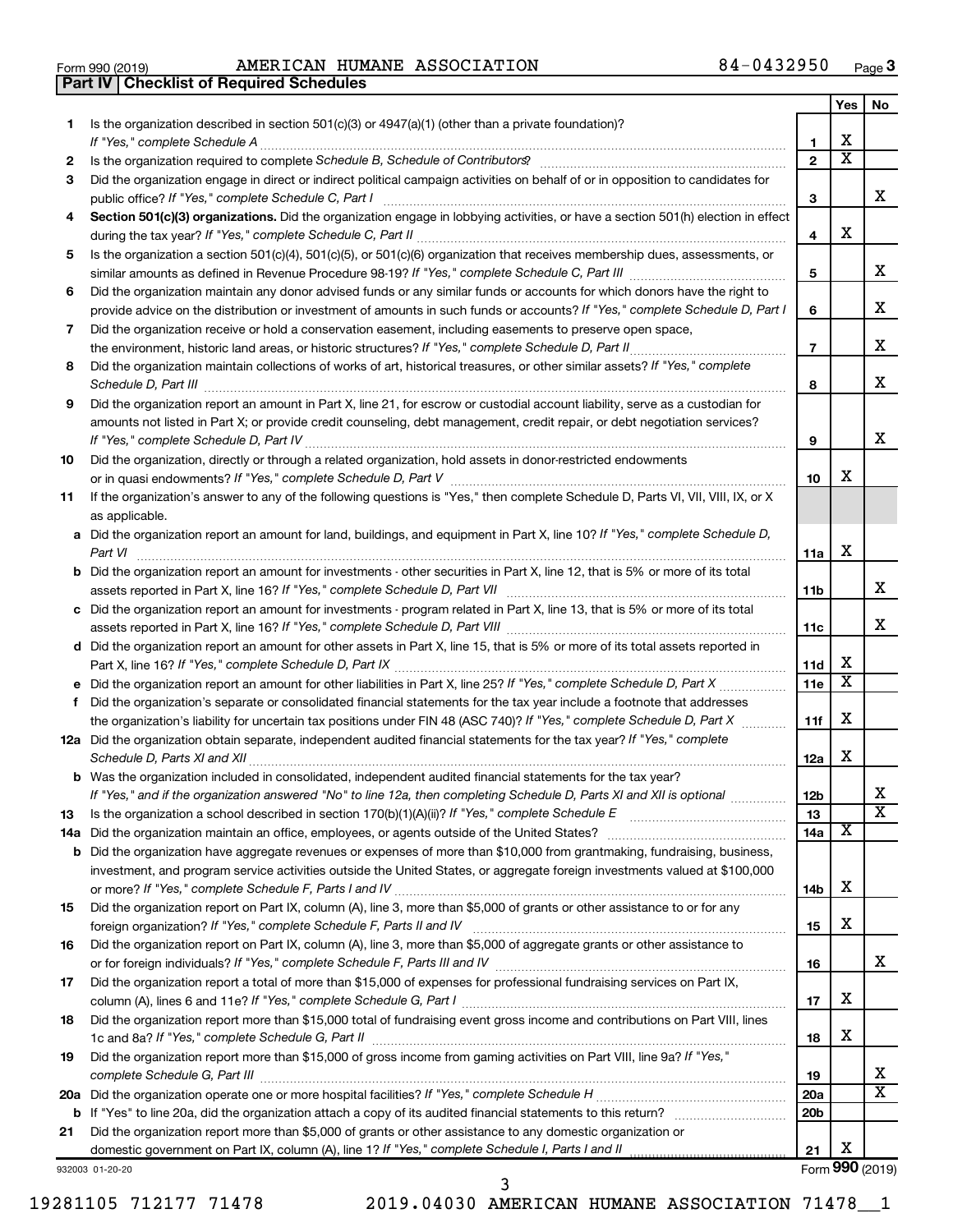|  | Form 990 (2019) |  |
|--|-----------------|--|
|  |                 |  |

Form 990 (2019) Page AMERICAN HUMANE ASSOCIATION 84-0432950

*(continued)* **Part IV Checklist of Required Schedules**

|               | <b>Part IV   Checklist of Required Schedules (continued)</b>                                                                                                       |                 |                         |                         |
|---------------|--------------------------------------------------------------------------------------------------------------------------------------------------------------------|-----------------|-------------------------|-------------------------|
|               |                                                                                                                                                                    |                 | Yes                     | No                      |
| 22            | Did the organization report more than \$5,000 of grants or other assistance to or for domestic individuals on                                                      |                 |                         |                         |
|               |                                                                                                                                                                    | 22              |                         | х                       |
| 23            | Did the organization answer "Yes" to Part VII, Section A, line 3, 4, or 5 about compensation of the organization's current                                         |                 |                         |                         |
|               | and former officers, directors, trustees, key employees, and highest compensated employees? If "Yes," complete                                                     |                 | х                       |                         |
|               | 24a Did the organization have a tax-exempt bond issue with an outstanding principal amount of more than \$100,000 as of the                                        | 23              |                         |                         |
|               | last day of the year, that was issued after December 31, 2002? If "Yes," answer lines 24b through 24d and complete                                                 |                 |                         |                         |
|               | Schedule K. If "No," go to line 25a                                                                                                                                | 24a             |                         | х                       |
|               |                                                                                                                                                                    | 24b             |                         |                         |
|               | c Did the organization maintain an escrow account other than a refunding escrow at any time during the year to defease                                             |                 |                         |                         |
|               |                                                                                                                                                                    | 24c             |                         |                         |
|               |                                                                                                                                                                    | 24d             |                         |                         |
|               | 25a Section 501(c)(3), 501(c)(4), and 501(c)(29) organizations. Did the organization engage in an excess benefit                                                   |                 |                         |                         |
|               |                                                                                                                                                                    | 25a             |                         | х                       |
|               | <b>b</b> Is the organization aware that it engaged in an excess benefit transaction with a disqualified person in a prior year, and                                |                 |                         |                         |
|               | that the transaction has not been reported on any of the organization's prior Forms 990 or 990-EZ? If "Yes," complete                                              |                 |                         |                         |
|               | Schedule L, Part I                                                                                                                                                 | 25b             |                         | х                       |
| 26            | Did the organization report any amount on Part X, line 5 or 22, for receivables from or payables to any current                                                    |                 |                         |                         |
|               | or former officer, director, trustee, key employee, creator or founder, substantial contributor, or 35%                                                            |                 |                         | х                       |
| 27            | Did the organization provide a grant or other assistance to any current or former officer, director, trustee, key employee,                                        | 26              |                         |                         |
|               | creator or founder, substantial contributor or employee thereof, a grant selection committee member, or to a 35% controlled                                        |                 |                         |                         |
|               | entity (including an employee thereof) or family member of any of these persons? If "Yes," complete Schedule L, Part III                                           | 27              |                         | х                       |
| 28            | Was the organization a party to a business transaction with one of the following parties (see Schedule L, Part IV                                                  |                 |                         |                         |
|               | instructions, for applicable filing thresholds, conditions, and exceptions):                                                                                       |                 |                         |                         |
|               | a A current or former officer, director, trustee, key employee, creator or founder, or substantial contributor? If                                                 |                 |                         |                         |
|               |                                                                                                                                                                    | 28a             |                         | х                       |
|               |                                                                                                                                                                    | 28 <sub>b</sub> |                         | х                       |
|               | c A 35% controlled entity of one or more individuals and/or organizations described in lines 28a or 28b?If                                                         |                 |                         |                         |
|               |                                                                                                                                                                    | 28c             | х                       |                         |
| 29            |                                                                                                                                                                    | 29              | $\overline{\textbf{x}}$ |                         |
| 30            | Did the organization receive contributions of art, historical treasures, or other similar assets, or qualified conservation                                        |                 |                         | х                       |
| 31            | Did the organization liquidate, terminate, or dissolve and cease operations? If "Yes," complete Schedule N, Part I                                                 | 30<br>31        |                         | $\overline{\mathbf{X}}$ |
| 32            | Did the organization sell, exchange, dispose of, or transfer more than 25% of its net assets? If "Yes," complete                                                   |                 |                         |                         |
|               | Schedule N. Part II                                                                                                                                                | 32              |                         | х                       |
| 33            | Did the organization own 100% of an entity disregarded as separate from the organization under Regulations                                                         |                 |                         |                         |
|               |                                                                                                                                                                    | 33              |                         | x                       |
| 34            | Was the organization related to any tax-exempt or taxable entity? If "Yes," complete Schedule R, Part II, III, or IV, and                                          |                 |                         |                         |
|               | Part V, line 1                                                                                                                                                     | 34              | х                       |                         |
|               |                                                                                                                                                                    | 35a             | X                       |                         |
|               | b If "Yes" to line 35a, did the organization receive any payment from or engage in any transaction with a controlled entity                                        |                 |                         |                         |
|               |                                                                                                                                                                    | 35b             |                         | x                       |
| 36            | Section 501(c)(3) organizations. Did the organization make any transfers to an exempt non-charitable related organization?                                         |                 |                         | х                       |
|               |                                                                                                                                                                    | 36              |                         |                         |
| 37            | Did the organization conduct more than 5% of its activities through an entity that is not a related organization                                                   | 37              |                         | х                       |
| 38            | Did the organization complete Schedule O and provide explanations in Schedule O for Part VI, lines 11b and 19?                                                     |                 |                         |                         |
|               | Note: All Form 990 filers are required to complete Schedule O                                                                                                      | 38              | х                       |                         |
| <b>Part V</b> | <b>Statements Regarding Other IRS Filings and Tax Compliance</b>                                                                                                   |                 |                         |                         |
|               | Check if Schedule O contains a response or note to any line in this Part V [11] [12] contains the container contains a response or note to any line in this Part V |                 |                         |                         |
|               |                                                                                                                                                                    |                 | Yes                     | No                      |
|               | 94<br>1a                                                                                                                                                           |                 |                         |                         |
|               | 0<br>1b                                                                                                                                                            |                 |                         |                         |
|               | c Did the organization comply with backup withholding rules for reportable payments to vendors and reportable gaming                                               |                 |                         |                         |
|               |                                                                                                                                                                    | 1c              | х                       | Form 990 (2019)         |
|               | 932004 01-20-20<br>4                                                                                                                                               |                 |                         |                         |
|               |                                                                                                                                                                    |                 |                         |                         |

19281105 712177 71478 2019.04030 AMERICAN HUMANE ASSOCIATION 71478\_\_1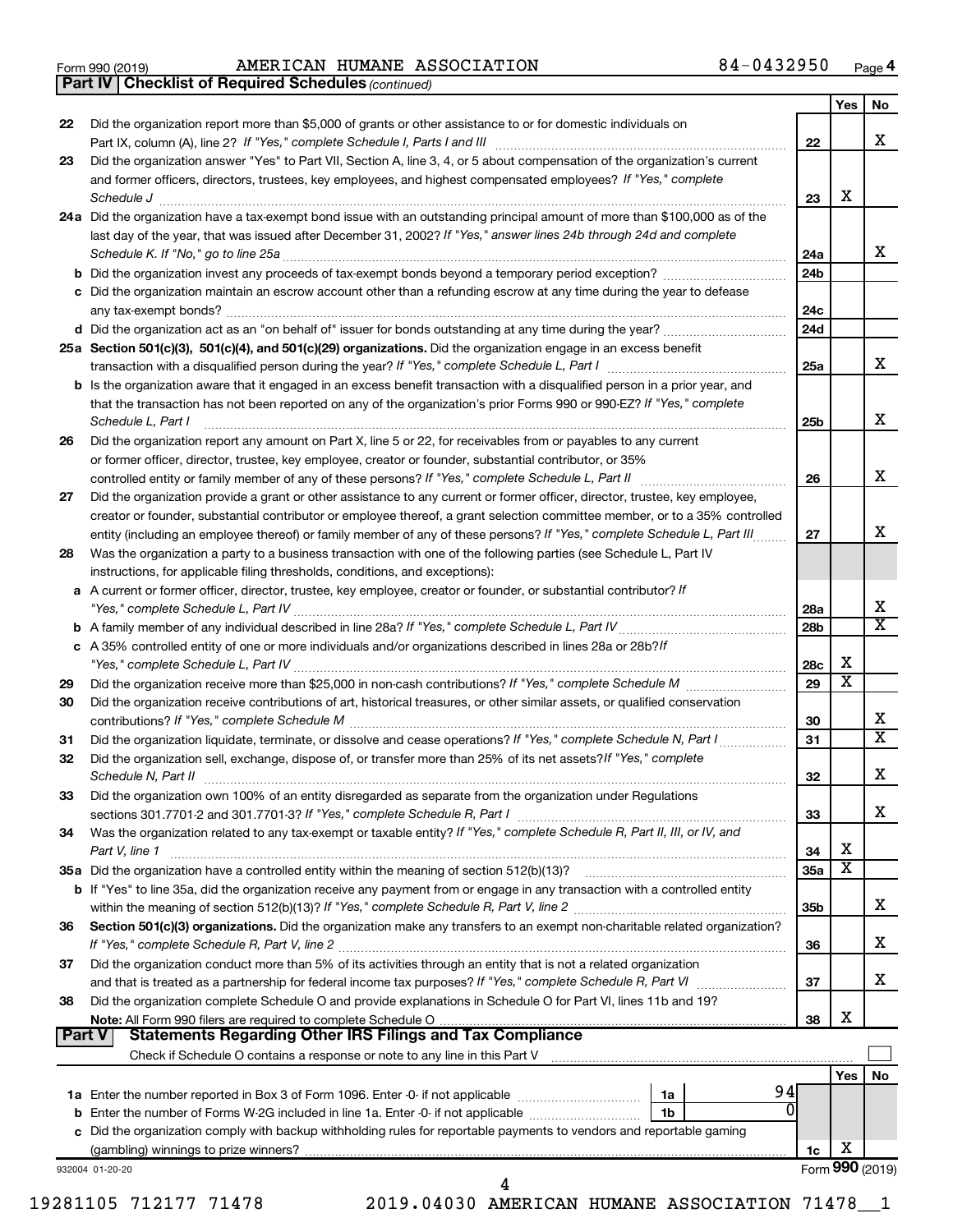| 990 (2019) | AMI |  |  |  |  |
|------------|-----|--|--|--|--|
|------------|-----|--|--|--|--|

## Form 990 (2019) Page AMERICAN HUMANE ASSOCIATION 84-0432950

**Part V** Statements Regarding Other IRS Filings and Tax Compliance (continued)

|    |                                                                                                                                                                                                                                  |                | Yes                     | No                      |
|----|----------------------------------------------------------------------------------------------------------------------------------------------------------------------------------------------------------------------------------|----------------|-------------------------|-------------------------|
|    | 2a Enter the number of employees reported on Form W-3, Transmittal of Wage and Tax Statements,                                                                                                                                   |                |                         |                         |
|    | 96<br>filed for the calendar year ending with or within the year covered by this return<br>2a                                                                                                                                    |                |                         |                         |
|    |                                                                                                                                                                                                                                  | 2b             | x                       |                         |
|    | <b>Note:</b> If the sum of lines 1a and 2a is greater than 250, you may be required to e-file (see instructions) <i></i>                                                                                                         |                |                         |                         |
|    | 3a Did the organization have unrelated business gross income of \$1,000 or more during the year?                                                                                                                                 | За             |                         | x                       |
|    |                                                                                                                                                                                                                                  | 3b             |                         |                         |
|    | 4a At any time during the calendar year, did the organization have an interest in, or a signature or other authority over, a                                                                                                     |                |                         |                         |
|    | financial account in a foreign country (such as a bank account, securities account, or other financial account)?                                                                                                                 | 4a             |                         | X.                      |
|    | <b>b</b> If "Yes," enter the name of the foreign country $\blacktriangleright$                                                                                                                                                   |                |                         |                         |
|    | See instructions for filing requirements for FinCEN Form 114, Report of Foreign Bank and Financial Accounts (FBAR).                                                                                                              |                |                         |                         |
|    |                                                                                                                                                                                                                                  | 5a             |                         | x                       |
|    |                                                                                                                                                                                                                                  | 5b             |                         | $\overline{\mathbf{X}}$ |
|    |                                                                                                                                                                                                                                  | 5 <sub>c</sub> |                         |                         |
|    | 6a Does the organization have annual gross receipts that are normally greater than \$100,000, and did the organization solicit                                                                                                   |                |                         | x                       |
|    | any contributions that were not tax deductible as charitable contributions?                                                                                                                                                      | 6a             |                         |                         |
|    | b If "Yes," did the organization include with every solicitation an express statement that such contributions or gifts                                                                                                           |                |                         |                         |
|    | were not tax deductible?                                                                                                                                                                                                         | 6b             |                         |                         |
| 7  | Organizations that may receive deductible contributions under section 170(c).<br>Did the organization receive a payment in excess of \$75 made partly as a contribution and partly for goods and services provided to the payor? | 7a             | х                       |                         |
| a  |                                                                                                                                                                                                                                  | 7b             | $\overline{\textbf{x}}$ |                         |
|    | c Did the organization sell, exchange, or otherwise dispose of tangible personal property for which it was required                                                                                                              |                |                         |                         |
|    | to file Form 8282?                                                                                                                                                                                                               | 7c             |                         | x                       |
|    | 7d                                                                                                                                                                                                                               |                |                         |                         |
| е  | Did the organization receive any funds, directly or indirectly, to pay premiums on a personal benefit contract?                                                                                                                  | 7e             |                         | х                       |
|    |                                                                                                                                                                                                                                  | 7f             |                         | X                       |
| g  | If the organization received a contribution of qualified intellectual property, did the organization file Form 8899 as required?                                                                                                 | 7g             |                         |                         |
| h. | If the organization received a contribution of cars, boats, airplanes, or other vehicles, did the organization file a Form 1098-C?                                                                                               | 7h             |                         |                         |
| 8  | Sponsoring organizations maintaining donor advised funds. Did a donor advised fund maintained by the                                                                                                                             |                |                         |                         |
|    | sponsoring organization have excess business holdings at any time during the year?                                                                                                                                               | 8              |                         |                         |
| 9  | Sponsoring organizations maintaining donor advised funds.                                                                                                                                                                        |                |                         |                         |
| а  | Did the sponsoring organization make any taxable distributions under section 4966?                                                                                                                                               | 9а             |                         |                         |
| b  |                                                                                                                                                                                                                                  | 9b             |                         |                         |
| 10 | Section 501(c)(7) organizations. Enter:                                                                                                                                                                                          |                |                         |                         |
| а  | 10a                                                                                                                                                                                                                              |                |                         |                         |
| b  | 10 <sub>b</sub><br>Gross receipts, included on Form 990, Part VIII, line 12, for public use of club facilities                                                                                                                   |                |                         |                         |
| 11 | Section 501(c)(12) organizations. Enter:                                                                                                                                                                                         |                |                         |                         |
|    | 11a                                                                                                                                                                                                                              |                |                         |                         |
|    | <b>b</b> Gross income from other sources (Do not net amounts due or paid to other sources against                                                                                                                                |                |                         |                         |
|    | amounts due or received from them.)<br>11b<br>12a Section 4947(a)(1) non-exempt charitable trusts. Is the organization filing Form 990 in lieu of Form 1041?                                                                     | 12a            |                         |                         |
|    | <b>b</b> If "Yes," enter the amount of tax-exempt interest received or accrued during the year<br>12b                                                                                                                            |                |                         |                         |
| 13 | Section 501(c)(29) qualified nonprofit health insurance issuers.                                                                                                                                                                 |                |                         |                         |
|    | a Is the organization licensed to issue qualified health plans in more than one state?                                                                                                                                           | 13a            |                         |                         |
|    | Note: See the instructions for additional information the organization must report on Schedule O.                                                                                                                                |                |                         |                         |
|    | <b>b</b> Enter the amount of reserves the organization is required to maintain by the states in which the                                                                                                                        |                |                         |                         |
|    | 13 <sub>b</sub>                                                                                                                                                                                                                  |                |                         |                         |
|    | 13с<br><b>c</b> Enter the amount of reserves on hand                                                                                                                                                                             |                |                         |                         |
|    | 14a Did the organization receive any payments for indoor tanning services during the tax year?                                                                                                                                   | 14a            |                         | x                       |
|    | <b>b</b> If "Yes," has it filed a Form 720 to report these payments? If "No," provide an explanation on Schedule O                                                                                                               | 14b            |                         |                         |
| 15 | Is the organization subject to the section 4960 tax on payment(s) of more than \$1,000,000 in remuneration or                                                                                                                    |                |                         |                         |
|    | excess parachute payment(s) during the year?                                                                                                                                                                                     | 15             |                         | x                       |
|    | If "Yes," see instructions and file Form 4720, Schedule N.                                                                                                                                                                       |                |                         |                         |
| 16 | Is the organization an educational institution subject to the section 4968 excise tax on net investment income?                                                                                                                  | 16             |                         | х                       |
|    | If "Yes," complete Form 4720, Schedule O.                                                                                                                                                                                        |                |                         |                         |

Form (2019) **990**

932005 01-20-20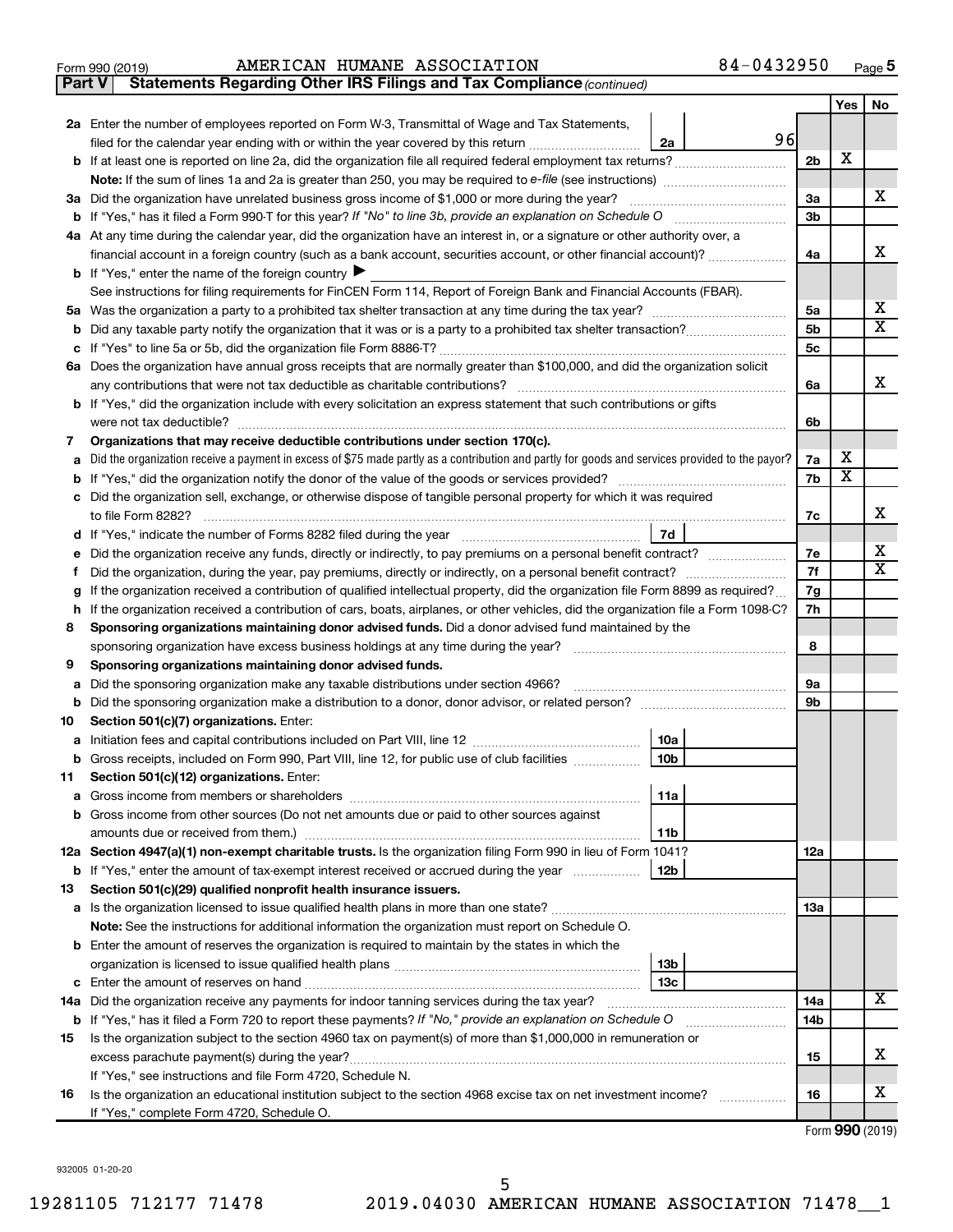| Form 990 (2019) |  |
|-----------------|--|
|-----------------|--|

## Form 990 (2019) Page AMERICAN HUMANE ASSOCIATION 84-0432950

**6**

**Part VI** Governance, Management, and Disclosure For each "Yes" response to lines 2 through 7b below, and for a "No" response *to line 8a, 8b, or 10b below, describe the circumstances, processes, or changes on Schedule O. See instructions.*

|     | Check if Schedule O contains a response or note to any line in this Part VI [1] [1] [1] [1] [1] [1] [1] [1] [1                                                                                                                |       |    |    |                 |                         | $\mathbf{X}$ |
|-----|-------------------------------------------------------------------------------------------------------------------------------------------------------------------------------------------------------------------------------|-------|----|----|-----------------|-------------------------|--------------|
|     | <b>Section A. Governing Body and Management</b>                                                                                                                                                                               |       |    |    |                 |                         |              |
|     |                                                                                                                                                                                                                               |       |    | 15 |                 | Yes                     | No           |
|     | 1a Enter the number of voting members of the governing body at the end of the tax year                                                                                                                                        |       | 1a |    |                 |                         |              |
|     | If there are material differences in voting rights among members of the governing body, or if the governing                                                                                                                   |       |    |    |                 |                         |              |
|     | body delegated broad authority to an executive committee or similar committee, explain on Schedule O.                                                                                                                         |       |    | 15 |                 |                         |              |
| b   | Enter the number of voting members included on line 1a, above, who are independent                                                                                                                                            |       | 1b |    |                 |                         |              |
| 2   | Did any officer, director, trustee, or key employee have a family relationship or a business relationship with any other                                                                                                      |       |    |    |                 |                         |              |
|     | officer, director, trustee, or key employee?                                                                                                                                                                                  |       |    |    | $\mathbf{2}$    |                         |              |
| 3   | Did the organization delegate control over management duties customarily performed by or under the direct supervision                                                                                                         |       |    |    |                 |                         |              |
|     |                                                                                                                                                                                                                               |       |    |    | 3               |                         |              |
| 4   | Did the organization make any significant changes to its governing documents since the prior Form 990 was filed?                                                                                                              |       |    |    | 4               |                         |              |
| 5   |                                                                                                                                                                                                                               |       |    |    | 5               |                         |              |
| 6   |                                                                                                                                                                                                                               |       |    |    | 6               |                         |              |
| 7a  | Did the organization have members, stockholders, or other persons who had the power to elect or appoint one or                                                                                                                |       |    |    |                 |                         |              |
|     |                                                                                                                                                                                                                               |       |    |    | 7a              |                         |              |
| b   | Are any governance decisions of the organization reserved to (or subject to approval by) members, stockholders, or                                                                                                            |       |    |    |                 |                         |              |
|     |                                                                                                                                                                                                                               |       |    |    | 7b              |                         |              |
| 8   | Did the organization contemporaneously document the meetings held or written actions undertaken during the year by the following:                                                                                             |       |    |    |                 |                         |              |
| а   |                                                                                                                                                                                                                               |       |    |    | 8а              | х                       |              |
| b   |                                                                                                                                                                                                                               |       |    |    | 8b              | $\overline{\textbf{x}}$ |              |
| 9   | Is there any officer, director, trustee, or key employee listed in Part VII, Section A, who cannot be reached at the                                                                                                          |       |    |    |                 |                         |              |
|     |                                                                                                                                                                                                                               |       |    |    | 9               |                         |              |
|     | <b>Section B. Policies</b> (This Section B requests information about policies not required by the Internal Revenue Code.)                                                                                                    |       |    |    |                 |                         |              |
|     |                                                                                                                                                                                                                               |       |    |    |                 | Yes                     |              |
|     |                                                                                                                                                                                                                               |       |    |    | 10a             |                         |              |
|     | <b>b</b> If "Yes," did the organization have written policies and procedures governing the activities of such chapters, affiliates,                                                                                           |       |    |    |                 |                         |              |
|     |                                                                                                                                                                                                                               |       |    |    | 10b             |                         |              |
|     | 11a Has the organization provided a complete copy of this Form 990 to all members of its governing body before filing the form?                                                                                               |       |    |    | 11a             | X                       |              |
|     | <b>b</b> Describe in Schedule O the process, if any, used by the organization to review this Form 990.                                                                                                                        |       |    |    |                 |                         |              |
| 12a |                                                                                                                                                                                                                               |       |    |    | 12a             | х                       |              |
| b   | Were officers, directors, or trustees, and key employees required to disclose annually interests that could give rise to conflicts?                                                                                           |       |    |    | 12 <sub>b</sub> | $\overline{\mathbf{X}}$ |              |
| с   | Did the organization regularly and consistently monitor and enforce compliance with the policy? If "Yes," describe                                                                                                            |       |    |    |                 |                         |              |
|     |                                                                                                                                                                                                                               |       |    |    | 12c             | Х                       |              |
| 13  |                                                                                                                                                                                                                               |       |    |    | 13              | $\overline{\mathbf{X}}$ |              |
|     | Did the organization have a written document retention and destruction policy? [11] manufaction manufaction in                                                                                                                |       |    |    | 14              | $\overline{\mathbf{X}}$ |              |
| 14  |                                                                                                                                                                                                                               |       |    |    |                 |                         |              |
| 15  | Did the process for determining compensation of the following persons include a review and approval by independent                                                                                                            |       |    |    |                 |                         |              |
|     | persons, comparability data, and contemporaneous substantiation of the deliberation and decision?                                                                                                                             |       |    |    |                 | х                       |              |
| а   | The organization's CEO, Executive Director, or top management official [111] [11] manument content of the organization's CEO, Executive Director, or top management official [11] manument content of the organization of the |       |    |    | 15a             | $\overline{\textbf{x}}$ |              |
|     |                                                                                                                                                                                                                               |       |    |    | 15 <sub>b</sub> |                         |              |
|     | If "Yes" to line 15a or 15b, describe the process in Schedule O (see instructions).                                                                                                                                           |       |    |    |                 |                         |              |
|     | 16a Did the organization invest in, contribute assets to, or participate in a joint venture or similar arrangement with a                                                                                                     |       |    |    |                 |                         |              |
|     | taxable entity during the year?                                                                                                                                                                                               |       |    |    | 16a             |                         |              |
|     | b If "Yes," did the organization follow a written policy or procedure requiring the organization to evaluate its participation                                                                                                |       |    |    |                 |                         |              |
|     | in joint venture arrangements under applicable federal tax law, and take steps to safeguard the organization's                                                                                                                |       |    |    |                 |                         |              |
|     | exempt status with respect to such arrangements?                                                                                                                                                                              |       |    |    | 16b             |                         |              |
|     | <b>Section C. Disclosure</b>                                                                                                                                                                                                  |       |    |    |                 |                         |              |
| 17  | List the states with which a copy of this Form 990 is required to be filed AL, AK, AZ, AR, CA, CO, CT, FL, GA, HI, IL, IN                                                                                                     |       |    |    |                 |                         |              |
| 18  | Section 6104 requires an organization to make its Forms 1023 (1024 or 1024-A, if applicable), 990, and 990-T (Section 501(c)(3)s only) available                                                                              |       |    |    |                 |                         |              |
|     | for public inspection. Indicate how you made these available. Check all that apply.                                                                                                                                           |       |    |    |                 |                         |              |
|     | $\lfloor x \rfloor$ Upon request<br><b>X</b> Own website<br>Another's website<br>Other (explain on Schedule O)                                                                                                                |       |    |    |                 |                         |              |
| 19  | Describe on Schedule O whether (and if so, how) the organization made its governing documents, conflict of interest policy, and financial                                                                                     |       |    |    |                 |                         |              |
|     | statements available to the public during the tax year.                                                                                                                                                                       |       |    |    |                 |                         |              |
| 20  | State the name, address, and telephone number of the person who possesses the organization's books and records                                                                                                                |       |    |    |                 |                         |              |
|     | CLIFFORD J. ROSE - 202-677-4211                                                                                                                                                                                               |       |    |    |                 |                         |              |
|     | 1400 16TH STREET, NW, SUITE 360, WASHINGTON, DC                                                                                                                                                                               | 20036 |    |    |                 |                         |              |
|     | SEE SCHEDULE O FOR FULL LIST OF STATES<br>932006 01-20-20                                                                                                                                                                     |       |    |    |                 | Form 990 (2019)         |              |
|     | 6                                                                                                                                                                                                                             |       |    |    |                 |                         |              |
|     | 19281105 712177 71478<br>2019.04030 AMERICAN HUMANE ASSOCIATION 71478 1                                                                                                                                                       |       |    |    |                 |                         |              |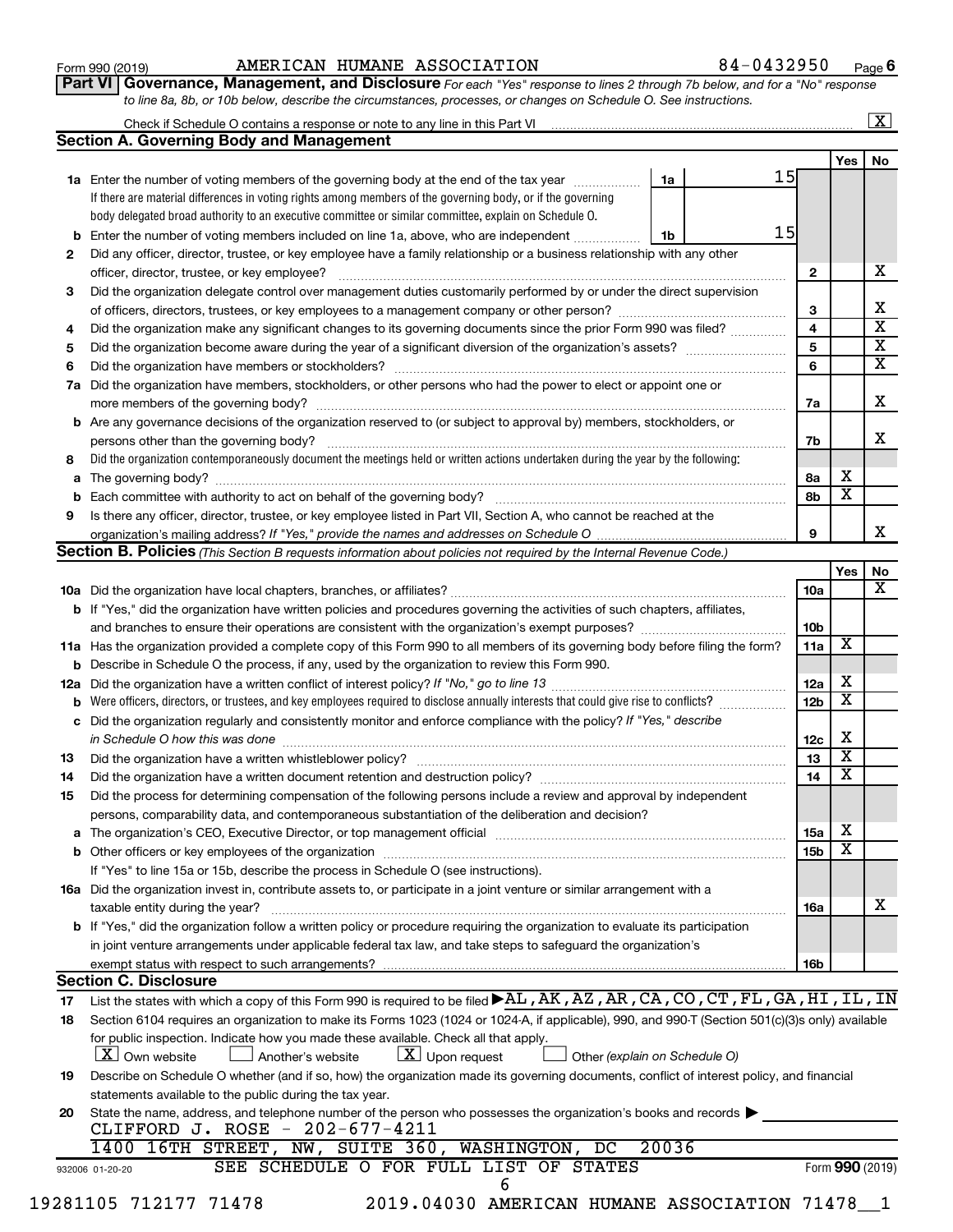$\Box$ 

| Part VII Compensation of Officers, Directors, Trustees, Key Employees, Highest Compensated |  |  |  |  |
|--------------------------------------------------------------------------------------------|--|--|--|--|
| <b>Employees, and Independent Contractors</b>                                              |  |  |  |  |

Check if Schedule O contains a response or note to any line in this Part VII

**Section A. Officers, Directors, Trustees, Key Employees, and Highest Compensated Employees**

**1a**  Complete this table for all persons required to be listed. Report compensation for the calendar year ending with or within the organization's tax year.  $\bullet$  List all of the organization's current officers, directors, trustees (whether individuals or organizations), regardless of amount of compensation.

Enter -0- in columns (D), (E), and (F) if no compensation was paid.

**•** List all of the organization's current key employees, if any. See instructions for definition of "key employee."

• List the organization's five *current* highest compensated employees (other than an officer, director, trustee, or key employee) who received reportable compensation (Box 5 of Form W-2 and/or Box 7 of Form 1099-MISC) of more than \$100,000 from the organization and any related organizations.

 $\bullet$  List all of the organization's former officers, key employees, and highest compensated employees who received more than \$100,000 of reportable compensation from the organization and any related organizations.

**•** List all of the organization's former directors or trustees that received, in the capacity as a former director or trustee of the organization, more than \$10,000 of reportable compensation from the organization and any related organizations.

See instructions for the order in which to list the persons above.

Check this box if neither the organization nor any related organization compensated any current officer, director, or trustee.  $\Box$ 

| (A)                                    | (B)                  |                                |                                                                  | (C)         |              |                                   |        | (D)                             | (E)             | (F)                      |
|----------------------------------------|----------------------|--------------------------------|------------------------------------------------------------------|-------------|--------------|-----------------------------------|--------|---------------------------------|-----------------|--------------------------|
| Name and title                         | Average              |                                | (do not check more than one                                      | Position    |              |                                   |        | Reportable                      | Reportable      | Estimated                |
|                                        | hours per            |                                | box, unless person is both an<br>officer and a director/trustee) |             |              |                                   |        | compensation                    | compensation    | amount of                |
|                                        | week                 |                                |                                                                  |             |              |                                   |        | from                            | from related    | other                    |
|                                        | (list any            | Individual trustee or director |                                                                  |             |              |                                   |        | the                             | organizations   | compensation             |
|                                        | hours for<br>related |                                |                                                                  |             |              |                                   |        | organization<br>(W-2/1099-MISC) | (W-2/1099-MISC) | from the<br>organization |
|                                        | organizations        |                                |                                                                  |             |              |                                   |        |                                 |                 | and related              |
|                                        | below                |                                |                                                                  |             |              |                                   |        |                                 |                 | organizations            |
|                                        | line)                |                                | Institutional trustee                                            | Officer     | Key employee | Highest compensated<br>  employee | Former |                                 |                 |                          |
| DAWN ASSENZIO<br>(1)                   | 2.00                 |                                |                                                                  |             |              |                                   |        |                                 |                 |                          |
| <b>SECRETARY</b>                       |                      | $\mathbf X$                    |                                                                  | X           |              |                                   |        | 0.                              | $\mathbf 0$ .   | 0.                       |
| BRIAN BEALE, DVM, DIPLOMATE ACV<br>(2) | 1.00                 |                                |                                                                  |             |              |                                   |        |                                 |                 |                          |
| <b>DIRECTOR</b>                        |                      | X                              |                                                                  |             |              |                                   |        | $\mathbf 0$ .                   | $\mathbf 0$ .   | $\mathbf 0$ .            |
| (3)<br>MARTY BECKER, DVM               | 1.00                 |                                |                                                                  |             |              |                                   |        |                                 |                 |                          |
| <b>DIRECTOR</b>                        |                      | $\mathbf X$                    |                                                                  |             |              |                                   |        | $\mathbf 0$ .                   | 0.              | 0.                       |
| AMANDA BOWMAN<br>(4)                   | 1.00                 |                                |                                                                  |             |              |                                   |        |                                 |                 |                          |
| <b>DIRECTOR</b>                        |                      | X                              |                                                                  |             |              |                                   |        | 0.                              | $\mathbf 0$ .   | $\boldsymbol{0}$ .       |
| (5)<br>COL. SCOTT CAMPBELL, USMC, RET. | 1.00                 |                                |                                                                  |             |              |                                   |        |                                 |                 |                          |
| <b>DIRECTOR</b>                        |                      | X                              |                                                                  |             |              |                                   |        | 0                               | $\mathbf 0$ .   | $\mathbf 0$ .            |
| DEBRA S. FAIR<br>(6)                   | 1.00                 |                                |                                                                  |             |              |                                   |        |                                 |                 |                          |
| <b>DIRECTOR</b>                        |                      | X                              |                                                                  |             |              |                                   |        | $\mathbf 0$                     | $\mathbf 0$ .   | $\mathbf 0$ .            |
| (7)<br><b>SHARON JABLIN</b>            | 1.00                 |                                |                                                                  |             |              |                                   |        |                                 |                 |                          |
| <b>DIRECTOR</b>                        |                      | X                              |                                                                  |             |              |                                   |        | $\mathbf 0$ .                   | $\mathbf 0$ .   | $\mathbf 0$ .            |
| (8) NAOMI JUDD                         | 1.00                 |                                |                                                                  |             |              |                                   |        |                                 |                 |                          |
| <b>DIRECTOR</b>                        |                      | X                              |                                                                  |             |              |                                   |        | $\mathbf 0$ .                   | $\mathbf 0$ .   | $\mathbf 0$ .            |
| REAR ADMIRAL TOM KEARNEY USN, R<br>(9) | 1.00                 |                                |                                                                  |             |              |                                   |        |                                 |                 |                          |
| <b>DIRECTOR</b>                        |                      | X                              |                                                                  |             |              |                                   |        | $\mathbf 0$ .                   | $\mathbf 0$ .   | $\mathbf 0$ .            |
| (10) HERBERT KRAUSS, JD                | 1.00                 |                                |                                                                  |             |              |                                   |        |                                 |                 |                          |
| <b>DIRECTOR</b>                        |                      | $\mathbf X$                    |                                                                  |             |              |                                   |        | $\mathbf 0$ .                   | $\mathbf 0$ .   | 0.                       |
| (11) J. MICHAEL MCFARLAND, DVM, DABV   | 1.00                 |                                |                                                                  |             |              |                                   |        |                                 |                 |                          |
| <b>DIRECTOR</b>                        |                      | $\mathbf X$                    |                                                                  |             |              |                                   |        | $\mathbf 0$                     | $\mathbf 0$ .   | $\mathbf 0$ .            |
| (12) JOHN PAYNE                        | 2.00                 |                                |                                                                  |             |              |                                   |        |                                 |                 |                          |
| CHAIR                                  |                      | X                              |                                                                  | $\mathbf X$ |              |                                   |        | $\mathbf 0$                     | $\mathbf 0$ .   | $\mathbf 0$ .            |
| (13) LOIS POPE                         | 1.00                 |                                |                                                                  |             |              |                                   |        |                                 |                 |                          |
| <b>DIRECTOR</b>                        |                      | X                              |                                                                  |             |              |                                   |        | $\mathbf 0$                     | $\mathbf 0$ .   | $\mathbf 0$ .            |
| (14) CANDY SPELLING                    | 2.00                 |                                |                                                                  |             |              |                                   |        |                                 |                 |                          |
| VICE CHAIR                             |                      | $\mathbf X$                    |                                                                  | $\mathbf X$ |              |                                   |        | $\mathbf 0$ .                   | $\mathbf 0$ .   | $\mathbf 0$ .            |
| (15) ABIGAIL TRENK                     | 1.00                 |                                |                                                                  |             |              |                                   |        |                                 |                 |                          |
| <b>DIRECTOR</b>                        |                      | X                              |                                                                  |             |              |                                   |        | $\mathbf 0$ .                   | $\mathbf 0$     | $\mathbf 0$ .            |
| (16) WILLIAM ABBOTT                    | 1.00                 |                                |                                                                  |             |              |                                   |        |                                 |                 |                          |
| <b>DIRECTOR</b>                        |                      | X                              |                                                                  |             |              |                                   |        | $\mathbf 0$ .                   | $\mathbf 0$ .   | 0.                       |
| (17) ROBIN R. GANZERT                  | 40.00                |                                |                                                                  |             |              |                                   |        |                                 |                 |                          |
| PRESIDENT & CEO                        |                      |                                |                                                                  | X           |              |                                   |        | 660,964.                        | 0.              | 27,982.                  |
| 932007 01-20-20                        |                      |                                |                                                                  |             |              |                                   |        |                                 |                 | Form 990 (2019)          |

7

932007 01-20-20

19281105 712177 71478 2019.04030 AMERICAN HUMANE ASSOCIATION 71478\_\_1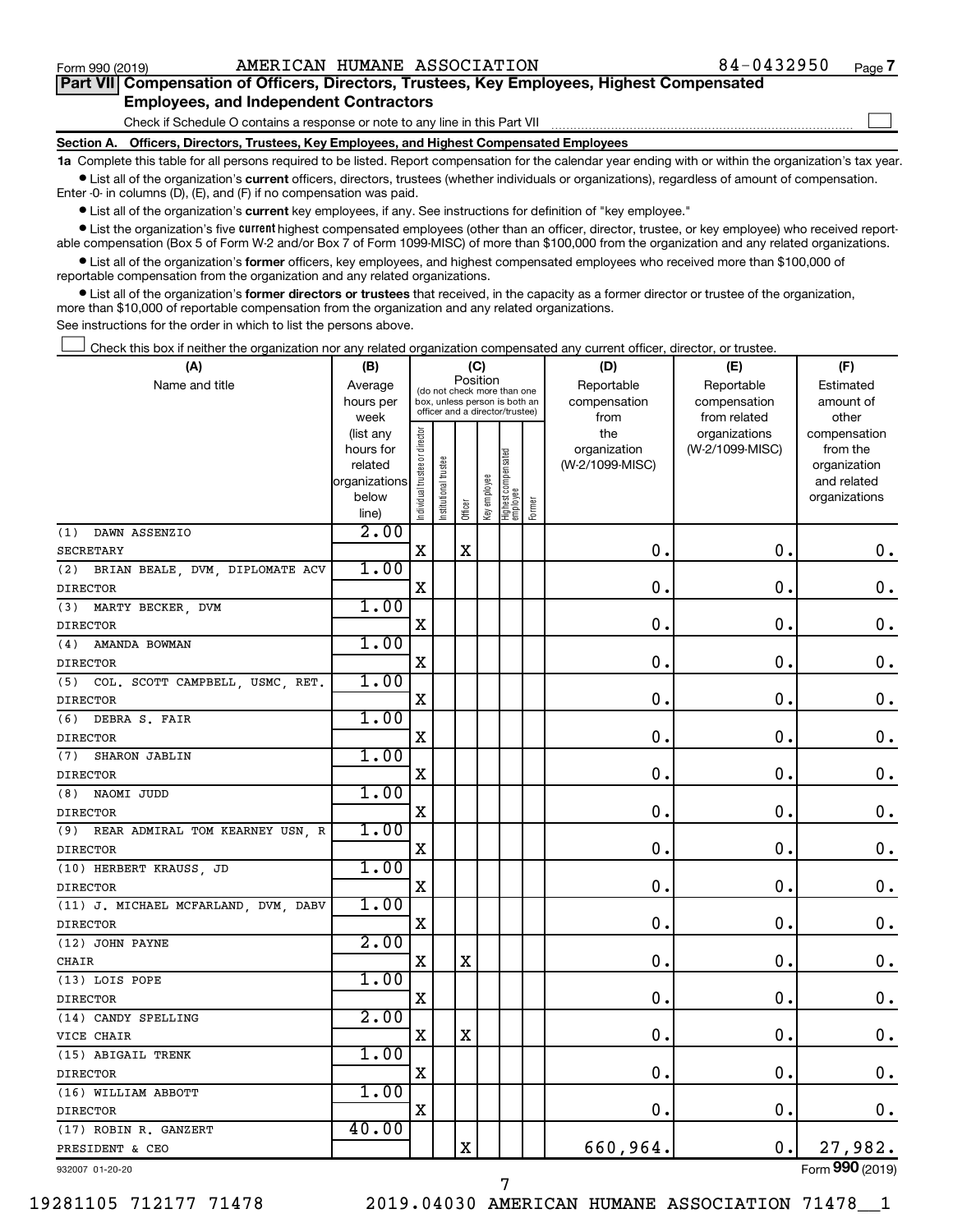| AMERICAN HUMANE ASSOCIATION<br>Form 990 (2019)                                                                                                                                                           |                                                                      |                                                                                                                    |                       |         |              |                                   |        |                                           | 84-0432950                                        |                                                           | Page 8                    |
|----------------------------------------------------------------------------------------------------------------------------------------------------------------------------------------------------------|----------------------------------------------------------------------|--------------------------------------------------------------------------------------------------------------------|-----------------------|---------|--------------|-----------------------------------|--------|-------------------------------------------|---------------------------------------------------|-----------------------------------------------------------|---------------------------|
| Part VII Section A. Officers, Directors, Trustees, Key Employees, and Highest Compensated Employees (continued)                                                                                          |                                                                      |                                                                                                                    |                       |         |              |                                   |        |                                           |                                                   |                                                           |                           |
| (A)<br>Name and title                                                                                                                                                                                    | (B)<br>Average<br>hours per<br>week                                  | (C)<br>Position<br>(do not check more than one<br>box, unless person is both an<br>officer and a director/trustee) |                       |         |              |                                   |        | (D)<br>Reportable<br>compensation<br>from | (E)<br>Reportable<br>compensation<br>from related | Estimated                                                 | (F)<br>amount of<br>other |
|                                                                                                                                                                                                          | (list any<br>hours for<br>related<br>organizations<br>below<br>line) | Individual trustee or director                                                                                     | Institutional trustee | Officer | Key employee | Highest compensated<br>  employee | Former | the<br>organization<br>(W-2/1099-MISC)    | organizations<br>(W-2/1099-MISC)                  | compensation<br>from the<br>organization<br>organizations | and related               |
| (18) CLIFFORD J. ROSE                                                                                                                                                                                    | 40.00                                                                |                                                                                                                    |                       |         |              |                                   |        |                                           |                                                   |                                                           |                           |
| CHIEF FINANCIAL OFFICER                                                                                                                                                                                  |                                                                      |                                                                                                                    |                       | х       |              |                                   |        | 223,345.                                  | 0.                                                |                                                           | 22,720.                   |
| (19) JOHN HUBBARD                                                                                                                                                                                        | 40.00                                                                |                                                                                                                    |                       |         | X            |                                   |        | 333,152.                                  | 0.                                                |                                                           |                           |
| SVP & CHIEF OPERATING OFFICER<br>(20) SHANNON STEWART                                                                                                                                                    | 40.00                                                                |                                                                                                                    |                       |         |              |                                   |        |                                           |                                                   |                                                           | 21,773.                   |
| CHIEF VETERINARY OFFICER, NAWH                                                                                                                                                                           |                                                                      |                                                                                                                    |                       |         |              | X                                 |        | 305,949.                                  | 0.                                                |                                                           | 14,759.                   |
| (21) STEPHANIE CARMODY                                                                                                                                                                                   | 40.00                                                                |                                                                                                                    |                       |         |              |                                   |        |                                           |                                                   |                                                           |                           |
| SVP, GENERAL COUNSEL & CCO                                                                                                                                                                               |                                                                      |                                                                                                                    |                       |         |              | Χ                                 |        | 260,540.                                  | 0.                                                |                                                           | 26,327.                   |
| (22) DEENA A. EDWARDS                                                                                                                                                                                    | 40.00                                                                |                                                                                                                    |                       |         |              |                                   |        |                                           |                                                   |                                                           |                           |
| CHIEF MARKETING OFFICER                                                                                                                                                                                  |                                                                      |                                                                                                                    |                       |         |              | Χ                                 |        | 210,395.                                  | 0.                                                |                                                           | 13,752.                   |
| (23) MARK STUBIS                                                                                                                                                                                         | 40.00                                                                |                                                                                                                    |                       |         |              |                                   |        |                                           |                                                   |                                                           |                           |
| MANAGING EDITOR                                                                                                                                                                                          |                                                                      |                                                                                                                    |                       |         |              | Χ                                 |        | 159,607.                                  | 0.                                                |                                                           | 25, 256.                  |
| (24) PAUL J. BOYLE                                                                                                                                                                                       | 40.00                                                                |                                                                                                                    |                       |         |              |                                   |        |                                           |                                                   |                                                           |                           |
| NATIONAL DIRECTOR, GLOBAL HUMANE                                                                                                                                                                         |                                                                      |                                                                                                                    |                       |         |              | Χ                                 |        | 150,720.                                  | 0.                                                |                                                           | 14,627.                   |
|                                                                                                                                                                                                          |                                                                      |                                                                                                                    |                       |         |              |                                   |        |                                           |                                                   |                                                           |                           |
|                                                                                                                                                                                                          |                                                                      |                                                                                                                    |                       |         |              |                                   |        |                                           |                                                   |                                                           |                           |
|                                                                                                                                                                                                          |                                                                      |                                                                                                                    |                       |         |              |                                   |        |                                           |                                                   |                                                           |                           |
|                                                                                                                                                                                                          |                                                                      |                                                                                                                    |                       |         |              |                                   |        | 2,304,672.                                | $\overline{0}$ .                                  |                                                           | 167, 196.                 |
|                                                                                                                                                                                                          |                                                                      |                                                                                                                    |                       |         |              |                                   |        | $\mathbf{0}$ .                            | $\overline{0}$ .                                  |                                                           | $\overline{0}$ .          |
|                                                                                                                                                                                                          |                                                                      |                                                                                                                    |                       |         |              |                                   |        | 2,304,672.                                | $\overline{0}$ .                                  |                                                           | 167, 196.                 |
| Total number of individuals (including but not limited to those listed above) who received more than \$100,000 of reportable<br>$\mathbf{2}$<br>compensation from the organization $\blacktriangleright$ |                                                                      |                                                                                                                    |                       |         |              |                                   |        |                                           |                                                   |                                                           | 16                        |
|                                                                                                                                                                                                          |                                                                      |                                                                                                                    |                       |         |              |                                   |        |                                           |                                                   | Yes                                                       | No                        |
| 3<br>Did the organization list any former officer, director, trustee, key employee, or highest compensated employee on                                                                                   |                                                                      |                                                                                                                    |                       |         |              |                                   |        |                                           |                                                   | 3                                                         | X                         |
| For any individual listed on line 1a, is the sum of reportable compensation and other compensation from the organization<br>4                                                                            |                                                                      |                                                                                                                    |                       |         |              |                                   |        |                                           |                                                   |                                                           |                           |
|                                                                                                                                                                                                          |                                                                      |                                                                                                                    |                       |         |              |                                   |        |                                           |                                                   | X<br>4                                                    |                           |
| Did any person listed on line 1a receive or accrue compensation from any unrelated organization or individual for services<br>5                                                                          |                                                                      |                                                                                                                    |                       |         |              |                                   |        |                                           |                                                   |                                                           |                           |
| rendered to the organization? If "Yes," complete Schedule J for such person.<br><b>Section B. Independent Contractors</b>                                                                                |                                                                      |                                                                                                                    |                       |         |              |                                   |        |                                           |                                                   | 5                                                         | х                         |
| Complete this table for your five highest compensated independent contractors that received more than \$100,000 of compensation from<br>1.                                                               |                                                                      |                                                                                                                    |                       |         |              |                                   |        |                                           |                                                   |                                                           |                           |
| the organization. Report compensation for the calendar year ending with or within the organization's tax year.                                                                                           |                                                                      |                                                                                                                    |                       |         |              |                                   |        |                                           |                                                   |                                                           |                           |
| (A)<br>Name and business address                                                                                                                                                                         |                                                                      |                                                                                                                    |                       |         |              |                                   |        | (B)<br>Description of services            |                                                   | (C)<br>Compensation                                       |                           |
| PLEASANT STREET ENTERTAINMENT                                                                                                                                                                            |                                                                      |                                                                                                                    |                       |         |              |                                   |        |                                           |                                                   |                                                           |                           |
| 3401 WHITE ROSE WAY, ENCINO, CA 91436                                                                                                                                                                    |                                                                      |                                                                                                                    |                       |         |              |                                   |        | HERO DOGS PRODUCTION                      |                                                   |                                                           | 721,540.                  |
| HONORABLE SCULPTURES<br>1338 W 8TH BLUFF LANE, LOVELAND, CO 80537                                                                                                                                        |                                                                      |                                                                                                                    |                       |         |              |                                   |        | ARTIST                                    |                                                   |                                                           | 124,400.                  |
| <b>DUANE MORRIS</b>                                                                                                                                                                                      |                                                                      |                                                                                                                    |                       |         |              |                                   |        |                                           |                                                   |                                                           |                           |
| 30 S. 17TH STREET, PHILADELPHIA, PA 19103                                                                                                                                                                |                                                                      |                                                                                                                    |                       |         |              |                                   |        | LEGAL COUNSEL                             |                                                   |                                                           | 103,084.                  |
|                                                                                                                                                                                                          |                                                                      |                                                                                                                    |                       |         |              |                                   |        |                                           |                                                   |                                                           |                           |
|                                                                                                                                                                                                          |                                                                      |                                                                                                                    |                       |         |              |                                   |        |                                           |                                                   |                                                           |                           |
|                                                                                                                                                                                                          |                                                                      |                                                                                                                    |                       |         |              |                                   |        |                                           |                                                   |                                                           |                           |
| Total number of independent contractors (including but not limited to those listed above) who received more than<br>2                                                                                    |                                                                      |                                                                                                                    |                       |         |              |                                   |        |                                           |                                                   |                                                           |                           |
| \$100,000 of compensation from the organization >                                                                                                                                                        |                                                                      |                                                                                                                    |                       |         |              | 3                                 |        |                                           |                                                   |                                                           |                           |

932008 01-20-20

Form (2019) **990**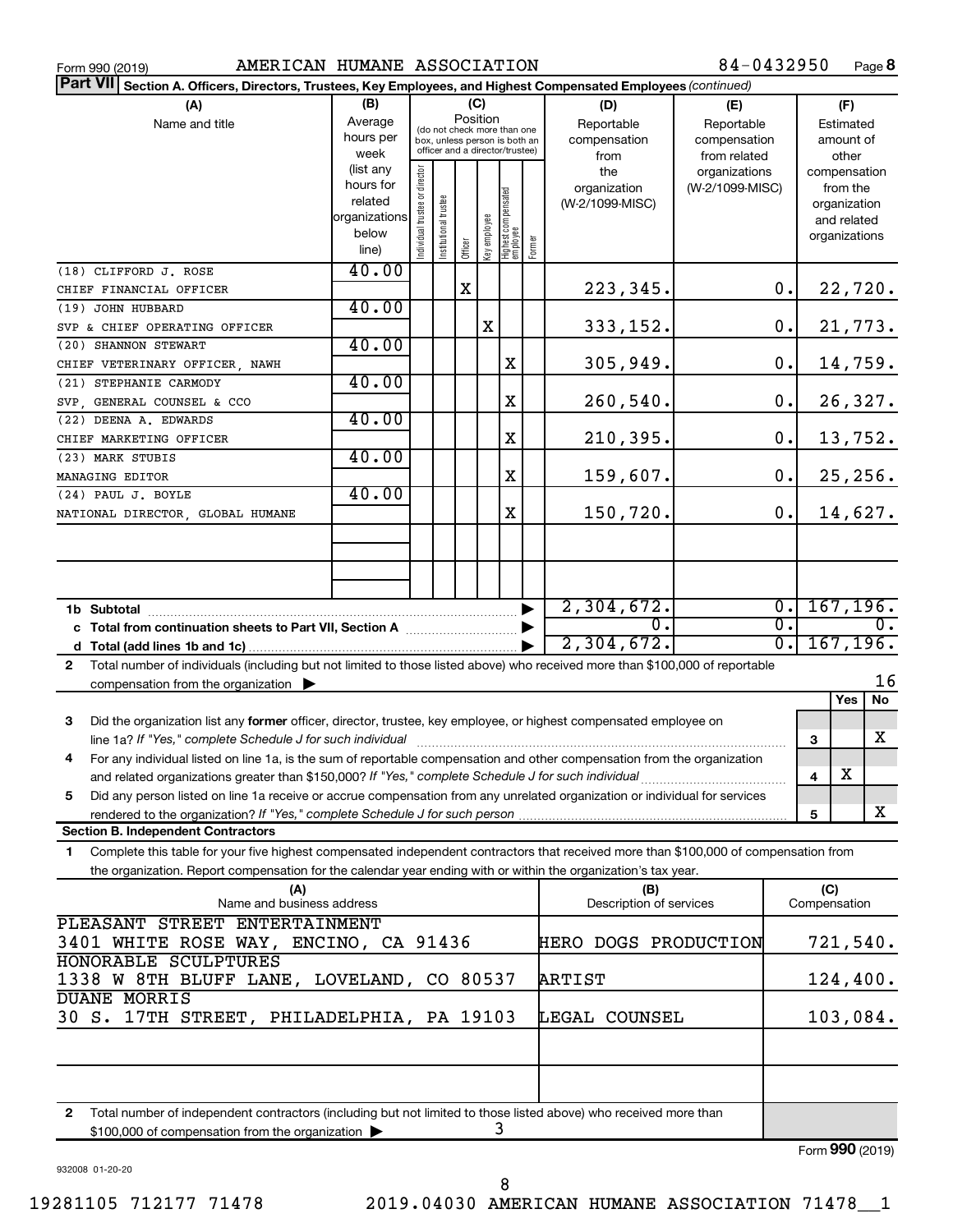|                                                           |    |   | Check if Schedule O contains a response or note to any line in this Part VIII |    |                    |          |                      |               |                                              |                                      |                                                                 |
|-----------------------------------------------------------|----|---|-------------------------------------------------------------------------------|----|--------------------|----------|----------------------|---------------|----------------------------------------------|--------------------------------------|-----------------------------------------------------------------|
|                                                           |    |   |                                                                               |    |                    |          |                      | Total revenue | (B)<br>Related or exempt<br>function revenue | (C)<br>Unrelated<br>business revenue | (D)<br>Revenue excluded<br>from tax under<br>sections 512 - 514 |
|                                                           |    |   | 1 a Federated campaigns                                                       |    | 1a                 |          | 43,228.              |               |                                              |                                      |                                                                 |
| Contributions, Gifts, Grants<br>and Other Similar Amounts |    |   | <b>b</b> Membership dues<br>$\ldots \ldots \ldots \ldots \ldots$              |    | 1 <sub>b</sub>     |          |                      |               |                                              |                                      |                                                                 |
|                                                           |    |   | c Fundraising events                                                          |    | 1 <sub>c</sub>     |          | 246,155.             |               |                                              |                                      |                                                                 |
|                                                           |    |   | d Related organizations                                                       |    | 1 <sub>d</sub>     |          |                      |               |                                              |                                      |                                                                 |
|                                                           |    |   | e Government grants (contributions)                                           |    | 1e                 |          |                      |               |                                              |                                      |                                                                 |
|                                                           |    |   | f All other contributions, gifts, grants, and                                 |    |                    |          |                      |               |                                              |                                      |                                                                 |
|                                                           |    |   | similar amounts not included above                                            |    | 1f                 |          | 15,106,647.          |               |                                              |                                      |                                                                 |
|                                                           |    |   | g Noncash contributions included in lines 1a-1f                               |    | $1g$ $\frac{1}{3}$ |          | 90,674.              |               |                                              |                                      |                                                                 |
|                                                           |    |   |                                                                               |    |                    |          |                      | 15,396,030.   |                                              |                                      |                                                                 |
|                                                           |    |   |                                                                               |    |                    |          | <b>Business Code</b> |               |                                              |                                      |                                                                 |
|                                                           |    |   | 2 a SERVICE FEES                                                              |    |                    |          | 900099               | 2, 363, 197.  | 2, 363, 197.                                 |                                      |                                                                 |
| Program Service<br>Revenue                                |    | b | BROADCAST RIGHTS                                                              |    |                    |          | 900099               | 715,000.      | 715,000.                                     |                                      |                                                                 |
|                                                           |    |   | CONFERENCES AND SEMINARS                                                      |    |                    |          | 900099               | 140, 400.     | 140,400.                                     |                                      |                                                                 |
|                                                           |    | d |                                                                               |    |                    |          |                      |               |                                              |                                      |                                                                 |
|                                                           |    | е |                                                                               |    |                    |          |                      |               |                                              |                                      |                                                                 |
|                                                           |    |   | f All other program service revenue                                           |    |                    |          |                      |               |                                              |                                      |                                                                 |
|                                                           |    |   |                                                                               |    |                    |          |                      | 3, 218, 597.  |                                              |                                      |                                                                 |
|                                                           | 3  |   | Investment income (including dividends, interest, and                         |    |                    |          |                      |               |                                              |                                      |                                                                 |
|                                                           |    |   |                                                                               |    |                    |          |                      | 494,320.      |                                              |                                      | 494,320.                                                        |
|                                                           | 4  |   | Income from investment of tax-exempt bond proceeds                            |    |                    |          |                      |               |                                              |                                      |                                                                 |
|                                                           | 5  |   |                                                                               |    |                    |          |                      | 2,262,698.    |                                              |                                      | 2,262,698.                                                      |
|                                                           |    |   |                                                                               |    | (i) Real           |          | (ii) Personal        |               |                                              |                                      |                                                                 |
|                                                           |    |   | <b>6 a</b> Gross rents<br>.                                                   | 6a |                    |          |                      |               |                                              |                                      |                                                                 |
|                                                           |    |   | <b>b</b> Less: rental expenses $\ldots$                                       | 6b |                    |          |                      |               |                                              |                                      |                                                                 |
|                                                           |    |   | c Rental income or (loss)                                                     | 6с |                    |          |                      |               |                                              |                                      |                                                                 |
|                                                           |    |   | d Net rental income or (loss)                                                 |    |                    |          |                      |               |                                              |                                      |                                                                 |
|                                                           |    |   | 7 a Gross amount from sales of                                                |    | (i) Securities     |          | (ii) Other           |               |                                              |                                      |                                                                 |
|                                                           |    |   | assets other than inventory                                                   | 7а |                    | 611,104. |                      |               |                                              |                                      |                                                                 |
|                                                           |    |   | <b>b</b> Less: cost or other basis                                            |    |                    |          |                      |               |                                              |                                      |                                                                 |
|                                                           |    |   | and sales expenses                                                            | 7b |                    | 596,083. |                      |               |                                              |                                      |                                                                 |
|                                                           |    |   | c Gain or (loss)                                                              | 7c |                    | 15,021.  |                      |               |                                              |                                      |                                                                 |
| <b>Other Revenue</b>                                      |    |   |                                                                               |    |                    |          |                      | 15,021        |                                              |                                      | 15,021.                                                         |
|                                                           |    |   | 8 a Gross income from fundraising events (not                                 |    |                    |          |                      |               |                                              |                                      |                                                                 |
|                                                           |    |   | including $$$ 246,155. of                                                     |    |                    |          |                      |               |                                              |                                      |                                                                 |
|                                                           |    |   | contributions reported on line 1c). See                                       |    |                    |          |                      |               |                                              |                                      |                                                                 |
|                                                           |    |   |                                                                               |    |                    | 8a       | 66,895.              |               |                                              |                                      |                                                                 |
|                                                           |    |   |                                                                               |    |                    | 8b       | 185,689.             |               |                                              |                                      |                                                                 |
|                                                           |    |   | c Net income or (loss) from fundraising events                                |    |                    |          |                      | $-118,794.$   |                                              |                                      | $-118,794.$                                                     |
|                                                           |    |   | 9 a Gross income from gaming activities. See                                  |    |                    |          |                      |               |                                              |                                      |                                                                 |
|                                                           |    |   |                                                                               |    |                    | 9a       |                      |               |                                              |                                      |                                                                 |
|                                                           |    |   | <b>b</b> Less: direct expenses                                                |    |                    | 9b       |                      |               |                                              |                                      |                                                                 |
|                                                           |    |   | c Net income or (loss) from gaming activities                                 |    |                    |          |                      |               |                                              |                                      |                                                                 |
|                                                           |    |   | 10 a Gross sales of inventory, less returns                                   |    |                    |          |                      |               |                                              |                                      |                                                                 |
|                                                           |    |   |                                                                               |    |                    | 10a      |                      |               |                                              |                                      |                                                                 |
|                                                           |    |   | <b>b</b> Less: cost of goods sold                                             |    |                    | l10bl    |                      |               |                                              |                                      |                                                                 |
|                                                           |    |   | c Net income or (loss) from sales of inventory                                |    |                    |          |                      |               |                                              |                                      |                                                                 |
|                                                           |    |   |                                                                               |    |                    |          | <b>Business Code</b> |               |                                              |                                      |                                                                 |
| Miscellaneous                                             |    |   | 11 a MISCELLANEOUS                                                            |    |                    |          | 900099               | 6,434.        |                                              |                                      | 6,434.                                                          |
| Revenue                                                   |    | b |                                                                               |    |                    |          |                      |               |                                              |                                      |                                                                 |
|                                                           |    | c |                                                                               |    |                    |          |                      |               |                                              |                                      |                                                                 |
|                                                           |    |   |                                                                               |    |                    |          |                      |               |                                              |                                      |                                                                 |
|                                                           |    |   |                                                                               |    |                    |          |                      | 6,434.        |                                              |                                      |                                                                 |
|                                                           | 12 |   | <b>Total revenue.</b> See instructions                                        |    |                    |          |                      | 21, 274, 306. | 3,218,597.                                   | 0.                                   | 2,659,679.                                                      |
| 932009 01-20-20                                           |    |   |                                                                               |    |                    |          |                      |               |                                              |                                      | Form 990 (2019)                                                 |

932009 01-20-20

**Part VIII Statement of Revenue**

9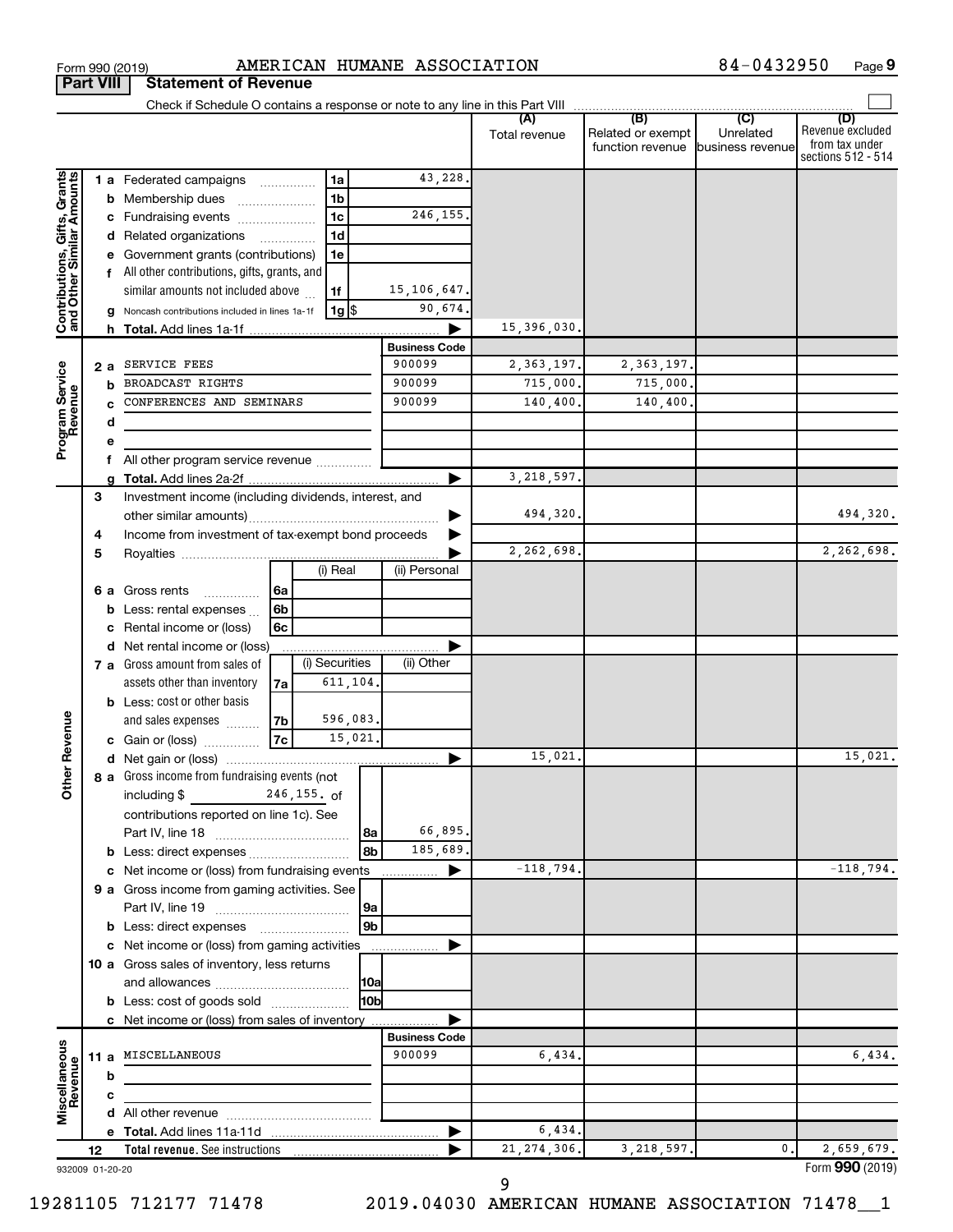Form 990 (2019) Page AMERICAN HUMANE ASSOCIATION 84-0432950 **Part IX Statement of Functional Expenses**

|          | Section 501(c)(3) and 501(c)(4) organizations must complete all columns. All other organizations must complete column (A).                                                                                 |                       |                                    |                                           |                                |
|----------|------------------------------------------------------------------------------------------------------------------------------------------------------------------------------------------------------------|-----------------------|------------------------------------|-------------------------------------------|--------------------------------|
|          | Check if Schedule O contains a response or note to any line in this Part IX.                                                                                                                               |                       |                                    |                                           | $\mathbf{X}$                   |
|          | Do not include amounts reported on lines 6b,<br>7b, 8b, 9b, and 10b of Part VIII.                                                                                                                          | (A)<br>Total expenses | (B)<br>Program service<br>expenses | (C)<br>Management and<br>general expenses | (D)<br>Fundraising<br>expenses |
| 1        | Grants and other assistance to domestic organizations                                                                                                                                                      |                       |                                    |                                           |                                |
|          | and domestic governments. See Part IV, line 21                                                                                                                                                             | 118,843.              | 118,843.                           |                                           |                                |
| 2        | Grants and other assistance to domestic                                                                                                                                                                    |                       |                                    |                                           |                                |
|          | individuals. See Part IV, line 22                                                                                                                                                                          |                       |                                    |                                           |                                |
| 3        | Grants and other assistance to foreign                                                                                                                                                                     |                       |                                    |                                           |                                |
|          | organizations, foreign governments, and foreign                                                                                                                                                            |                       |                                    |                                           |                                |
|          | individuals. See Part IV, lines 15 and 16                                                                                                                                                                  | 37,000.               | 37,000.                            |                                           |                                |
| 4        | Benefits paid to or for members                                                                                                                                                                            |                       |                                    |                                           |                                |
| 5        | Compensation of current officers, directors,                                                                                                                                                               |                       |                                    |                                           |                                |
|          | trustees, and key employees                                                                                                                                                                                | 1,669,461.            | 1,190,657.                         | 342,234.                                  | 136,570.                       |
| 6        | Compensation not included above to disqualified                                                                                                                                                            |                       |                                    |                                           |                                |
|          | persons (as defined under section 4958(f)(1)) and                                                                                                                                                          |                       |                                    |                                           |                                |
|          | persons described in section 4958(c)(3)(B)                                                                                                                                                                 |                       |                                    |                                           |                                |
| 7        |                                                                                                                                                                                                            | 5,827,118.            | 4,326,485.                         | 514,760.                                  | 985, 873.                      |
| 8        | Pension plan accruals and contributions (include                                                                                                                                                           |                       |                                    |                                           |                                |
|          | section 401(k) and 403(b) employer contributions)                                                                                                                                                          | 131,239.              | $\frac{97,973.}{451,778.}$         | 10, 200.                                  | 23,066.                        |
| 9        | Other employee benefits                                                                                                                                                                                    | 614, 100.             |                                    | 62,406.                                   | 99,916.                        |
| 10       |                                                                                                                                                                                                            | 494,820.              | 360,539.                           | 57,446.                                   | 76,835.                        |
| 11       | Fees for services (nonemployees):                                                                                                                                                                          |                       |                                    |                                           |                                |
| a        |                                                                                                                                                                                                            |                       |                                    |                                           |                                |
|          |                                                                                                                                                                                                            | 66, 114.              | 55,541.                            | $\frac{4,645}{3,330}$                     | 5,928.                         |
|          |                                                                                                                                                                                                            | 47,400.               | 39,820.                            |                                           | 4,250.                         |
|          |                                                                                                                                                                                                            | 96,833.               | 96,833.                            |                                           |                                |
|          | e Professional fundraising services. See Part IV, line 17                                                                                                                                                  | 119,000.<br>77,905.   |                                    | 36,437.                                   | 119,000.<br>12,502.            |
|          | f Investment management fees                                                                                                                                                                               |                       | 28,966.                            |                                           |                                |
|          | g Other. (If line 11g amount exceeds 10% of line 25,                                                                                                                                                       | 3,002,234.            | 2,606,623.                         | 226,077.                                  | 169,534.                       |
|          | column (A) amount, list line 11g expenses on Sch O.)                                                                                                                                                       | 473, 147.             | 413,646.                           | 2,414.                                    | 57,087.                        |
| 12       |                                                                                                                                                                                                            | 801,033.              | 404,528.                           | 38,017.                                   | 358,488.                       |
| 13       |                                                                                                                                                                                                            | 229, 274.             | 192,611.                           | 16, 106.                                  | 20,557.                        |
| 14       |                                                                                                                                                                                                            |                       |                                    |                                           |                                |
| 15<br>16 |                                                                                                                                                                                                            | 866, 194.             | 629,670.                           | 133,482.                                  | 103,042.                       |
| 17       |                                                                                                                                                                                                            | 1,056,590.            | 937,484.                           | 29,806.                                   | 89,300.                        |
| 18       | Payments of travel or entertainment expenses                                                                                                                                                               |                       |                                    |                                           |                                |
|          | for any federal, state, or local public officials                                                                                                                                                          |                       |                                    |                                           |                                |
| 19       | Conferences, conventions, and meetings                                                                                                                                                                     | 518,798.              | 359,990.                           | 8,020.                                    | 150, 788.                      |
| 20       | Interest                                                                                                                                                                                                   |                       |                                    |                                           |                                |
| 21       |                                                                                                                                                                                                            |                       |                                    |                                           |                                |
| 22       | Depreciation, depletion, and amortization                                                                                                                                                                  | 184, 135.             | 160, 366.                          | 14,238.                                   | 9,531.                         |
| 23       | Insurance                                                                                                                                                                                                  | 163, 204.             | 118,639.                           | 25, 150.                                  | 19,415.                        |
| 24       | Other expenses. Itemize expenses not covered<br>above (List miscellaneous expenses on line 24e. If<br>line 24e amount exceeds 10% of line 25, column (A)<br>amount, list line 24e expenses on Schedule O.) |                       |                                    |                                           |                                |
| a        | <b>SUBCONTRACTORS</b>                                                                                                                                                                                      | 1, 254, 318.          | 1, 254, 318.                       | 0.                                        |                                |
|          | <b>MISCELLANEOUS EXPENSES</b>                                                                                                                                                                              | 456,956.              | 116,073.                           | 233,835.                                  | 107,048.                       |
|          | TAXES, LICENSES AND FEE                                                                                                                                                                                    | 149,512.              | 56, 165.                           | 4,328.                                    | 89,019.                        |
| d        | <b>DONATED GOODS</b>                                                                                                                                                                                       | 90,674.               | 90,674.                            |                                           |                                |
|          | e All other expenses                                                                                                                                                                                       |                       |                                    |                                           |                                |
| 25       | Total functional expenses. Add lines 1 through 24e                                                                                                                                                         | 18,545,902.           | 14, 145, 222.                      | 1,762,931.                                | 2,637,749.                     |
| 26       | Joint costs. Complete this line only if the organization                                                                                                                                                   |                       |                                    |                                           |                                |
|          | reported in column (B) joint costs from a combined                                                                                                                                                         |                       |                                    |                                           |                                |
|          | educational campaign and fundraising solicitation.                                                                                                                                                         |                       |                                    |                                           |                                |
|          | Check here $\blacktriangleright$<br>if following SOP 98-2 (ASC 958-720)                                                                                                                                    |                       |                                    |                                           |                                |

932010 01-20-20

Form (2019) **990**

19281105 712177 71478 2019.04030 AMERICAN HUMANE ASSOCIATION 71478\_\_1 10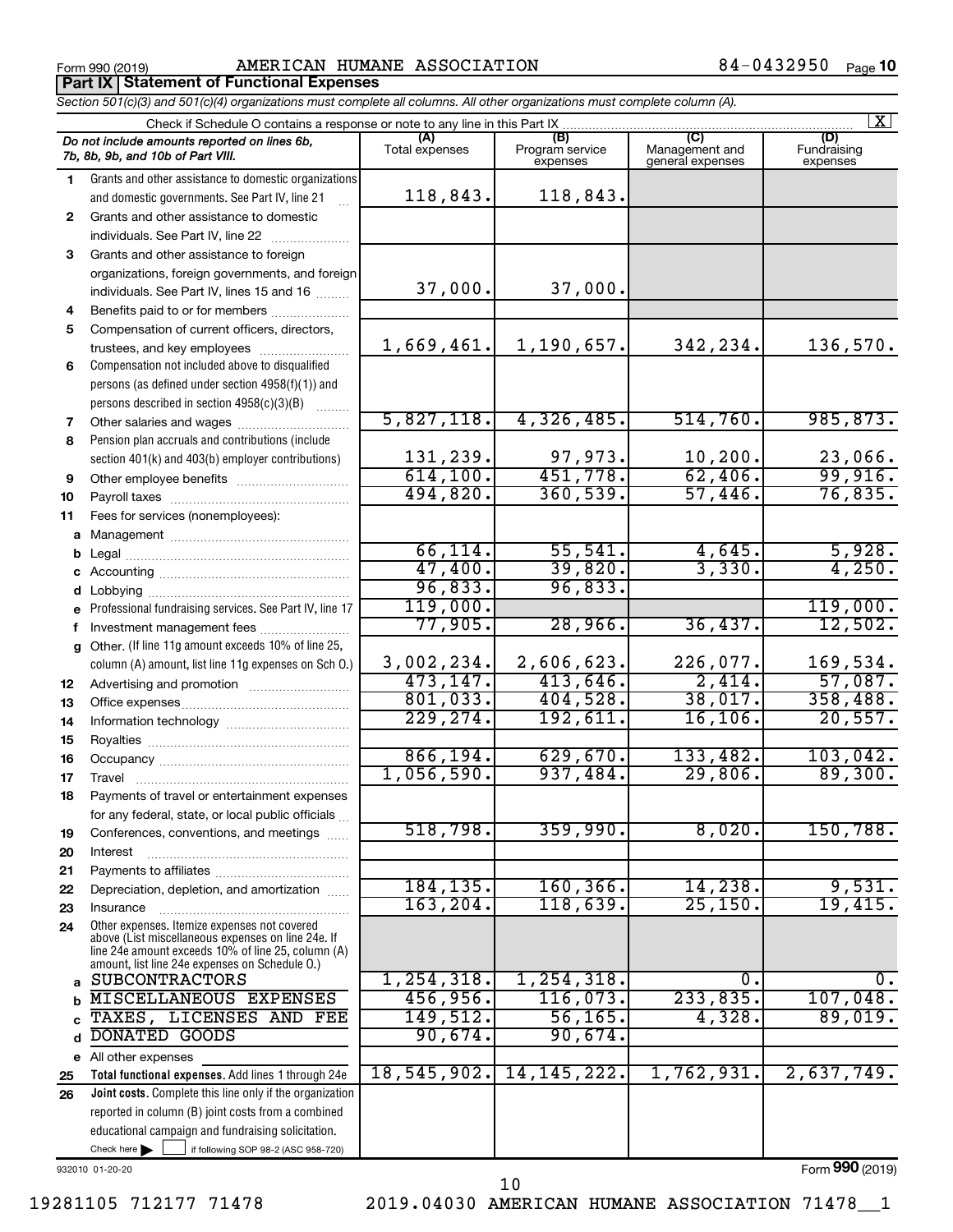**32 33** **32 33**

 $22,066,145.$   $33 \mid 25,675,665.$ 

Form (2019) **990**

Check if Schedule O contains a response or note to any line in this Part X **Part X** | Balance Sheet

Total net assets or fund balances ~~~~~~~~~~~~~~~~~~~~~~

Total liabilities and net assets/fund balances

Form 990 (2019) Page AMERICAN HUMANE ASSOCIATION 84-0432950

|                             |              |                                                                                                                 | (A)<br>Beginning of year |                 | (B)<br>End of year |
|-----------------------------|--------------|-----------------------------------------------------------------------------------------------------------------|--------------------------|-----------------|--------------------|
|                             | 1            | Cash - non-interest-bearing                                                                                     | 983,495.                 | $\mathbf{1}$    | 1,843,051.         |
|                             | $\mathbf{2}$ |                                                                                                                 | 2,013,495.               | $\mathbf{2}$    | 5,787,968.         |
|                             | 3            |                                                                                                                 | 3,229,737.               | 3               | 3,726,204.         |
|                             | 4            |                                                                                                                 | 1,432,686.               | $\overline{4}$  | 846,637.           |
|                             | 5            | Loans and other receivables from any current or former officer, director,                                       |                          |                 |                    |
|                             |              | trustee, key employee, creator or founder, substantial contributor, or 35%                                      |                          |                 |                    |
|                             |              | controlled entity or family member of any of these persons                                                      |                          | 5               |                    |
|                             | 6            | Loans and other receivables from other disqualified persons (as defined                                         |                          |                 |                    |
|                             |              | under section 4958(f)(1)), and persons described in section 4958(c)(3)(B)                                       |                          | 6               |                    |
|                             | 7            |                                                                                                                 |                          | $\overline{7}$  |                    |
| Assets                      | 8            |                                                                                                                 |                          | 8               |                    |
|                             | 9            | Prepaid expenses and deferred charges [11] [11] Prepaid expenses and deferred charges [11] [11] Arman and the P | 839,371.                 | 9               | 379,648.           |
|                             |              | 10a Land, buildings, and equipment: cost or other                                                               |                          |                 |                    |
|                             |              | 2,180,192.<br>basis. Complete Part VI of Schedule D  10a                                                        |                          |                 |                    |
|                             |              | 1,794,123.<br>10 <sub>b</sub>                                                                                   | 498,424.                 | 10 <sub>c</sub> | 386,069.           |
|                             | 11           |                                                                                                                 | 7,432,661.               | 11              | 7,214,281.         |
|                             | 12           |                                                                                                                 |                          | 12              |                    |
|                             | 13           |                                                                                                                 |                          | 13              |                    |
|                             | 14           |                                                                                                                 |                          | 14              |                    |
|                             | 15           |                                                                                                                 | 5,636,276.               | 15              | 5,491,807.         |
|                             | 16           |                                                                                                                 | 22,066,145.              | 16              | 25,675,665.        |
|                             | 17           |                                                                                                                 | 1,487,673.               | 17              | 1,447,939.         |
|                             | 18           |                                                                                                                 |                          | 18              |                    |
|                             | 19           |                                                                                                                 | 236,950.                 | 19              | 233,850.           |
|                             | 20           |                                                                                                                 |                          | 20              |                    |
|                             | 21           | Escrow or custodial account liability. Complete Part IV of Schedule D                                           |                          | 21              |                    |
|                             | 22           | Loans and other payables to any current or former officer, director,                                            |                          |                 |                    |
| Liabilities                 |              | trustee, key employee, creator or founder, substantial contributor, or 35%                                      |                          |                 |                    |
|                             |              | controlled entity or family member of any of these persons                                                      |                          | 22              | 0.                 |
|                             | 23           | Secured mortgages and notes payable to unrelated third parties                                                  |                          | 23              |                    |
|                             | 24           | Unsecured notes and loans payable to unrelated third parties                                                    |                          | 24              | 1,086,370.         |
|                             | 25           | Other liabilities (including federal income tax, payables to related third                                      |                          |                 |                    |
|                             |              | parties, and other liabilities not included on lines 17-24). Complete Part X                                    | 1,532,235.               |                 | 1,582,561.         |
|                             |              | of Schedule D                                                                                                   | 3, 256, 858.             | 25              | 4,350,720.         |
|                             | 26           | Organizations that follow FASB ASC 958, check here $\triangleright \lfloor X \rfloor$                           |                          | 26              |                    |
|                             |              |                                                                                                                 |                          |                 |                    |
|                             |              | and complete lines 27, 28, 32, and 33.                                                                          | 6,313,833.               | 27              | 8,745,421.         |
|                             | 27           | Net assets without donor restrictions                                                                           | 12,495,454.              |                 | 12,579,524.        |
| Net Assets or Fund Balances | 28           |                                                                                                                 |                          | 28              |                    |
|                             |              | Organizations that do not follow FASB ASC 958, check here $\blacktriangleright$ [                               |                          |                 |                    |
|                             |              | and complete lines 29 through 33.                                                                               |                          |                 |                    |
|                             | 29           |                                                                                                                 |                          | 29              |                    |
|                             | 30           | Paid-in or capital surplus, or land, building, or equipment fund                                                |                          | 30              |                    |
|                             | 31           | Retained earnings, endowment, accumulated income, or other funds                                                | 18,809,287.              | 31<br>32        | 21, 324, 945.      |
|                             | 32           |                                                                                                                 |                          |                 |                    |

 $\perp$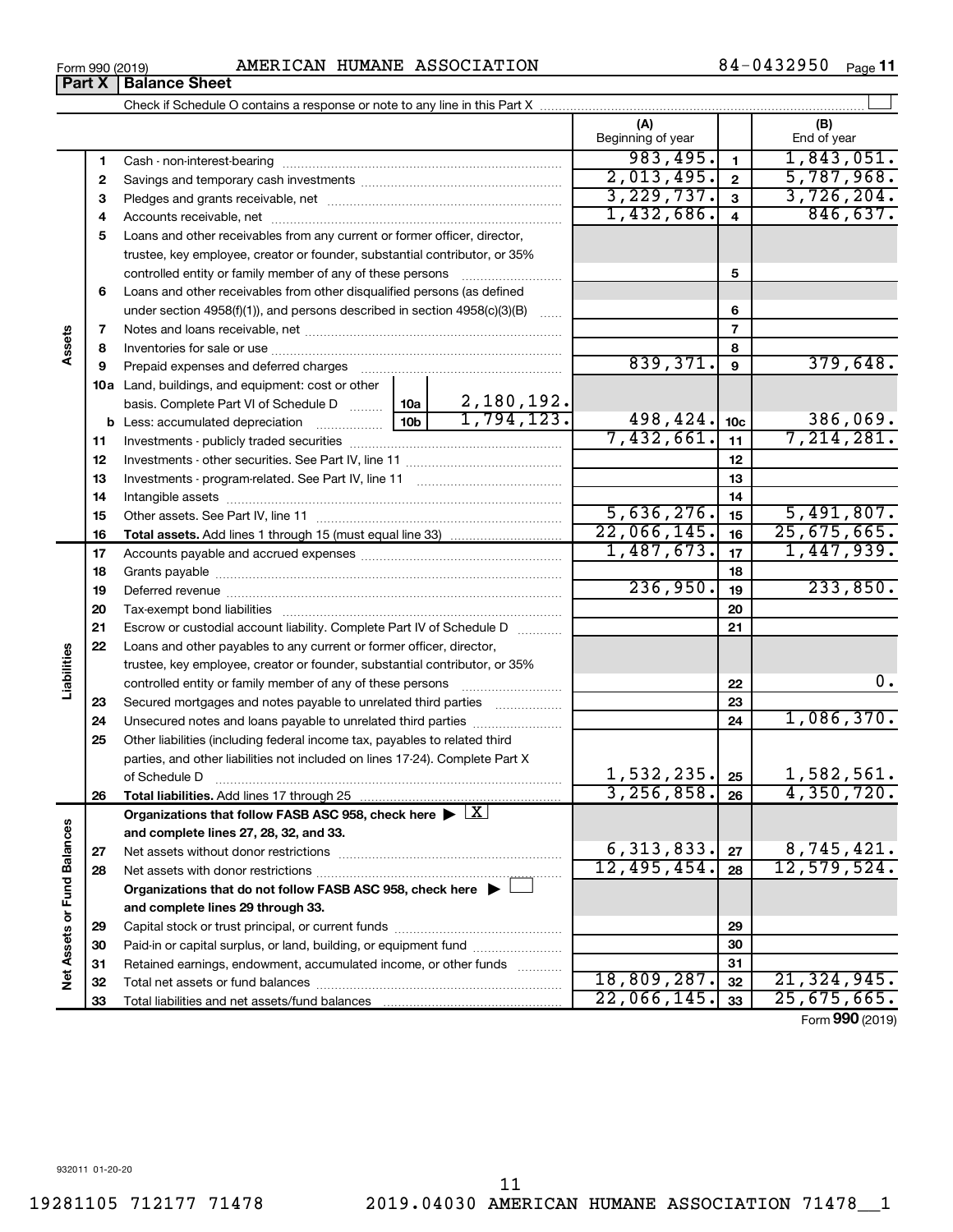|    | AMERICAN HUMANE ASSOCIATION<br>Form 990 (2019)                                                                                       |                         | 84-0432950     |        | Page 12              |  |  |
|----|--------------------------------------------------------------------------------------------------------------------------------------|-------------------------|----------------|--------|----------------------|--|--|
|    | <b>Part XI</b><br><b>Reconciliation of Net Assets</b>                                                                                |                         |                |        |                      |  |  |
|    |                                                                                                                                      |                         |                |        | $\boxed{\textbf{X}}$ |  |  |
|    |                                                                                                                                      |                         |                |        |                      |  |  |
| 1  |                                                                                                                                      | $\mathbf{1}$            | 21, 274, 306.  |        |                      |  |  |
| 2  |                                                                                                                                      | $\overline{2}$          | 18, 545, 902.  |        |                      |  |  |
| 3  | Revenue less expenses. Subtract line 2 from line 1                                                                                   | 3                       | 2,728,404.     |        |                      |  |  |
| 4  |                                                                                                                                      | $\overline{\mathbf{4}}$ | 18,809,287.    |        |                      |  |  |
| 5  |                                                                                                                                      | 5                       |                |        | $-22, 289.$          |  |  |
| 6  |                                                                                                                                      | 6                       |                |        |                      |  |  |
| 7  |                                                                                                                                      | $\overline{7}$          |                |        |                      |  |  |
| 8  |                                                                                                                                      | 8                       |                |        |                      |  |  |
| 9  | Other changes in net assets or fund balances (explain on Schedule O)                                                                 | 9                       | $-190, 457.$   |        |                      |  |  |
| 10 | Net assets or fund balances at end of year. Combine lines 3 through 9 (must equal Part X, line 32,                                   |                         |                |        |                      |  |  |
|    |                                                                                                                                      | 10                      | 21,324,945.    |        |                      |  |  |
|    | <b>Part XII</b> Financial Statements and Reporting                                                                                   |                         |                |        |                      |  |  |
|    |                                                                                                                                      |                         |                |        | X                    |  |  |
|    |                                                                                                                                      |                         |                | Yes    | <b>No</b>            |  |  |
| 1  | $\lfloor x \rfloor$ Accrual<br>Accounting method used to prepare the Form 990: $\Box$ Cash<br>$\Box$ Other                           |                         |                |        |                      |  |  |
|    | If the organization changed its method of accounting from a prior year or checked "Other," explain in Schedule O.                    |                         |                |        |                      |  |  |
|    |                                                                                                                                      |                         |                |        |                      |  |  |
|    | If "Yes," check a box below to indicate whether the financial statements for the year were compiled or reviewed on a                 |                         |                |        |                      |  |  |
|    | separate basis, consolidated basis, or both:                                                                                         |                         |                |        |                      |  |  |
|    | Consolidated basis<br>Both consolidated and separate basis<br>Separate basis                                                         |                         |                |        |                      |  |  |
|    |                                                                                                                                      |                         | 2 <sub>b</sub> | х      |                      |  |  |
|    | If "Yes," check a box below to indicate whether the financial statements for the year were audited on a separate basis,              |                         |                |        |                      |  |  |
|    | consolidated basis, or both:                                                                                                         |                         |                |        |                      |  |  |
|    | $ \mathbf{X} $ Separate basis<br>Consolidated basis<br>Both consolidated and separate basis                                          |                         |                |        |                      |  |  |
|    | c If "Yes" to line 2a or 2b, does the organization have a committee that assumes responsibility for oversight of the audit,          |                         |                |        |                      |  |  |
|    | review, or compilation of its financial statements and selection of an independent accountant?                                       |                         | 2c             | X      |                      |  |  |
|    | If the organization changed either its oversight process or selection process during the tax year, explain on Schedule O.            |                         |                |        |                      |  |  |
|    | 3a As a result of a federal award, was the organization required to undergo an audit or audits as set forth in the Single Audit      |                         |                |        |                      |  |  |
|    | Act and OMB Circular A-133?                                                                                                          |                         | За             |        | x                    |  |  |
|    | <b>b</b> If "Yes," did the organization undergo the required audit or audits? If the organization did not undergo the required audit |                         |                |        |                      |  |  |
|    |                                                                                                                                      |                         | Зb             | $\sim$ |                      |  |  |

Form (2019) **990**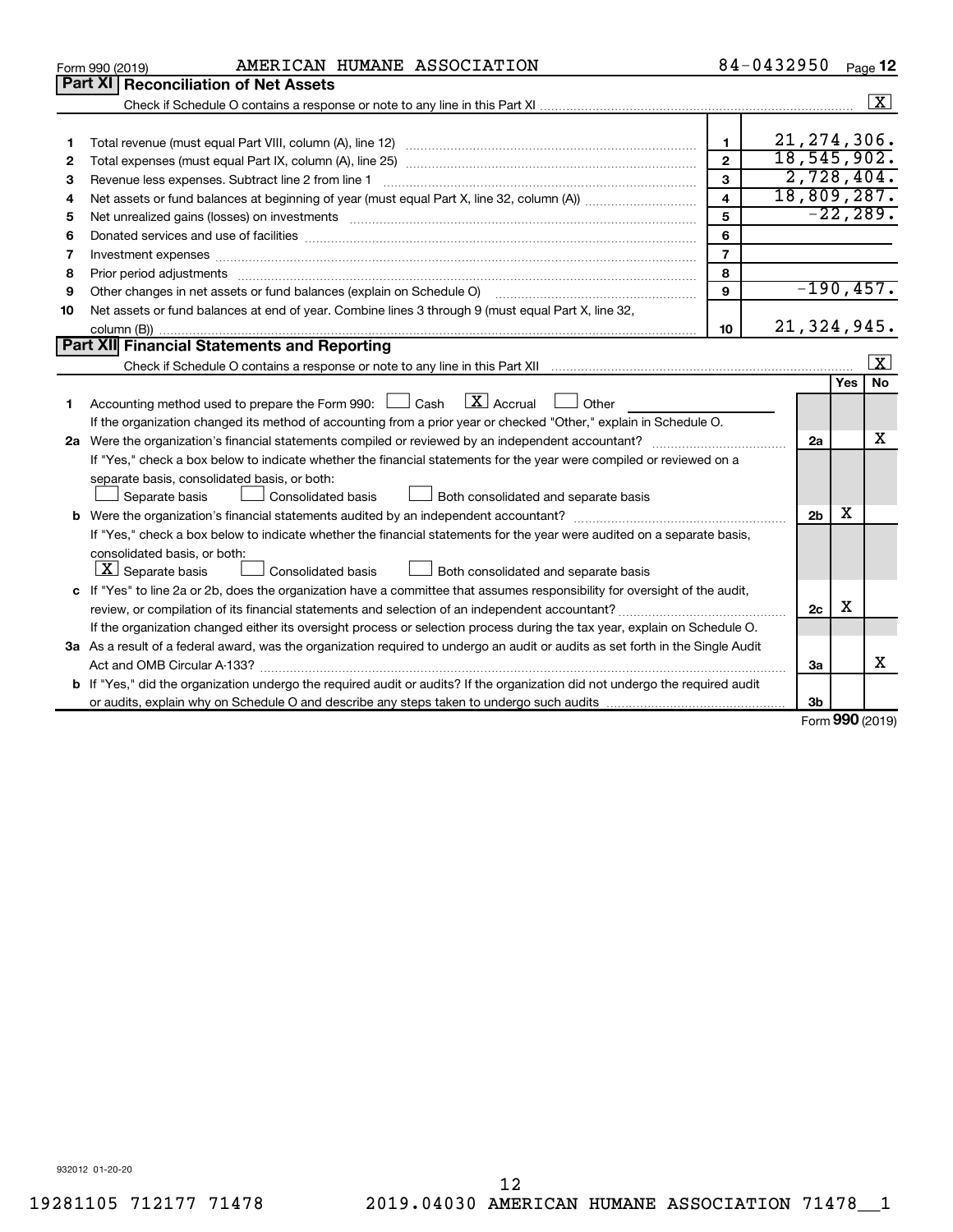**SCHEDULE A**

Department of the Treasury Internal Revenue Service

# Form 990 or 990-EZ) **Public Charity Status and Public Support**<br>
Complete if the organization is a section 501(c)(3) organization or a section<br> **2019**

**4947(a)(1) nonexempt charitable trust. | Attach to Form 990 or Form 990-EZ.** 

**| Go to www.irs.gov/Form990 for instructions and the latest information.**

| 19                                    |
|---------------------------------------|
| <b>Open to Public</b><br>Inspection   |
| <b>Employer identification number</b> |

OMB No. 1545-0047

Ш

|  | Name of the organization |
|--|--------------------------|
|--|--------------------------|

|              |                 |                                                                                                                                                                                                                      |          | AMERICAN HUMANE ASSOCIATION                           |                                                                |    |                            |  | 84-0432950                 |  |  |  |
|--------------|-----------------|----------------------------------------------------------------------------------------------------------------------------------------------------------------------------------------------------------------------|----------|-------------------------------------------------------|----------------------------------------------------------------|----|----------------------------|--|----------------------------|--|--|--|
|              | Part I          | Reason for Public Charity Status (All organizations must complete this part.) See instructions.                                                                                                                      |          |                                                       |                                                                |    |                            |  |                            |  |  |  |
|              |                 | The organization is not a private foundation because it is: (For lines 1 through 12, check only one box.)                                                                                                            |          |                                                       |                                                                |    |                            |  |                            |  |  |  |
| 1.           |                 | A church, convention of churches, or association of churches described in section 170(b)(1)(A)(i).                                                                                                                   |          |                                                       |                                                                |    |                            |  |                            |  |  |  |
| 2            |                 | A school described in section 170(b)(1)(A)(ii). (Attach Schedule E (Form 990 or 990-EZ).)                                                                                                                            |          |                                                       |                                                                |    |                            |  |                            |  |  |  |
| 3            |                 | A hospital or a cooperative hospital service organization described in section 170(b)(1)(A)(iii).                                                                                                                    |          |                                                       |                                                                |    |                            |  |                            |  |  |  |
| 4            |                 | A medical research organization operated in conjunction with a hospital described in section 170(b)(1)(A)(iii). Enter the hospital's name,                                                                           |          |                                                       |                                                                |    |                            |  |                            |  |  |  |
|              |                 | city, and state:                                                                                                                                                                                                     |          |                                                       |                                                                |    |                            |  |                            |  |  |  |
| 5.           |                 | An organization operated for the benefit of a college or university owned or operated by a governmental unit described in                                                                                            |          |                                                       |                                                                |    |                            |  |                            |  |  |  |
|              |                 | section 170(b)(1)(A)(iv). (Complete Part II.)                                                                                                                                                                        |          |                                                       |                                                                |    |                            |  |                            |  |  |  |
| 6.           |                 | A federal, state, or local government or governmental unit described in section 170(b)(1)(A)(v).                                                                                                                     |          |                                                       |                                                                |    |                            |  |                            |  |  |  |
|              | $7 \mid X \mid$ | An organization that normally receives a substantial part of its support from a governmental unit or from the general public described in                                                                            |          |                                                       |                                                                |    |                            |  |                            |  |  |  |
|              |                 | section 170(b)(1)(A)(vi). (Complete Part II.)                                                                                                                                                                        |          |                                                       |                                                                |    |                            |  |                            |  |  |  |
| 8            |                 | A community trust described in section 170(b)(1)(A)(vi). (Complete Part II.)                                                                                                                                         |          |                                                       |                                                                |    |                            |  |                            |  |  |  |
| 9            |                 | An agricultural research organization described in section 170(b)(1)(A)(ix) operated in conjunction with a land-grant college                                                                                        |          |                                                       |                                                                |    |                            |  |                            |  |  |  |
|              |                 | or university or a non-land-grant college of agriculture (see instructions). Enter the name, city, and state of the college or                                                                                       |          |                                                       |                                                                |    |                            |  |                            |  |  |  |
|              |                 | university:                                                                                                                                                                                                          |          |                                                       |                                                                |    |                            |  |                            |  |  |  |
| 10           |                 | An organization that normally receives: (1) more than 33 1/3% of its support from contributions, membership fees, and gross receipts from                                                                            |          |                                                       |                                                                |    |                            |  |                            |  |  |  |
|              |                 | activities related to its exempt functions - subject to certain exceptions, and (2) no more than 33 1/3% of its support from gross investment                                                                        |          |                                                       |                                                                |    |                            |  |                            |  |  |  |
|              |                 | income and unrelated business taxable income (less section 511 tax) from businesses acquired by the organization after June 30, 1975.                                                                                |          |                                                       |                                                                |    |                            |  |                            |  |  |  |
|              |                 | See section 509(a)(2). (Complete Part III.)                                                                                                                                                                          |          |                                                       |                                                                |    |                            |  |                            |  |  |  |
| 11           |                 | An organization organized and operated exclusively to test for public safety. See section 509(a)(4).                                                                                                                 |          |                                                       |                                                                |    |                            |  |                            |  |  |  |
| 12           |                 | An organization organized and operated exclusively for the benefit of, to perform the functions of, or to carry out the purposes of one or                                                                           |          |                                                       |                                                                |    |                            |  |                            |  |  |  |
|              |                 | more publicly supported organizations described in section 509(a)(1) or section 509(a)(2). See section 509(a)(3). Check the box in                                                                                   |          |                                                       |                                                                |    |                            |  |                            |  |  |  |
|              |                 | lines 12a through 12d that describes the type of supporting organization and complete lines 12e, 12f, and 12g.                                                                                                       |          |                                                       |                                                                |    |                            |  |                            |  |  |  |
| а            |                 | Type I. A supporting organization operated, supervised, or controlled by its supported organization(s), typically by giving                                                                                          |          |                                                       |                                                                |    |                            |  |                            |  |  |  |
|              |                 | the supported organization(s) the power to regularly appoint or elect a majority of the directors or trustees of the supporting                                                                                      |          |                                                       |                                                                |    |                            |  |                            |  |  |  |
|              |                 | organization. You must complete Part IV, Sections A and B.                                                                                                                                                           |          |                                                       |                                                                |    |                            |  |                            |  |  |  |
| b            |                 | Type II. A supporting organization supervised or controlled in connection with its supported organization(s), by having                                                                                              |          |                                                       |                                                                |    |                            |  |                            |  |  |  |
|              |                 | control or management of the supporting organization vested in the same persons that control or manage the supported                                                                                                 |          |                                                       |                                                                |    |                            |  |                            |  |  |  |
|              |                 | organization(s). You must complete Part IV, Sections A and C.                                                                                                                                                        |          |                                                       |                                                                |    |                            |  |                            |  |  |  |
| с            |                 | Type III functionally integrated. A supporting organization operated in connection with, and functionally integrated with,                                                                                           |          |                                                       |                                                                |    |                            |  |                            |  |  |  |
|              |                 | its supported organization(s) (see instructions). You must complete Part IV, Sections A, D, and E.                                                                                                                   |          |                                                       |                                                                |    |                            |  |                            |  |  |  |
| d            |                 | Type III non-functionally integrated. A supporting organization operated in connection with its supported organization(s)                                                                                            |          |                                                       |                                                                |    |                            |  |                            |  |  |  |
|              |                 | that is not functionally integrated. The organization generally must satisfy a distribution requirement and an attentiveness                                                                                         |          |                                                       |                                                                |    |                            |  |                            |  |  |  |
|              |                 | requirement (see instructions). You must complete Part IV, Sections A and D, and Part V.                                                                                                                             |          |                                                       |                                                                |    |                            |  |                            |  |  |  |
| е            |                 | Check this box if the organization received a written determination from the IRS that it is a Type I, Type II, Type III<br>functionally integrated, or Type III non-functionally integrated supporting organization. |          |                                                       |                                                                |    |                            |  |                            |  |  |  |
| f.           |                 | Enter the number of supported organizations                                                                                                                                                                          |          |                                                       |                                                                |    |                            |  |                            |  |  |  |
| a            |                 | Provide the following information about the supported organization(s).                                                                                                                                               |          |                                                       |                                                                |    |                            |  |                            |  |  |  |
|              |                 | (i) Name of supported                                                                                                                                                                                                | (ii) EIN | (iii) Type of organization                            | (iv) Is the organization listed<br>in your governing document? |    | (v) Amount of monetary     |  | (vi) Amount of other       |  |  |  |
|              |                 | organization                                                                                                                                                                                                         |          | (described on lines 1-10<br>above (see instructions)) | Yes                                                            | No | support (see instructions) |  | support (see instructions) |  |  |  |
|              |                 |                                                                                                                                                                                                                      |          |                                                       |                                                                |    |                            |  |                            |  |  |  |
|              |                 |                                                                                                                                                                                                                      |          |                                                       |                                                                |    |                            |  |                            |  |  |  |
|              |                 |                                                                                                                                                                                                                      |          |                                                       |                                                                |    |                            |  |                            |  |  |  |
|              |                 |                                                                                                                                                                                                                      |          |                                                       |                                                                |    |                            |  |                            |  |  |  |
|              |                 |                                                                                                                                                                                                                      |          |                                                       |                                                                |    |                            |  |                            |  |  |  |
|              |                 |                                                                                                                                                                                                                      |          |                                                       |                                                                |    |                            |  |                            |  |  |  |
|              |                 |                                                                                                                                                                                                                      |          |                                                       |                                                                |    |                            |  |                            |  |  |  |
|              |                 |                                                                                                                                                                                                                      |          |                                                       |                                                                |    |                            |  |                            |  |  |  |
|              |                 |                                                                                                                                                                                                                      |          |                                                       |                                                                |    |                            |  |                            |  |  |  |
|              |                 |                                                                                                                                                                                                                      |          |                                                       |                                                                |    |                            |  |                            |  |  |  |
| <b>Total</b> |                 |                                                                                                                                                                                                                      |          |                                                       |                                                                |    |                            |  |                            |  |  |  |

LHA For Paperwork Reduction Act Notice, see the Instructions for Form 990 or 990-EZ. 932021 09-25-19 Schedule A (Form 990 or 990-EZ) 2019 13

19281105 712177 71478 2019.04030 AMERICAN HUMANE ASSOCIATION 71478\_\_1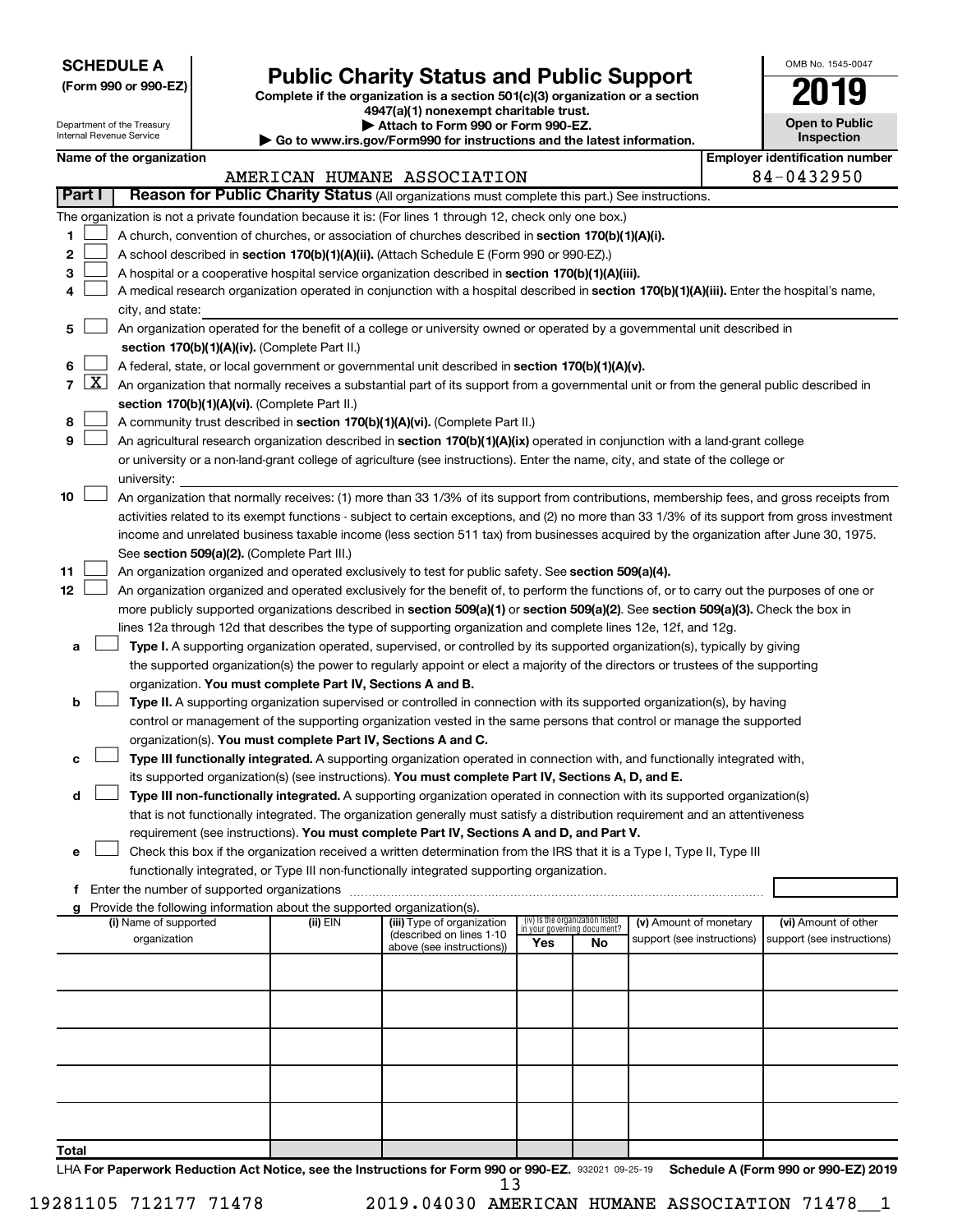## Schedule A (Form 990 or 990-EZ) 2019 Page AMERICAN HUMANE ASSOCIATION 84-0432950

84-0432950 Page 2

(Complete only if you checked the box on line 5, 7, or 8 of Part I or if the organization failed to qualify under Part III. If the organization fails to qualify under the tests listed below, please complete Part III.) **Part II Support Schedule for Organizations Described in Sections 170(b)(1)(A)(iv) and 170(b)(1)(A)(vi)**

| <b>Section A. Public Support</b>                                                                                                                                                                                                                                   |                                          |  |  |  |  |  |  |  |  |  |
|--------------------------------------------------------------------------------------------------------------------------------------------------------------------------------------------------------------------------------------------------------------------|------------------------------------------|--|--|--|--|--|--|--|--|--|
| Calendar year (or fiscal year beginning in)<br>(b) 2016<br>(a) 2015<br>$(c)$ 2017<br>$(d)$ 2018                                                                                                                                                                    | (e) 2019<br>(f) Total                    |  |  |  |  |  |  |  |  |  |
| 1 Gifts, grants, contributions, and                                                                                                                                                                                                                                |                                          |  |  |  |  |  |  |  |  |  |
| membership fees received. (Do not                                                                                                                                                                                                                                  |                                          |  |  |  |  |  |  |  |  |  |
| ,11781059.10531804.12824091.11785834.15396030.62318818<br>include any "unusual grants.")                                                                                                                                                                           |                                          |  |  |  |  |  |  |  |  |  |
| 2 Tax revenues levied for the organ-                                                                                                                                                                                                                               |                                          |  |  |  |  |  |  |  |  |  |
| ization's benefit and either paid to                                                                                                                                                                                                                               |                                          |  |  |  |  |  |  |  |  |  |
| or expended on its behalf                                                                                                                                                                                                                                          |                                          |  |  |  |  |  |  |  |  |  |
| 3 The value of services or facilities                                                                                                                                                                                                                              |                                          |  |  |  |  |  |  |  |  |  |
| furnished by a governmental unit to                                                                                                                                                                                                                                |                                          |  |  |  |  |  |  |  |  |  |
| the organization without charge                                                                                                                                                                                                                                    |                                          |  |  |  |  |  |  |  |  |  |
| <u>11781059,10531804,12824091,11785834,15396030,62318818,</u><br>4 Total. Add lines 1 through 3                                                                                                                                                                    |                                          |  |  |  |  |  |  |  |  |  |
| The portion of total contributions<br>5                                                                                                                                                                                                                            |                                          |  |  |  |  |  |  |  |  |  |
| by each person (other than a                                                                                                                                                                                                                                       |                                          |  |  |  |  |  |  |  |  |  |
| governmental unit or publicly                                                                                                                                                                                                                                      |                                          |  |  |  |  |  |  |  |  |  |
| supported organization) included                                                                                                                                                                                                                                   |                                          |  |  |  |  |  |  |  |  |  |
| on line 1 that exceeds 2% of the                                                                                                                                                                                                                                   |                                          |  |  |  |  |  |  |  |  |  |
| amount shown on line 11,                                                                                                                                                                                                                                           |                                          |  |  |  |  |  |  |  |  |  |
| column (f)                                                                                                                                                                                                                                                         | 13351743.                                |  |  |  |  |  |  |  |  |  |
| 6 Public support. Subtract line 5 from line 4.                                                                                                                                                                                                                     | 48967075.                                |  |  |  |  |  |  |  |  |  |
| <b>Section B. Total Support</b>                                                                                                                                                                                                                                    |                                          |  |  |  |  |  |  |  |  |  |
| Calendar year (or fiscal year beginning in)<br>$(b)$ 2016<br>$(c)$ 2017<br>$(d)$ 2018<br>(a) 2015                                                                                                                                                                  | (e) 2019<br>(f) Total                    |  |  |  |  |  |  |  |  |  |
| 11781059.10531804.12824091.<br>11785834.<br><b>7</b> Amounts from line 4                                                                                                                                                                                           | 15396030.62318818.                       |  |  |  |  |  |  |  |  |  |
| Gross income from interest,<br>8                                                                                                                                                                                                                                   |                                          |  |  |  |  |  |  |  |  |  |
| dividends, payments received on                                                                                                                                                                                                                                    |                                          |  |  |  |  |  |  |  |  |  |
| securities loans, rents, royalties,                                                                                                                                                                                                                                |                                          |  |  |  |  |  |  |  |  |  |
| 2564502.<br>2140947.<br>2306862.<br>2712460.<br>and income from similar sources                                                                                                                                                                                    | 2757018.12481789.                        |  |  |  |  |  |  |  |  |  |
| Net income from unrelated business<br>9                                                                                                                                                                                                                            |                                          |  |  |  |  |  |  |  |  |  |
| activities, whether or not the                                                                                                                                                                                                                                     |                                          |  |  |  |  |  |  |  |  |  |
| business is regularly carried on                                                                                                                                                                                                                                   |                                          |  |  |  |  |  |  |  |  |  |
| 10 Other income. Do not include gain                                                                                                                                                                                                                               |                                          |  |  |  |  |  |  |  |  |  |
| or loss from the sale of capital                                                                                                                                                                                                                                   |                                          |  |  |  |  |  |  |  |  |  |
| 25,287.<br>assets (Explain in Part VI.)                                                                                                                                                                                                                            | 6,434.<br>31,721.                        |  |  |  |  |  |  |  |  |  |
| 11 Total support. Add lines 7 through 10                                                                                                                                                                                                                           | 74832328.                                |  |  |  |  |  |  |  |  |  |
| 12<br>12 Gross receipts from related activities, etc. (see instructions)                                                                                                                                                                                           | 18, 711, 188.                            |  |  |  |  |  |  |  |  |  |
| 13 First five years. If the Form 990 is for the organization's first, second, third, fourth, or fifth tax year as a section 501(c)(3)                                                                                                                              |                                          |  |  |  |  |  |  |  |  |  |
| organization, check this box and stop here                                                                                                                                                                                                                         |                                          |  |  |  |  |  |  |  |  |  |
| <b>Section C. Computation of Public Support Percentage</b>                                                                                                                                                                                                         |                                          |  |  |  |  |  |  |  |  |  |
| 14                                                                                                                                                                                                                                                                 | 65.44<br>%                               |  |  |  |  |  |  |  |  |  |
| 15                                                                                                                                                                                                                                                                 | 60.98<br>%                               |  |  |  |  |  |  |  |  |  |
| 16a 33 1/3% support test - 2019. If the organization did not check the box on line 13, and line 14 is 33 1/3% or more, check this box and                                                                                                                          |                                          |  |  |  |  |  |  |  |  |  |
| stop here. The organization qualifies as a publicly supported organization                                                                                                                                                                                         | $\blacktriangleright$ $\boxed{\text{X}}$ |  |  |  |  |  |  |  |  |  |
| b 33 1/3% support test - 2018. If the organization did not check a box on line 13 or 16a, and line 15 is 33 1/3% or more, check this box                                                                                                                           |                                          |  |  |  |  |  |  |  |  |  |
|                                                                                                                                                                                                                                                                    |                                          |  |  |  |  |  |  |  |  |  |
| 17a 10% -facts-and-circumstances test - 2019. If the organization did not check a box on line 13, 16a, or 16b, and line 14 is 10% or more,                                                                                                                         |                                          |  |  |  |  |  |  |  |  |  |
| and if the organization meets the "facts-and-circumstances" test, check this box and stop here. Explain in Part VI how the organization                                                                                                                            |                                          |  |  |  |  |  |  |  |  |  |
| meets the "facts-and-circumstances" test. The organization qualifies as a publicly supported organization <i>manumumumum</i>                                                                                                                                       |                                          |  |  |  |  |  |  |  |  |  |
| b 10% -facts-and-circumstances test - 2018. If the organization did not check a box on line 13, 16a, 16b, or 17a, and line 15 is 10% or                                                                                                                            |                                          |  |  |  |  |  |  |  |  |  |
| more, and if the organization meets the "facts-and-circumstances" test, check this box and stop here. Explain in Part VI how the                                                                                                                                   |                                          |  |  |  |  |  |  |  |  |  |
|                                                                                                                                                                                                                                                                    |                                          |  |  |  |  |  |  |  |  |  |
| organization meets the "facts-and-circumstances" test. The organization qualifies as a publicly supported organization<br>Private foundation. If the organization did not check a box on line 13, 16a, 16b, 17a, or 17b, check this box and see instructions<br>18 |                                          |  |  |  |  |  |  |  |  |  |

**Schedule A (Form 990 or 990-EZ) 2019**

932022 09-25-19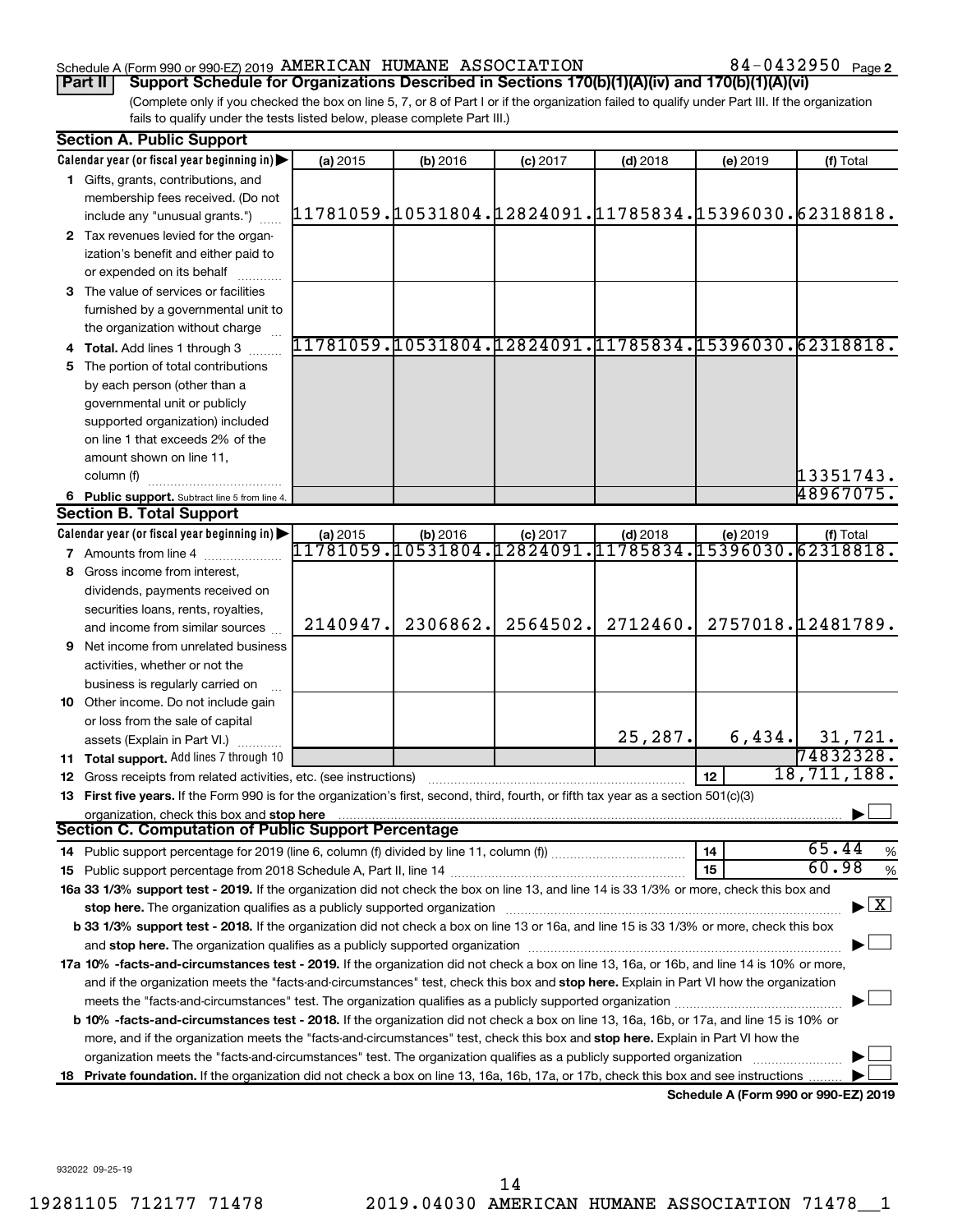## Schedule A (Form 990 or 990-EZ) 2019 Page AMERICAN HUMANE ASSOCIATION 84-0432950 **Part III Support Schedule for Organizations Described in Section 509(a)(2)**

(Complete only if you checked the box on line 10 of Part I or if the organization failed to qualify under Part II. If the organization fails to qualify under the tests listed below, please complete Part II.)

| (a) 2015 | (b) 2016 | $(c)$ 2017                                          | $(d)$ 2018                                                   |                                                                                                                                                                                                                                                                                                                                                                                  | (f) Total                                                                                                                                                                                                                                                                                                                                                         |
|----------|----------|-----------------------------------------------------|--------------------------------------------------------------|----------------------------------------------------------------------------------------------------------------------------------------------------------------------------------------------------------------------------------------------------------------------------------------------------------------------------------------------------------------------------------|-------------------------------------------------------------------------------------------------------------------------------------------------------------------------------------------------------------------------------------------------------------------------------------------------------------------------------------------------------------------|
|          |          |                                                     |                                                              |                                                                                                                                                                                                                                                                                                                                                                                  |                                                                                                                                                                                                                                                                                                                                                                   |
|          |          |                                                     |                                                              |                                                                                                                                                                                                                                                                                                                                                                                  |                                                                                                                                                                                                                                                                                                                                                                   |
|          |          |                                                     |                                                              |                                                                                                                                                                                                                                                                                                                                                                                  |                                                                                                                                                                                                                                                                                                                                                                   |
|          |          |                                                     |                                                              |                                                                                                                                                                                                                                                                                                                                                                                  |                                                                                                                                                                                                                                                                                                                                                                   |
|          |          |                                                     |                                                              |                                                                                                                                                                                                                                                                                                                                                                                  |                                                                                                                                                                                                                                                                                                                                                                   |
|          |          |                                                     |                                                              |                                                                                                                                                                                                                                                                                                                                                                                  |                                                                                                                                                                                                                                                                                                                                                                   |
|          |          |                                                     |                                                              |                                                                                                                                                                                                                                                                                                                                                                                  |                                                                                                                                                                                                                                                                                                                                                                   |
|          |          |                                                     |                                                              |                                                                                                                                                                                                                                                                                                                                                                                  |                                                                                                                                                                                                                                                                                                                                                                   |
|          |          |                                                     |                                                              |                                                                                                                                                                                                                                                                                                                                                                                  |                                                                                                                                                                                                                                                                                                                                                                   |
|          |          |                                                     |                                                              |                                                                                                                                                                                                                                                                                                                                                                                  |                                                                                                                                                                                                                                                                                                                                                                   |
|          |          |                                                     |                                                              |                                                                                                                                                                                                                                                                                                                                                                                  |                                                                                                                                                                                                                                                                                                                                                                   |
|          |          |                                                     |                                                              |                                                                                                                                                                                                                                                                                                                                                                                  | %                                                                                                                                                                                                                                                                                                                                                                 |
|          |          |                                                     |                                                              |                                                                                                                                                                                                                                                                                                                                                                                  | %                                                                                                                                                                                                                                                                                                                                                                 |
|          |          |                                                     |                                                              |                                                                                                                                                                                                                                                                                                                                                                                  |                                                                                                                                                                                                                                                                                                                                                                   |
|          |          |                                                     |                                                              |                                                                                                                                                                                                                                                                                                                                                                                  | %                                                                                                                                                                                                                                                                                                                                                                 |
|          |          |                                                     |                                                              |                                                                                                                                                                                                                                                                                                                                                                                  |                                                                                                                                                                                                                                                                                                                                                                   |
|          |          |                                                     |                                                              |                                                                                                                                                                                                                                                                                                                                                                                  | %                                                                                                                                                                                                                                                                                                                                                                 |
|          |          |                                                     |                                                              |                                                                                                                                                                                                                                                                                                                                                                                  |                                                                                                                                                                                                                                                                                                                                                                   |
|          |          |                                                     |                                                              |                                                                                                                                                                                                                                                                                                                                                                                  |                                                                                                                                                                                                                                                                                                                                                                   |
|          |          |                                                     |                                                              |                                                                                                                                                                                                                                                                                                                                                                                  |                                                                                                                                                                                                                                                                                                                                                                   |
|          |          |                                                     |                                                              |                                                                                                                                                                                                                                                                                                                                                                                  |                                                                                                                                                                                                                                                                                                                                                                   |
|          |          |                                                     |                                                              |                                                                                                                                                                                                                                                                                                                                                                                  |                                                                                                                                                                                                                                                                                                                                                                   |
|          |          |                                                     |                                                              |                                                                                                                                                                                                                                                                                                                                                                                  | b 33 1/3% support tests - 2018. If the organization did not check a box on line 14 or line 19a, and line 16 is more than 33 1/3%, and<br>line 18 is not more than 33 1/3%, check this box and stop here. The organization qualifies as a publicly supported organization<br>Schedule A (Form 990 or 990-EZ) 2019                                                  |
|          |          | Section C. Computation of Public Support Percentage | Section D. Computation of Investment Income Percentage<br>15 | check this box and stop here <i>manual content of the content of the state in the content of the content of the content of the content of the content of the content of the content of the content of the content of the content</i><br>15<br>16<br>17<br>18<br>more than 33 1/3%, check this box and stop here. The organization qualifies as a publicly supported organization | (e) 2019<br>14 First five years. If the Form 990 is for the organization's first, second, third, fourth, or fifth tax year as a section 501(c)(3) organization,<br>19a 33 1/3% support tests - 2019. If the organization did not check the box on line 14, and line 15 is more than 33 1/3%, and line 17 is not<br>2019.04030 AMERICAN HUMANE ASSOCIATION 71478 1 |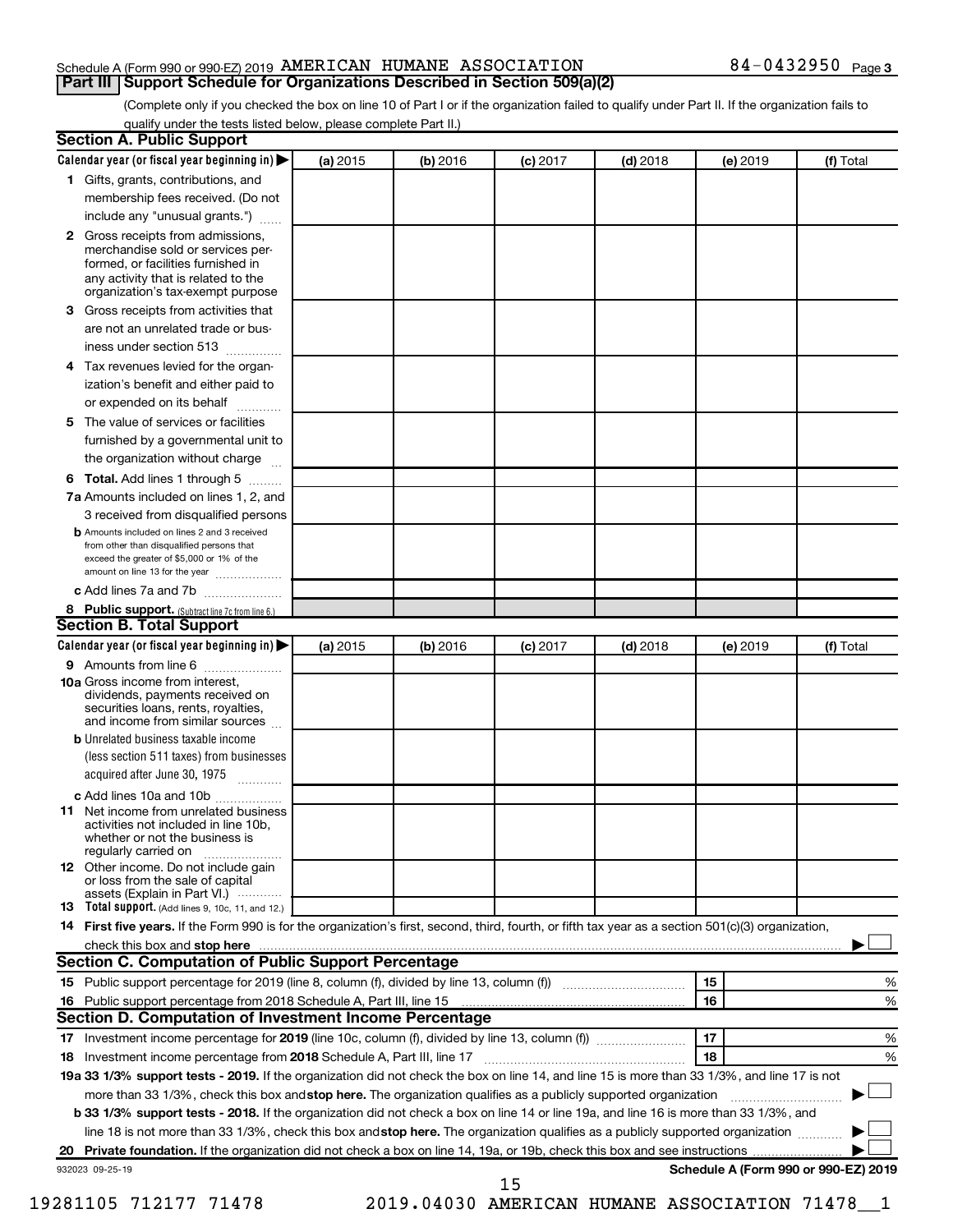## Schedule A (Form 990 or 990-EZ) 2019 Page AMERICAN HUMANE ASSOCIATION 84-0432950

## **Part IV Supporting Organizations**

(Complete only if you checked a box in line 12 on Part I. If you checked 12a of Part I, complete Sections A and B. If you checked 12b of Part I, complete Sections A and C. If you checked 12c of Part I, complete Sections A, D, and E. If you checked 12d of Part I, complete Sections A and D, and complete Part V.)

## **Section A. All Supporting Organizations**

- **1** Are all of the organization's supported organizations listed by name in the organization's governing documents? If "No," describe in Part VI how the supported organizations are designated. If designated by *class or purpose, describe the designation. If historic and continuing relationship, explain.*
- **2** Did the organization have any supported organization that does not have an IRS determination of status under section 509(a)(1) or (2)? If "Yes," explain in Part **VI** how the organization determined that the supported *organization was described in section 509(a)(1) or (2).*
- **3a** Did the organization have a supported organization described in section 501(c)(4), (5), or (6)? If "Yes," answer *(b) and (c) below.*
- **b** Did the organization confirm that each supported organization qualified under section 501(c)(4), (5), or (6) and satisfied the public support tests under section 509(a)(2)? If "Yes," describe in Part VI when and how the *organization made the determination.*
- **c** Did the organization ensure that all support to such organizations was used exclusively for section 170(c)(2)(B) purposes? If "Yes," explain in Part VI what controls the organization put in place to ensure such use.
- **4 a** *If* Was any supported organization not organized in the United States ("foreign supported organization")? *"Yes," and if you checked 12a or 12b in Part I, answer (b) and (c) below.*
- **b** Did the organization have ultimate control and discretion in deciding whether to make grants to the foreign supported organization? If "Yes," describe in Part VI how the organization had such control and discretion *despite being controlled or supervised by or in connection with its supported organizations.*
- **c** Did the organization support any foreign supported organization that does not have an IRS determination under sections 501(c)(3) and 509(a)(1) or (2)? If "Yes," explain in Part VI what controls the organization used *to ensure that all support to the foreign supported organization was used exclusively for section 170(c)(2)(B) purposes.*
- **5a** Did the organization add, substitute, or remove any supported organizations during the tax year? If "Yes," answer (b) and (c) below (if applicable). Also, provide detail in **Part VI,** including (i) the names and EIN *numbers of the supported organizations added, substituted, or removed; (ii) the reasons for each such action; (iii) the authority under the organization's organizing document authorizing such action; and (iv) how the action was accomplished (such as by amendment to the organizing document).*
- **b** Type I or Type II only. Was any added or substituted supported organization part of a class already designated in the organization's organizing document?
- **c Substitutions only.**  Was the substitution the result of an event beyond the organization's control?
- **6** Did the organization provide support (whether in the form of grants or the provision of services or facilities) to **Part VI.** support or benefit one or more of the filing organization's supported organizations? If "Yes," provide detail in anyone other than (i) its supported organizations, (ii) individuals that are part of the charitable class benefited by one or more of its supported organizations, or (iii) other supporting organizations that also
- **7** Did the organization provide a grant, loan, compensation, or other similar payment to a substantial contributor regard to a substantial contributor? If "Yes," complete Part I of Schedule L (Form 990 or 990-EZ). (as defined in section 4958(c)(3)(C)), a family member of a substantial contributor, or a 35% controlled entity with
- **8** Did the organization make a loan to a disqualified person (as defined in section 4958) not described in line 7? *If "Yes," complete Part I of Schedule L (Form 990 or 990-EZ).*
- **9 a** Was the organization controlled directly or indirectly at any time during the tax year by one or more in section 509(a)(1) or (2))? If "Yes," provide detail in **Part VI.** disqualified persons as defined in section 4946 (other than foundation managers and organizations described
- **b** Did one or more disqualified persons (as defined in line 9a) hold a controlling interest in any entity in which the supporting organization had an interest? If "Yes," provide detail in Part VI.
- **c** Did a disqualified person (as defined in line 9a) have an ownership interest in, or derive any personal benefit from, assets in which the supporting organization also had an interest? If "Yes," provide detail in Part VI.
- **10 a** Was the organization subject to the excess business holdings rules of section 4943 because of section supporting organizations)? If "Yes," answer 10b below. 4943(f) (regarding certain Type II supporting organizations, and all Type III non-functionally integrated
	- **b** Did the organization have any excess business holdings in the tax year? (Use Schedule C, Form 4720, to *determine whether the organization had excess business holdings.)*

932024 09-25-19

**Yes No 1 2 3a 3b 3c 4a 4b 4c 5a 5b 5c 6 7 8 9a 9b 9c**

**Schedule A (Form 990 or 990-EZ) 2019**

**10a**

**10b**

16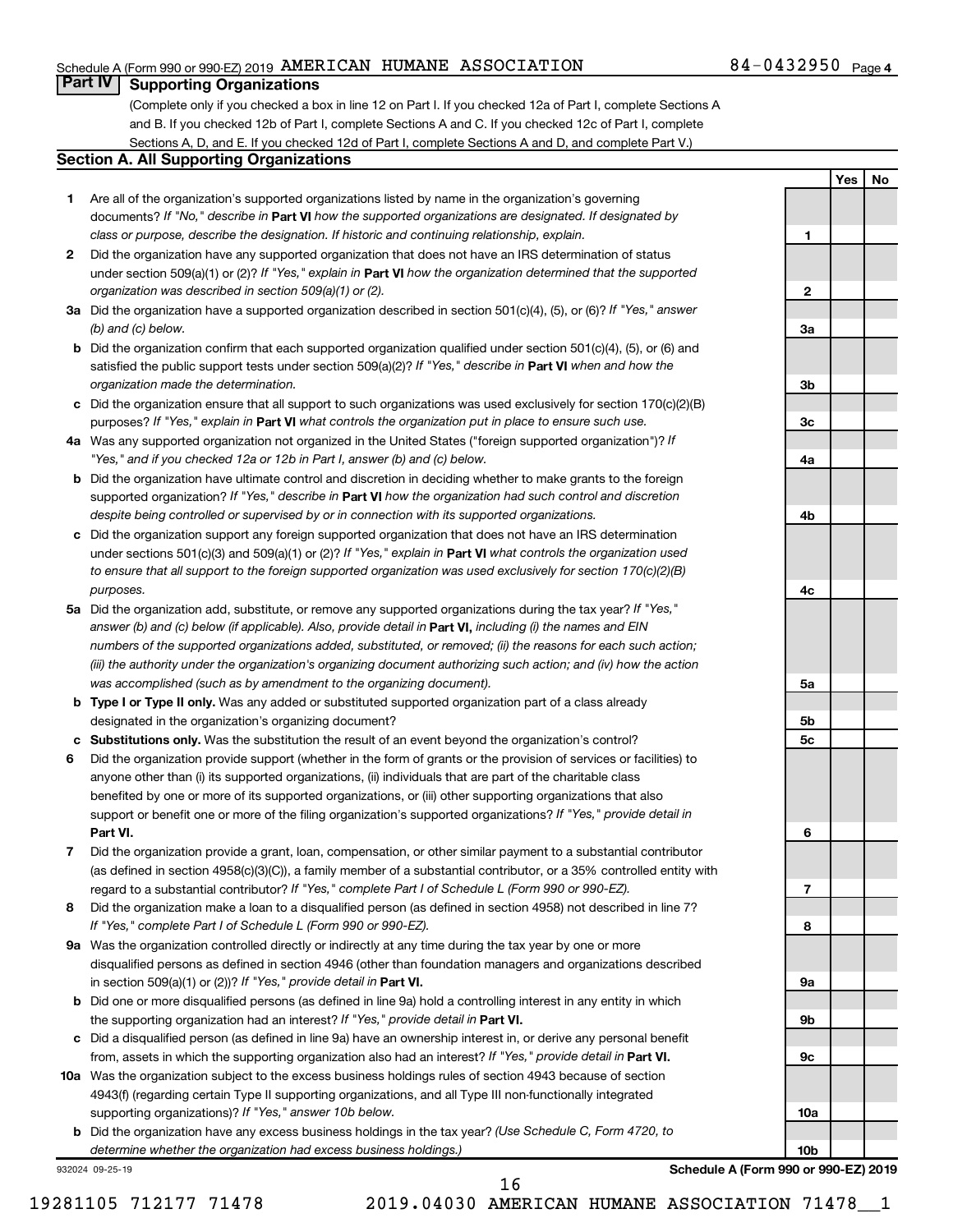### Schedule A (Form 990 or 990-EZ) 2019 AMERICAN HUMANE ASSOCIATION 8 4 - 0 4 3 2 9 5 0 Page AMERICAN HUMANE ASSOCIATION 84-0432950

|    | <b>Part IV</b><br><b>Supporting Organizations (continued)</b>                                                                   |                 |            |    |
|----|---------------------------------------------------------------------------------------------------------------------------------|-----------------|------------|----|
|    |                                                                                                                                 |                 | Yes        | No |
| 11 | Has the organization accepted a gift or contribution from any of the following persons?                                         |                 |            |    |
| а  | A person who directly or indirectly controls, either alone or together with persons described in (b) and (c)                    |                 |            |    |
|    | below, the governing body of a supported organization?                                                                          | 11a             |            |    |
|    | <b>b</b> A family member of a person described in (a) above?                                                                    | 11 <sub>b</sub> |            |    |
|    | c A 35% controlled entity of a person described in (a) or (b) above? If "Yes" to a, b, or c, provide detail in Part VI.         | 11c             |            |    |
|    | <b>Section B. Type I Supporting Organizations</b>                                                                               |                 |            |    |
|    |                                                                                                                                 |                 | <b>Yes</b> | No |
| 1. | Did the directors, trustees, or membership of one or more supported organizations have the power to                             |                 |            |    |
|    | regularly appoint or elect at least a majority of the organization's directors or trustees at all times during the              |                 |            |    |
|    | tax year? If "No," describe in Part VI how the supported organization(s) effectively operated, supervised, or                   |                 |            |    |
|    | controlled the organization's activities. If the organization had more than one supported organization,                         |                 |            |    |
|    | describe how the powers to appoint and/or remove directors or trustees were allocated among the supported                       |                 |            |    |
|    | organizations and what conditions or restrictions, if any, applied to such powers during the tax year.                          | 1               |            |    |
| 2  | Did the organization operate for the benefit of any supported organization other than the supported                             |                 |            |    |
|    | organization(s) that operated, supervised, or controlled the supporting organization? If "Yes," explain in                      |                 |            |    |
|    | Part VI how providing such benefit carried out the purposes of the supported organization(s) that operated,                     |                 |            |    |
|    | supervised, or controlled the supporting organization.                                                                          | $\mathbf{2}$    |            |    |
|    | <b>Section C. Type II Supporting Organizations</b>                                                                              |                 |            |    |
|    |                                                                                                                                 |                 | Yes        | No |
| 1. | Were a majority of the organization's directors or trustees during the tax year also a majority of the directors                |                 |            |    |
|    | or trustees of each of the organization's supported organization(s)? If "No," describe in Part VI how control                   |                 |            |    |
|    | or management of the supporting organization was vested in the same persons that controlled or managed                          |                 |            |    |
|    | the supported organization(s).                                                                                                  | 1               |            |    |
|    | <b>Section D. All Type III Supporting Organizations</b>                                                                         |                 |            |    |
|    |                                                                                                                                 |                 | Yes        | No |
| 1  | Did the organization provide to each of its supported organizations, by the last day of the fifth month of the                  |                 |            |    |
|    | organization's tax year, (i) a written notice describing the type and amount of support provided during the prior tax           |                 |            |    |
|    | year, (ii) a copy of the Form 990 that was most recently filed as of the date of notification, and (iii) copies of the          |                 |            |    |
|    | organization's governing documents in effect on the date of notification, to the extent not previously provided?                | 1               |            |    |
| 2  | Were any of the organization's officers, directors, or trustees either (i) appointed or elected by the supported                |                 |            |    |
|    | organization(s) or (ii) serving on the governing body of a supported organization? If "No," explain in Part VI how              |                 |            |    |
|    | the organization maintained a close and continuous working relationship with the supported organization(s).                     | $\mathbf{2}$    |            |    |
| 3  | By reason of the relationship described in (2), did the organization's supported organizations have a                           |                 |            |    |
|    | significant voice in the organization's investment policies and in directing the use of the organization's                      |                 |            |    |
|    | income or assets at all times during the tax year? If "Yes," describe in Part VI the role the organization's                    |                 |            |    |
|    | supported organizations played in this regard.                                                                                  | З               |            |    |
|    | Section E. Type III Functionally Integrated Supporting Organizations                                                            |                 |            |    |
| 1  | Check the box next to the method that the organization used to satisfy the Integral Part Test during the yealsee instructions). |                 |            |    |
| a  | The organization satisfied the Activities Test. Complete line 2 below.                                                          |                 |            |    |
| b  | The organization is the parent of each of its supported organizations. Complete line 3 below.                                   |                 |            |    |
| c  | The organization supported a governmental entity. Describe in Part VI how you supported a government entity (see instructions). |                 |            |    |
| 2  | Activities Test. Answer (a) and (b) below.                                                                                      |                 | Yes        | No |
| а  | Did substantially all of the organization's activities during the tax year directly further the exempt purposes of              |                 |            |    |
|    | the supported organization(s) to which the organization was responsive? If "Yes," then in Part VI identify                      |                 |            |    |
|    | those supported organizations and explain how these activities directly furthered their exempt purposes,                        |                 |            |    |
|    | how the organization was responsive to those supported organizations, and how the organization determined                       |                 |            |    |
|    | that these activities constituted substantially all of its activities.                                                          | 2a              |            |    |
| b  | Did the activities described in (a) constitute activities that, but for the organization's involvement, one or more             |                 |            |    |
|    | of the organization's supported organization(s) would have been engaged in? If "Yes," explain in Part VI the                    |                 |            |    |
|    | reasons for the organization's position that its supported organization(s) would have engaged in these                          |                 |            |    |
|    | activities but for the organization's involvement.                                                                              | 2b              |            |    |
| з  | Parent of Supported Organizations. Answer (a) and (b) below.                                                                    |                 |            |    |
| а  | Did the organization have the power to regularly appoint or elect a majority of the officers, directors, or                     |                 |            |    |
|    | trustees of each of the supported organizations? Provide details in Part VI.                                                    | За              |            |    |
| b  | Did the organization exercise a substantial degree of direction over the policies, programs, and activities of each             |                 |            |    |
|    | of its supported organizations? If "Yes," describe in Part VI the role played by the organization in this regard.               | Зb              |            |    |
|    |                                                                                                                                 |                 |            |    |

932025 09-25-19

**Schedule A (Form 990 or 990-EZ) 2019**

17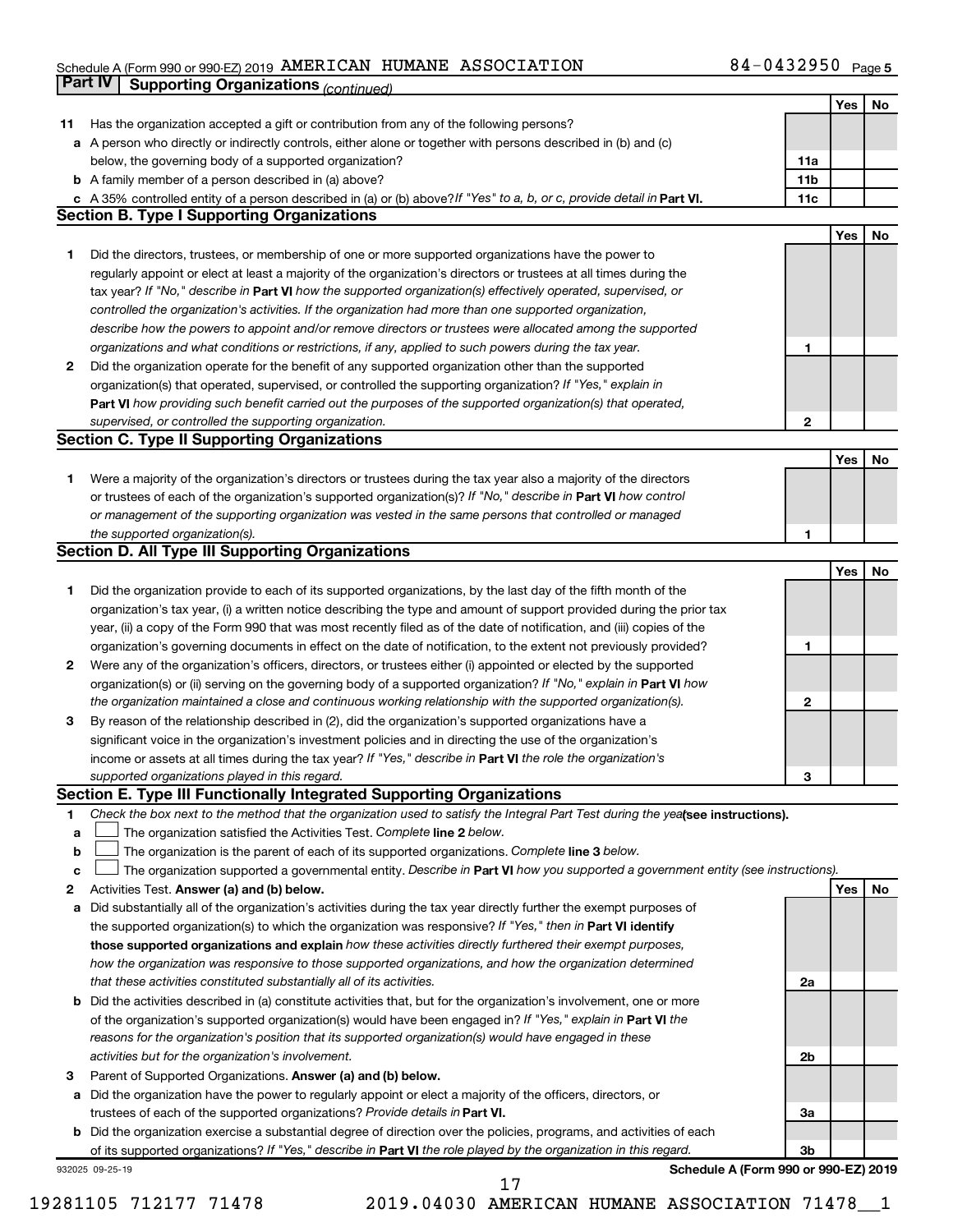## Schedule A (Form 990 or 990-EZ) 2019 Page AMERICAN HUMANE ASSOCIATION 84-0432950 **Part V Type III Non-Functionally Integrated 509(a)(3) Supporting Organizations**

1 **Letter See instructions.** All Check here if the organization satisfied the Integral Part Test as a qualifying trust on Nov. 20, 1970 (explain in Part VI). See instructions. All other Type III non-functionally integrated supporting organizations must complete Sections A through E.

| Section A - Adjusted Net Income |                                                                                                                                   |                | (A) Prior Year | (B) Current Year<br>(optional) |
|---------------------------------|-----------------------------------------------------------------------------------------------------------------------------------|----------------|----------------|--------------------------------|
| 1                               | Net short-term capital gain                                                                                                       | $\mathbf{1}$   |                |                                |
| 2                               | Recoveries of prior-year distributions                                                                                            | $\mathbf{2}$   |                |                                |
| 3                               | Other gross income (see instructions)                                                                                             | 3              |                |                                |
| 4                               | Add lines 1 through 3.                                                                                                            | 4              |                |                                |
| 5                               | Depreciation and depletion                                                                                                        | 5              |                |                                |
| 6                               | Portion of operating expenses paid or incurred for production or                                                                  |                |                |                                |
|                                 | collection of gross income or for management, conservation, or                                                                    |                |                |                                |
|                                 | maintenance of property held for production of income (see instructions)                                                          | 6              |                |                                |
| 7                               | Other expenses (see instructions)                                                                                                 | $\overline{7}$ |                |                                |
| 8                               | Adjusted Net Income (subtract lines 5, 6, and 7 from line 4)                                                                      | 8              |                |                                |
|                                 | <b>Section B - Minimum Asset Amount</b>                                                                                           |                | (A) Prior Year | (B) Current Year<br>(optional) |
| 1                               | Aggregate fair market value of all non-exempt-use assets (see                                                                     |                |                |                                |
|                                 | instructions for short tax year or assets held for part of year):                                                                 |                |                |                                |
|                                 | <b>a</b> Average monthly value of securities                                                                                      | 1a             |                |                                |
|                                 | <b>b</b> Average monthly cash balances                                                                                            | 1 <sub>b</sub> |                |                                |
|                                 | <b>c</b> Fair market value of other non-exempt-use assets                                                                         | 1c             |                |                                |
|                                 | <b>d</b> Total (add lines 1a, 1b, and 1c)                                                                                         | 1d             |                |                                |
|                                 | e Discount claimed for blockage or other                                                                                          |                |                |                                |
|                                 | factors (explain in detail in Part VI):                                                                                           |                |                |                                |
| 2                               | Acquisition indebtedness applicable to non-exempt-use assets                                                                      | $\mathbf{2}$   |                |                                |
| 3                               | Subtract line 2 from line 1d.                                                                                                     | 3              |                |                                |
| 4                               | Cash deemed held for exempt use. Enter 1-1/2% of line 3 (for greater amount,                                                      |                |                |                                |
|                                 | see instructions).                                                                                                                | 4              |                |                                |
| 5                               | Net value of non-exempt-use assets (subtract line 4 from line 3)                                                                  | 5              |                |                                |
| 6                               | Multiply line 5 by .035.                                                                                                          | 6              |                |                                |
| 7                               | Recoveries of prior-year distributions                                                                                            | $\overline{7}$ |                |                                |
| 8                               | Minimum Asset Amount (add line 7 to line 6)                                                                                       | 8              |                |                                |
|                                 | <b>Section C - Distributable Amount</b>                                                                                           |                |                | <b>Current Year</b>            |
| 1                               | Adjusted net income for prior year (from Section A, line 8, Column A)                                                             | $\mathbf{1}$   |                |                                |
| 2                               | Enter 85% of line 1.                                                                                                              | $\mathbf{2}$   |                |                                |
| з                               | Minimum asset amount for prior year (from Section B, line 8, Column A)                                                            | 3              |                |                                |
| 4                               | Enter greater of line 2 or line 3.                                                                                                | 4              |                |                                |
| 5                               | Income tax imposed in prior year                                                                                                  | 5              |                |                                |
| 6                               | <b>Distributable Amount.</b> Subtract line 5 from line 4, unless subject to                                                       |                |                |                                |
|                                 | emergency temporary reduction (see instructions).                                                                                 | 6              |                |                                |
| 7                               | Check here if the current year is the organization's first as a non-functionally integrated Type III supporting organization (see |                |                |                                |

instructions).

**Schedule A (Form 990 or 990-EZ) 2019**

932026 09-25-19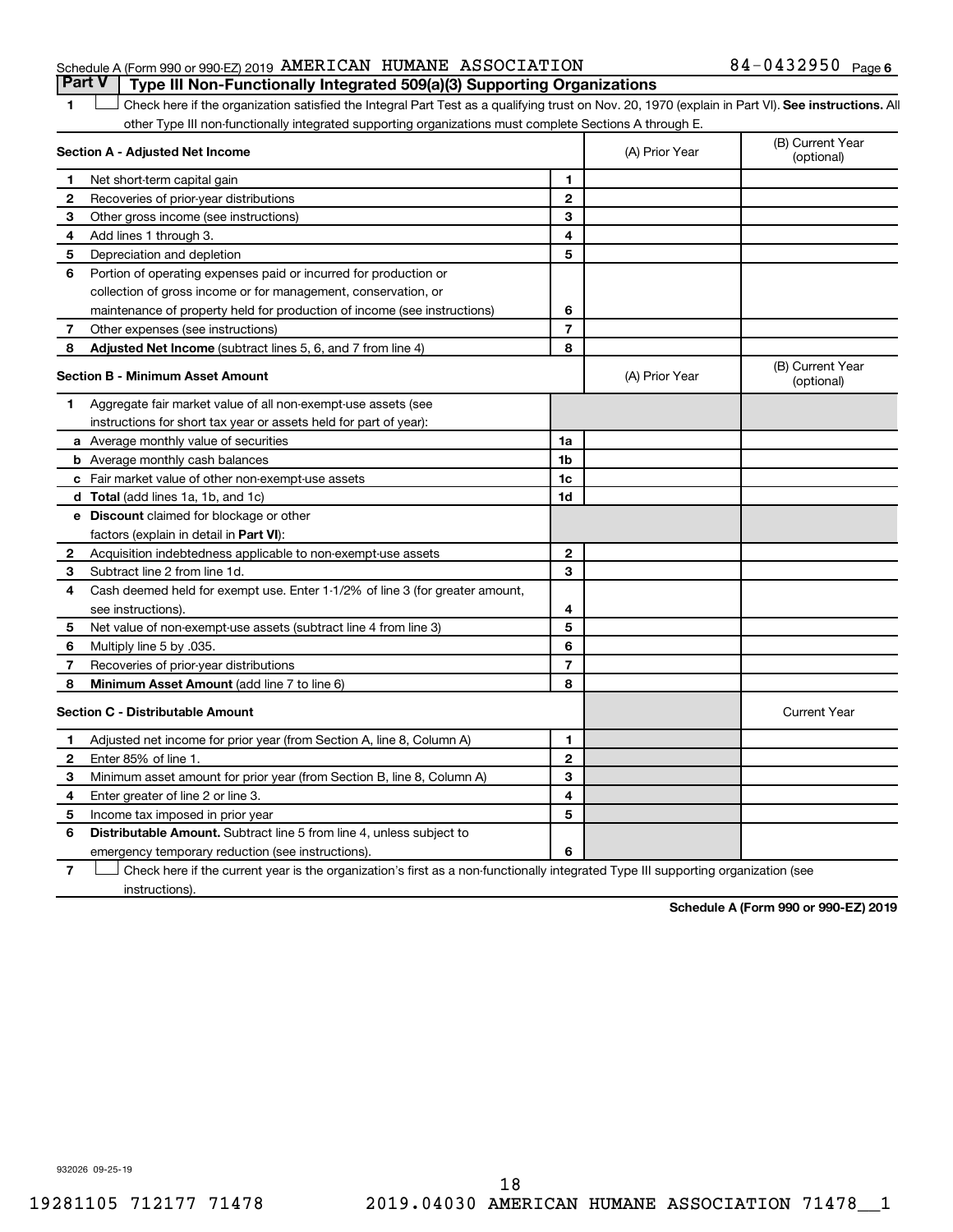## Schedule A (Form 990 or 990-EZ) 2019 Page AMERICAN HUMANE ASSOCIATION 84-0432950

| <b>Part V</b><br>Type III Non-Functionally Integrated 509(a)(3) Supporting Organizations (continued) |                                                                                            |                                    |                                               |                                                         |  |  |  |  |
|------------------------------------------------------------------------------------------------------|--------------------------------------------------------------------------------------------|------------------------------------|-----------------------------------------------|---------------------------------------------------------|--|--|--|--|
|                                                                                                      | <b>Current Year</b><br><b>Section D - Distributions</b>                                    |                                    |                                               |                                                         |  |  |  |  |
| 1                                                                                                    | Amounts paid to supported organizations to accomplish exempt purposes                      |                                    |                                               |                                                         |  |  |  |  |
| $\mathbf{2}$                                                                                         | Amounts paid to perform activity that directly furthers exempt purposes of supported       |                                    |                                               |                                                         |  |  |  |  |
|                                                                                                      | organizations, in excess of income from activity                                           |                                    |                                               |                                                         |  |  |  |  |
| 3                                                                                                    | Administrative expenses paid to accomplish exempt purposes of supported organizations      |                                    |                                               |                                                         |  |  |  |  |
| 4                                                                                                    | Amounts paid to acquire exempt-use assets                                                  |                                    |                                               |                                                         |  |  |  |  |
| 5                                                                                                    | Qualified set-aside amounts (prior IRS approval required)                                  |                                    |                                               |                                                         |  |  |  |  |
| 6                                                                                                    | Other distributions (describe in <b>Part VI</b> ). See instructions.                       |                                    |                                               |                                                         |  |  |  |  |
| 7                                                                                                    | Total annual distributions. Add lines 1 through 6.                                         |                                    |                                               |                                                         |  |  |  |  |
| 8                                                                                                    | Distributions to attentive supported organizations to which the organization is responsive |                                    |                                               |                                                         |  |  |  |  |
|                                                                                                      | (provide details in Part VI). See instructions.                                            |                                    |                                               |                                                         |  |  |  |  |
| 9                                                                                                    | Distributable amount for 2019 from Section C, line 6                                       |                                    |                                               |                                                         |  |  |  |  |
| 10                                                                                                   | Line 8 amount divided by line 9 amount                                                     |                                    |                                               |                                                         |  |  |  |  |
|                                                                                                      | <b>Section E - Distribution Allocations (see instructions)</b>                             | (i)<br><b>Excess Distributions</b> | (ii)<br><b>Underdistributions</b><br>Pre-2019 | (iii)<br><b>Distributable</b><br><b>Amount for 2019</b> |  |  |  |  |
| 1                                                                                                    | Distributable amount for 2019 from Section C, line 6                                       |                                    |                                               |                                                         |  |  |  |  |
| $\mathbf{2}$                                                                                         | Underdistributions, if any, for years prior to 2019 (reason-                               |                                    |                                               |                                                         |  |  |  |  |
|                                                                                                      | able cause required- explain in Part VI). See instructions.                                |                                    |                                               |                                                         |  |  |  |  |
| 3                                                                                                    | Excess distributions carryover, if any, to 2019                                            |                                    |                                               |                                                         |  |  |  |  |
|                                                                                                      | a From 2014                                                                                |                                    |                                               |                                                         |  |  |  |  |
|                                                                                                      | $b$ From 2015                                                                              |                                    |                                               |                                                         |  |  |  |  |
|                                                                                                      | c From 2016                                                                                |                                    |                                               |                                                         |  |  |  |  |
|                                                                                                      | <b>d</b> From 2017                                                                         |                                    |                                               |                                                         |  |  |  |  |
|                                                                                                      | e From 2018                                                                                |                                    |                                               |                                                         |  |  |  |  |
|                                                                                                      | f Total of lines 3a through e                                                              |                                    |                                               |                                                         |  |  |  |  |
|                                                                                                      | <b>g</b> Applied to underdistributions of prior years                                      |                                    |                                               |                                                         |  |  |  |  |
|                                                                                                      | <b>h</b> Applied to 2019 distributable amount                                              |                                    |                                               |                                                         |  |  |  |  |
| Ť.                                                                                                   | Carryover from 2014 not applied (see instructions)                                         |                                    |                                               |                                                         |  |  |  |  |
|                                                                                                      | Remainder. Subtract lines 3g, 3h, and 3i from 3f.                                          |                                    |                                               |                                                         |  |  |  |  |
| 4                                                                                                    | Distributions for 2019 from Section D,                                                     |                                    |                                               |                                                         |  |  |  |  |
|                                                                                                      | line $7:$                                                                                  |                                    |                                               |                                                         |  |  |  |  |
|                                                                                                      | <b>a</b> Applied to underdistributions of prior years                                      |                                    |                                               |                                                         |  |  |  |  |
|                                                                                                      | <b>b</b> Applied to 2019 distributable amount                                              |                                    |                                               |                                                         |  |  |  |  |
| c                                                                                                    | Remainder. Subtract lines 4a and 4b from 4.                                                |                                    |                                               |                                                         |  |  |  |  |
| 5                                                                                                    | Remaining underdistributions for years prior to 2019, if                                   |                                    |                                               |                                                         |  |  |  |  |
|                                                                                                      | any. Subtract lines 3g and 4a from line 2. For result greater                              |                                    |                                               |                                                         |  |  |  |  |
|                                                                                                      | than zero, explain in Part VI. See instructions.                                           |                                    |                                               |                                                         |  |  |  |  |
| 6                                                                                                    | Remaining underdistributions for 2019. Subtract lines 3h                                   |                                    |                                               |                                                         |  |  |  |  |
|                                                                                                      | and 4b from line 1. For result greater than zero, explain in                               |                                    |                                               |                                                         |  |  |  |  |
|                                                                                                      | <b>Part VI.</b> See instructions.                                                          |                                    |                                               |                                                         |  |  |  |  |
| $\overline{7}$                                                                                       | Excess distributions carryover to 2020. Add lines 3j                                       |                                    |                                               |                                                         |  |  |  |  |
|                                                                                                      | and 4c.                                                                                    |                                    |                                               |                                                         |  |  |  |  |
| 8                                                                                                    | Breakdown of line 7:                                                                       |                                    |                                               |                                                         |  |  |  |  |
|                                                                                                      | a Excess from 2015                                                                         |                                    |                                               |                                                         |  |  |  |  |
|                                                                                                      | <b>b</b> Excess from 2016                                                                  |                                    |                                               |                                                         |  |  |  |  |
|                                                                                                      | c Excess from 2017                                                                         |                                    |                                               |                                                         |  |  |  |  |
|                                                                                                      | d Excess from 2018                                                                         |                                    |                                               |                                                         |  |  |  |  |
|                                                                                                      | e Excess from 2019                                                                         |                                    |                                               |                                                         |  |  |  |  |

**Schedule A (Form 990 or 990-EZ) 2019**

932027 09-25-19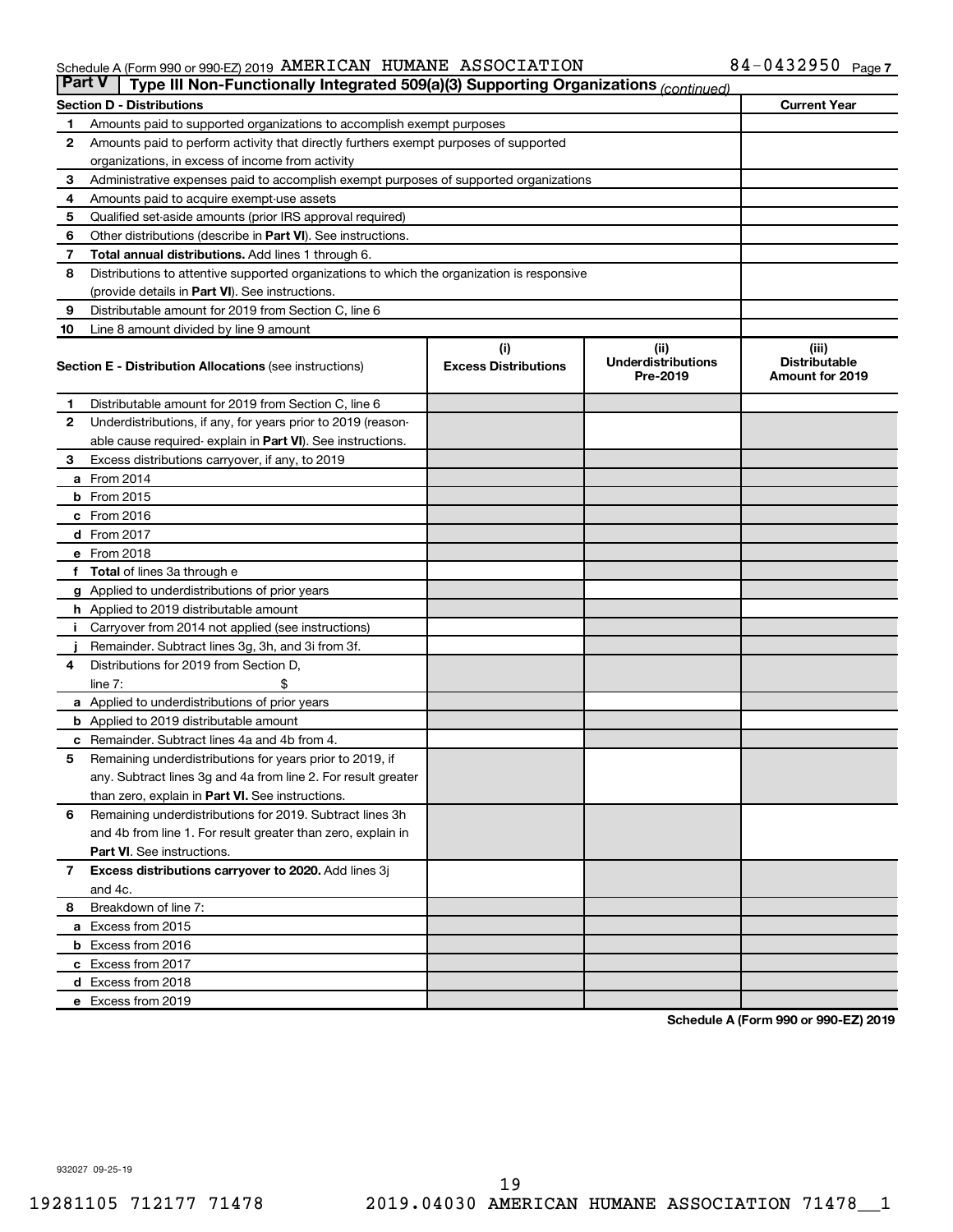| <b>Part VI</b>        | Schedule A (Form 990 or 990-EZ) 2019 AMERICAN HUMANE ASSOCIATION<br>Supplemental Information. Provide the explanations required by Part II, line 10; Part II, line 17a or 17b; Part III, line 12;                                                                                   |    |                                                | 84-0432950 Page 8 |
|-----------------------|-------------------------------------------------------------------------------------------------------------------------------------------------------------------------------------------------------------------------------------------------------------------------------------|----|------------------------------------------------|-------------------|
|                       | Part IV, Section A, lines 1, 2, 3b, 3c, 4b, 4c, 5a, 6, 9a, 9b, 9c, 11a, 11b, and 11c; Part IV, Section B, lines 1 and 2; Part IV, Section C,                                                                                                                                        |    |                                                |                   |
|                       | line 1; Part IV, Section D, lines 2 and 3; Part IV, Section E, lines 1c, 2a, 2b, 3a, and 3b; Part V, line 1; Part V, Section B, line 1e; Part V,<br>Section D, lines 5, 6, and 8; and Part V, Section E, lines 2, 5, and 6. Also complete this part for any additional information. |    |                                                |                   |
| (See instructions.)   |                                                                                                                                                                                                                                                                                     |    |                                                |                   |
|                       |                                                                                                                                                                                                                                                                                     |    |                                                |                   |
|                       |                                                                                                                                                                                                                                                                                     |    |                                                |                   |
|                       |                                                                                                                                                                                                                                                                                     |    |                                                |                   |
|                       |                                                                                                                                                                                                                                                                                     |    |                                                |                   |
|                       |                                                                                                                                                                                                                                                                                     |    |                                                |                   |
|                       |                                                                                                                                                                                                                                                                                     |    |                                                |                   |
|                       |                                                                                                                                                                                                                                                                                     |    |                                                |                   |
|                       |                                                                                                                                                                                                                                                                                     |    |                                                |                   |
|                       |                                                                                                                                                                                                                                                                                     |    |                                                |                   |
|                       |                                                                                                                                                                                                                                                                                     |    |                                                |                   |
|                       |                                                                                                                                                                                                                                                                                     |    |                                                |                   |
|                       |                                                                                                                                                                                                                                                                                     |    |                                                |                   |
|                       |                                                                                                                                                                                                                                                                                     |    |                                                |                   |
|                       |                                                                                                                                                                                                                                                                                     |    |                                                |                   |
|                       |                                                                                                                                                                                                                                                                                     |    |                                                |                   |
|                       |                                                                                                                                                                                                                                                                                     |    |                                                |                   |
|                       |                                                                                                                                                                                                                                                                                     |    |                                                |                   |
|                       |                                                                                                                                                                                                                                                                                     |    |                                                |                   |
|                       |                                                                                                                                                                                                                                                                                     |    |                                                |                   |
|                       |                                                                                                                                                                                                                                                                                     |    |                                                |                   |
|                       |                                                                                                                                                                                                                                                                                     |    |                                                |                   |
|                       |                                                                                                                                                                                                                                                                                     |    |                                                |                   |
|                       |                                                                                                                                                                                                                                                                                     |    |                                                |                   |
|                       |                                                                                                                                                                                                                                                                                     |    |                                                |                   |
|                       |                                                                                                                                                                                                                                                                                     |    |                                                |                   |
|                       |                                                                                                                                                                                                                                                                                     |    |                                                |                   |
|                       |                                                                                                                                                                                                                                                                                     |    |                                                |                   |
|                       |                                                                                                                                                                                                                                                                                     |    |                                                |                   |
|                       |                                                                                                                                                                                                                                                                                     |    |                                                |                   |
|                       |                                                                                                                                                                                                                                                                                     |    |                                                |                   |
|                       |                                                                                                                                                                                                                                                                                     |    |                                                |                   |
|                       |                                                                                                                                                                                                                                                                                     |    |                                                |                   |
|                       |                                                                                                                                                                                                                                                                                     |    |                                                |                   |
|                       |                                                                                                                                                                                                                                                                                     |    |                                                |                   |
|                       |                                                                                                                                                                                                                                                                                     |    |                                                |                   |
|                       |                                                                                                                                                                                                                                                                                     |    |                                                |                   |
|                       |                                                                                                                                                                                                                                                                                     |    |                                                |                   |
|                       |                                                                                                                                                                                                                                                                                     |    |                                                |                   |
|                       |                                                                                                                                                                                                                                                                                     |    |                                                |                   |
|                       |                                                                                                                                                                                                                                                                                     |    |                                                |                   |
|                       |                                                                                                                                                                                                                                                                                     |    |                                                |                   |
|                       |                                                                                                                                                                                                                                                                                     |    |                                                |                   |
|                       |                                                                                                                                                                                                                                                                                     |    |                                                |                   |
|                       |                                                                                                                                                                                                                                                                                     |    |                                                |                   |
|                       |                                                                                                                                                                                                                                                                                     |    |                                                |                   |
|                       |                                                                                                                                                                                                                                                                                     |    |                                                |                   |
|                       |                                                                                                                                                                                                                                                                                     |    |                                                |                   |
|                       |                                                                                                                                                                                                                                                                                     |    |                                                |                   |
|                       |                                                                                                                                                                                                                                                                                     |    |                                                |                   |
| 932028 09-25-19       |                                                                                                                                                                                                                                                                                     |    | Schedule A (Form 990 or 990-EZ) 2019           |                   |
|                       |                                                                                                                                                                                                                                                                                     | 20 |                                                |                   |
| 19281105 712177 71478 |                                                                                                                                                                                                                                                                                     |    | 2019.04030 AMERICAN HUMANE ASSOCIATION 71478_1 |                   |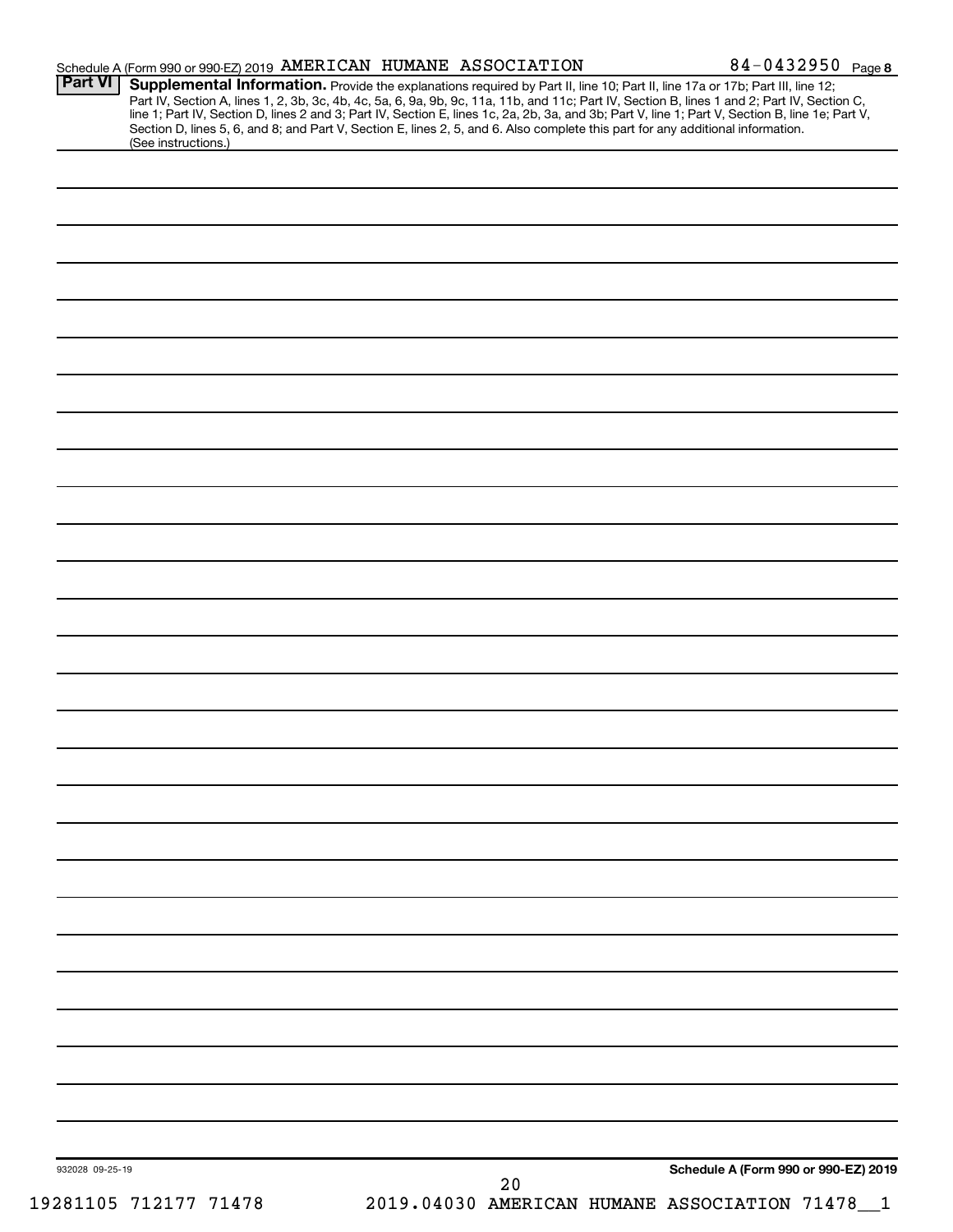# **(Form 990, 990-EZ,**

Department of the Treasury Internal Revenue Service

Name of the organization

## \*\* PUBLIC DISCLOSURE COPY \*\*

## **Schedule B Schedule of Contributors**

**or 990-PF) | Attach to Form 990, Form 990-EZ, or Form 990-PF. | Go to www.irs.gov/Form990 for the latest information.** OMB No. 1545-0047

**2019**

**Employer identification number**

| 4-0432950 |  |
|-----------|--|
|-----------|--|

|  | AMERICAN HUMANE ASSOCIATION | 84-0432950 |
|--|-----------------------------|------------|
|  |                             |            |

| <b>Organization type (check one):</b> |                                                                           |  |  |  |  |  |  |  |
|---------------------------------------|---------------------------------------------------------------------------|--|--|--|--|--|--|--|
| Filers of:                            | Section:                                                                  |  |  |  |  |  |  |  |
| Form 990 or 990-EZ                    | $\lfloor x \rfloor$ 501(c)( 3) (enter number) organization                |  |  |  |  |  |  |  |
|                                       | 4947(a)(1) nonexempt charitable trust not treated as a private foundation |  |  |  |  |  |  |  |
|                                       | 527 political organization                                                |  |  |  |  |  |  |  |
| Form 990-PF                           | 501(c)(3) exempt private foundation                                       |  |  |  |  |  |  |  |
|                                       | 4947(a)(1) nonexempt charitable trust treated as a private foundation     |  |  |  |  |  |  |  |
|                                       | 501(c)(3) taxable private foundation                                      |  |  |  |  |  |  |  |
|                                       |                                                                           |  |  |  |  |  |  |  |

Check if your organization is covered by the General Rule or a Special Rule.

**Note:**  Only a section 501(c)(7), (8), or (10) organization can check boxes for both the General Rule and a Special Rule. See instructions.

## **General Rule**

 $\Box$ 

For an organization filing Form 990, 990-EZ, or 990-PF that received, during the year, contributions totaling \$5,000 or more (in money or property) from any one contributor. Complete Parts I and II. See instructions for determining a contributor's total contributions.

## **Special Rules**

any one contributor, during the year, total contributions of the greater of (1) \$5,000; or (2) 2% of the amount on (i) Form 990, Part VIII, line 1h;  $\boxed{\text{X}}$  For an organization described in section 501(c)(3) filing Form 990 or 990-EZ that met the 33 1/3% support test of the regulations under sections 509(a)(1) and 170(b)(1)(A)(vi), that checked Schedule A (Form 990 or 990-EZ), Part II, line 13, 16a, or 16b, and that received from or (ii) Form 990-EZ, line 1. Complete Parts I and II.

year, total contributions of more than \$1,000 *exclusively* for religious, charitable, scientific, literary, or educational purposes, or for the For an organization described in section 501(c)(7), (8), or (10) filing Form 990 or 990-EZ that received from any one contributor, during the prevention of cruelty to children or animals. Complete Parts I, II, and III.  $\Box$ 

purpose. Don't complete any of the parts unless the General Rule applies to this organization because it received nonexclusively year, contributions exclusively for religious, charitable, etc., purposes, but no such contributions totaled more than \$1,000. If this box is checked, enter here the total contributions that were received during the year for an exclusively religious, charitable, etc., For an organization described in section 501(c)(7), (8), or (10) filing Form 990 or 990-EZ that received from any one contributor, during the religious, charitable, etc., contributions totaling \$5,000 or more during the year  $~\ldots\ldots\ldots\ldots\ldots\ldots\ldots\ldots\blacktriangleright~$ \$  $\Box$ 

**Caution:**  An organization that isn't covered by the General Rule and/or the Special Rules doesn't file Schedule B (Form 990, 990-EZ, or 990-PF),  **must** but it answer "No" on Part IV, line 2, of its Form 990; or check the box on line H of its Form 990-EZ or on its Form 990-PF, Part I, line 2, to certify that it doesn't meet the filing requirements of Schedule B (Form 990, 990-EZ, or 990-PF).

**For Paperwork Reduction Act Notice, see the instructions for Form 990, 990-EZ, or 990-PF. Schedule B (Form 990, 990-EZ, or 990-PF) (2019)** LHA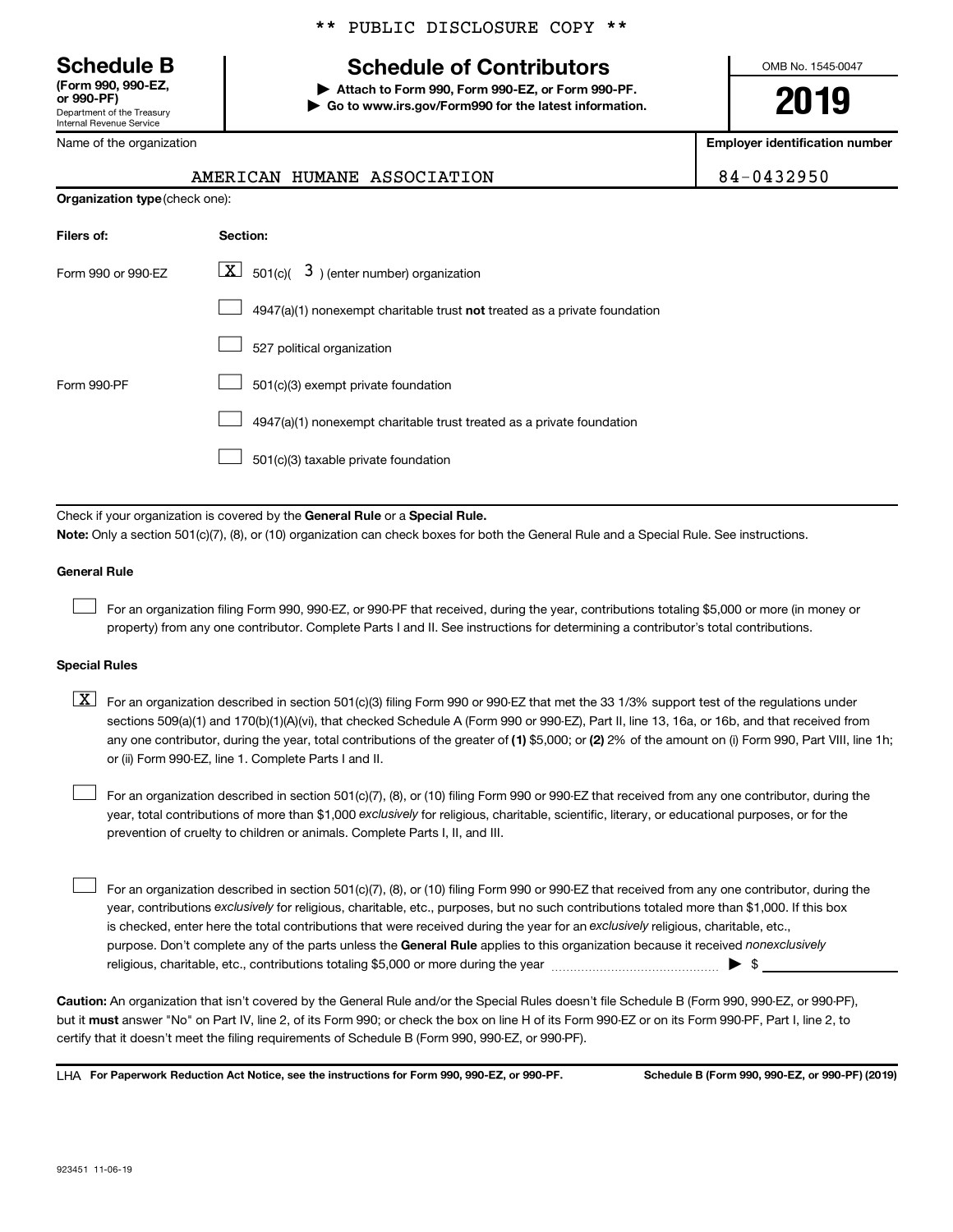## Schedule B (Form 990, 990-EZ, or 990-PF) (2019)

Name of organization

**Employer identification number**

AMERICAN HUMANE ASSOCIATION **84-0432950** 

### **(a) No. (b) Name, address, and ZIP + 4 (c) Total contributions (d) Type of contribution Person Payroll Noncash (a) No. (b) Name, address, and ZIP + 4 (c) Total contributions (d) Type of contribution Person Payroll Noncash (a) No. (b) Name, address, and ZIP + 4 (c) Total contributions (d) Type of contribution Person Payroll Noncash (a) No. (b) Name, address, and ZIP + 4 (c) Total contributions (d) Type of contribution Person Payroll Noncash (a) No. (b) Name, address, and ZIP + 4 (c) Total contributions (d) Type of contribution Person Payroll Noncash (a) No. (b) Name, address, and ZIP + 4 (c) Total contributions (d) Type of contribution Person Payroll Noncash Part I** Contributors (see instructions). Use duplicate copies of Part I if additional space is needed. \$ (Complete Part II for noncash contributions.) \$ (Complete Part II for noncash contributions.) \$ (Complete Part II for noncash contributions.) \$ (Complete Part II for noncash contributions.) \$ (Complete Part II for noncash contributions.) \$ (Complete Part II for noncash contributions.)  $\lfloor x \rfloor$  $\Box$  $\Box$  $\overline{\mathbf{X}}$  $\Box$  $\Box$  $\boxed{\textbf{X}}$  $\Box$  $\Box$  $\boxed{\textbf{X}}$  $\Box$  $\Box$  $\boxed{\text{X}}$  $\Box$  $\Box$  $\boxed{\text{X}}$  $\Box$  $\Box$  $\begin{array}{|c|c|c|c|c|}\hline \ \text{1} & \text{Person} & \text{X} \ \hline \end{array}$ 2,525,573.  $2$  Person  $\overline{\text{X}}$ 1,690,717.  $\begin{array}{|c|c|c|c|c|c|}\hline \text{3} & \text{Person} & \text{X} \ \hline \end{array}$ 1,206,937.  $\begin{array}{|c|c|c|c|c|}\hline \text{4} & \text{Person} & \text{\textbf{X}}\ \hline \end{array}$ 1,200,000. 5 X 621,248.  $\overline{6}$  Person  $\overline{X}$ 400,000.

**2**

923452 11-06-19 **Schedule B (Form 990, 990-EZ, or 990-PF) (2019)**

22

19281105 712177 71478 2019.04030 AMERICAN HUMANE ASSOCIATION 71478\_\_1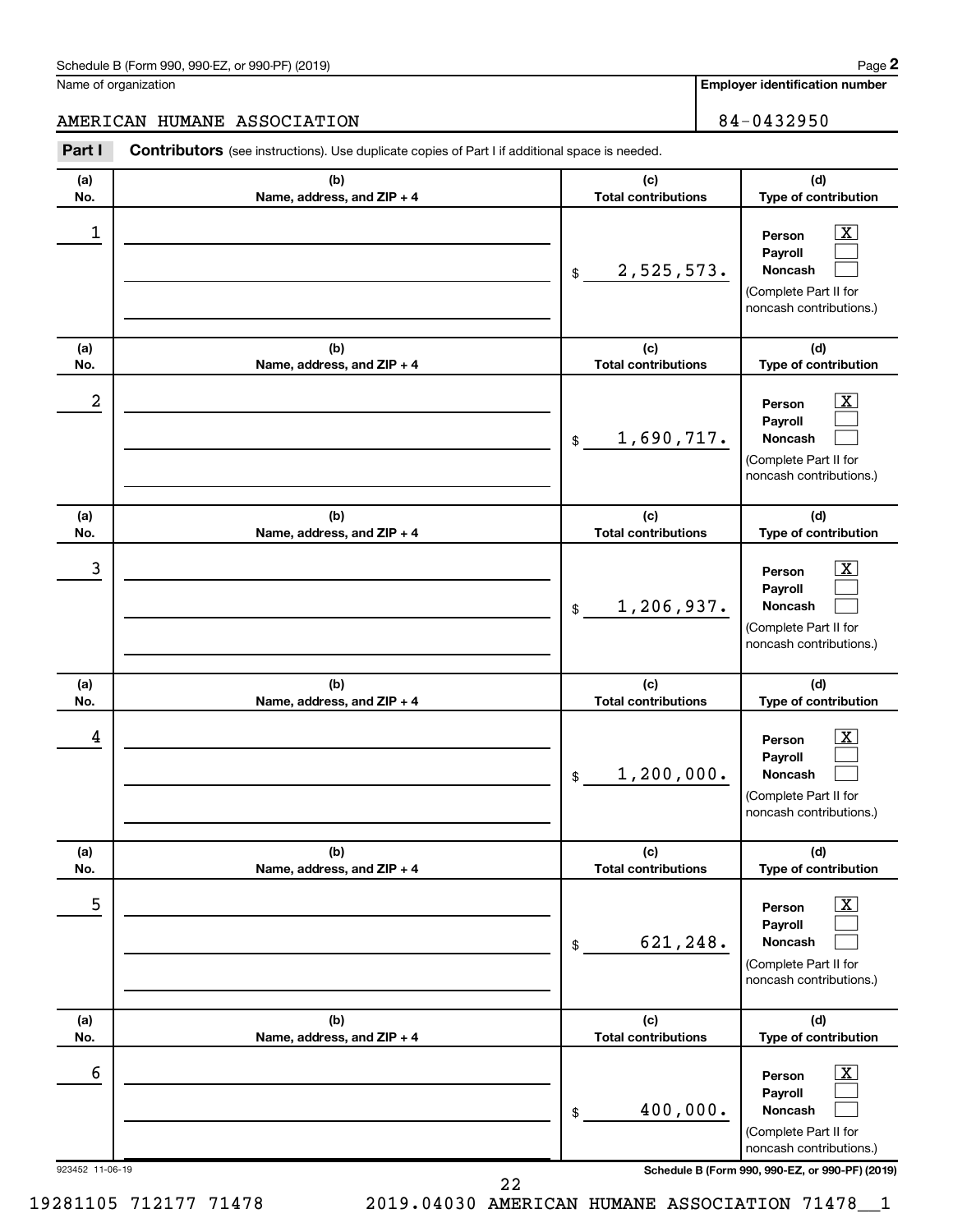**Employer identification number 3**

AMERICAN HUMANE ASSOCIATION 84-0432950

Part II Noncash Property (see instructions). Use duplicate copies of Part II if additional space is needed.

| (a)<br>No.<br>from<br>Part I | (b)<br>Description of noncash property given | (c)<br>FMV (or estimate)<br>(See instructions.) | (d)<br>Date received                            |
|------------------------------|----------------------------------------------|-------------------------------------------------|-------------------------------------------------|
|                              |                                              | $\$$                                            |                                                 |
| (a)<br>No.<br>from<br>Part I | (b)<br>Description of noncash property given | (c)<br>FMV (or estimate)<br>(See instructions.) | (d)<br>Date received                            |
|                              |                                              | $\$$                                            |                                                 |
| (a)<br>No.<br>from<br>Part I | (b)<br>Description of noncash property given | (c)<br>FMV (or estimate)<br>(See instructions.) | (d)<br>Date received                            |
|                              |                                              | $\$$                                            |                                                 |
| (a)<br>No.<br>from<br>Part I | (b)<br>Description of noncash property given | (c)<br>FMV (or estimate)<br>(See instructions.) | (d)<br>Date received                            |
|                              |                                              | $\$$                                            |                                                 |
| (a)<br>No.<br>from<br>Part I | (b)<br>Description of noncash property given | (c)<br>FMV (or estimate)<br>(See instructions.) | (d)<br>Date received                            |
|                              |                                              | \$                                              |                                                 |
| (a)<br>No.<br>from<br>Part I | (b)<br>Description of noncash property given | (c)<br>FMV (or estimate)<br>(See instructions.) | (d)<br>Date received                            |
|                              |                                              | \$                                              |                                                 |
| 923453 11-06-19              | ົາ                                           |                                                 | Schedule B (Form 990, 990-EZ, or 990-PF) (2019) |

23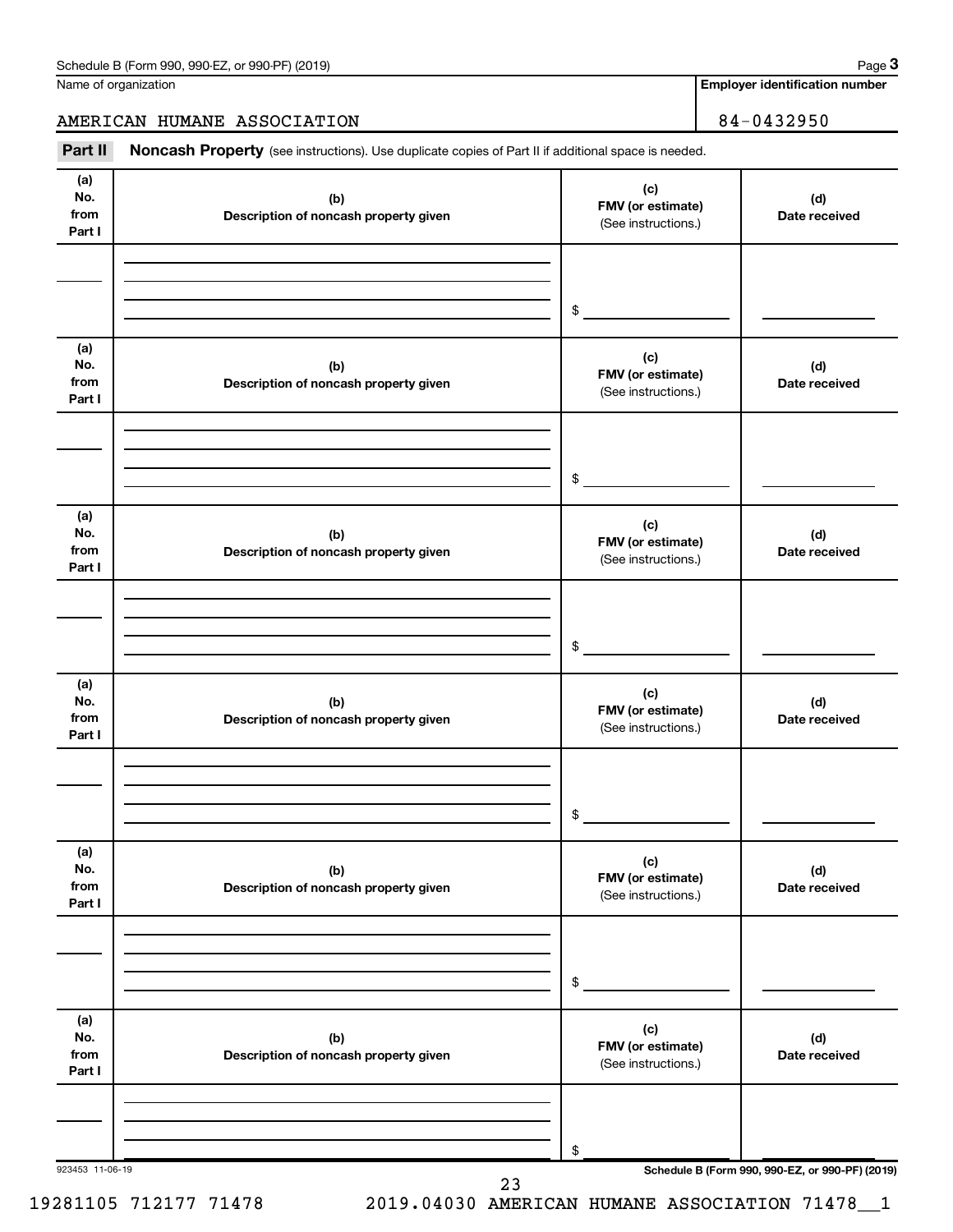**4**

|                           | Name of organization                                                                                                                                                                                                                                                                                                                                               |                      |  | <b>Employer identification number</b>                                                                                                                          |
|---------------------------|--------------------------------------------------------------------------------------------------------------------------------------------------------------------------------------------------------------------------------------------------------------------------------------------------------------------------------------------------------------------|----------------------|--|----------------------------------------------------------------------------------------------------------------------------------------------------------------|
|                           | AMERICAN HUMANE ASSOCIATION                                                                                                                                                                                                                                                                                                                                        |                      |  | 84-0432950                                                                                                                                                     |
| Part III                  | from any one contributor. Complete columns (a) through (e) and the following line entry. For organizations<br>completing Part III, enter the total of exclusively religious, charitable, etc., contributions of \$1,000 or less for the year. (Enter this info. once.) $\blacktriangleright$ \$<br>Use duplicate copies of Part III if additional space is needed. |                      |  | Exclusively religious, charitable, etc., contributions to organizations described in section 501(c)(7), (8), or (10) that total more than \$1,000 for the year |
| (a) No.<br>from<br>Part I | (b) Purpose of gift                                                                                                                                                                                                                                                                                                                                                | (c) Use of gift      |  | (d) Description of how gift is held                                                                                                                            |
|                           |                                                                                                                                                                                                                                                                                                                                                                    | (e) Transfer of gift |  |                                                                                                                                                                |
|                           | Transferee's name, address, and ZIP + 4                                                                                                                                                                                                                                                                                                                            |                      |  | Relationship of transferor to transferee                                                                                                                       |
| (a) No.<br>from<br>Part I | (b) Purpose of gift                                                                                                                                                                                                                                                                                                                                                | (c) Use of gift      |  | (d) Description of how gift is held                                                                                                                            |
|                           |                                                                                                                                                                                                                                                                                                                                                                    |                      |  |                                                                                                                                                                |
|                           | Transferee's name, address, and ZIP + 4                                                                                                                                                                                                                                                                                                                            | (e) Transfer of gift |  | Relationship of transferor to transferee                                                                                                                       |
| (a) No.<br>from<br>Part I | (b) Purpose of gift                                                                                                                                                                                                                                                                                                                                                | (c) Use of gift      |  | (d) Description of how gift is held                                                                                                                            |
|                           | Transferee's name, address, and ZIP + 4                                                                                                                                                                                                                                                                                                                            | (e) Transfer of gift |  | Relationship of transferor to transferee                                                                                                                       |
| (a) No.<br>from<br>Part I | (b) Purpose of gift                                                                                                                                                                                                                                                                                                                                                | (c) Use of gift      |  | (d) Description of how gift is held                                                                                                                            |
|                           |                                                                                                                                                                                                                                                                                                                                                                    |                      |  |                                                                                                                                                                |
|                           | Transferee's name, address, and ZIP + 4                                                                                                                                                                                                                                                                                                                            | (e) Transfer of gift |  | Relationship of transferor to transferee                                                                                                                       |
| 923454 11-06-19           |                                                                                                                                                                                                                                                                                                                                                                    | 24                   |  | Schedule B (Form 990, 990-EZ, or 990-PF) (2019)                                                                                                                |

<sup>19281105 712177 71478 2019.04030</sup> AMERICAN HUMANE ASSOCIATION 71478\_\_1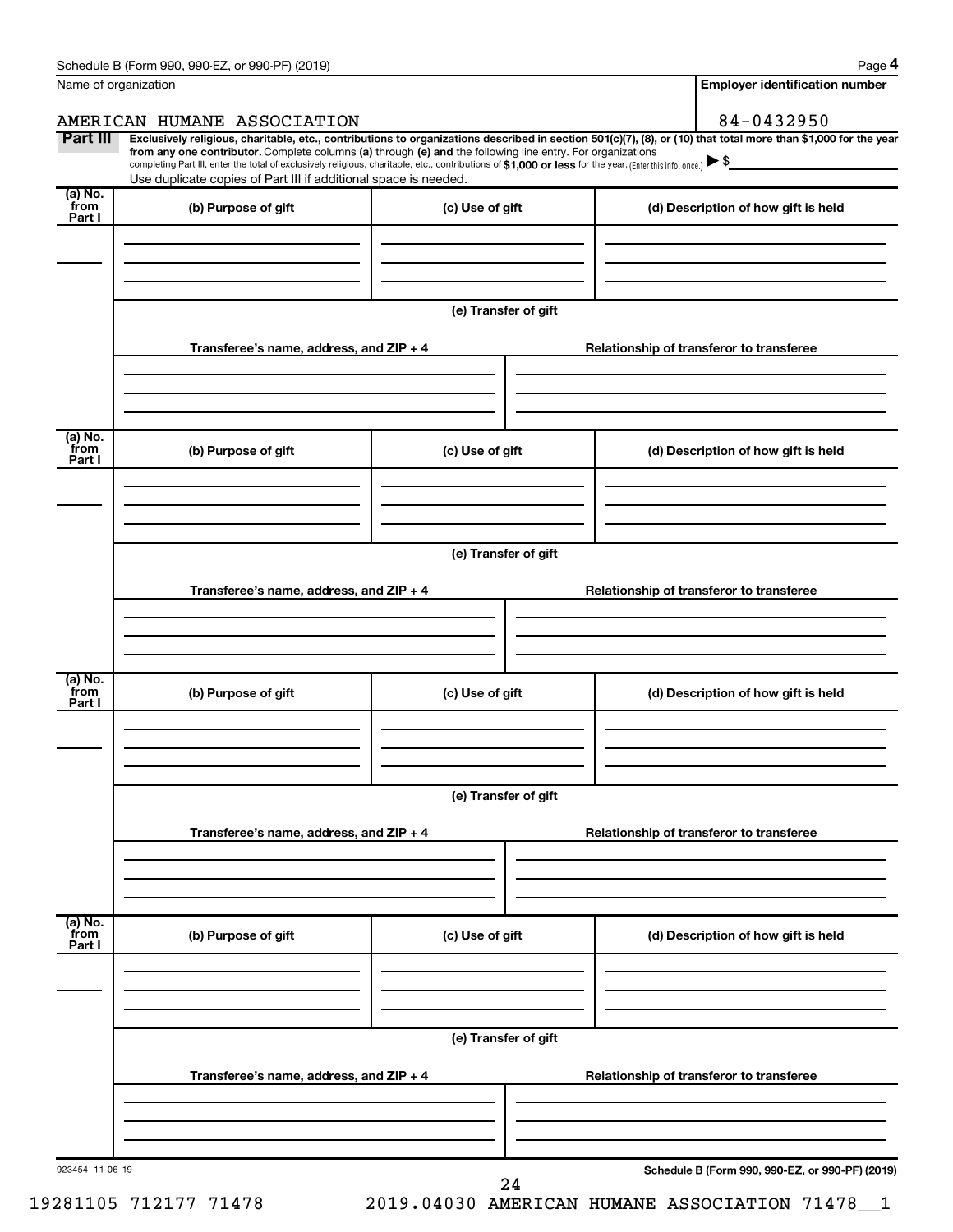| <b>SCHEDULE C</b>                                                                                                                                                                      | <b>Political Campaign and Lobbying Activities</b>                                                                        | OMB No. 1545-0047                                                                                                                                                                                                                                                                              |         |                            |                          |                                                    |  |  |  |  |  |
|----------------------------------------------------------------------------------------------------------------------------------------------------------------------------------------|--------------------------------------------------------------------------------------------------------------------------|------------------------------------------------------------------------------------------------------------------------------------------------------------------------------------------------------------------------------------------------------------------------------------------------|---------|----------------------------|--------------------------|----------------------------------------------------|--|--|--|--|--|
| (Form 990 or 990-EZ)                                                                                                                                                                   | For Organizations Exempt From Income Tax Under section 501(c) and section 527                                            |                                                                                                                                                                                                                                                                                                |         |                            | 2019                     |                                                    |  |  |  |  |  |
|                                                                                                                                                                                        |                                                                                                                          | Complete if the organization is described below.<br>Attach to Form 990 or Form 990-EZ.                                                                                                                                                                                                         |         |                            |                          | <b>Open to Public</b>                              |  |  |  |  |  |
| Department of the Treasury<br>Internal Revenue Service                                                                                                                                 | Go to www.irs.gov/Form990 for instructions and the latest information.                                                   |                                                                                                                                                                                                                                                                                                |         |                            |                          |                                                    |  |  |  |  |  |
|                                                                                                                                                                                        |                                                                                                                          | If the organization answered "Yes," on Form 990, Part IV, line 3, or Form 990-EZ, Part V, line 46 (Political Campaign Activities), then                                                                                                                                                        |         |                            |                          |                                                    |  |  |  |  |  |
| • Section 501(c)(3) organizations: Complete Parts I-A and B. Do not complete Part I-C.                                                                                                 |                                                                                                                          |                                                                                                                                                                                                                                                                                                |         |                            |                          |                                                    |  |  |  |  |  |
|                                                                                                                                                                                        | • Section 501(c) (other than section 501(c)(3)) organizations: Complete Parts I-A and C below. Do not complete Part I-B. |                                                                                                                                                                                                                                                                                                |         |                            |                          |                                                    |  |  |  |  |  |
| • Section 527 organizations: Complete Part I-A only.<br>If the organization answered "Yes," on Form 990, Part IV, line 4, or Form 990-EZ, Part VI, line 47 (Lobbying Activities), then |                                                                                                                          |                                                                                                                                                                                                                                                                                                |         |                            |                          |                                                    |  |  |  |  |  |
|                                                                                                                                                                                        |                                                                                                                          | ● Section 501(c)(3) organizations that have filed Form 5768 (election under section 501(h)): Complete Part II-A. Do not complete Part II-B.                                                                                                                                                    |         |                            |                          |                                                    |  |  |  |  |  |
|                                                                                                                                                                                        |                                                                                                                          | • Section 501(c)(3) organizations that have NOT filed Form 5768 (election under section 501(h)): Complete Part II-B. Do not complete Part II-A.                                                                                                                                                |         |                            |                          |                                                    |  |  |  |  |  |
|                                                                                                                                                                                        |                                                                                                                          | If the organization answered "Yes," on Form 990, Part IV, line 5 (Proxy Tax) (see separate instructions) or Form 990-EZ, Part V, line 35c (Proxy                                                                                                                                               |         |                            |                          |                                                    |  |  |  |  |  |
| Tax) (see separate instructions), then                                                                                                                                                 |                                                                                                                          |                                                                                                                                                                                                                                                                                                |         |                            |                          |                                                    |  |  |  |  |  |
|                                                                                                                                                                                        |                                                                                                                          | Section 501(c)(4), (5), or (6) organizations: Complete Part III.                                                                                                                                                                                                                               |         |                            |                          |                                                    |  |  |  |  |  |
| Name of organization                                                                                                                                                                   |                                                                                                                          |                                                                                                                                                                                                                                                                                                |         |                            |                          | <b>Employer identification number</b>              |  |  |  |  |  |
|                                                                                                                                                                                        |                                                                                                                          | AMERICAN HUMANE ASSOCIATION                                                                                                                                                                                                                                                                    |         |                            |                          | 84-0432950                                         |  |  |  |  |  |
| Part I-A                                                                                                                                                                               |                                                                                                                          | Complete if the organization is exempt under section 501(c) or is a section 527 organization.                                                                                                                                                                                                  |         |                            |                          |                                                    |  |  |  |  |  |
|                                                                                                                                                                                        |                                                                                                                          |                                                                                                                                                                                                                                                                                                |         |                            |                          |                                                    |  |  |  |  |  |
|                                                                                                                                                                                        |                                                                                                                          | 1 Provide a description of the organization's direct and indirect political campaign activities in Part IV.                                                                                                                                                                                    |         |                            |                          |                                                    |  |  |  |  |  |
| 2                                                                                                                                                                                      |                                                                                                                          |                                                                                                                                                                                                                                                                                                |         |                            | $\triangleright$ \$      | $0$ .                                              |  |  |  |  |  |
| 3.                                                                                                                                                                                     |                                                                                                                          | Volunteer hours for political campaign activities [11] matter content to the form of the content of the content of the content of the content of the content of the content of the content of the content of the content of th                                                                 |         |                            |                          |                                                    |  |  |  |  |  |
| Part I-B                                                                                                                                                                               |                                                                                                                          | Complete if the organization is exempt under section 501(c)(3).                                                                                                                                                                                                                                |         |                            |                          |                                                    |  |  |  |  |  |
|                                                                                                                                                                                        |                                                                                                                          |                                                                                                                                                                                                                                                                                                |         |                            | $\blacktriangleright$ \$ |                                                    |  |  |  |  |  |
| 2                                                                                                                                                                                      |                                                                                                                          |                                                                                                                                                                                                                                                                                                |         |                            |                          |                                                    |  |  |  |  |  |
| 3.                                                                                                                                                                                     |                                                                                                                          |                                                                                                                                                                                                                                                                                                |         |                            |                          | Yes<br>No                                          |  |  |  |  |  |
|                                                                                                                                                                                        |                                                                                                                          |                                                                                                                                                                                                                                                                                                |         |                            |                          | Yes<br><b>No</b>                                   |  |  |  |  |  |
| <b>b</b> If "Yes," describe in Part IV.                                                                                                                                                |                                                                                                                          |                                                                                                                                                                                                                                                                                                |         |                            |                          |                                                    |  |  |  |  |  |
|                                                                                                                                                                                        |                                                                                                                          | Part I-C Complete if the organization is exempt under section 501(c), except section 501(c)(3).                                                                                                                                                                                                |         |                            |                          |                                                    |  |  |  |  |  |
|                                                                                                                                                                                        |                                                                                                                          | 1 Enter the amount directly expended by the filing organization for section 527 exempt function activities                                                                                                                                                                                     |         |                            | $\blacktriangleright$ \$ |                                                    |  |  |  |  |  |
|                                                                                                                                                                                        |                                                                                                                          | 2 Enter the amount of the filing organization's funds contributed to other organizations for section 527                                                                                                                                                                                       |         |                            |                          |                                                    |  |  |  |  |  |
|                                                                                                                                                                                        |                                                                                                                          |                                                                                                                                                                                                                                                                                                |         |                            | $\blacktriangleright$ \$ |                                                    |  |  |  |  |  |
|                                                                                                                                                                                        |                                                                                                                          | 3 Total exempt function expenditures. Add lines 1 and 2. Enter here and on Form 1120-POL,                                                                                                                                                                                                      |         |                            |                          |                                                    |  |  |  |  |  |
|                                                                                                                                                                                        |                                                                                                                          |                                                                                                                                                                                                                                                                                                |         |                            | $\triangleright$ \$      |                                                    |  |  |  |  |  |
|                                                                                                                                                                                        |                                                                                                                          |                                                                                                                                                                                                                                                                                                |         |                            |                          | Yes<br><b>No</b>                                   |  |  |  |  |  |
| 5                                                                                                                                                                                      |                                                                                                                          | Enter the names, addresses and employer identification number (EIN) of all section 527 political organizations to which the filing organization<br>made payments. For each organization listed, enter the amount paid from the filing organization's funds. Also enter the amount of political |         |                            |                          |                                                    |  |  |  |  |  |
|                                                                                                                                                                                        |                                                                                                                          | contributions received that were promptly and directly delivered to a separate political organization, such as a separate segregated fund or a                                                                                                                                                 |         |                            |                          |                                                    |  |  |  |  |  |
|                                                                                                                                                                                        |                                                                                                                          | political action committee (PAC). If additional space is needed, provide information in Part IV.                                                                                                                                                                                               |         |                            |                          |                                                    |  |  |  |  |  |
| (a) Name                                                                                                                                                                               |                                                                                                                          | (b) Address                                                                                                                                                                                                                                                                                    | (c) EIN | (d) Amount paid from       |                          | (e) Amount of political                            |  |  |  |  |  |
|                                                                                                                                                                                        |                                                                                                                          |                                                                                                                                                                                                                                                                                                |         | filing organization's      |                          | contributions received and                         |  |  |  |  |  |
|                                                                                                                                                                                        |                                                                                                                          |                                                                                                                                                                                                                                                                                                |         | funds. If none, enter -0-. |                          | promptly and directly                              |  |  |  |  |  |
|                                                                                                                                                                                        |                                                                                                                          |                                                                                                                                                                                                                                                                                                |         |                            |                          | delivered to a separate<br>political organization. |  |  |  |  |  |
|                                                                                                                                                                                        |                                                                                                                          |                                                                                                                                                                                                                                                                                                |         |                            |                          | If none, enter -0-.                                |  |  |  |  |  |
|                                                                                                                                                                                        |                                                                                                                          |                                                                                                                                                                                                                                                                                                |         |                            |                          |                                                    |  |  |  |  |  |
|                                                                                                                                                                                        |                                                                                                                          |                                                                                                                                                                                                                                                                                                |         |                            |                          |                                                    |  |  |  |  |  |
|                                                                                                                                                                                        |                                                                                                                          |                                                                                                                                                                                                                                                                                                |         |                            |                          |                                                    |  |  |  |  |  |
|                                                                                                                                                                                        |                                                                                                                          |                                                                                                                                                                                                                                                                                                |         |                            |                          |                                                    |  |  |  |  |  |
|                                                                                                                                                                                        |                                                                                                                          |                                                                                                                                                                                                                                                                                                |         |                            |                          |                                                    |  |  |  |  |  |
|                                                                                                                                                                                        |                                                                                                                          |                                                                                                                                                                                                                                                                                                |         |                            |                          |                                                    |  |  |  |  |  |
|                                                                                                                                                                                        |                                                                                                                          |                                                                                                                                                                                                                                                                                                |         |                            |                          |                                                    |  |  |  |  |  |

**For Paperwork Reduction Act Notice, see the Instructions for Form 990 or 990-EZ. Schedule C (Form 990 or 990-EZ) 2019** LHA

932041 11-26-19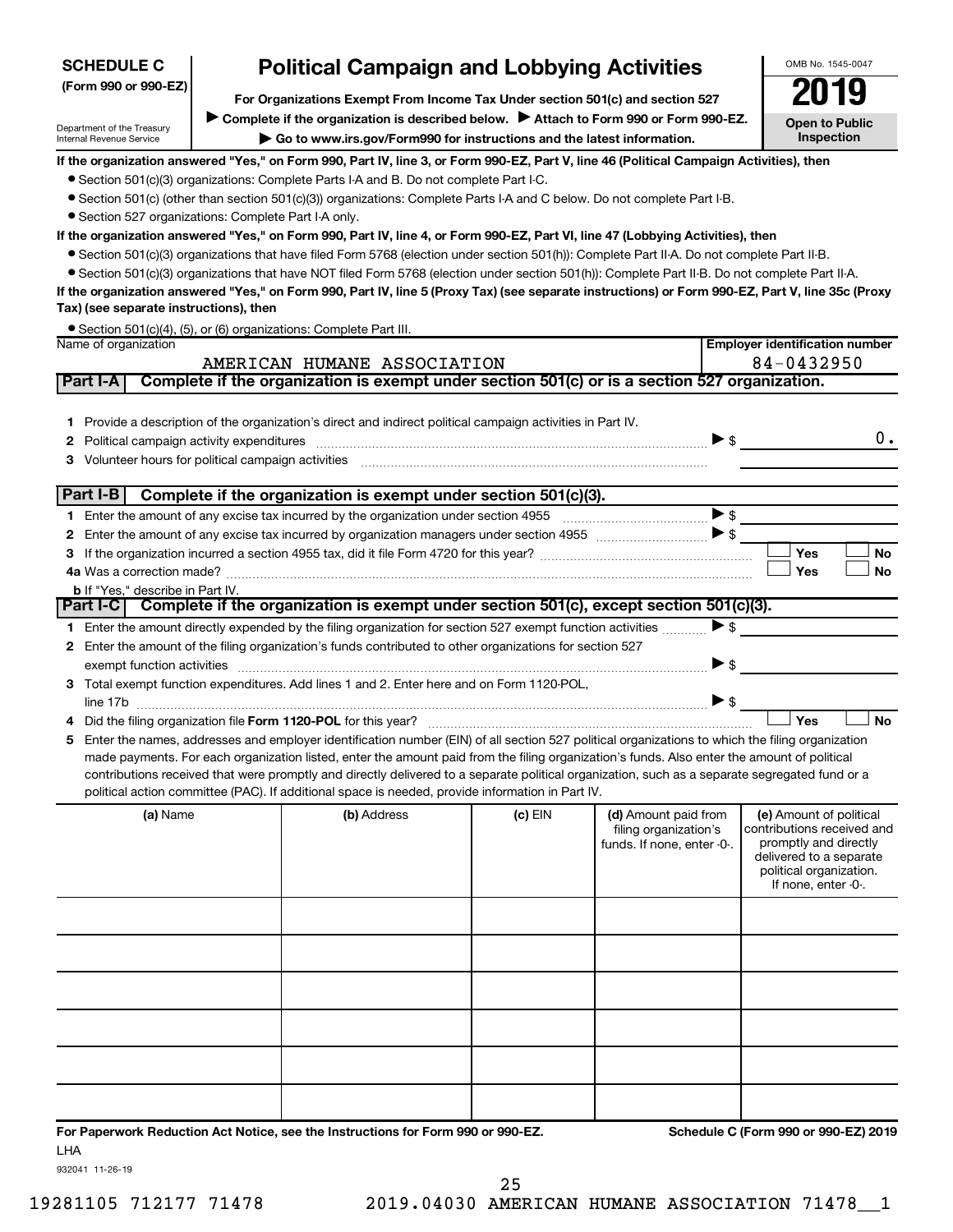| 84-0432950 Page 2<br>Schedule C (Form 990 or 990-EZ) 2019 AMERICAN HUMANE ASSOCIATION                           |                                                                                                                                                                    |                              |                                                                                                         |            |             |                          |  |  |  |  |
|-----------------------------------------------------------------------------------------------------------------|--------------------------------------------------------------------------------------------------------------------------------------------------------------------|------------------------------|---------------------------------------------------------------------------------------------------------|------------|-------------|--------------------------|--|--|--|--|
| Complete if the organization is exempt under section 501(c)(3) and filed Form 5768 (election under<br>Part II-A |                                                                                                                                                                    |                              |                                                                                                         |            |             |                          |  |  |  |  |
| section 501(h)).                                                                                                |                                                                                                                                                                    |                              |                                                                                                         |            |             |                          |  |  |  |  |
|                                                                                                                 | A Check $\blacktriangleright$<br>if the filing organization belongs to an affiliated group (and list in Part IV each affiliated group member's name, address, EIN, |                              |                                                                                                         |            |             |                          |  |  |  |  |
|                                                                                                                 | expenses, and share of excess lobbying expenditures).                                                                                                              |                              |                                                                                                         |            |             |                          |  |  |  |  |
| <b>B</b> Check <b>D</b>                                                                                         |                                                                                                                                                                    |                              | if the filing organization checked box A and "limited control" provisions apply.                        |            |             |                          |  |  |  |  |
| <b>Limits on Lobbying Expenditures</b>                                                                          |                                                                                                                                                                    | (a) Filing<br>organization's | (b) Affiliated group<br>totals                                                                          |            |             |                          |  |  |  |  |
| (The term "expenditures" means amounts paid or incurred.)<br>totals                                             |                                                                                                                                                                    |                              |                                                                                                         |            |             |                          |  |  |  |  |
| 1a Total lobbying expenditures to influence public opinion (grassroots lobbying)                                |                                                                                                                                                                    |                              |                                                                                                         |            |             |                          |  |  |  |  |
| <b>b</b> Total lobbying expenditures to influence a legislative body (direct lobbying) <i>manumumumum</i>       |                                                                                                                                                                    |                              |                                                                                                         |            | 117,441.    |                          |  |  |  |  |
|                                                                                                                 |                                                                                                                                                                    |                              |                                                                                                         |            | 117,441.    |                          |  |  |  |  |
| d Other exempt purpose expenditures                                                                             |                                                                                                                                                                    |                              |                                                                                                         |            | 15,790,712. |                          |  |  |  |  |
|                                                                                                                 |                                                                                                                                                                    |                              |                                                                                                         |            | 15,908,153. |                          |  |  |  |  |
| f Lobbying nontaxable amount. Enter the amount from the following table in both columns.                        |                                                                                                                                                                    |                              |                                                                                                         |            | 945, 408.   |                          |  |  |  |  |
| If the amount on line 1e, column $(a)$ or $(b)$ is:                                                             |                                                                                                                                                                    |                              | The lobbying nontaxable amount is:                                                                      |            |             |                          |  |  |  |  |
| Not over \$500,000                                                                                              |                                                                                                                                                                    |                              | 20% of the amount on line 1e.                                                                           |            |             |                          |  |  |  |  |
| Over \$500,000 but not over \$1,000,000                                                                         |                                                                                                                                                                    |                              | \$100,000 plus 15% of the excess over \$500,000.                                                        |            |             |                          |  |  |  |  |
| Over \$1,000,000 but not over \$1,500,000                                                                       |                                                                                                                                                                    |                              | \$175,000 plus 10% of the excess over \$1,000,000                                                       |            |             |                          |  |  |  |  |
| Over \$1,500,000 but not over \$17,000,000                                                                      | \$225,000 plus 5% of the excess over \$1,500,000.                                                                                                                  |                              |                                                                                                         |            |             |                          |  |  |  |  |
| Over \$17,000,000                                                                                               |                                                                                                                                                                    | \$1,000,000.                 |                                                                                                         |            |             |                          |  |  |  |  |
|                                                                                                                 |                                                                                                                                                                    |                              |                                                                                                         |            |             |                          |  |  |  |  |
| g Grassroots nontaxable amount (enter 25% of line 1f)                                                           |                                                                                                                                                                    |                              |                                                                                                         |            | 236, 352.   |                          |  |  |  |  |
| h Subtract line 1q from line 1a. If zero or less, enter -0-                                                     |                                                                                                                                                                    |                              |                                                                                                         |            | 0.          |                          |  |  |  |  |
|                                                                                                                 |                                                                                                                                                                    |                              |                                                                                                         |            | 0.          |                          |  |  |  |  |
| If there is an amount other than zero on either line 1h or line 1i, did the organization file Form 4720         |                                                                                                                                                                    |                              |                                                                                                         |            |             |                          |  |  |  |  |
| reporting section 4911 tax for this year?                                                                       |                                                                                                                                                                    |                              |                                                                                                         |            |             | Yes<br>No                |  |  |  |  |
| (Some organizations that made a section 501(h) election do not have to complete all of the five columns below.  |                                                                                                                                                                    |                              | 4-Year Averaging Period Under Section 501(h)<br>See the separate instructions for lines 2a through 2f.) |            |             |                          |  |  |  |  |
|                                                                                                                 |                                                                                                                                                                    |                              | Lobbying Expenditures During 4-Year Averaging Period                                                    |            |             |                          |  |  |  |  |
|                                                                                                                 |                                                                                                                                                                    |                              |                                                                                                         |            |             |                          |  |  |  |  |
| Calendar year<br>(or fiscal year beginning in)                                                                  | (a) 2016                                                                                                                                                           |                              | (b) 2017                                                                                                | $(c)$ 2018 | $(d)$ 2019  | (e) Total                |  |  |  |  |
|                                                                                                                 |                                                                                                                                                                    |                              |                                                                                                         |            |             |                          |  |  |  |  |
|                                                                                                                 |                                                                                                                                                                    |                              |                                                                                                         |            |             |                          |  |  |  |  |
| 2a Lobbying nontaxable amount                                                                                   |                                                                                                                                                                    | 856,354.                     | 897,729.                                                                                                | 944,851.   |             | $945, 408.$ 3, 644, 342. |  |  |  |  |
| <b>b</b> Lobbying ceiling amount                                                                                |                                                                                                                                                                    |                              |                                                                                                         |            |             |                          |  |  |  |  |
| (150% of line 2a, column(e))                                                                                    |                                                                                                                                                                    |                              |                                                                                                         |            |             | 5,466,513.               |  |  |  |  |
|                                                                                                                 |                                                                                                                                                                    |                              |                                                                                                         |            |             |                          |  |  |  |  |
| c Total lobbying expenditures                                                                                   |                                                                                                                                                                    |                              | 126,184.                                                                                                | 128,297.   | 117,441.    | 371,922.                 |  |  |  |  |
| d Grassroots nontaxable amount                                                                                  |                                                                                                                                                                    | 214,089.                     | 224,432.                                                                                                | 236, 213.  | 236,352.    | 911,086.                 |  |  |  |  |
| e Grassroots ceiling amount                                                                                     |                                                                                                                                                                    |                              |                                                                                                         |            |             |                          |  |  |  |  |
| (150% of line 2d, column (e))                                                                                   |                                                                                                                                                                    |                              |                                                                                                         |            |             | 1,366,629.               |  |  |  |  |

**Schedule C (Form 990 or 990-EZ) 2019**

**f** Grassroots lobbying expenditures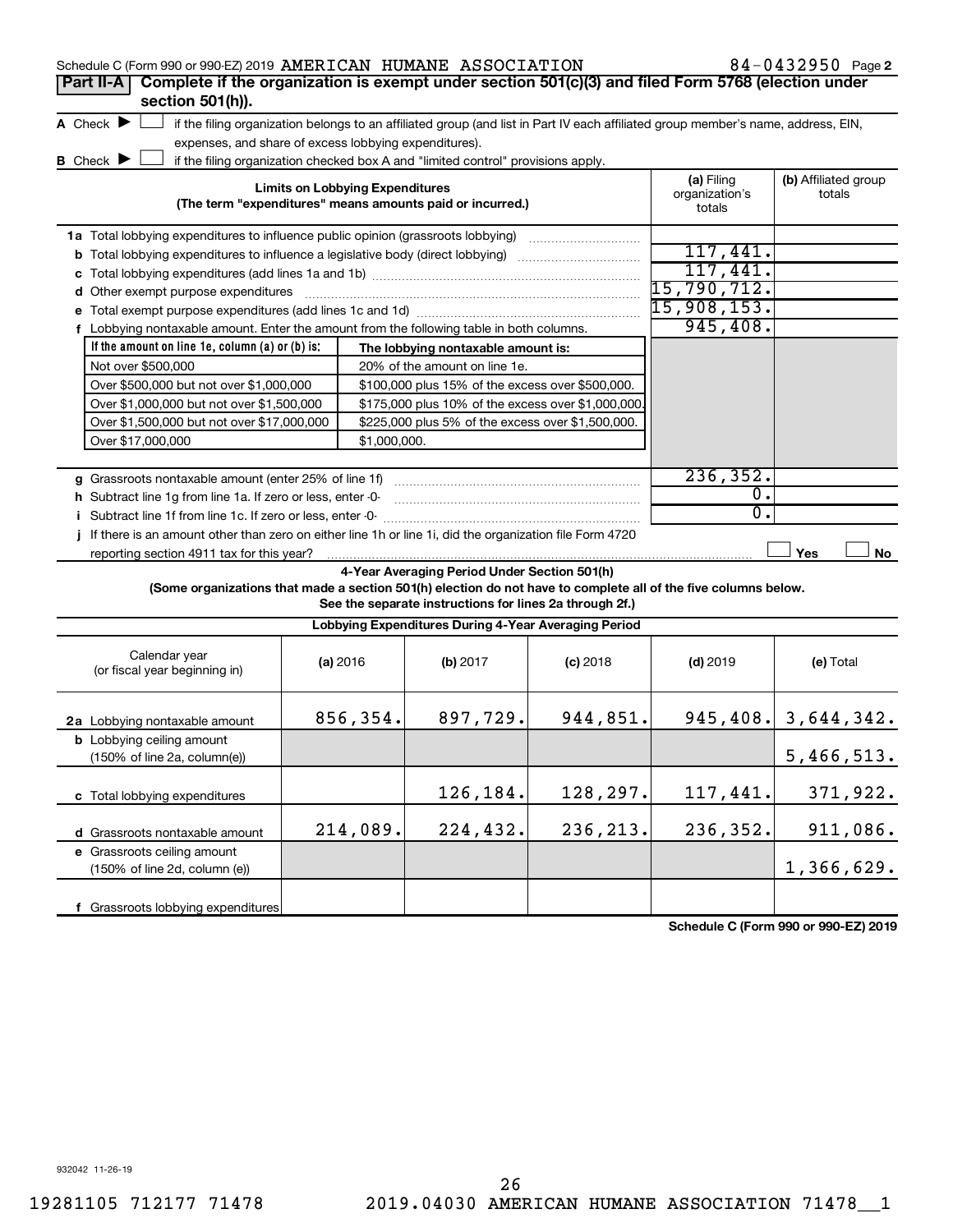## Schedule C (Form 990 or 990-EZ) 2019 Page AMERICAN HUMANE ASSOCIATION 84-0432950

## 84-0432950 Page 3

## **Part II-B Complete if the organization is exempt under section 501(c)(3) and has NOT filed Form 5768 (election under section 501(h)).**

| For each "Yes" response on lines 1a through 1i below, provide in Part IV a detailed description |                                                                                                                                                                                                                                      | (a) |                | (b) |        |
|-------------------------------------------------------------------------------------------------|--------------------------------------------------------------------------------------------------------------------------------------------------------------------------------------------------------------------------------------|-----|----------------|-----|--------|
|                                                                                                 | of the lobbying activity.                                                                                                                                                                                                            | Yes | No             |     | Amount |
| 1                                                                                               | During the year, did the filing organization attempt to influence foreign, national, state, or<br>local legislation, including any attempt to influence public opinion on a legislative matter<br>or referendum, through the use of: |     |                |     |        |
|                                                                                                 | <b>b</b> Paid staff or management (include compensation in expenses reported on lines 1c through 1i)?                                                                                                                                |     |                |     |        |
|                                                                                                 |                                                                                                                                                                                                                                      |     |                |     |        |
|                                                                                                 |                                                                                                                                                                                                                                      |     |                |     |        |
|                                                                                                 |                                                                                                                                                                                                                                      |     |                |     |        |
|                                                                                                 | g Direct contact with legislators, their staffs, government officials, or a legislative body?                                                                                                                                        |     |                |     |        |
|                                                                                                 | h Rallies, demonstrations, seminars, conventions, speeches, lectures, or any similar means?                                                                                                                                          |     |                |     |        |
|                                                                                                 | <b>i</b> Other activities?                                                                                                                                                                                                           |     |                |     |        |
|                                                                                                 |                                                                                                                                                                                                                                      |     |                |     |        |
|                                                                                                 | 2a Did the activities in line 1 cause the organization to be not described in section 501(c)(3)?                                                                                                                                     |     |                |     |        |
|                                                                                                 |                                                                                                                                                                                                                                      |     |                |     |        |
|                                                                                                 | c If "Yes," enter the amount of any tax incurred by organization managers under section 4912                                                                                                                                         |     |                |     |        |
|                                                                                                 | d If the filing organization incurred a section 4912 tax, did it file Form 4720 for this year?                                                                                                                                       |     |                |     |        |
|                                                                                                 | Part III-A Complete if the organization is exempt under section $501(c)(4)$ , section $501(c)(5)$ , or section                                                                                                                       |     |                |     |        |
|                                                                                                 | $501(c)(6)$ .                                                                                                                                                                                                                        |     |                |     |        |
|                                                                                                 |                                                                                                                                                                                                                                      |     |                | Yes | No     |
| 1                                                                                               |                                                                                                                                                                                                                                      |     | $\mathbf{1}$   |     |        |
| $\mathbf{2}$                                                                                    |                                                                                                                                                                                                                                      |     | $\mathbf{2}$   |     |        |
| 3                                                                                               | Did the organization agree to carry over lobbying and political campaign activity expenditures from the prior year?                                                                                                                  |     | 3              |     |        |
|                                                                                                 | Part III-B Complete if the organization is exempt under section 501(c)(4), section 501(c)(5), or section<br>501(c)(6) and if either (a) BOTH Part III-A, lines 1 and 2, are answered "No" OR (b) Part III-A, line 3, is              |     |                |     |        |
|                                                                                                 | answered "Yes."                                                                                                                                                                                                                      |     |                |     |        |
| 1.                                                                                              | Dues, assessments and similar amounts from members [111] Dues, assessments and similar members [11] Dues, assessments and similar amounts from members [11] Dues, assessments and similar amounts from members [11] Dues and S       |     | 1              |     |        |
| 2                                                                                               | Section 162(e) nondeductible lobbying and political expenditures (do not include amounts of political                                                                                                                                |     |                |     |        |
|                                                                                                 | expenses for which the section 527(f) tax was paid).                                                                                                                                                                                 |     |                |     |        |
|                                                                                                 |                                                                                                                                                                                                                                      |     | 2a             |     |        |
|                                                                                                 | b Carryover from last year manufactured and content to content the content of the content of the content of the content of the content of the content of the content of the content of the content of the content of the conte       |     | 2 <sub>b</sub> |     |        |
|                                                                                                 |                                                                                                                                                                                                                                      |     | 2c             |     |        |
| З                                                                                               |                                                                                                                                                                                                                                      |     | 3              |     |        |
| 4                                                                                               | If notices were sent and the amount on line 2c exceeds the amount on line 3, what portion of the excess                                                                                                                              |     |                |     |        |
|                                                                                                 | does the organization agree to carryover to the reasonable estimate of nondeductible lobbying and political                                                                                                                          |     |                |     |        |
|                                                                                                 |                                                                                                                                                                                                                                      |     | 4              |     |        |
| 5                                                                                               |                                                                                                                                                                                                                                      |     | 5              |     |        |
|                                                                                                 | ∣Part IV ⊺<br><b>Supplemental Information</b>                                                                                                                                                                                        |     |                |     |        |
|                                                                                                 | Provide the descriptions required for Part I-A, line 1; Part I-B, line 4; Part I-C, line 5; Part II-A (affiliated group list); Part II-A, lines 1 and 2 (see                                                                         |     |                |     |        |

instructions); and Part II-B, line 1. Also, complete this part for any additional information.

**Schedule C (Form 990 or 990-EZ) 2019**

932043 11-26-19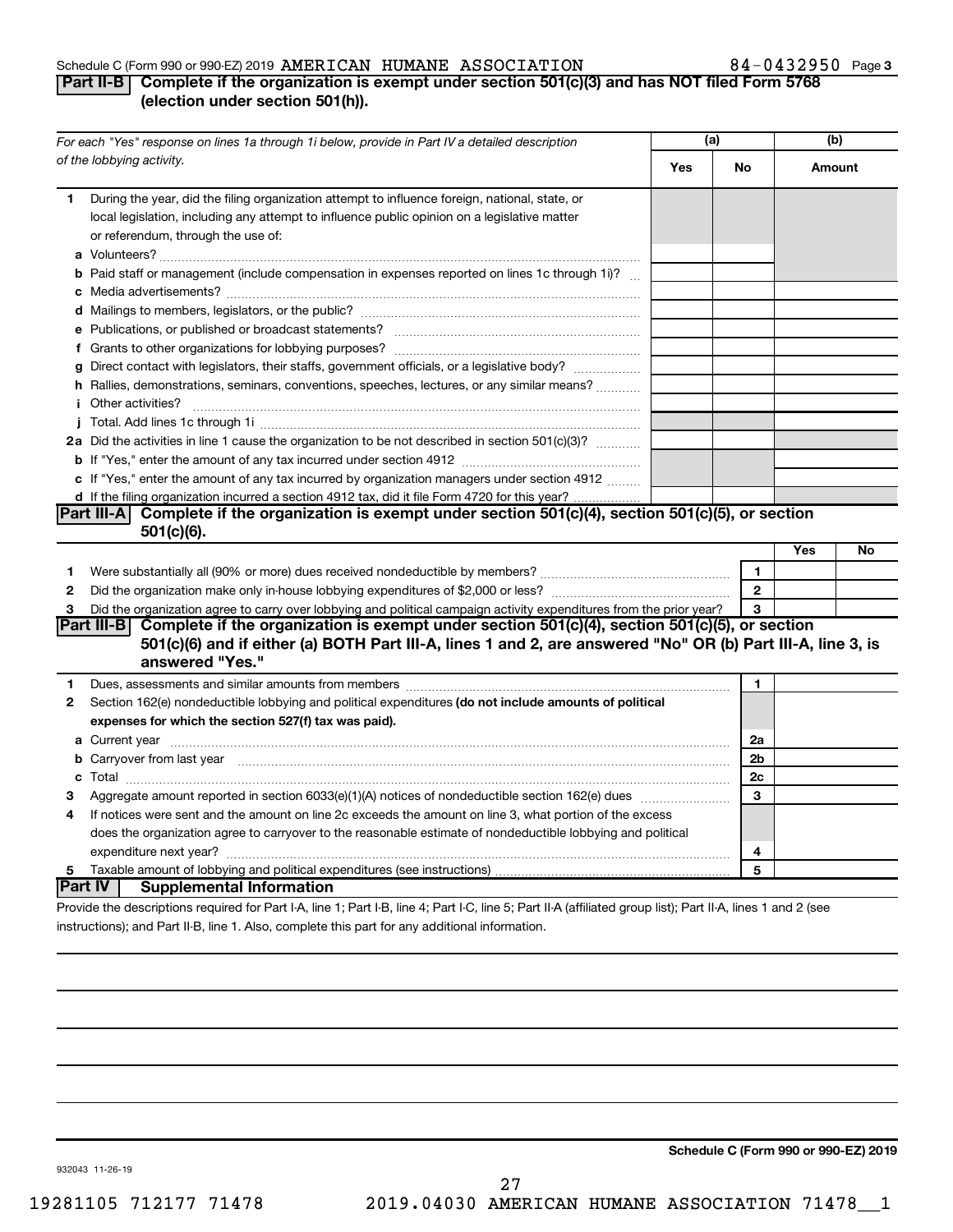| (Form 990) |
|------------|
|            |

# **SCHEDULE D Supplemental Financial Statements**<br> **Form 990 2019**<br> **Part IV** line 6.7.8.9.10, 11a, 11b, 11d, 11d, 11d, 11d, 11d, 12a, 0r, 12b

**(Form 990) | Complete if the organization answered "Yes" on Form 990, Part IV, line 6, 7, 8, 9, 10, 11a, 11b, 11c, 11d, 11e, 11f, 12a, or 12b.**

**| Attach to Form 990. |Go to www.irs.gov/Form990 for instructions and the latest information.**



| Name of the organization   |  |
|----------------------------|--|
| Internal Revenue Service   |  |
| Department of the Treasury |  |

## on<br> **NAMERICAN HUMANE ASSOCIATION**<br>
24-0432950 AMERICAN HUMANE ASSOCIATION

| 1  | organization answered "Yes" on Form 990, Part IV, line 6.                                                                                                                                                                      | (a) Donor advised funds | (b) Funds and other accounts                       |           |
|----|--------------------------------------------------------------------------------------------------------------------------------------------------------------------------------------------------------------------------------|-------------------------|----------------------------------------------------|-----------|
|    |                                                                                                                                                                                                                                |                         |                                                    |           |
| 2  | Aggregate value of contributions to (during year)                                                                                                                                                                              |                         |                                                    |           |
| з  | Aggregate value of grants from (during year)                                                                                                                                                                                   |                         |                                                    |           |
| 4  |                                                                                                                                                                                                                                |                         |                                                    |           |
| 5  | Did the organization inform all donors and donor advisors in writing that the assets held in donor advised funds                                                                                                               |                         |                                                    |           |
|    |                                                                                                                                                                                                                                |                         | Yes                                                | No        |
| 6  | Did the organization inform all grantees, donors, and donor advisors in writing that grant funds can be used only                                                                                                              |                         |                                                    |           |
|    | for charitable purposes and not for the benefit of the donor or donor advisor, or for any other purpose conferring                                                                                                             |                         |                                                    |           |
|    |                                                                                                                                                                                                                                |                         | Yes                                                | No        |
|    | Part II<br>Conservation Easements. Complete if the organization answered "Yes" on Form 990, Part IV, line 7.                                                                                                                   |                         |                                                    |           |
| 1. | Purpose(s) of conservation easements held by the organization (check all that apply).                                                                                                                                          |                         |                                                    |           |
|    | Preservation of land for public use (for example, recreation or education)                                                                                                                                                     |                         | Preservation of a historically important land area |           |
|    | Protection of natural habitat                                                                                                                                                                                                  |                         | Preservation of a certified historic structure     |           |
|    | Preservation of open space                                                                                                                                                                                                     |                         |                                                    |           |
| 2  | Complete lines 2a through 2d if the organization held a qualified conservation contribution in the form of a conservation easement on the last                                                                                 |                         |                                                    |           |
|    | day of the tax year.                                                                                                                                                                                                           |                         | Held at the End of the Tax Year                    |           |
| а  |                                                                                                                                                                                                                                |                         | 2a                                                 |           |
|    | Total acreage restricted by conservation easements                                                                                                                                                                             |                         | 2 <sub>b</sub>                                     |           |
|    | Number of conservation easements on a certified historic structure included in (a) manufacture included in (a)                                                                                                                 |                         | 2c                                                 |           |
| d  | Number of conservation easements included in (c) acquired after 7/25/06, and not on a historic structure                                                                                                                       |                         |                                                    |           |
|    | listed in the National Register [111] Marshall Register [11] Marshall Register [11] Marshall Register [11] Marshall Register [11] Marshall Register [11] Marshall Register [11] Marshall Register [11] Marshall Register [11]  |                         | 2d                                                 |           |
| 3  | Number of conservation easements modified, transferred, released, extinguished, or terminated by the organization during the tax                                                                                               |                         |                                                    |           |
|    | year                                                                                                                                                                                                                           |                         |                                                    |           |
| 4  | Number of states where property subject to conservation easement is located >                                                                                                                                                  |                         |                                                    |           |
| 5  | Does the organization have a written policy regarding the periodic monitoring, inspection, handling of                                                                                                                         |                         |                                                    |           |
|    |                                                                                                                                                                                                                                |                         | Yes                                                | <b>No</b> |
|    | violations, and enforcement of the conservation easements it holds? [[11,11]] will reconservation easements it holds? [11] will reconservation easements it holds? [11] will reconservation easements it holds? [11] will reco |                         |                                                    |           |
| 6  | Staff and volunteer hours devoted to monitoring, inspecting, handling of violations, and enforcing conservation easements during the year                                                                                      |                         |                                                    |           |
| 7  |                                                                                                                                                                                                                                |                         |                                                    |           |
|    | Amount of expenses incurred in monitoring, inspecting, handling of violations, and enforcing conservation easements during the year                                                                                            |                         |                                                    |           |
|    | $\blacktriangleright$ s                                                                                                                                                                                                        |                         |                                                    |           |
| 8  | Does each conservation easement reported on line 2(d) above satisfy the requirements of section 170(h)(4)(B)(i)                                                                                                                |                         | Yes                                                | No        |
|    |                                                                                                                                                                                                                                |                         |                                                    |           |
| 9  | In Part XIII, describe how the organization reports conservation easements in its revenue and expense statement and                                                                                                            |                         |                                                    |           |
|    | balance sheet, and include, if applicable, the text of the footnote to the organization's financial statements that describes the                                                                                              |                         |                                                    |           |
|    | organization's accounting for conservation easements.<br>Organizations Maintaining Collections of Art, Historical Treasures, or Other Similar Assets.<br>Part III                                                              |                         |                                                    |           |
|    |                                                                                                                                                                                                                                |                         |                                                    |           |
|    | Complete if the organization answered "Yes" on Form 990, Part IV, line 8.                                                                                                                                                      |                         |                                                    |           |
|    |                                                                                                                                                                                                                                |                         |                                                    |           |
|    | 1a If the organization elected, as permitted under FASB ASC 958, not to report in its revenue statement and balance sheet works                                                                                                |                         |                                                    |           |
|    | of art, historical treasures, or other similar assets held for public exhibition, education, or research in furtherance of public                                                                                              |                         |                                                    |           |
|    | service, provide in Part XIII the text of the footnote to its financial statements that describes these items.                                                                                                                 |                         |                                                    |           |
|    | <b>b</b> If the organization elected, as permitted under FASB ASC 958, to report in its revenue statement and balance sheet works of                                                                                           |                         |                                                    |           |
|    | art, historical treasures, or other similar assets held for public exhibition, education, or research in furtherance of public service,                                                                                        |                         |                                                    |           |
|    | provide the following amounts relating to these items:                                                                                                                                                                         |                         |                                                    |           |
|    |                                                                                                                                                                                                                                |                         |                                                    |           |
|    | (ii) Assets included in Form 990, Part X                                                                                                                                                                                       |                         | $\blacktriangleright$ \$                           |           |
|    | If the organization received or held works of art, historical treasures, or other similar assets for financial gain, provide                                                                                                   |                         |                                                    |           |
|    | the following amounts required to be reported under FASB ASC 958 relating to these items:                                                                                                                                      |                         |                                                    |           |
| а  |                                                                                                                                                                                                                                |                         | - \$                                               |           |
|    |                                                                                                                                                                                                                                |                         | $\blacktriangleright$ s                            |           |
|    | LHA For Paperwork Reduction Act Notice, see the Instructions for Form 990.                                                                                                                                                     |                         | Schedule D (Form 990) 2019                         |           |
| 2  | 932051 10-02-19                                                                                                                                                                                                                |                         |                                                    |           |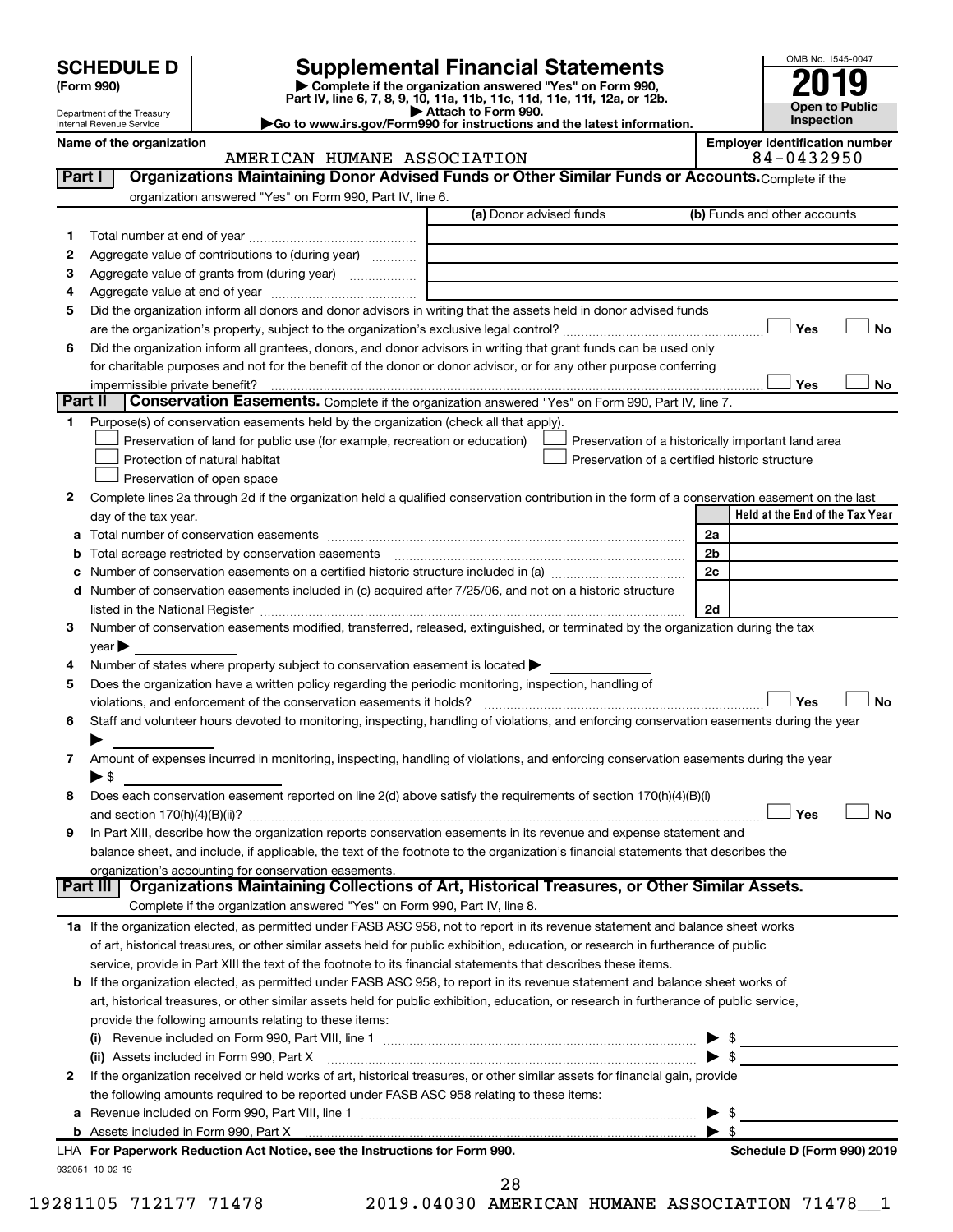|               | Schedule D (Form 990) 2019                                                                                                                                                                                                     | AMERICAN HUMANE ASSOCIATION    |                                |                          |              |                 | $84 - 0432950$ Page 2                                                 |                     |              |          |
|---------------|--------------------------------------------------------------------------------------------------------------------------------------------------------------------------------------------------------------------------------|--------------------------------|--------------------------------|--------------------------|--------------|-----------------|-----------------------------------------------------------------------|---------------------|--------------|----------|
|               | Organizations Maintaining Collections of Art, Historical Treasures, or Other Similar Assets (continued)<br>Part III                                                                                                            |                                |                                |                          |              |                 |                                                                       |                     |              |          |
| 3             | Using the organization's acquisition, accession, and other records, check any of the following that make significant use of its                                                                                                |                                |                                |                          |              |                 |                                                                       |                     |              |          |
|               | collection items (check all that apply):                                                                                                                                                                                       |                                |                                |                          |              |                 |                                                                       |                     |              |          |
| a             | Public exhibition                                                                                                                                                                                                              |                                |                                | Loan or exchange program |              |                 |                                                                       |                     |              |          |
| b             | Scholarly research                                                                                                                                                                                                             |                                | Other                          |                          |              |                 |                                                                       |                     |              |          |
| c             | Preservation for future generations                                                                                                                                                                                            |                                |                                |                          |              |                 |                                                                       |                     |              |          |
| 4             | Provide a description of the organization's collections and explain how they further the organization's exempt purpose in Part XIII.                                                                                           |                                |                                |                          |              |                 |                                                                       |                     |              |          |
| 5             | During the year, did the organization solicit or receive donations of art, historical treasures, or other similar assets                                                                                                       |                                |                                |                          |              |                 |                                                                       |                     |              |          |
|               |                                                                                                                                                                                                                                |                                |                                |                          |              |                 |                                                                       | Yes                 |              | No       |
|               | Part IV<br><b>Escrow and Custodial Arrangements.</b> Complete if the organization answered "Yes" on Form 990, Part IV, line 9, or                                                                                              |                                |                                |                          |              |                 |                                                                       |                     |              |          |
|               | reported an amount on Form 990, Part X, line 21.                                                                                                                                                                               |                                |                                |                          |              |                 |                                                                       |                     |              |          |
|               | 1a Is the organization an agent, trustee, custodian or other intermediary for contributions or other assets not included                                                                                                       |                                |                                |                          |              |                 |                                                                       |                     |              |          |
|               |                                                                                                                                                                                                                                |                                |                                |                          |              |                 |                                                                       | Yes                 |              | No       |
|               | b If "Yes," explain the arrangement in Part XIII and complete the following table:                                                                                                                                             |                                |                                |                          |              |                 |                                                                       |                     |              |          |
|               |                                                                                                                                                                                                                                |                                |                                |                          |              |                 |                                                                       | Amount              |              |          |
|               | c Beginning balance measurements and the contract of the contract of the contract of the contract of the contract of the contract of the contract of the contract of the contract of the contract of the contract of the contr |                                |                                |                          |              | 1c              |                                                                       |                     |              |          |
|               |                                                                                                                                                                                                                                |                                |                                |                          |              | 1d              |                                                                       |                     |              |          |
|               | e Distributions during the year manufactured and contain an account of the year manufactured and the year manufactured and the year manufactured and the year manufactured and the year manufactured and the year manufactured |                                |                                |                          |              | 1e              |                                                                       |                     |              |          |
|               |                                                                                                                                                                                                                                |                                |                                |                          |              | 1f              |                                                                       |                     |              |          |
|               | 2a Did the organization include an amount on Form 990, Part X, line 21, for escrow or custodial account liability?                                                                                                             |                                |                                |                          |              |                 | .                                                                     | Yes                 |              | No       |
|               | <b>b</b> If "Yes," explain the arrangement in Part XIII. Check here if the explanation has been provided on Part XIII                                                                                                          |                                |                                |                          |              |                 |                                                                       |                     |              |          |
| <b>Part V</b> | Endowment Funds. Complete if the organization answered "Yes" on Form 990, Part IV, line 10.                                                                                                                                    |                                |                                |                          |              |                 |                                                                       |                     |              |          |
|               |                                                                                                                                                                                                                                | (a) Current year<br>1,473,320. | (b) Prior year<br>1, 275, 787. |                          | 1, 173, 136. |                 | (c) Two years back $\vert$ (d) Three years back $\vert$<br>1,103,095. | (e) Four years back | 1, 113, 898. |          |
|               | <b>1a</b> Beginning of year balance <i>manumum</i>                                                                                                                                                                             |                                | 148,846.                       |                          | 62,000.      |                 | 6,000.                                                                |                     |              | 1,000.   |
|               |                                                                                                                                                                                                                                | 22,897.                        | 48,687.                        |                          | 40,651.      |                 | 64,041.                                                               |                     |              | 18,320.  |
|               | c Net investment earnings, gains, and losses                                                                                                                                                                                   |                                |                                |                          |              |                 |                                                                       |                     |              |          |
|               |                                                                                                                                                                                                                                |                                |                                |                          |              |                 |                                                                       |                     |              |          |
|               | e Other expenditures for facilities                                                                                                                                                                                            | 15,276.                        |                                |                          |              |                 |                                                                       |                     |              | 30, 123. |
|               | and programs                                                                                                                                                                                                                   |                                |                                |                          |              |                 |                                                                       |                     |              |          |
|               | f Administrative expenses<br><b>g</b> End of year balance $\ldots$                                                                                                                                                             | 1,480,941.                     | 1,473,320.                     |                          | 1, 275, 787. |                 | 1, 173, 136.                                                          |                     | 1,103,095.   |          |
| 2             | Provide the estimated percentage of the current year end balance (line 1g, column (a)) held as:                                                                                                                                |                                |                                |                          |              |                 |                                                                       |                     |              |          |
|               | a Board designated or quasi-endowment >                                                                                                                                                                                        |                                | %                              |                          |              |                 |                                                                       |                     |              |          |
|               | 83.41<br><b>b</b> Permanent endowment $\blacktriangleright$                                                                                                                                                                    | %                              |                                |                          |              |                 |                                                                       |                     |              |          |
|               | 16.59<br>c Term endowment $\blacktriangleright$                                                                                                                                                                                | %                              |                                |                          |              |                 |                                                                       |                     |              |          |
|               | The percentages on lines 2a, 2b, and 2c should equal 100%.                                                                                                                                                                     |                                |                                |                          |              |                 |                                                                       |                     |              |          |
|               | 3a Are there endowment funds not in the possession of the organization that are held and administered for the organization                                                                                                     |                                |                                |                          |              |                 |                                                                       |                     |              |          |
|               | by:                                                                                                                                                                                                                            |                                |                                |                          |              |                 |                                                                       |                     | Yes          | No       |
|               | (i)                                                                                                                                                                                                                            |                                |                                |                          |              |                 |                                                                       | 3a(i)               |              | х        |
|               |                                                                                                                                                                                                                                |                                |                                |                          |              |                 |                                                                       | 3a(ii)              |              | x        |
|               |                                                                                                                                                                                                                                |                                |                                |                          |              |                 |                                                                       | 3b                  |              |          |
| 4             | Describe in Part XIII the intended uses of the organization's endowment funds.                                                                                                                                                 |                                |                                |                          |              |                 |                                                                       |                     |              |          |
|               | Land, Buildings, and Equipment.<br><b>Part VI</b>                                                                                                                                                                              |                                |                                |                          |              |                 |                                                                       |                     |              |          |
|               | Complete if the organization answered "Yes" on Form 990, Part IV, line 11a. See Form 990, Part X, line 10.                                                                                                                     |                                |                                |                          |              |                 |                                                                       |                     |              |          |
|               | Description of property                                                                                                                                                                                                        | (a) Cost or other              |                                | (b) Cost or other        |              | (c) Accumulated |                                                                       | (d) Book value      |              |          |
|               |                                                                                                                                                                                                                                | basis (investment)             |                                | basis (other)            |              | depreciation    |                                                                       |                     |              |          |
|               |                                                                                                                                                                                                                                |                                |                                |                          |              |                 |                                                                       |                     |              |          |
|               |                                                                                                                                                                                                                                |                                |                                |                          |              |                 |                                                                       |                     |              |          |
|               |                                                                                                                                                                                                                                |                                |                                | 62,096.                  |              |                 | 38,597.                                                               |                     | 23,499.      |          |
|               |                                                                                                                                                                                                                                |                                |                                | 416, 437.                |              | 321,946.        |                                                                       |                     | 94,491.      |          |
|               |                                                                                                                                                                                                                                |                                |                                | 1,701,659.               |              | 1,433,580.      |                                                                       |                     | 268,079.     |          |
|               | Total. Add lines 1a through 1e. (Column (d) must equal Form 990, Part X, column (B), line 10c.)                                                                                                                                |                                |                                |                          |              |                 |                                                                       |                     | 386,069.     |          |
|               |                                                                                                                                                                                                                                |                                |                                |                          |              |                 | Schedule D (Form 990) 2019                                            |                     |              |          |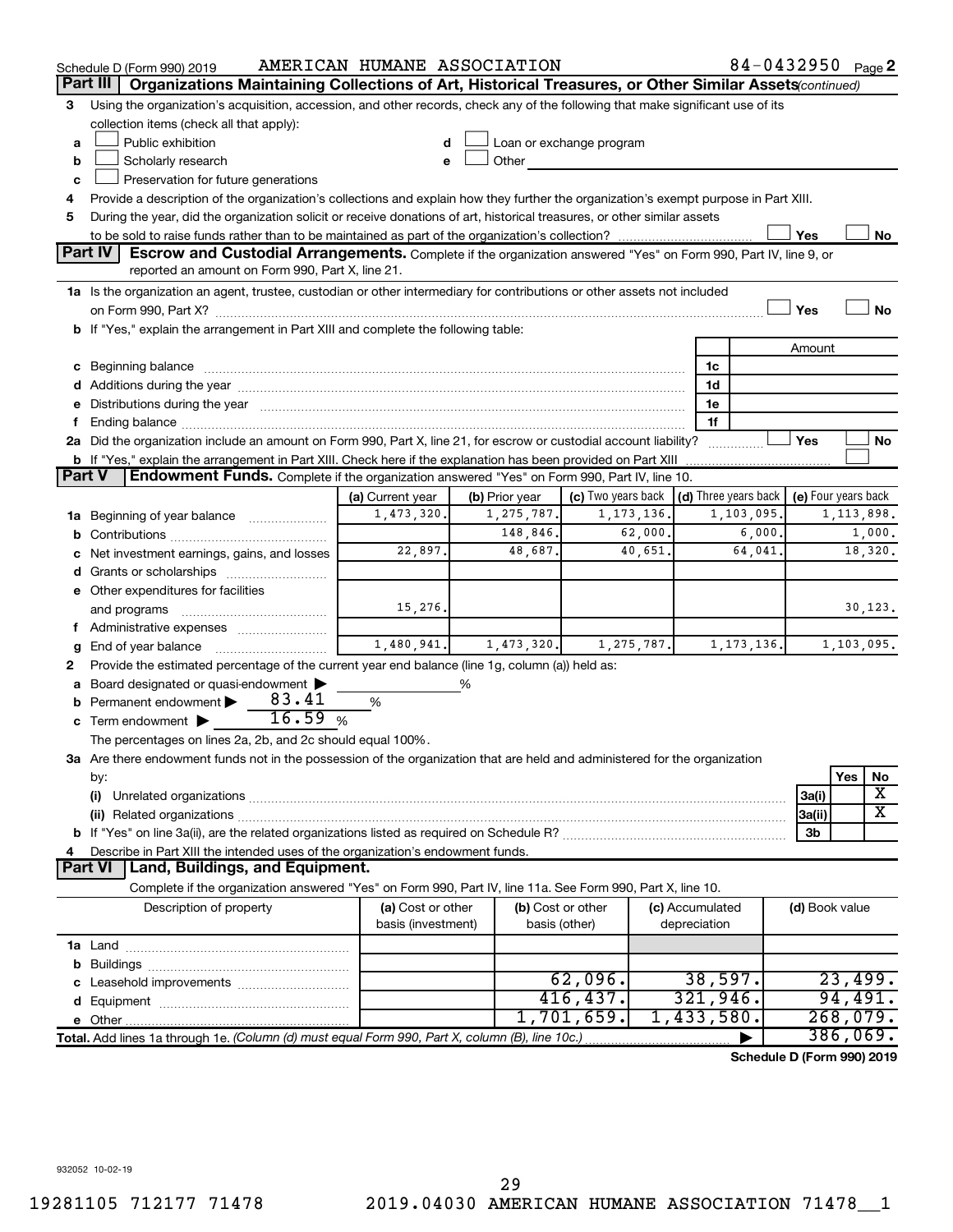| Schedule D (Form 990) 2019 |                                                 | AMERICAN HUMANE ASSOCIATION | 84-0432950 | Page 3 |
|----------------------------|-------------------------------------------------|-----------------------------|------------|--------|
|                            | <b>Part VII</b> Investments - Other Securities. |                             |            |        |

| Complete if the organization answered "Yes" on Form 990, Part IV, line 11b. See Form 990, Part X, line 12.        |                      |                                                           |                |
|-------------------------------------------------------------------------------------------------------------------|----------------------|-----------------------------------------------------------|----------------|
| (a) Description of security or category (including name of security)                                              | (b) Book value       | (c) Method of valuation: Cost or end-of-year market value |                |
|                                                                                                                   |                      |                                                           |                |
|                                                                                                                   |                      |                                                           |                |
| (3) Other                                                                                                         |                      |                                                           |                |
| (A)                                                                                                               |                      |                                                           |                |
| (B)                                                                                                               |                      |                                                           |                |
| (C)                                                                                                               |                      |                                                           |                |
|                                                                                                                   |                      |                                                           |                |
| (D)                                                                                                               |                      |                                                           |                |
| (E)                                                                                                               |                      |                                                           |                |
| (F)                                                                                                               |                      |                                                           |                |
| (G)                                                                                                               |                      |                                                           |                |
| (H)                                                                                                               |                      |                                                           |                |
| Total. (Col. (b) must equal Form 990, Part X, col. (B) line 12.)                                                  |                      |                                                           |                |
| Part VIII Investments - Program Related.                                                                          |                      |                                                           |                |
| Complete if the organization answered "Yes" on Form 990, Part IV, line 11c. See Form 990, Part X, line 13.        |                      |                                                           |                |
| (a) Description of investment                                                                                     | (b) Book value       | (c) Method of valuation: Cost or end-of-year market value |                |
| (1)                                                                                                               |                      |                                                           |                |
| (2)                                                                                                               |                      |                                                           |                |
| (3)                                                                                                               |                      |                                                           |                |
| (4)                                                                                                               |                      |                                                           |                |
| (5)                                                                                                               |                      |                                                           |                |
| (6)                                                                                                               |                      |                                                           |                |
| (7)                                                                                                               |                      |                                                           |                |
| (8)                                                                                                               |                      |                                                           |                |
| (9)                                                                                                               |                      |                                                           |                |
| Total. (Col. (b) must equal Form 990, Part X, col. (B) line 13.)                                                  |                      |                                                           |                |
| Part IX<br><b>Other Assets.</b>                                                                                   |                      |                                                           |                |
|                                                                                                                   |                      |                                                           |                |
| Complete if the organization answered "Yes" on Form 990, Part IV, line 11d. See Form 990, Part X, line 15.        | (a) Description      |                                                           | (b) Book value |
| BENEFICIAL INTERESTS                                                                                              | IN CHARITABLE TRUSTS |                                                           | 5,491,807.     |
| (1)                                                                                                               |                      |                                                           |                |
| (2)                                                                                                               |                      |                                                           |                |
| (3)                                                                                                               |                      |                                                           |                |
| (4)                                                                                                               |                      |                                                           |                |
| (5)                                                                                                               |                      |                                                           |                |
| (6)                                                                                                               |                      |                                                           |                |
| (7)                                                                                                               |                      |                                                           |                |
| (8)                                                                                                               |                      |                                                           |                |
| (9)                                                                                                               |                      |                                                           |                |
| Total. (Column (b) must equal Form 990, Part X, col. (B) line 15.)                                                |                      |                                                           | 5,491,807.     |
| <b>Other Liabilities.</b><br>Part X                                                                               |                      |                                                           |                |
| Complete if the organization answered "Yes" on Form 990, Part IV, line 11e or 11f. See Form 990, Part X, line 25. |                      |                                                           |                |
| (a) Description of liability<br>1.                                                                                |                      |                                                           | (b) Book value |
| Federal income taxes<br>(1)                                                                                       |                      |                                                           |                |
| <b>UNDER SPLIT-INTEREST</b><br>OBLIGATIONS<br>(2)                                                                 |                      |                                                           |                |
| <b>AGREEMENTS</b><br>(3)                                                                                          |                      |                                                           | 1,321,156.     |
| DEFERRED LEASE INCENTIVES<br>(4)                                                                                  |                      |                                                           | 261,405.       |
|                                                                                                                   |                      |                                                           |                |
| (5)                                                                                                               |                      |                                                           |                |
| (6)                                                                                                               |                      |                                                           |                |
| (7)                                                                                                               |                      |                                                           |                |
| (8)                                                                                                               |                      |                                                           |                |
|                                                                                                                   |                      |                                                           |                |
| (9)                                                                                                               |                      |                                                           | 1,582,561.     |

**2.** Liability for uncertain tax positions. In Part XIII, provide the text of the footnote to the organization's financial statements that reports the organization's liability for uncertain tax positions under FASB ASC 740. Check here if the text of the footnote has been provided in Part XIII ...  $\fbox{\bf X}$ 

**Schedule D (Form 990) 2019**

932053 10-02-19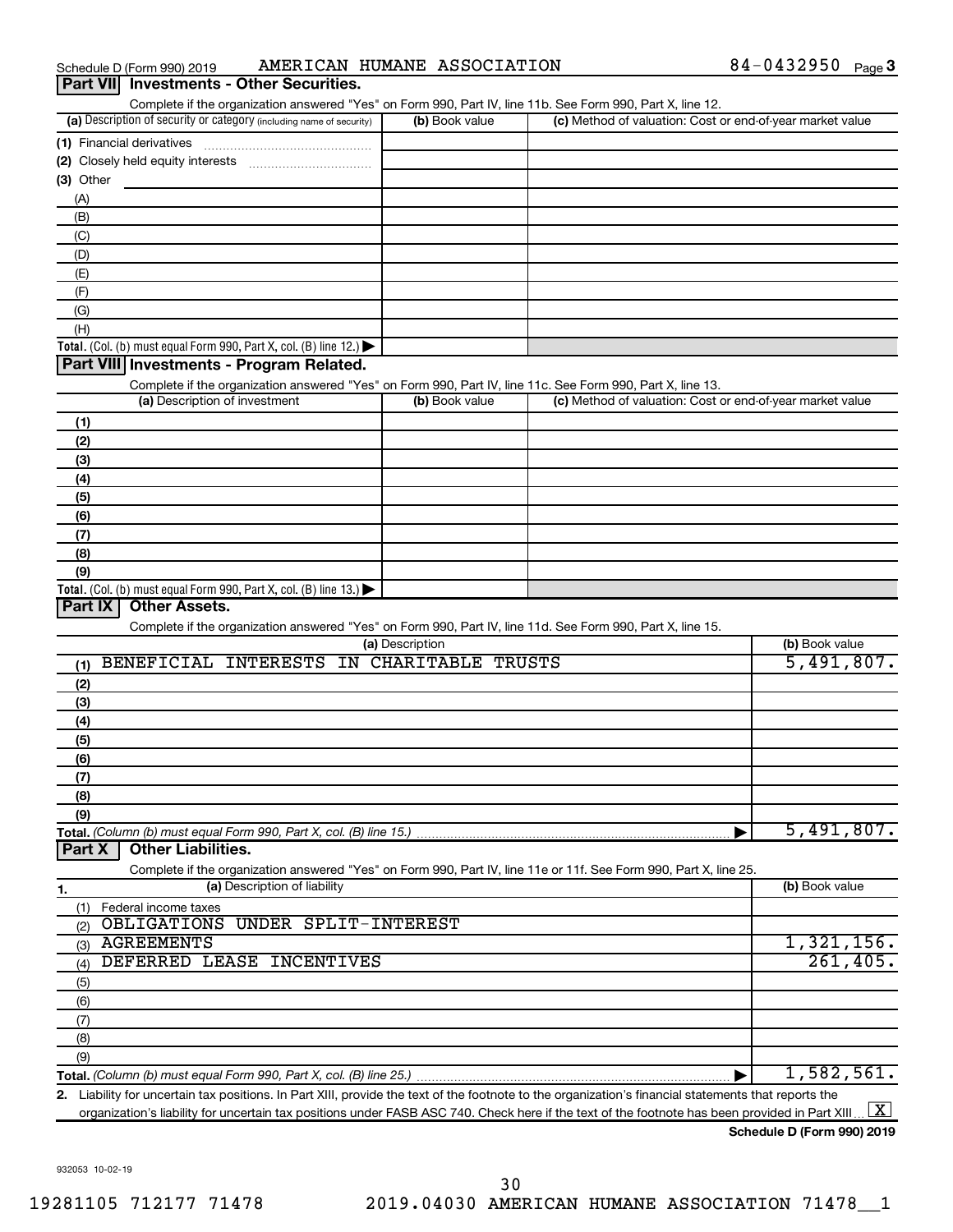|    | AMERICAN HUMANE ASSOCIATION<br>Schedule D (Form 990) 2019                                                                                                                                                                           |                | 84-0432950 $_{Page 4}$ |         |
|----|-------------------------------------------------------------------------------------------------------------------------------------------------------------------------------------------------------------------------------------|----------------|------------------------|---------|
|    | Reconciliation of Revenue per Audited Financial Statements With Revenue per Return.<br>Part XI                                                                                                                                      |                |                        |         |
|    | Complete if the organization answered "Yes" on Form 990, Part IV, line 12a.                                                                                                                                                         |                |                        |         |
| 1  | Total revenue, gains, and other support per audited financial statements                                                                                                                                                            | 1.             | 53, 544, 733.          |         |
| 2  | Amounts included on line 1 but not on Form 990, Part VIII, line 12:                                                                                                                                                                 |                |                        |         |
| a  | 2a                                                                                                                                                                                                                                  | $-22, 289.$    |                        |         |
| b  | 2 <sub>b</sub>                                                                                                                                                                                                                      | 32, 375, 389.  |                        |         |
| с  | 2 <sub>c</sub>                                                                                                                                                                                                                      |                |                        |         |
| d  | 2d                                                                                                                                                                                                                                  | $-4,768.$      |                        |         |
|    | e Add lines 2a through 2d                                                                                                                                                                                                           | 2e             | 32, 348, 332.          |         |
| 3  |                                                                                                                                                                                                                                     |                | 21, 196, 401.          |         |
| 4  | Amounts included on Form 990, Part VIII, line 12, but not on line 1:                                                                                                                                                                |                |                        |         |
|    | 4a<br>Investment expenses not included on Form 990, Part VIII, line 7b [100] [100] [100] [100] [100] [100] [100] [10                                                                                                                | 77,905.        |                        |         |
| b  | 4b                                                                                                                                                                                                                                  |                |                        |         |
| c. | Add lines 4a and 4b                                                                                                                                                                                                                 | 4 <sub>c</sub> |                        | 77,905. |
|    |                                                                                                                                                                                                                                     |                | 21, 274, 306.          |         |
|    | Part XII Reconciliation of Expenses per Audited Financial Statements With Expenses per Return.                                                                                                                                      |                |                        |         |
|    | Complete if the organization answered "Yes" on Form 990, Part IV, line 12a.                                                                                                                                                         |                |                        |         |
| 1  |                                                                                                                                                                                                                                     | $\blacksquare$ | 51,029,075.            |         |
| 2  | Amounts included on line 1 but not on Form 990, Part IX, line 25:                                                                                                                                                                   |                |                        |         |
| a  | 32, 375, 389.<br>2a                                                                                                                                                                                                                 |                |                        |         |
| b  | 2 <sub>b</sub>                                                                                                                                                                                                                      |                |                        |         |
|    | 2 <sub>c</sub>                                                                                                                                                                                                                      |                |                        |         |
|    | 2d                                                                                                                                                                                                                                  | 185,689.       |                        |         |
|    | e Add lines 2a through 2d <b>contract and a contract and a contract a</b> contract a contract and a contract a contract a contract a contract a contract a contract a contract a contract a contract a contract a contract a contra | 2e             | 32,561,078.            |         |
| 3  |                                                                                                                                                                                                                                     |                | 18,467,997.            |         |
| 4  | Amounts included on Form 990, Part IX, line 25, but not on line 1:                                                                                                                                                                  |                |                        |         |
|    | Investment expenses not included on Form 990, Part VIII, line 7b [100] [100] [100] [100] [100] [100] [100] [10<br>4a                                                                                                                | 77,905.        |                        |         |
|    | 4 <sub>h</sub>                                                                                                                                                                                                                      |                |                        |         |
| C. | Add lines 4a and 4b                                                                                                                                                                                                                 | 4 <sub>c</sub> |                        | 77,905. |
|    |                                                                                                                                                                                                                                     | 5              | 18,545,902.            |         |
|    | Part XIII Supplemental Information.                                                                                                                                                                                                 |                |                        |         |
|    |                                                                                                                                                                                                                                     |                |                        |         |

 $\frac{1}{2}$ 

lines 2d and 4b; and Part XII, lines 2d and 4b. Also complete this part to provide any additional information.

## PART V, LINE 4:

EARNINGS ON THE ASSOCIATION'S ENDOWMENT FUND NET ASSETS ARE GENERALLY

RESTRICTED BY DONORS FOR SUPPORT OF SPECIFIC ASSOCIATION PROGRAMS. THE

ASSOCIATION'S GOVERNING BOARD DETERMINES ANNUAL APPROPRIATIONS FOR

EXPENDITURE IN SUPPORT OF ITS PROGRAMS IN ACCORDANCE WITH DONOR

RESTRICTIONS.

PART X, LINE 2:

AMERICAN HUMANE IS EXEMPT FROM FEDERAL INCOME TAX UNDER SECTION 501(C)(3)

OF THE INTERNAL REVENUE CODE (IRC), QUALIFIES FOR THE CHARITABLE

CONTRIBUTION DEDUCTION UNDER  $170(B)(1)(A)(VI)$ , AND HAS BEEN CLASSIFIED AS

932054 10-02-19 **Schedule D (Form 990) 2019** AN ORGANIZATION OTHER THAN A PRIVATE FOUNDATION UNDER SECTION 509(A) OF

31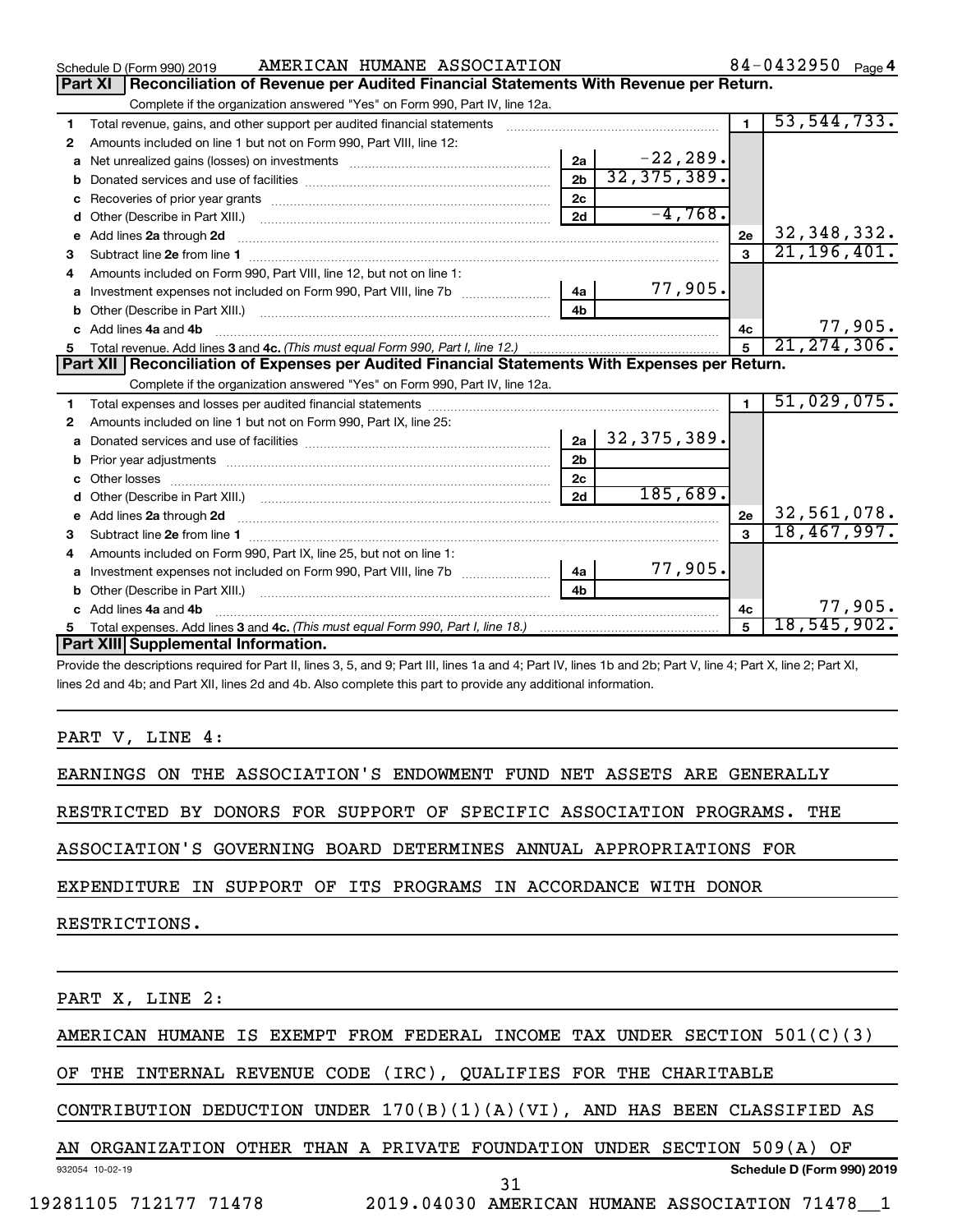| Schedule D (Form 990) 2019                              | AMERICAN HUMANE ASSOCIATION                                             | $84 - 0432950$ Page 5 |
|---------------------------------------------------------|-------------------------------------------------------------------------|-----------------------|
| <b>Part XIII   Supplemental Information (continued)</b> |                                                                         |                       |
|                                                         | THE IRC. HOWEVER, INCOME NOT DIRECTLY RELATED TO AMERICAN HUMANE'S      |                       |
|                                                         | TAX-EXEMPT PURPOSE IS SUBJECT TO TAXATION AS UNRELATED BUSINESS INCOME. |                       |
|                                                         | AMERICAN HUMANE HAD NO SIGNIFICANT TAXABLE INCOME OR INCOME TAX EXPENSE |                       |
| DURING THE CURRENT FISCAL YEAR.                         |                                                                         |                       |

AMERICAN HUMANE BELIEVES IT HAS CONDUCTED ITS OPERATIONS IN ACCORDANCE WITH, AND HAS PROPERLY MAINTAINED, ITS TAX EXEMPT STATUS. AMERICAN HUMANE'S TAX RETURNS FOR FISCAL YEARS 2016 THROUGH 2018 ARE SUBJECT TO EXAMINATION BY THE INTERNAL REVENUE SERVICE, GENERALLY FOR THREE YEARS AFTER THEY WERE FILED.

PART XI, LINE 2D - OTHER ADJUSTMENTS:

CHANGE IN VALUE OF BENEFICIAL INTEREST IN PERPETUAL TRUSTS  $-144, 469$ . CHANGE IN VALUE OF SPLIT INTEREST AGREEMENTS FOR SAMILLARY CHANGE 15,988. DIRECT COSTS OF SPECIAL EVENTS **185,689.** THE SERVICE SERVICE SERVICE SERVICE SERVICE SERVICE SERVICE SERVICE SERVICE SERVICE SERVICE SERVICE SERVICE SERVICE SERVICE SERVICE SERVICE SERVICE SERVICE SERVICE SERVICE SERVICE TOTAL TO SCHEDULE D, PART XI, LINE 2D  $-4,768$ .

PART XII, LINE 2D - OTHER ADJUSTMENTS:

DIRECT COSTS OF SPECIAL EVENTS **185,689.** THE SERVICE SERVICE SERVICE SERVICE SERVICE SERVICE SERVICE SERVICE SERVICE SERVICE SERVICE SERVICE SERVICE SERVICE SERVICE SERVICE SERVICE SERVICE SERVICE SERVICE SERVICE SERVICE

**Schedule D (Form 990) 2019**

932055 10-02-19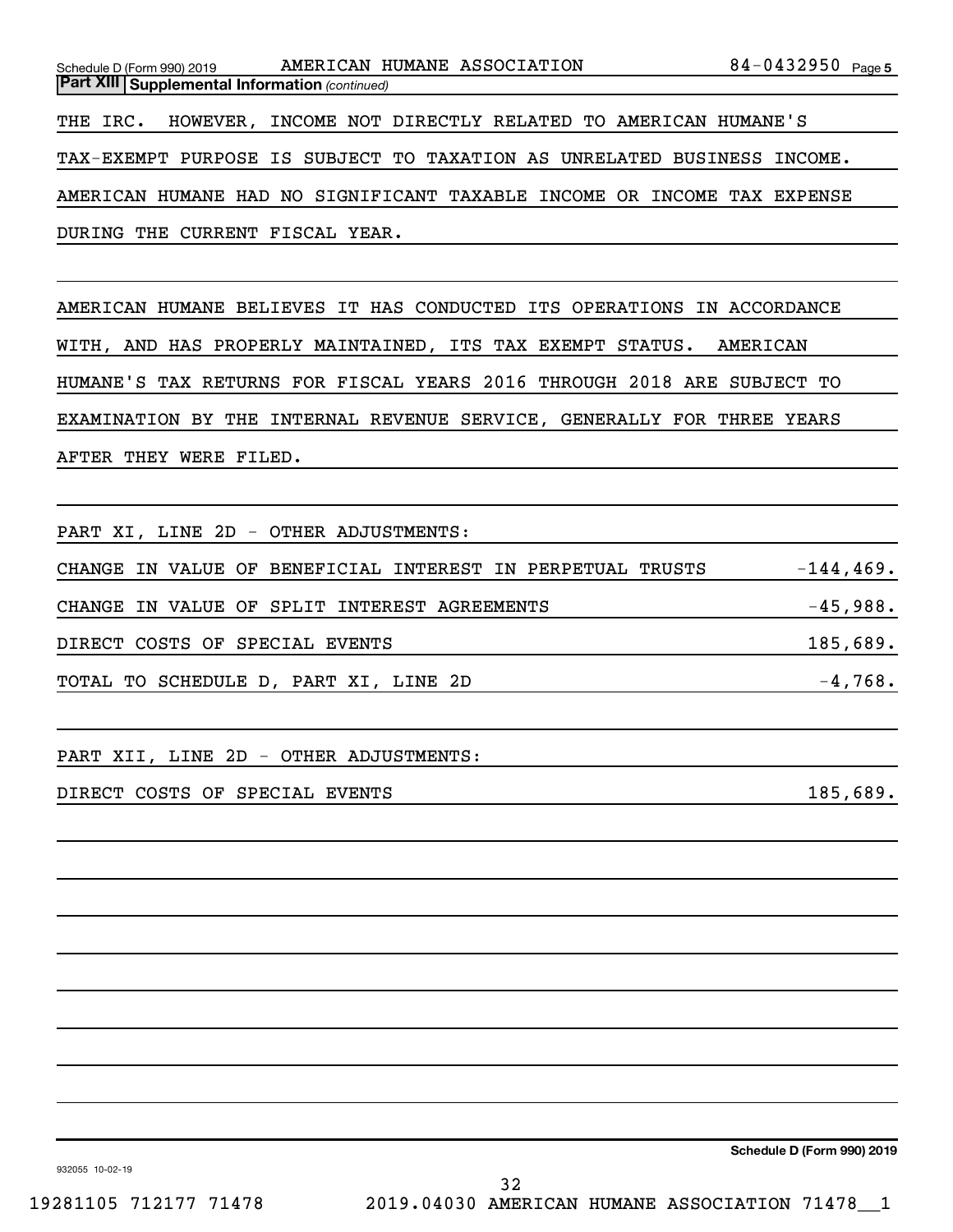|  | c Totals ( |
|--|------------|

932071 10-12-19

33

SEE PART V FOR COLUMN (E) DESCRIPTIONS

**2 For grantmakers.**  Describe in Part V the organization's procedures for monitoring the use of its grants and other assistance outside the

Form 990, Part IV, line 14b.

| (a) Region                       | offices<br>in the region | employees,<br>agents, and<br>independent<br>contractors<br>in the region | (b) Number of $\vert$ (c) Number of $\vert$ (d) Activities conducted in the region<br>(by type) (such as, fundraising, pro-<br>gram services, investments, grants to<br>recipients located in the region) | (e) If activity listed in (d)<br>is a program service,<br>describe specific type<br>of service(s) in the region | (f) Total<br>expenditures<br>for and<br>investments<br>in the region |
|----------------------------------|--------------------------|--------------------------------------------------------------------------|-----------------------------------------------------------------------------------------------------------------------------------------------------------------------------------------------------------|-----------------------------------------------------------------------------------------------------------------|----------------------------------------------------------------------|
|                                  |                          |                                                                          |                                                                                                                                                                                                           | CONSERVATION                                                                                                    |                                                                      |
|                                  |                          |                                                                          |                                                                                                                                                                                                           | CERTIFICATION; MONITOR                                                                                          |                                                                      |
| EAST ASIA AND THE                |                          |                                                                          |                                                                                                                                                                                                           | THE USE OF ANIMALS ON                                                                                           |                                                                      |
| PACIFIC                          | $\overline{0}$           | $\mathbf{1}$                                                             | PROGRAM SERVICES                                                                                                                                                                                          | INTERNATIONAL MOVIE SETS                                                                                        | 46,912.                                                              |
|                                  |                          |                                                                          |                                                                                                                                                                                                           | CONSERVATION                                                                                                    |                                                                      |
| EUROPE (INCLUDING                |                          |                                                                          |                                                                                                                                                                                                           | CERTIFICATION; MONITOR                                                                                          |                                                                      |
| ICELAND AND                      |                          |                                                                          |                                                                                                                                                                                                           | THE USE OF ANIMALS ON                                                                                           |                                                                      |
| GREENLAND)                       | 0                        | $7\phantom{.0}$                                                          | PROGRAM SERVICES                                                                                                                                                                                          | INTERNATIONAL MOVIE SETS                                                                                        | 264,845.                                                             |
|                                  |                          |                                                                          |                                                                                                                                                                                                           | CONSERVATION                                                                                                    |                                                                      |
|                                  |                          |                                                                          |                                                                                                                                                                                                           | CERTIFICATION; MONITOR                                                                                          |                                                                      |
|                                  |                          |                                                                          |                                                                                                                                                                                                           | THE USE OF ANIMALS ON                                                                                           |                                                                      |
| NORTH AMERICA                    | 0                        | 6                                                                        | PROGRAM SERVICES                                                                                                                                                                                          | INTERNATIONAL MOVIE SETS                                                                                        | 160,158.                                                             |
|                                  |                          |                                                                          |                                                                                                                                                                                                           | CONSERVATION                                                                                                    |                                                                      |
|                                  |                          |                                                                          |                                                                                                                                                                                                           | CERTIFICATION; MONITOR                                                                                          |                                                                      |
| MIDDLE EAST AND                  |                          |                                                                          |                                                                                                                                                                                                           | THE USE OF ANIMALS ON                                                                                           |                                                                      |
| NORTH AFRICA                     | 0                        | 0                                                                        | PROGRAM SERVICES                                                                                                                                                                                          | INTERNATIONAL MOVIE SETS                                                                                        | 48,995.                                                              |
|                                  |                          |                                                                          |                                                                                                                                                                                                           | CONSERVATION                                                                                                    |                                                                      |
|                                  |                          |                                                                          |                                                                                                                                                                                                           | CERTIFICATION; MONITOR                                                                                          |                                                                      |
|                                  |                          |                                                                          |                                                                                                                                                                                                           | THE USE OF ANIMALS ON                                                                                           |                                                                      |
| SUB-SAHARAN AFRICA               | 0                        | 1                                                                        | PROGRAM SERVICES                                                                                                                                                                                          | INTERNATIONAL MOVIE SETS                                                                                        | 110,549.                                                             |
|                                  |                          |                                                                          |                                                                                                                                                                                                           |                                                                                                                 |                                                                      |
|                                  |                          |                                                                          |                                                                                                                                                                                                           |                                                                                                                 |                                                                      |
|                                  |                          |                                                                          |                                                                                                                                                                                                           |                                                                                                                 |                                                                      |
|                                  |                          |                                                                          |                                                                                                                                                                                                           |                                                                                                                 |                                                                      |
|                                  |                          |                                                                          |                                                                                                                                                                                                           |                                                                                                                 |                                                                      |
|                                  |                          |                                                                          |                                                                                                                                                                                                           |                                                                                                                 |                                                                      |
|                                  |                          |                                                                          |                                                                                                                                                                                                           |                                                                                                                 |                                                                      |
|                                  |                          |                                                                          |                                                                                                                                                                                                           |                                                                                                                 |                                                                      |
|                                  |                          |                                                                          |                                                                                                                                                                                                           |                                                                                                                 |                                                                      |
|                                  |                          |                                                                          |                                                                                                                                                                                                           |                                                                                                                 |                                                                      |
|                                  |                          |                                                                          |                                                                                                                                                                                                           |                                                                                                                 |                                                                      |
|                                  |                          |                                                                          |                                                                                                                                                                                                           |                                                                                                                 |                                                                      |
|                                  | $\overline{0}$           | 15                                                                       |                                                                                                                                                                                                           |                                                                                                                 | 631,459.                                                             |
| <b>3 a</b> Subtotal              |                          |                                                                          |                                                                                                                                                                                                           |                                                                                                                 |                                                                      |
| <b>b</b> Total from continuation | 0                        | 0                                                                        |                                                                                                                                                                                                           |                                                                                                                 | 0.                                                                   |
| sheets to Part I                 |                          |                                                                          |                                                                                                                                                                                                           |                                                                                                                 |                                                                      |
| c Totals (add lines 3a           | 0I                       | 15                                                                       |                                                                                                                                                                                                           |                                                                                                                 |                                                                      |
| and 3b)                          |                          |                                                                          |                                                                                                                                                                                                           |                                                                                                                 | 631,459.                                                             |

**3** United States. Activities per Region. (The following Part I, line 3 table can be duplicated if additional space is needed.)

**1 For grantmakers.**  Does the organization maintain records to substantiate the amount of its grants and other assistance,

|  | AMERICAN HUMANE ASSOCIATION                                                                                          | 84-0432950 |
|--|----------------------------------------------------------------------------------------------------------------------|------------|
|  | Part I   General Information on Activities Outside the United States. Complete if the organization answered "Yes" on |            |

## **EF | Statement of Activities Outside the United States**

**| Complete if the organization answered "Yes" on Form 990, Part IV, line 14b, 15, or 16. | Attach to Form 990.**

**Yes No** the grantees' eligibility for the grants or assistance, and the selection criteria used to award the grants or assistance? ~~ † † X

**| Go to www.irs.gov/Form990 for instructions and the latest information. Open to Public** 

OMB No. 1545-0047 **Inspection**

**Employer identification number**

| $84 - 0432950$ |  |  |  |  |
|----------------|--|--|--|--|

| <b>SCHEDULI</b> |  |
|-----------------|--|
| (Form 990)      |  |

Department of the Treasury Internal Revenue Service

Name of the organization

**For Paperwork Reduction Act Notice, see the Instructions for Form 990. Schedule F (Form 990) 2019** LHA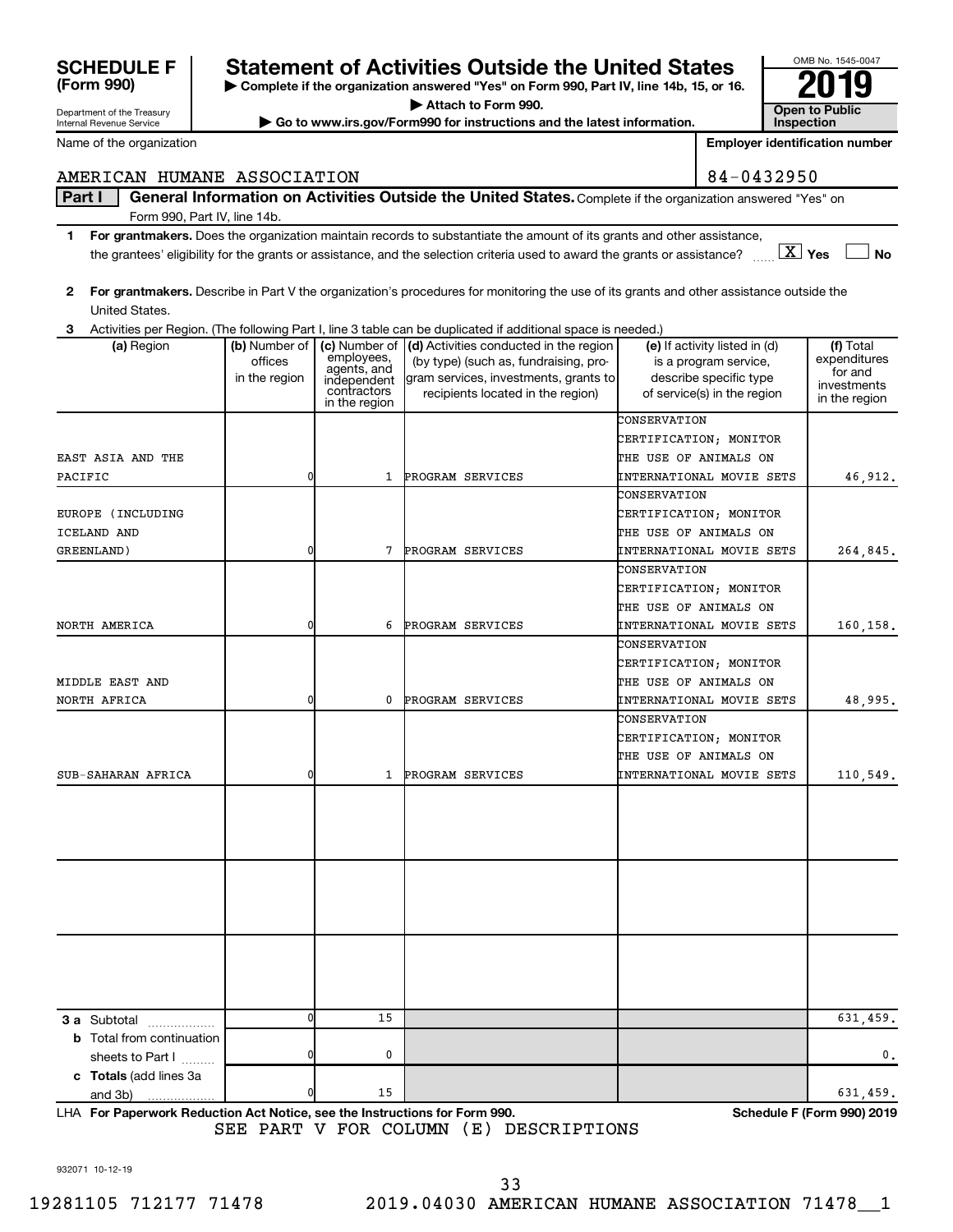Schedule F (Form 990) 2019 Page AMERICAN HUMANE ASSOCIATION 84-0432950

Part II | Grants and Other Assistance to Organizations or Entities Outside the United States. Complete if the organization answered "Yes" on Form 990, Part IV, line 15, for any recipient who received more than \$5,000. Part II can be duplicated if additional space is needed.

| $\mathbf{1}$<br>(a) Name of organization | (b) IRS code section<br>and EIN (if applicable) | (c) Region                       | (d) Purpose of<br>grant                                                                                                                      | (e) Amount<br>of cash grant | (f) Manner of<br>cash disbursement | (g) Amount of<br>noncash<br>assistance | (h) Description<br>of noncash<br>assistance | (i) Method of<br>valuation (book, FMV,<br>appraisal, other) |
|------------------------------------------|-------------------------------------------------|----------------------------------|----------------------------------------------------------------------------------------------------------------------------------------------|-----------------------------|------------------------------------|----------------------------------------|---------------------------------------------|-------------------------------------------------------------|
|                                          |                                                 |                                  |                                                                                                                                              |                             |                                    |                                        |                                             |                                                             |
|                                          |                                                 | SUB-SAHARAN                      |                                                                                                                                              |                             |                                    |                                        |                                             |                                                             |
|                                          |                                                 | AFRICA                           | ANIMAL CONSERVATION                                                                                                                          | 12,000. CHECK               |                                    | $\mathbf{0}$                           |                                             |                                                             |
|                                          |                                                 |                                  |                                                                                                                                              |                             |                                    |                                        |                                             |                                                             |
|                                          |                                                 |                                  |                                                                                                                                              |                             |                                    |                                        |                                             |                                                             |
|                                          |                                                 | CENTRAL AMERICA<br>AND CARIBBEAN | ANIMAL RESCUE                                                                                                                                | 15,000. CHECK               |                                    | $\mathbf{0}$                           |                                             |                                                             |
|                                          |                                                 |                                  |                                                                                                                                              |                             |                                    |                                        |                                             |                                                             |
|                                          |                                                 |                                  |                                                                                                                                              |                             |                                    |                                        |                                             |                                                             |
|                                          |                                                 | EAST ASIA AND THE<br>PACIFIC     | ANIMAL RESCUE                                                                                                                                | 10,000. CHECK               |                                    | $\mathbf{0}$                           |                                             |                                                             |
|                                          |                                                 |                                  |                                                                                                                                              |                             |                                    |                                        |                                             |                                                             |
|                                          |                                                 |                                  |                                                                                                                                              |                             |                                    |                                        |                                             |                                                             |
|                                          |                                                 |                                  |                                                                                                                                              |                             |                                    |                                        |                                             |                                                             |
|                                          |                                                 |                                  |                                                                                                                                              |                             |                                    |                                        |                                             |                                                             |
|                                          |                                                 |                                  |                                                                                                                                              |                             |                                    |                                        |                                             |                                                             |
|                                          |                                                 |                                  |                                                                                                                                              |                             |                                    |                                        |                                             |                                                             |
|                                          |                                                 |                                  |                                                                                                                                              |                             |                                    |                                        |                                             |                                                             |
|                                          |                                                 |                                  |                                                                                                                                              |                             |                                    |                                        |                                             |                                                             |
|                                          |                                                 |                                  |                                                                                                                                              |                             |                                    |                                        |                                             |                                                             |
|                                          |                                                 |                                  |                                                                                                                                              |                             |                                    |                                        |                                             |                                                             |
|                                          |                                                 |                                  |                                                                                                                                              |                             |                                    |                                        |                                             |                                                             |
|                                          |                                                 |                                  |                                                                                                                                              |                             |                                    |                                        |                                             |                                                             |
|                                          |                                                 |                                  |                                                                                                                                              |                             |                                    |                                        |                                             |                                                             |
|                                          |                                                 |                                  |                                                                                                                                              |                             |                                    |                                        |                                             |                                                             |
|                                          |                                                 |                                  |                                                                                                                                              |                             |                                    |                                        |                                             |                                                             |
|                                          |                                                 |                                  |                                                                                                                                              |                             |                                    |                                        |                                             |                                                             |
| $\mathbf{2}$                             |                                                 |                                  | Enter total number of recipient organizations listed above that are recognized as charities by the foreign country, recognized as tax-exempt |                             |                                    |                                        |                                             |                                                             |
|                                          |                                                 |                                  |                                                                                                                                              |                             |                                    |                                        |                                             | 0<br>3                                                      |
|                                          |                                                 |                                  |                                                                                                                                              |                             |                                    |                                        |                                             |                                                             |

**Schedule F (Form 990) 2019**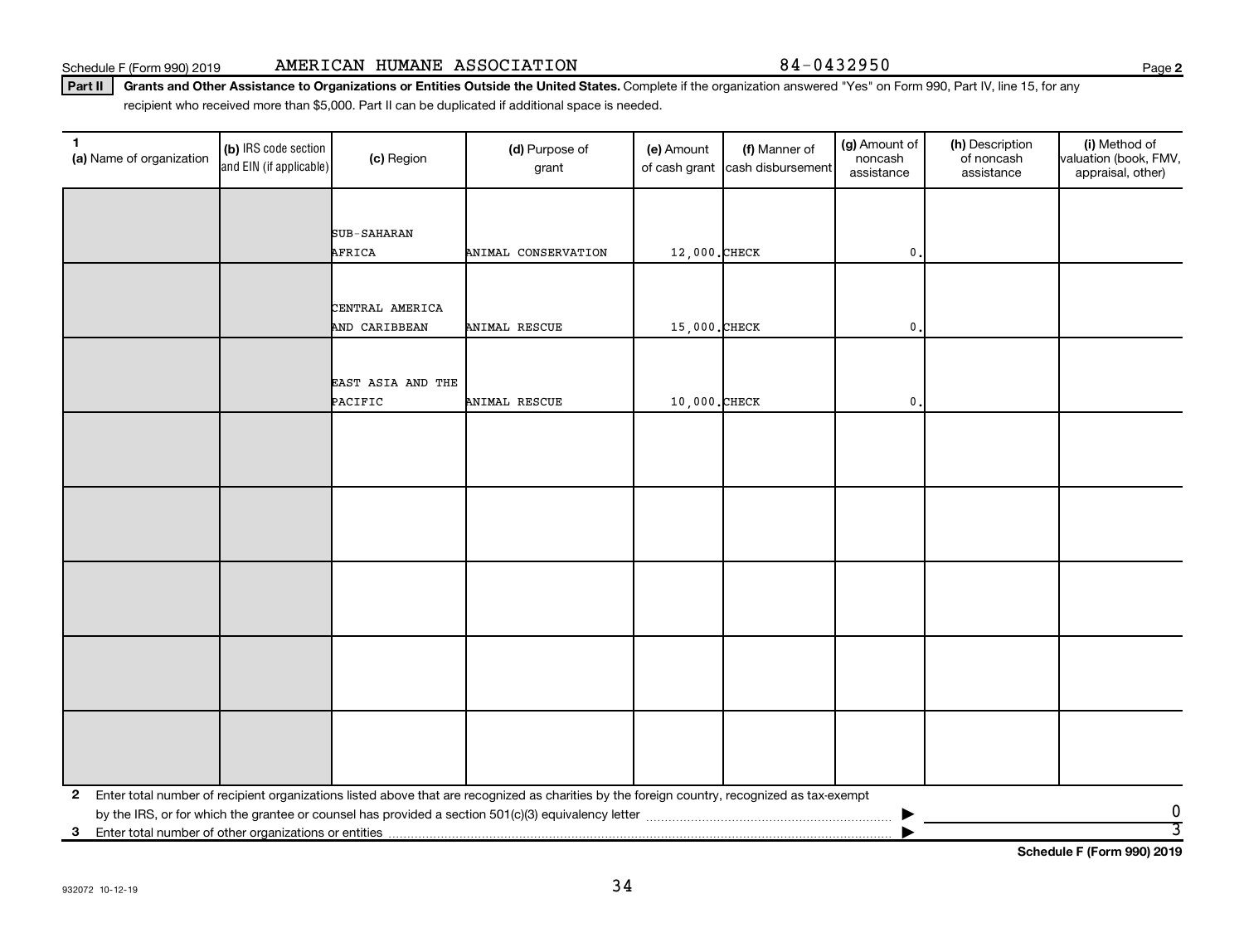| Schedule F (Form 990) 2019 |  | AMERICAN HUMANE ASSOCIATION |
|----------------------------|--|-----------------------------|
|                            |  |                             |

84-0432950

**3**

Part III Grants and Other Assistance to Individuals Outside the United States. Complete if the organization answered "Yes" on Form 990, Part IV, line 16. Part III can be duplicated if additional space is needed.

| (a) Type of grant or assistance | (b) Region | (c) Number of (d) Amount of<br>recipients cash grant | (e) Manner of<br>cash disbursement | (f) Amount of<br>noncash<br>assistance | (g) Description of<br>noncash assistance | (h) Method of<br>valuation<br>(book, FMV,<br>appraisal, other) |
|---------------------------------|------------|------------------------------------------------------|------------------------------------|----------------------------------------|------------------------------------------|----------------------------------------------------------------|
|                                 |            |                                                      |                                    |                                        |                                          |                                                                |
|                                 |            |                                                      |                                    |                                        |                                          |                                                                |
|                                 |            |                                                      |                                    |                                        |                                          |                                                                |
|                                 |            |                                                      |                                    |                                        |                                          |                                                                |
|                                 |            |                                                      |                                    |                                        |                                          |                                                                |
|                                 |            |                                                      |                                    |                                        |                                          |                                                                |
|                                 |            |                                                      |                                    |                                        |                                          |                                                                |
|                                 |            |                                                      |                                    |                                        |                                          |                                                                |
|                                 |            |                                                      |                                    |                                        |                                          |                                                                |

**Schedule F (Form 990) 2019**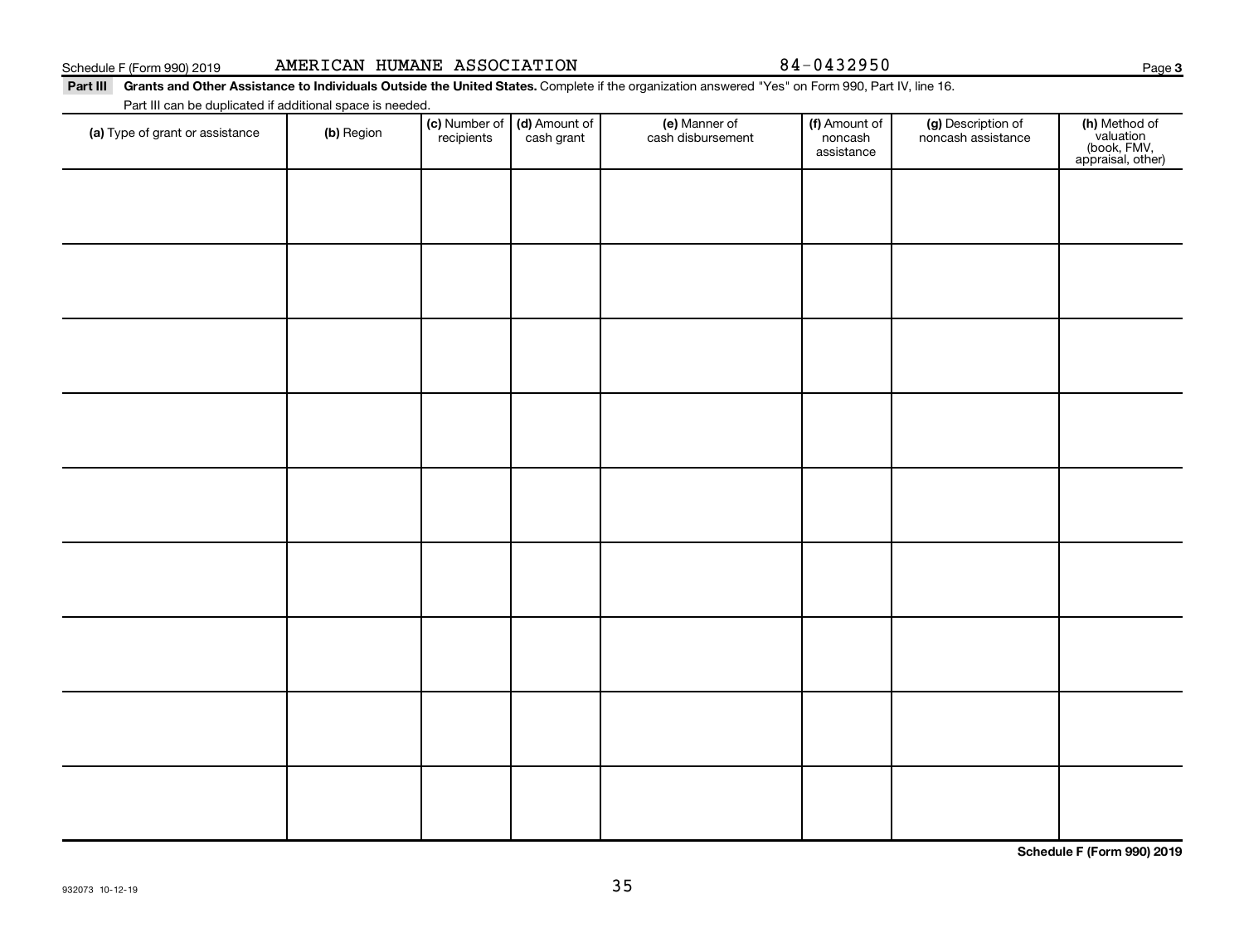## Schedule F (Form 990) 2019 AMERICAN HUMANE ASSOCIATION  $84-0432950$  Page **Part IV F** (Form 990) 2019 **19**<br>**Part IV Foreign Forms**

| 1              | Was the organization a U.S. transferor of property to a foreign corporation during the tax year? If "Yes," the<br>organization may be required to file Form 926, Return by a U.S. Transferor of Property to a Foreign<br>Corporation (see Instructions for Form 926)                                                                                                                                                   | Yes        | $ X _{\text{No}}$ |
|----------------|------------------------------------------------------------------------------------------------------------------------------------------------------------------------------------------------------------------------------------------------------------------------------------------------------------------------------------------------------------------------------------------------------------------------|------------|-------------------|
| $\overline{2}$ | Did the organization have an interest in a foreign trust during the tax year? If "Yes," the organization<br>may be required to separately file Form 3520, Annual Return To Report Transactions With Foreign<br>Trusts and Receipt of Certain Foreign Gifts, and/or Form 3520-A, Annual Information Return of Foreign<br>Trust With a U.S. Owner (see Instructions for Forms 3520 and 3520-A; don't file with Form 990) | <b>Yes</b> | $ X _{\text{No}}$ |
| 3              | Did the organization have an ownership interest in a foreign corporation during the tax year? If "Yes,"<br>the organization may be required to file Form 5471, Information Return of U.S. Persons With Respect to                                                                                                                                                                                                      | Yes        | $X _{N_{\Omega}}$ |
| 4              | Was the organization a direct or indirect shareholder of a passive foreign investment company or a<br>qualified electing fund during the tax year? If "Yes," the organization may be required to file Form 8621,<br>Information Return by a Shareholder of a Passive Foreign Investment Company or Qualified Electing Fund<br>(see Instructions for Form 8621)                                                         | Yes        | $\overline{X}$ No |
| 5              | Did the organization have an ownership interest in a foreign partnership during the tax year? If "Yes,"<br>the organization may be required to file Form 8865, Return of U.S. Persons With Respect to Certain                                                                                                                                                                                                          | Yes        | $X _{N_{\Omega}}$ |
| 6              | Did the organization have any operations in or related to any boycotting countries during the tax year? If<br>"Yes," the organization may be required to separately file Form 5713, International Boycott Report (see                                                                                                                                                                                                  | Yes        |                   |

**Schedule F (Form 990) 2019**

932074 10-12-19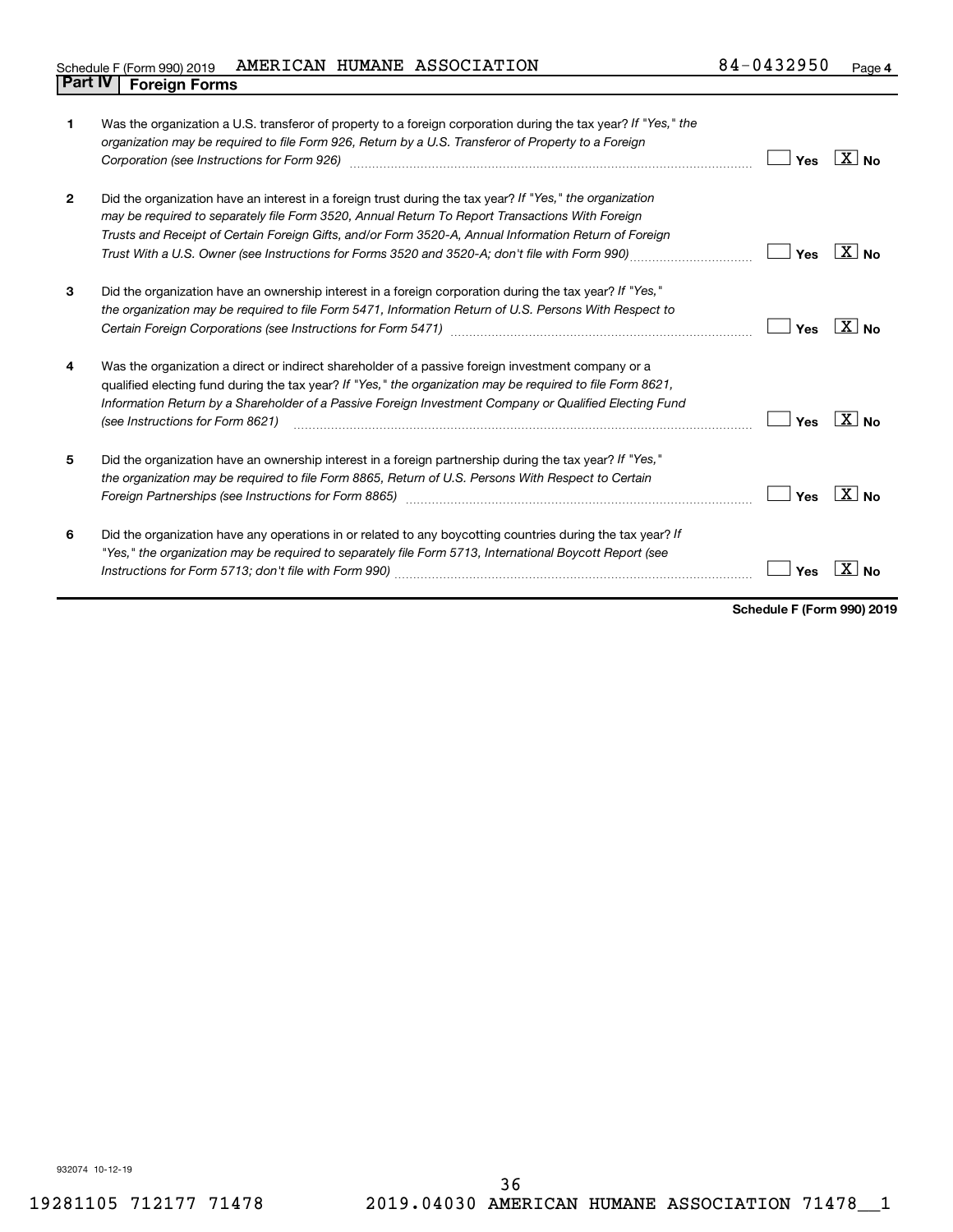Provide the information required by Part I, line 2 (monitoring of funds); Part I, line 3, column (f) (accounting method; amounts of investments vs. expenditures per region); Part II, line 1 (accounting method); Part III (accounting method); and Part III, column (c) (estimated number of recipients), as applicable. Also complete this part to provide any additional information. See instructions. **Part V Supplemental Information**

PART I, LINE 3, COLUMN (E):

REGION: EAST ASIA AND THE PACIFIC

(E) SPECIFIC TYPES OF SERVICES IN REGION: CONSERVATION CERTIFICATION;

MONITOR THE USE OF ANIMALS ON INTERNATIONAL MOVIE SETS AND IN THE

PRODUCTION OF COMMERCIALS.

REGION: EUROPE (INCLUDING ICELAND AND GREENLAND)

(E) SPECIFIC TYPES OF SERVICES IN REGION: CONSERVATION CERTIFICATION;

MONITOR THE USE OF ANIMALS ON INTERNATIONAL MOVIE SETS AND IN THE

PRODUCTION OF COMMERCIALS.

REGION: NORTH AMERICA

(E) SPECIFIC TYPES OF SERVICES IN REGION: CONSERVATION CERTIFICATION;

MONITOR THE USE OF ANIMALS ON INTERNATIONAL MOVIE SETS AND IN THE

PRODUCTION OF COMMERCIALS.

REGION: MIDDLE EAST AND NORTH AFRICA

(E) SPECIFIC TYPES OF SERVICES IN REGION: CONSERVATION CERTIFICATION;

MONITOR THE USE OF ANIMALS ON INTERNATIONAL MOVIE SETS AND IN THE

PRODUCTION OF COMMERCIALS.

REGION: SUB-SAHARAN AFRICA

(E) SPECIFIC TYPES OF SERVICES IN REGION: CONSERVATION CERTIFICATION;

MONITOR THE USE OF ANIMALS ON INTERNATIONAL MOVIE SETS AND IN THE

PRODUCTION OF COMMERCIALS.

932075 10-12-19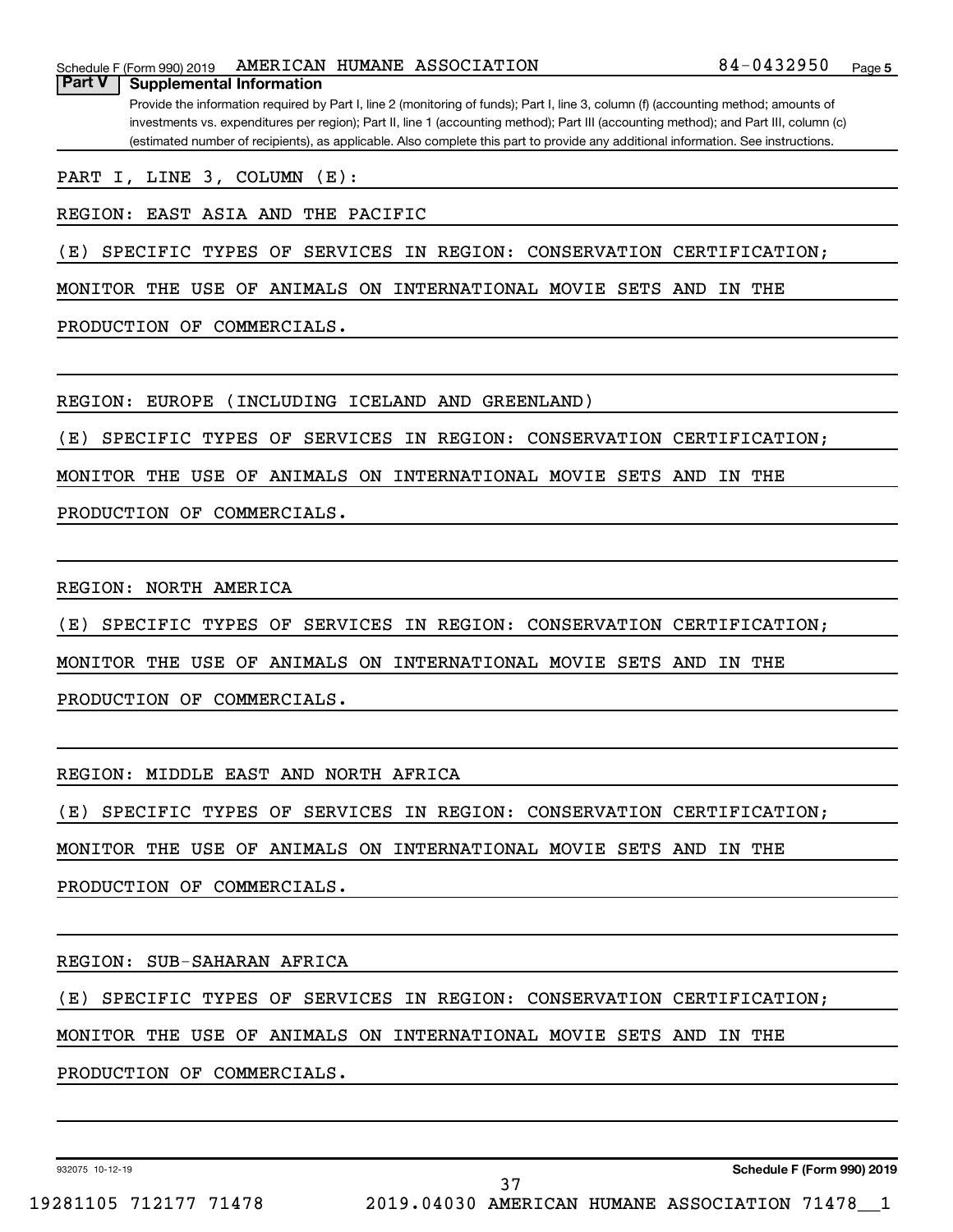| <b>SCHEDULE G</b>                                                                                                                                                                                                                              | <b>Supplemental Information Regarding Fundraising or Gaming Activities</b>                                                                                                                          |                                                                                                                                                                                                                                                                                                                                                                                                                                                                                                                                                    | OMB No. 1545-0047                                                          |    |                                                                                                   |  |                        |                                                     |
|------------------------------------------------------------------------------------------------------------------------------------------------------------------------------------------------------------------------------------------------|-----------------------------------------------------------------------------------------------------------------------------------------------------------------------------------------------------|----------------------------------------------------------------------------------------------------------------------------------------------------------------------------------------------------------------------------------------------------------------------------------------------------------------------------------------------------------------------------------------------------------------------------------------------------------------------------------------------------------------------------------------------------|----------------------------------------------------------------------------|----|---------------------------------------------------------------------------------------------------|--|------------------------|-----------------------------------------------------|
| (Form 990 or 990-EZ)                                                                                                                                                                                                                           |                                                                                                                                                                                                     | Complete if the organization answered "Yes" on Form 990, Part IV, line 17, 18, or 19, or if the<br>organization entered more than \$15,000 on Form 990-EZ, line 6a.                                                                                                                                                                                                                                                                                                                                                                                |                                                                            |    |                                                                                                   |  |                        |                                                     |
| Department of the Treasury                                                                                                                                                                                                                     |                                                                                                                                                                                                     |                                                                                                                                                                                                                                                                                                                                                                                                                                                                                                                                                    | <b>Open to Public</b>                                                      |    |                                                                                                   |  |                        |                                                     |
| Internal Revenue Service<br>Name of the organization                                                                                                                                                                                           |                                                                                                                                                                                                     | $\triangleright$ Go to www.irs.gov/Form990 for instructions and the latest information.                                                                                                                                                                                                                                                                                                                                                                                                                                                            |                                                                            |    |                                                                                                   |  |                        | Inspection<br><b>Employer identification number</b> |
|                                                                                                                                                                                                                                                |                                                                                                                                                                                                     | AMERICAN HUMANE ASSOCIATION                                                                                                                                                                                                                                                                                                                                                                                                                                                                                                                        |                                                                            |    |                                                                                                   |  | 84-0432950             |                                                     |
| Part I                                                                                                                                                                                                                                         |                                                                                                                                                                                                     | Fundraising Activities. Complete if the organization answered "Yes" on Form 990, Part IV, line 17. Form 990-EZ filers are not                                                                                                                                                                                                                                                                                                                                                                                                                      |                                                                            |    |                                                                                                   |  |                        |                                                     |
|                                                                                                                                                                                                                                                | required to complete this part.                                                                                                                                                                     |                                                                                                                                                                                                                                                                                                                                                                                                                                                                                                                                                    |                                                                            |    |                                                                                                   |  |                        |                                                     |
| $\mathbf{a}$ $\mathbf{X}$ Mail solicitations<br>$\boxed{\text{X}}$ Internet and email solicitations<br>b<br>Phone solicitations<br>C<br>$\boxed{\textbf{X}}$ In-person solicitations<br>d<br>compensated at least \$5,000 by the organization. |                                                                                                                                                                                                     | 1 Indicate whether the organization raised funds through any of the following activities. Check all that apply.<br>f<br>$g\mid X$ Special fundraising events<br>2 a Did the organization have a written or oral agreement with any individual (including officers, directors, trustees, or<br>key employees listed in Form 990, Part VII) or entity in connection with professional fundraising services?<br>b If "Yes," list the 10 highest paid individuals or entities (fundraisers) pursuant to agreements under which the fundraiser is to be |                                                                            |    | $e$ $\boxed{\text{X}}$ Solicitation of non-government grants<br>Solicitation of government grants |  | $\boxed{\text{X}}$ Yes | No                                                  |
|                                                                                                                                                                                                                                                | (iii) Did<br>fundraiser<br>(iv) Gross receipts<br>(i) Name and address of individual<br>(ii) Activity<br>have custody<br>or entity (fundraiser)<br>from activity<br>or control of<br>contributions? |                                                                                                                                                                                                                                                                                                                                                                                                                                                                                                                                                    | (v) Amount paid<br>to (or retained by)<br>fundraiser<br>listed in col. (i) |    | (vi) Amount paid<br>to (or retained by)<br>organization                                           |  |                        |                                                     |
| MINDSET DIRECT LLC - 12355                                                                                                                                                                                                                     |                                                                                                                                                                                                     |                                                                                                                                                                                                                                                                                                                                                                                                                                                                                                                                                    | Yes                                                                        | No |                                                                                                   |  |                        |                                                     |
| SUNRISE VALLEY DRIVE SUITE                                                                                                                                                                                                                     |                                                                                                                                                                                                     | FUNDRAISING COUNSEL                                                                                                                                                                                                                                                                                                                                                                                                                                                                                                                                |                                                                            | x  | 318,832.                                                                                          |  | 105,000                | 213,832.                                            |
| THE LUKENS COMPANY - 2800                                                                                                                                                                                                                      |                                                                                                                                                                                                     |                                                                                                                                                                                                                                                                                                                                                                                                                                                                                                                                                    |                                                                            |    |                                                                                                   |  |                        |                                                     |
| SHIRLINGTON RD, 9TH FLOOR,                                                                                                                                                                                                                     |                                                                                                                                                                                                     | FUNDRAISING COUNSEL                                                                                                                                                                                                                                                                                                                                                                                                                                                                                                                                |                                                                            | X  | 50,474.                                                                                           |  | 14,000                 | 36,474.                                             |
|                                                                                                                                                                                                                                                |                                                                                                                                                                                                     |                                                                                                                                                                                                                                                                                                                                                                                                                                                                                                                                                    |                                                                            |    |                                                                                                   |  |                        |                                                     |
|                                                                                                                                                                                                                                                |                                                                                                                                                                                                     |                                                                                                                                                                                                                                                                                                                                                                                                                                                                                                                                                    |                                                                            |    |                                                                                                   |  |                        |                                                     |
|                                                                                                                                                                                                                                                |                                                                                                                                                                                                     |                                                                                                                                                                                                                                                                                                                                                                                                                                                                                                                                                    |                                                                            |    |                                                                                                   |  |                        |                                                     |
|                                                                                                                                                                                                                                                |                                                                                                                                                                                                     |                                                                                                                                                                                                                                                                                                                                                                                                                                                                                                                                                    |                                                                            |    |                                                                                                   |  |                        |                                                     |
|                                                                                                                                                                                                                                                |                                                                                                                                                                                                     |                                                                                                                                                                                                                                                                                                                                                                                                                                                                                                                                                    |                                                                            |    |                                                                                                   |  |                        |                                                     |
|                                                                                                                                                                                                                                                |                                                                                                                                                                                                     |                                                                                                                                                                                                                                                                                                                                                                                                                                                                                                                                                    |                                                                            |    |                                                                                                   |  |                        |                                                     |
|                                                                                                                                                                                                                                                |                                                                                                                                                                                                     |                                                                                                                                                                                                                                                                                                                                                                                                                                                                                                                                                    |                                                                            |    |                                                                                                   |  |                        |                                                     |
|                                                                                                                                                                                                                                                |                                                                                                                                                                                                     |                                                                                                                                                                                                                                                                                                                                                                                                                                                                                                                                                    |                                                                            |    |                                                                                                   |  |                        |                                                     |
|                                                                                                                                                                                                                                                |                                                                                                                                                                                                     |                                                                                                                                                                                                                                                                                                                                                                                                                                                                                                                                                    |                                                                            |    |                                                                                                   |  |                        |                                                     |
|                                                                                                                                                                                                                                                |                                                                                                                                                                                                     |                                                                                                                                                                                                                                                                                                                                                                                                                                                                                                                                                    |                                                                            |    |                                                                                                   |  |                        |                                                     |
|                                                                                                                                                                                                                                                |                                                                                                                                                                                                     |                                                                                                                                                                                                                                                                                                                                                                                                                                                                                                                                                    |                                                                            |    |                                                                                                   |  |                        |                                                     |
|                                                                                                                                                                                                                                                |                                                                                                                                                                                                     |                                                                                                                                                                                                                                                                                                                                                                                                                                                                                                                                                    |                                                                            |    |                                                                                                   |  |                        |                                                     |
|                                                                                                                                                                                                                                                |                                                                                                                                                                                                     |                                                                                                                                                                                                                                                                                                                                                                                                                                                                                                                                                    |                                                                            |    |                                                                                                   |  |                        |                                                     |
| Total                                                                                                                                                                                                                                          |                                                                                                                                                                                                     |                                                                                                                                                                                                                                                                                                                                                                                                                                                                                                                                                    |                                                                            |    | 369,306.                                                                                          |  | 119,000                | 250,306.                                            |
| or licensing.                                                                                                                                                                                                                                  |                                                                                                                                                                                                     | List all states in which the organization is registered or licensed to solicit contributions or has been notified it is exempt from registration<br>AL, AK, AZ, AR, CA, CO, CT, FL, GA, HI, IL, KS, KY, LA, ME, MD, MA, MI, MN, MS, NH, NJ, NM, NY, NC                                                                                                                                                                                                                                                                                             |                                                                            |    |                                                                                                   |  |                        |                                                     |

ND,OH,OK,OR,PA,RI,SC,TN,UT,VA,WA,WV,WI,DE,DC,IN,IA,MO,MT,NE,NV,SD,TX,VT,WY

ID

**For Paperwork Reduction Act Notice, see the Instructions for Form 990 or 990-EZ. Schedule G (Form 990 or 990-EZ) 2019** LHA SEE PART IV FOR CONTINUATIONS

38

932081 09-11-19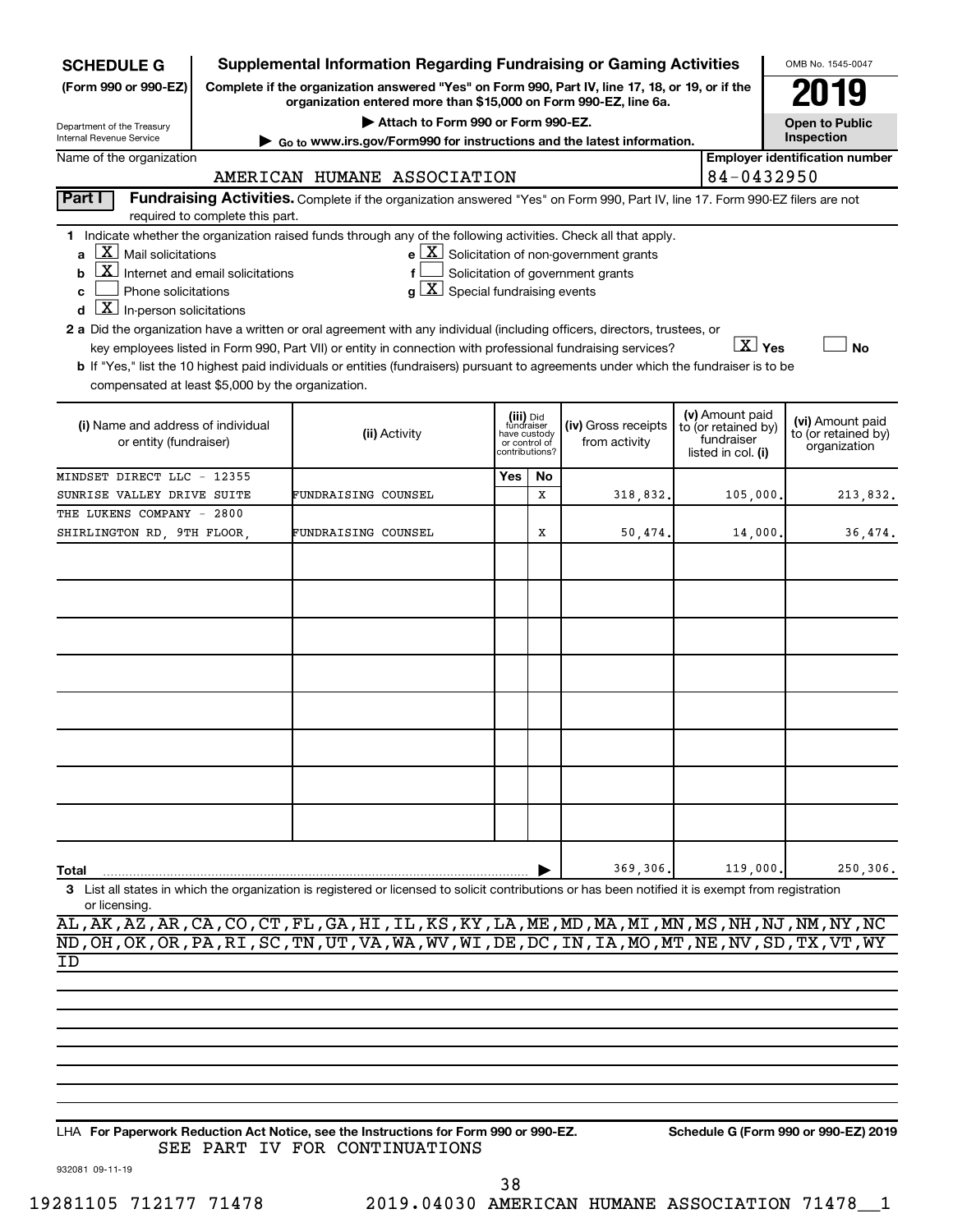## Schedule G (Form 990 or 990-EZ) 2019 Page AMERICAN HUMANE ASSOCIATION 84-0432950

84-0432950 Page 2

Part II | Fundraising Events. Complete if the organization answered "Yes" on Form 990, Part IV, line 18, or reported more than \$15,000

|                 |              | of fundraising event contributions and gross income on Form 990-EZ, lines 1 and 6b. List events with gross receipts greater than \$5,000. |                                  |                                                  |                  |                                      |
|-----------------|--------------|-------------------------------------------------------------------------------------------------------------------------------------------|----------------------------------|--------------------------------------------------|------------------|--------------------------------------|
|                 |              |                                                                                                                                           | $(a)$ Event #1                   | (b) Event #2                                     | (c) Other events | (d) Total events                     |
|                 |              |                                                                                                                                           | <b>HERO DOG</b>                  | PUPS4PATRIOT                                     | <b>NONE</b>      |                                      |
|                 |              |                                                                                                                                           | AWARDS LUNCH <mark>S GALA</mark> |                                                  |                  | (add col. (a) through                |
|                 |              |                                                                                                                                           | (event type)                     | (event type)                                     | (total number)   | col. (c)                             |
|                 |              |                                                                                                                                           |                                  |                                                  |                  |                                      |
| Revenue         | 1.           |                                                                                                                                           | 68,900.                          | 244,150.                                         |                  | 313,050.                             |
|                 |              |                                                                                                                                           |                                  |                                                  |                  |                                      |
|                 |              |                                                                                                                                           | 50,675.                          | 195,480.                                         |                  | 246, 155.                            |
|                 |              |                                                                                                                                           |                                  |                                                  |                  |                                      |
|                 |              |                                                                                                                                           | 18,225.                          | 48,670.                                          |                  | 66,895.                              |
|                 | 3            | Gross income (line 1 minus line 2)                                                                                                        |                                  |                                                  |                  |                                      |
|                 |              |                                                                                                                                           |                                  |                                                  |                  |                                      |
|                 |              |                                                                                                                                           |                                  |                                                  |                  |                                      |
|                 |              |                                                                                                                                           |                                  |                                                  |                  |                                      |
|                 | 5            |                                                                                                                                           |                                  |                                                  |                  |                                      |
|                 |              |                                                                                                                                           | 2,000.                           |                                                  |                  |                                      |
|                 | 6            |                                                                                                                                           |                                  |                                                  |                  | 2,000.                               |
| Direct Expenses |              |                                                                                                                                           | 18,764.                          | 70,672.                                          |                  |                                      |
|                 | $\mathbf{7}$ | Food and beverages                                                                                                                        |                                  |                                                  |                  | 89,436.                              |
|                 |              |                                                                                                                                           |                                  | 18,135.                                          |                  | 26, 270.                             |
|                 | 8            |                                                                                                                                           | $\frac{8,135.}{26,173.}$         | 41,810.                                          |                  | 67,983.                              |
|                 | 9            |                                                                                                                                           |                                  |                                                  |                  | 185,689.                             |
|                 | 10           | Direct expense summary. Add lines 4 through 9 in column (d)                                                                               |                                  |                                                  |                  |                                      |
|                 |              | 11 Net income summary. Subtract line 10 from line 3, column (d)                                                                           |                                  |                                                  |                  | $-118,794.$                          |
| Part III        |              | Gaming. Complete if the organization answered "Yes" on Form 990, Part IV, line 19, or reported more than                                  |                                  |                                                  |                  |                                      |
|                 |              | \$15,000 on Form 990-EZ, line 6a.                                                                                                         |                                  |                                                  |                  |                                      |
|                 |              |                                                                                                                                           | (a) Bingo                        | (b) Pull tabs/instant<br>bingo/progressive bingo | (c) Other gaming | (d) Total gaming (add                |
|                 |              |                                                                                                                                           |                                  |                                                  |                  | col. (a) through col. (c))           |
| Revenue         |              |                                                                                                                                           |                                  |                                                  |                  |                                      |
|                 | 1.           |                                                                                                                                           |                                  |                                                  |                  |                                      |
|                 |              |                                                                                                                                           |                                  |                                                  |                  |                                      |
|                 |              |                                                                                                                                           |                                  |                                                  |                  |                                      |
|                 |              |                                                                                                                                           |                                  |                                                  |                  |                                      |
|                 | 3            |                                                                                                                                           |                                  |                                                  |                  |                                      |
| Direct Expenses |              |                                                                                                                                           |                                  |                                                  |                  |                                      |
|                 | 4            |                                                                                                                                           |                                  |                                                  |                  |                                      |
|                 |              |                                                                                                                                           |                                  |                                                  |                  |                                      |
|                 |              | 5 Other direct expenses                                                                                                                   |                                  |                                                  |                  |                                      |
|                 |              |                                                                                                                                           | %<br><b>Yes</b>                  | %<br>Yes                                         | Yes<br>%         |                                      |
|                 |              | 6 Volunteer labor                                                                                                                         | No                               | No                                               | No               |                                      |
|                 |              |                                                                                                                                           |                                  |                                                  |                  |                                      |
|                 | 7            | Direct expense summary. Add lines 2 through 5 in column (d)                                                                               |                                  |                                                  |                  |                                      |
|                 |              |                                                                                                                                           |                                  |                                                  |                  |                                      |
|                 |              |                                                                                                                                           |                                  |                                                  |                  |                                      |
|                 |              |                                                                                                                                           |                                  |                                                  |                  |                                      |
| 9               |              | Enter the state(s) in which the organization conducts gaming activities:                                                                  |                                  |                                                  |                  |                                      |
|                 |              |                                                                                                                                           |                                  |                                                  |                  | Yes<br>No                            |
|                 |              |                                                                                                                                           |                                  |                                                  |                  |                                      |
|                 |              |                                                                                                                                           |                                  |                                                  |                  |                                      |
|                 |              |                                                                                                                                           |                                  |                                                  |                  |                                      |
|                 |              |                                                                                                                                           |                                  |                                                  |                  | Yes<br>No                            |
|                 |              |                                                                                                                                           |                                  |                                                  |                  |                                      |
|                 |              |                                                                                                                                           |                                  |                                                  |                  |                                      |
|                 |              |                                                                                                                                           |                                  |                                                  |                  |                                      |
|                 |              | 932082 09-11-19                                                                                                                           |                                  |                                                  |                  | Schedule G (Form 990 or 990-EZ) 2019 |

19281105 712177 71478 2019.04030 AMERICAN HUMANE ASSOCIATION 71478\_\_1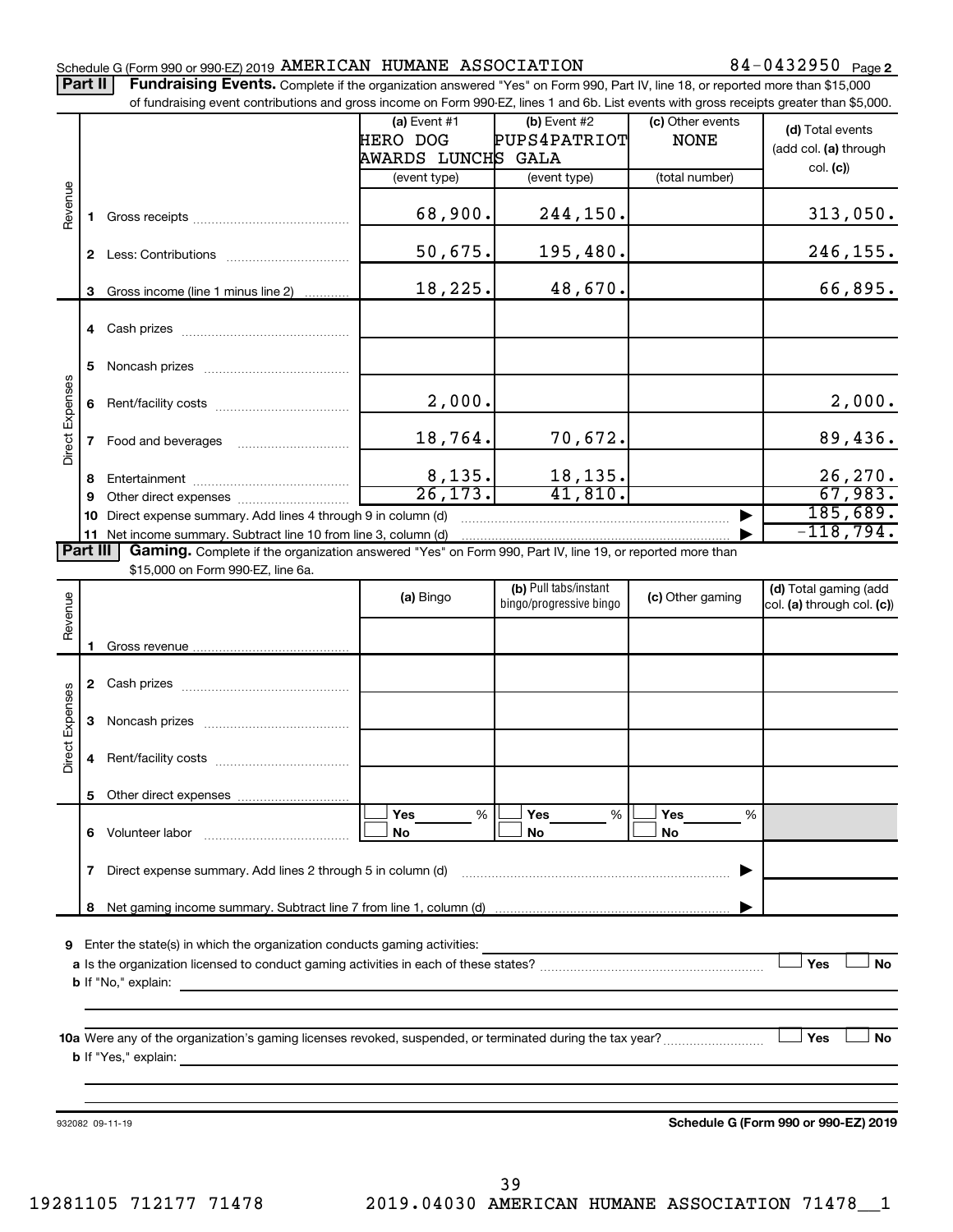|       | 84-0432950<br>Schedule G (Form 990 or 990-EZ) 2019 AMERICAN HUMANE ASSOCIATION                                                                                                                                                       |     |            | Page 3 |
|-------|--------------------------------------------------------------------------------------------------------------------------------------------------------------------------------------------------------------------------------------|-----|------------|--------|
|       |                                                                                                                                                                                                                                      |     | Yes        | No     |
|       | 12 Is the organization a grantor, beneficiary or trustee of a trust, or a member of a partnership or other entity formed                                                                                                             |     |            |        |
|       |                                                                                                                                                                                                                                      |     | $\Box$ Yes | No     |
|       | 13 Indicate the percentage of gaming activity conducted in:                                                                                                                                                                          |     |            |        |
|       | a The organization's facility <b>contained to the contract of the contract of the contract of the contract of the contract of the contract of the contract of the contract of the contract of the contract of the contract of th</b> | 13а |            |        |
|       |                                                                                                                                                                                                                                      | 13b |            |        |
|       | 14 Enter the name and address of the person who prepares the organization's gaming/special events books and records:                                                                                                                 |     |            |        |
|       | Name <b>Decision of the Community of the Community of the Community of the Community of the Community of the Community of the Community of the Community of the Community of the Community of the Community of the Community of </b> |     |            |        |
|       |                                                                                                                                                                                                                                      |     |            |        |
|       | 15a Does the organization have a contract with a third party from whom the organization receives gaming revenue?                                                                                                                     |     | Yes        | No     |
|       |                                                                                                                                                                                                                                      |     |            |        |
|       |                                                                                                                                                                                                                                      |     |            |        |
|       | of gaming revenue retained by the third party $\triangleright$ \$                                                                                                                                                                    |     |            |        |
|       | c If "Yes," enter name and address of the third party:                                                                                                                                                                               |     |            |        |
|       | Name $\blacktriangleright$                                                                                                                                                                                                           |     |            |        |
|       | Address >                                                                                                                                                                                                                            |     |            |        |
|       | 16 Gaming manager information:                                                                                                                                                                                                       |     |            |        |
|       |                                                                                                                                                                                                                                      |     |            |        |
|       | Name > 2008 - 2008 - 2009 - 2009 - 2009 - 2009 - 2009 - 2009 - 2009 - 2009 - 2009 - 2009 - 2009 - 2009 - 2009 - 2009 - 2009 - 2009 - 2009 - 2009 - 2009 - 2009 - 2009 - 2009 - 2009 - 2009 - 2009 - 2009 - 2009 - 2009 - 2009        |     |            |        |
|       | Gaming manager compensation > \$                                                                                                                                                                                                     |     |            |        |
|       |                                                                                                                                                                                                                                      |     |            |        |
|       |                                                                                                                                                                                                                                      |     |            |        |
|       |                                                                                                                                                                                                                                      |     |            |        |
|       |                                                                                                                                                                                                                                      |     |            |        |
|       | Employee<br>Director/officer<br>Independent contractor                                                                                                                                                                               |     |            |        |
|       |                                                                                                                                                                                                                                      |     |            |        |
| 17    | Mandatory distributions:                                                                                                                                                                                                             |     |            |        |
|       | a Is the organization required under state law to make charitable distributions from the gaming proceeds to                                                                                                                          |     |            |        |
|       | retain the state gaming license? $\Box$ No                                                                                                                                                                                           |     |            |        |
|       | <b>b</b> Enter the amount of distributions required under state law to be distributed to other exempt organizations or spent in the                                                                                                  |     |            |        |
|       | organization's own exempt activities during the tax year $\triangleright$ \$                                                                                                                                                         |     |            |        |
|       | Supplemental Information. Provide the explanations required by Part I, line 2b, columns (iii) and (v); and Part III, lines 9, 9b, 10b,<br><b>Part IV</b>                                                                             |     |            |        |
|       | 15b, 15c, 16, and 17b, as applicable. Also provide any additional information. See instructions.                                                                                                                                     |     |            |        |
|       | SCHEDULE G, PART I, LINE 2B, LIST OF TEN HIGHEST PAID FUNDRAISERS:                                                                                                                                                                   |     |            |        |
|       |                                                                                                                                                                                                                                      |     |            |        |
| ( I ) | NAME OF FUNDRAISER: MINDSET DIRECT LLC                                                                                                                                                                                               |     |            |        |
|       |                                                                                                                                                                                                                                      |     |            |        |
| ( I ) | ADDRESS OF FUNDRAISER:                                                                                                                                                                                                               |     |            |        |
|       | 12355 SUNRISE VALLEY DRIVE SUITE 240, RESTON, VT<br>20191                                                                                                                                                                            |     |            |        |
|       |                                                                                                                                                                                                                                      |     |            |        |
| (I)   | NAME OF FUNDRAISER: THE LUKENS COMPANY                                                                                                                                                                                               |     |            |        |
|       |                                                                                                                                                                                                                                      |     |            |        |
|       |                                                                                                                                                                                                                                      |     |            |        |
|       | (I) ADDRESS OF FUNDRAISER:<br>2800 SHIRLINGTON RD, 9TH FLOOR, ARLINGTON, VA<br>22206                                                                                                                                                 |     |            |        |
|       | Schedule G (Form 990 or 990-EZ) 2019<br>932083 09-11-19                                                                                                                                                                              |     |            |        |
|       | 40<br>19281105 712177 71478<br>2019.04030 AMERICAN HUMANE ASSOCIATION 71478_1                                                                                                                                                        |     |            |        |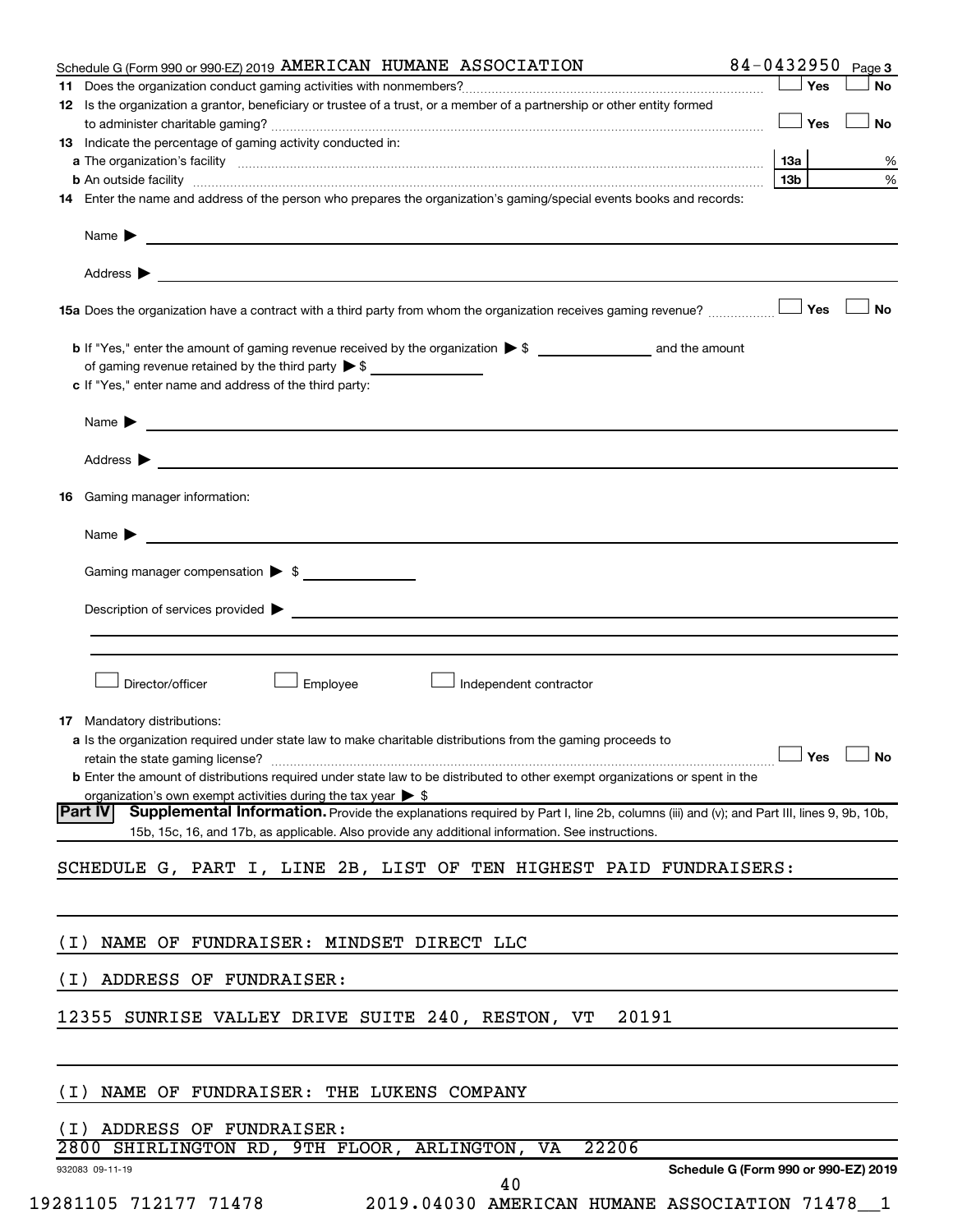| 932084 04-01-19 |        | Schedule G (Form 990 or 990-EZ) |
|-----------------|--------|---------------------------------|
|                 | $41\,$ |                                 |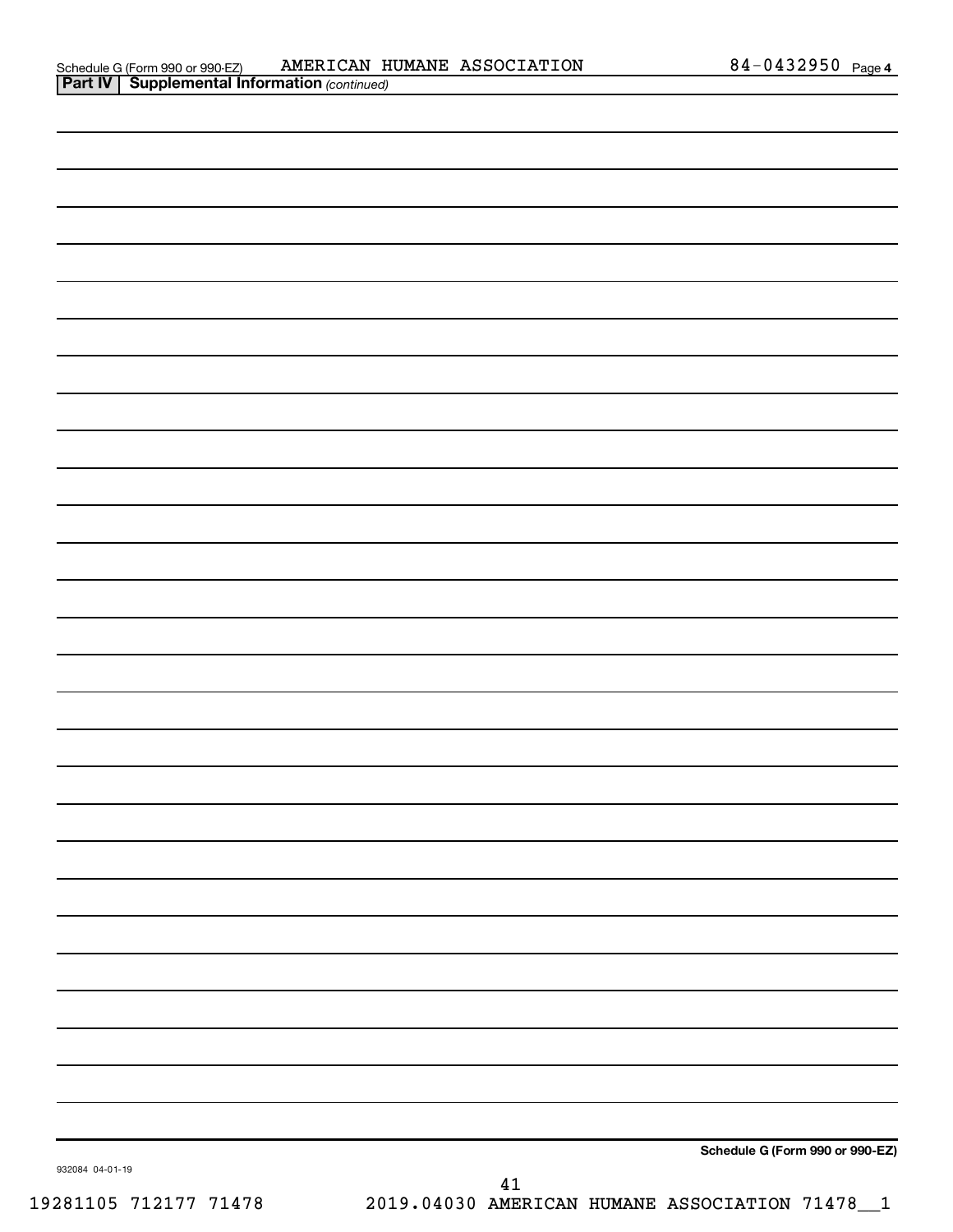| <b>SCHEDULE I</b>                                                                                                                                                                                                                                                                                              |            | <b>Grants and Other Assistance to Organizations,</b>                                                                                  |                                                                              |                                         |                                                                |                                          | OMB No. 1545-0047                                   |
|----------------------------------------------------------------------------------------------------------------------------------------------------------------------------------------------------------------------------------------------------------------------------------------------------------------|------------|---------------------------------------------------------------------------------------------------------------------------------------|------------------------------------------------------------------------------|-----------------------------------------|----------------------------------------------------------------|------------------------------------------|-----------------------------------------------------|
| (Form 990)                                                                                                                                                                                                                                                                                                     |            | Governments, and Individuals in the United States<br>Complete if the organization answered "Yes" on Form 990, Part IV, line 21 or 22. |                                                                              |                                         |                                                                |                                          |                                                     |
| Department of the Treasury<br>Internal Revenue Service                                                                                                                                                                                                                                                         |            |                                                                                                                                       | Attach to Form 990.<br>Go to www.irs.gov/Form990 for the latest information. |                                         |                                                                |                                          | <b>Open to Public</b><br>Inspection                 |
| Name of the organization                                                                                                                                                                                                                                                                                       |            | AMERICAN HUMANE ASSOCIATION                                                                                                           |                                                                              |                                         |                                                                |                                          | <b>Employer identification number</b><br>84-0432950 |
| Part I<br><b>General Information on Grants and Assistance</b>                                                                                                                                                                                                                                                  |            |                                                                                                                                       |                                                                              |                                         |                                                                |                                          |                                                     |
| Does the organization maintain records to substantiate the amount of the grants or assistance, the grantees' eligibility for the grants or assistance, and the selection<br>$\mathbf 1$                                                                                                                        |            |                                                                                                                                       |                                                                              |                                         |                                                                |                                          | $\lceil \text{X} \rceil$ Yes<br>l No                |
| Describe in Part IV the organization's procedures for monitoring the use of grant funds in the United States.<br>$\mathbf{2}$<br>Part II<br>Grants and Other Assistance to Domestic Organizations and Domestic Governments. Complete if the organization answered "Yes" on Form 990, Part IV, line 21, for any |            |                                                                                                                                       |                                                                              |                                         |                                                                |                                          |                                                     |
| recipient that received more than \$5,000. Part II can be duplicated if additional space is needed.                                                                                                                                                                                                            |            |                                                                                                                                       |                                                                              |                                         |                                                                |                                          |                                                     |
| 1 (a) Name and address of organization<br>or government                                                                                                                                                                                                                                                        | $(b)$ EIN  | (c) IRC section<br>(if applicable)                                                                                                    | (d) Amount of<br>cash grant                                                  | (e) Amount of<br>non-cash<br>assistance | (f) Method of<br>valuation (book,<br>FMV, appraisal,<br>other) | (g) Description of<br>noncash assistance | (h) Purpose of grant<br>or assistance               |
| LOIS POPE LIFE FOUNDATION<br>1720 S OCEAN BLVD<br>MANALAPO, FL 33462                                                                                                                                                                                                                                           | 27-3158367 | 501(C)(3)                                                                                                                             | 35,000.                                                                      | 0.                                      |                                                                |                                          | SUPPORT FOR EVENT                                   |
| SAN ANTONIO ZOOLOGICAL SOCIETY<br>3923 CYPRESS ST<br>SAN ANTONIO, TX 78212                                                                                                                                                                                                                                     | 74-1323695 | 501(C)(3)                                                                                                                             | 5,000                                                                        | 0                                       |                                                                |                                          | ANIMAL WELFARE                                      |
|                                                                                                                                                                                                                                                                                                                |            |                                                                                                                                       |                                                                              |                                         |                                                                |                                          |                                                     |
| Enter total number of other organizations listed in the line 1 table<br>3                                                                                                                                                                                                                                      |            |                                                                                                                                       |                                                                              |                                         |                                                                |                                          | $2\cdot$<br>$\overline{0}$ .                        |

**For Paperwork Reduction Act Notice, see the Instructions for Form 990. Schedule I (Form 990) (2019)** LHA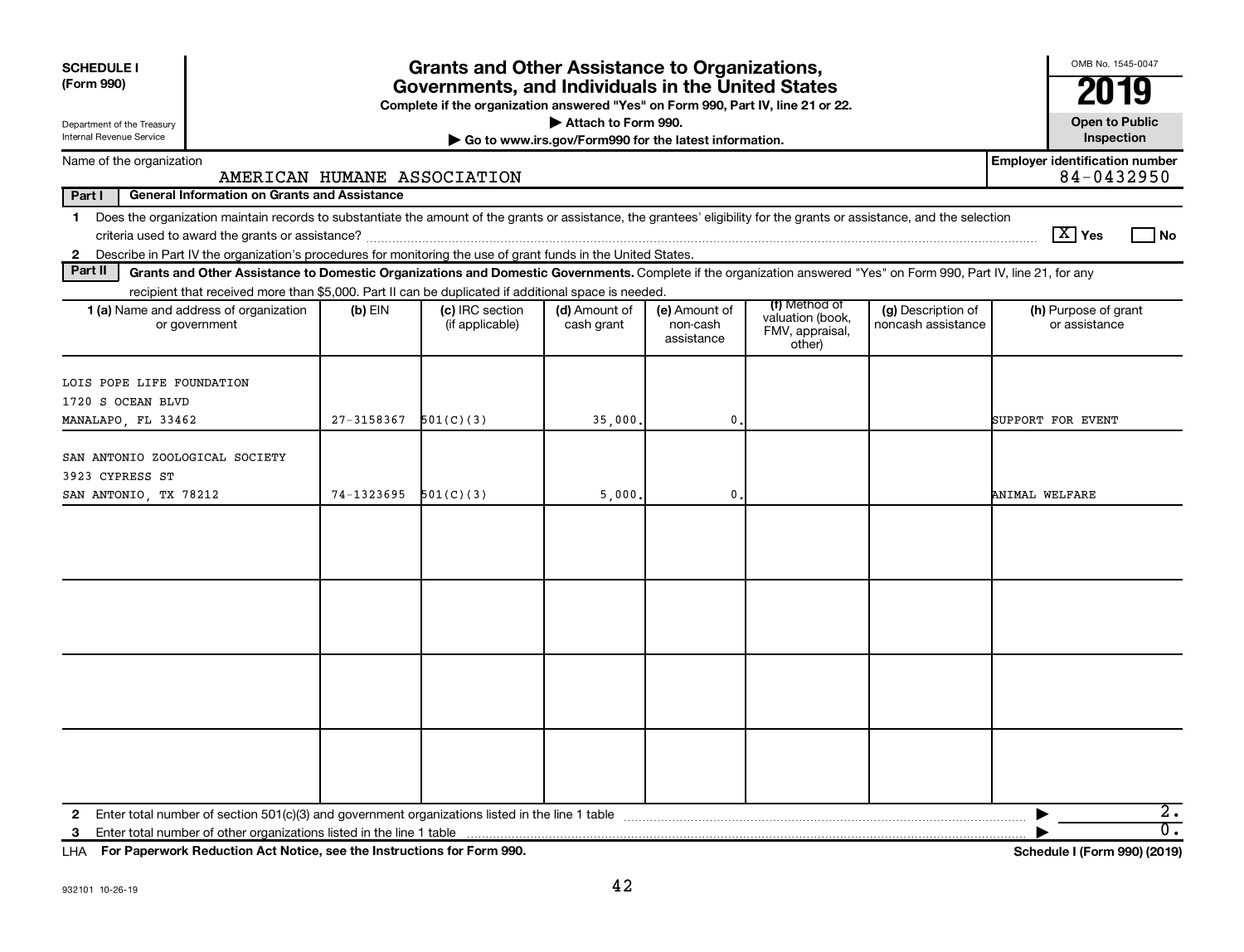(a) Type of grant or assistance **(b)** Number of  $|$  **(c)** Amount of  $|$  **(d)** Amount of non- $|$  **(e)** Method of valuation  $|$  **(f)** 

(c) Amount of cash grant

Schedule I (Form 990) (2019) MINITICAN HUMANE ASSOCIATION 84-0432950 Page

(d) Amount of noncash assistance

(e) Method of valuation (book, FMV, appraisal, other)

Part IV | Supplemental Information. Provide the information required in Part I, line 2; Part III, column (b); and any other additional information.

Part III | Grants and Other Assistance to Domestic Individuals. Complete if the organization answered "Yes" on Form 990, Part IV, line 22.

recipients

PART I, LINE 2:

THE ASSOCIATION'S GRANT APPLICATION PROCESS INCLUDES ELIGIBILITY

REQUIREMENTS, EVALUATION AS TO NEED, RELEVANCY AND/OR OTHER FACTORS, AND

COMPLIANCE WITH THE ASSOCIATION'S REPORTING REQUIREMENTS, WHICH MAY REQUIRE

GRANT RECIPIENTS TO DOCUMENT TO THE ASSOCIATION HOW AND WHEN THE FUNDS WERE

USED, ALONG WITH OTHER SUPPORTING INFORMATION.

Part III can be duplicated if additional space is needed.

**2**

(f) Description of noncash assistance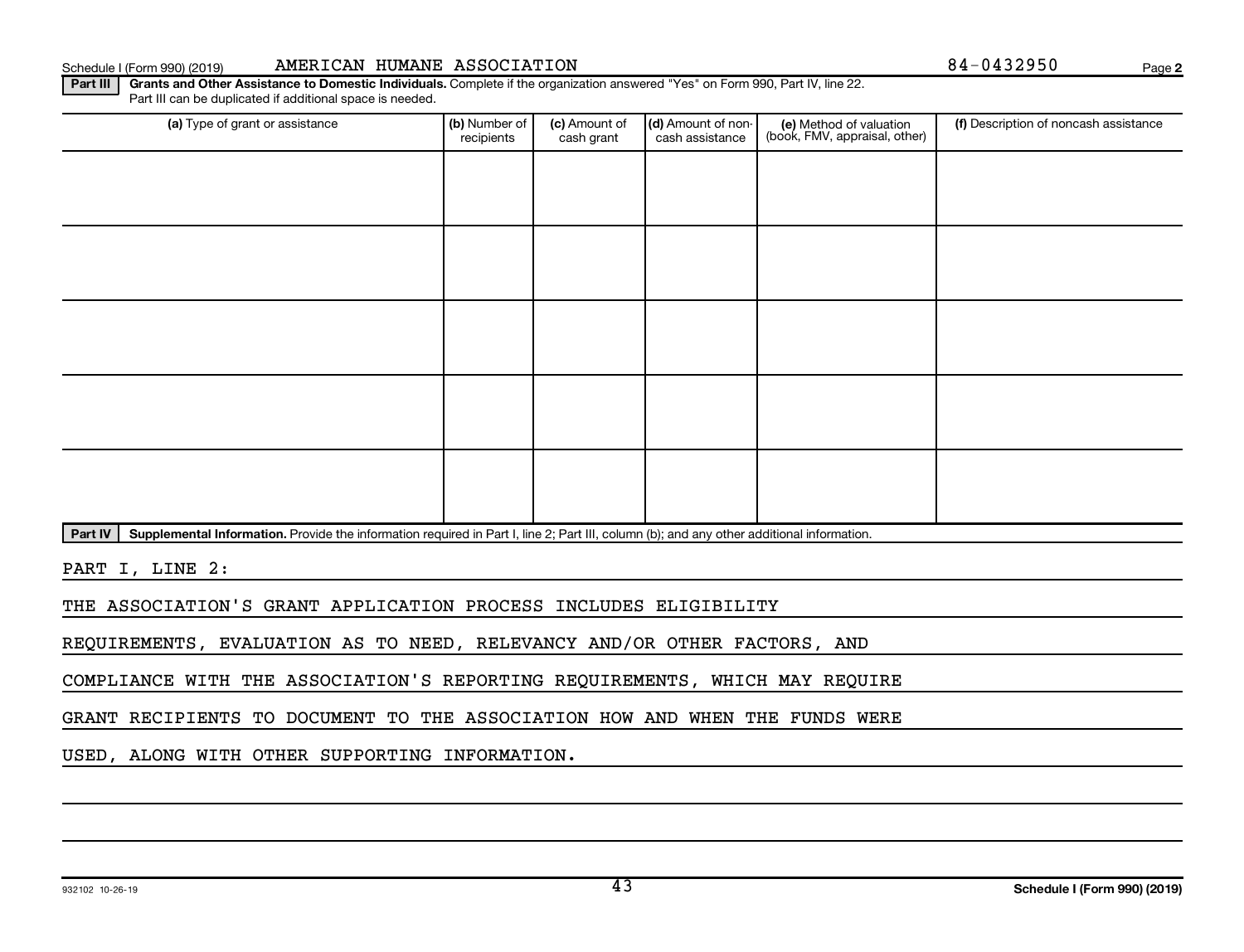|        | <b>Compensation Information</b><br><b>SCHEDULE J</b>                                                                                                                                                                                     |                                       | OMB No. 1545-0047     |            |                             |
|--------|------------------------------------------------------------------------------------------------------------------------------------------------------------------------------------------------------------------------------------------|---------------------------------------|-----------------------|------------|-----------------------------|
|        | (Form 990)<br>For certain Officers, Directors, Trustees, Key Employees, and Highest                                                                                                                                                      |                                       |                       |            |                             |
|        | <b>Compensated Employees</b>                                                                                                                                                                                                             |                                       |                       | 019        |                             |
|        | Complete if the organization answered "Yes" on Form 990, Part IV, line 23.<br>Attach to Form 990.                                                                                                                                        |                                       | <b>Open to Public</b> |            |                             |
|        | Department of the Treasury<br>Go to www.irs.gov/Form990 for instructions and the latest information.<br>Internal Revenue Service                                                                                                         |                                       | Inspection            |            |                             |
|        | Name of the organization                                                                                                                                                                                                                 | <b>Employer identification number</b> |                       |            |                             |
|        | AMERICAN HUMANE ASSOCIATION                                                                                                                                                                                                              | 84-0432950                            |                       |            |                             |
| Part I | <b>Questions Regarding Compensation</b>                                                                                                                                                                                                  |                                       |                       |            |                             |
|        |                                                                                                                                                                                                                                          |                                       |                       | <b>Yes</b> | No                          |
|        | Check the appropriate box(es) if the organization provided any of the following to or for a person listed on Form 990,                                                                                                                   |                                       |                       |            |                             |
|        | Part VII, Section A, line 1a. Complete Part III to provide any relevant information regarding these items.                                                                                                                               |                                       |                       |            |                             |
|        | $X$ First-class or charter travel<br>Housing allowance or residence for personal use                                                                                                                                                     |                                       |                       |            |                             |
|        | Travel for companions<br>Payments for business use of personal residence                                                                                                                                                                 |                                       |                       |            |                             |
|        | Health or social club dues or initiation fees<br>Tax indemnification and gross-up payments                                                                                                                                               |                                       |                       |            |                             |
|        | Discretionary spending account<br>Personal services (such as maid, chauffeur, chef)                                                                                                                                                      |                                       |                       |            |                             |
|        |                                                                                                                                                                                                                                          |                                       |                       |            |                             |
|        | <b>b</b> If any of the boxes on line 1a are checked, did the organization follow a written policy regarding payment or                                                                                                                   |                                       |                       |            |                             |
|        |                                                                                                                                                                                                                                          |                                       | 1b                    | X          |                             |
| 2      | Did the organization require substantiation prior to reimbursing or allowing expenses incurred by all directors,                                                                                                                         |                                       |                       |            |                             |
|        |                                                                                                                                                                                                                                          |                                       | $\mathbf{2}$          | х          |                             |
|        |                                                                                                                                                                                                                                          |                                       |                       |            |                             |
| з      | Indicate which, if any, of the following the organization used to establish the compensation of the organization's<br>CEO/Executive Director. Check all that apply. Do not check any boxes for methods used by a related organization to |                                       |                       |            |                             |
|        | establish compensation of the CEO/Executive Director, but explain in Part III.                                                                                                                                                           |                                       |                       |            |                             |
|        | $ \mathbf{X} $ Compensation committee<br>$\underline{\mathbf{X}}$ Written employment contract                                                                                                                                            |                                       |                       |            |                             |
|        | $\boxed{\text{X}}$ Independent compensation consultant<br>$ \mathbf{X} $ Compensation survey or study                                                                                                                                    |                                       |                       |            |                             |
|        | $ \mathbf{X} $ Form 990 of other organizations<br><u>X  </u><br>Approval by the board or compensation committee                                                                                                                          |                                       |                       |            |                             |
|        |                                                                                                                                                                                                                                          |                                       |                       |            |                             |
| 4      | During the year, did any person listed on Form 990, Part VII, Section A, line 1a, with respect to the filing                                                                                                                             |                                       |                       |            |                             |
|        | organization or a related organization:                                                                                                                                                                                                  |                                       |                       |            |                             |
| а      | Receive a severance payment or change-of-control payment?                                                                                                                                                                                |                                       | 4a                    |            | х                           |
| b      |                                                                                                                                                                                                                                          |                                       | 4b                    |            | $\overline{\textnormal{x}}$ |
| с      |                                                                                                                                                                                                                                          |                                       | 4c                    |            | $\overline{\textnormal{x}}$ |
|        | If "Yes" to any of lines 4a-c, list the persons and provide the applicable amounts for each item in Part III.                                                                                                                            |                                       |                       |            |                             |
|        |                                                                                                                                                                                                                                          |                                       |                       |            |                             |
|        | Only section 501(c)(3), 501(c)(4), and 501(c)(29) organizations must complete lines 5-9.                                                                                                                                                 |                                       |                       |            |                             |
|        | For persons listed on Form 990, Part VII, Section A, line 1a, did the organization pay or accrue any compensation                                                                                                                        |                                       |                       |            |                             |
|        | contingent on the revenues of:                                                                                                                                                                                                           |                                       |                       |            |                             |
| a      |                                                                                                                                                                                                                                          |                                       | 5a                    |            | х                           |
|        |                                                                                                                                                                                                                                          |                                       | 5b                    |            | $\overline{\mathbf{X}}$     |
|        | If "Yes" on line 5a or 5b, describe in Part III.                                                                                                                                                                                         |                                       |                       |            |                             |
| 6.     | For persons listed on Form 990, Part VII, Section A, line 1a, did the organization pay or accrue any compensation                                                                                                                        |                                       |                       |            |                             |
|        | contingent on the net earnings of:                                                                                                                                                                                                       |                                       |                       |            |                             |
| a      |                                                                                                                                                                                                                                          |                                       | 6а                    |            | х                           |
|        |                                                                                                                                                                                                                                          |                                       | 6b                    |            | $\overline{\mathbf{X}}$     |
|        | If "Yes" on line 6a or 6b, describe in Part III.                                                                                                                                                                                         |                                       |                       |            |                             |
|        | 7 For persons listed on Form 990, Part VII, Section A, line 1a, did the organization provide any nonfixed payments                                                                                                                       |                                       |                       |            |                             |
|        |                                                                                                                                                                                                                                          |                                       | 7                     | х          |                             |
| 8      | Were any amounts reported on Form 990, Part VII, paid or accrued pursuant to a contract that was subject to the                                                                                                                          |                                       |                       |            |                             |
|        |                                                                                                                                                                                                                                          |                                       | 8                     |            | х                           |
| 9      | If "Yes" on line 8, did the organization also follow the rebuttable presumption procedure described in                                                                                                                                   |                                       |                       |            |                             |
|        |                                                                                                                                                                                                                                          |                                       | 9                     |            |                             |
|        | LHA For Paperwork Reduction Act Notice, see the Instructions for Form 990.                                                                                                                                                               | Schedule J (Form 990) 2019            |                       |            |                             |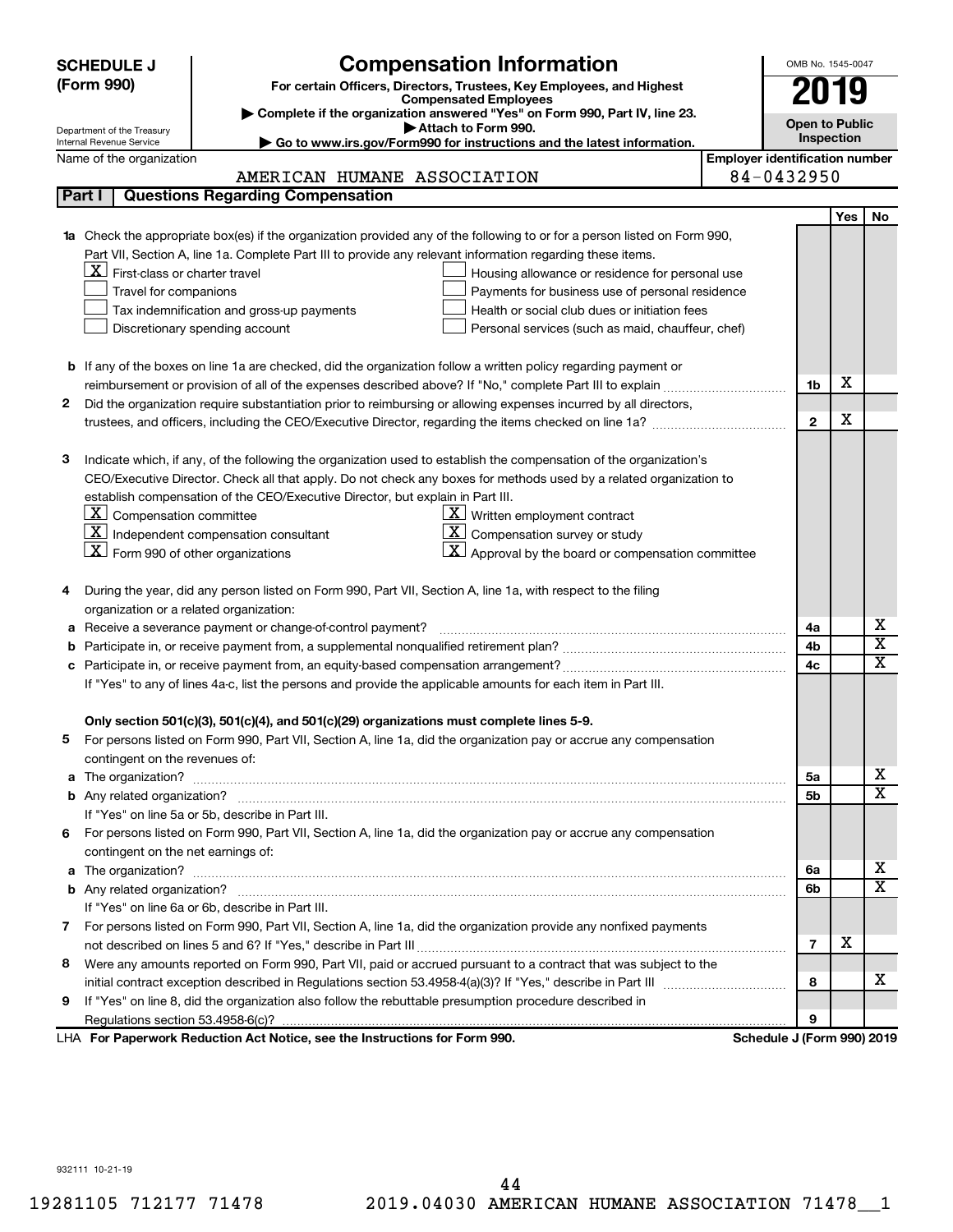## Part II | Officers, Directors, Trustees, Key Employees, and Highest Compensated Employees. Use duplicate copies if additional space is needed.

For each individual whose compensation must be reported on Schedule J, report compensation from the organization on row (i) and from related organizations, described in the instructions, on row (ii). Do not list any individuals that aren't listed on Form 990, Part VII.

Note: The sum of columns (B)(i)-(iii) for each listed individual must equal the total amount of Form 990, Part VII, Section A, line 1a, applicable column (D) and (E) amounts for that individual.

| (A) Name and Title               |      |                          | (B) Breakdown of W-2 and/or 1099-MISC compensation |                                           | (C) Retirement and             | (D) Nontaxable | (E) Total of columns | (F) Compensation                                           |  |
|----------------------------------|------|--------------------------|----------------------------------------------------|-------------------------------------------|--------------------------------|----------------|----------------------|------------------------------------------------------------|--|
|                                  |      | (i) Base<br>compensation | (ii) Bonus &<br>incentive<br>compensation          | (iii) Other<br>reportable<br>compensation | other deferred<br>compensation | benefits       | $(B)(i)$ - $(D)$     | in column (B)<br>reported as deferred<br>on prior Form 990 |  |
| ROBIN R. GANZERT<br>(1)          | (i)  | 405,964.                 | 255,000.                                           | $\overline{0}$ .                          | 12,500.                        | 15,482.        | 688,946.             | 0.                                                         |  |
| PRESIDENT & CEO                  | (ii) | 0.                       | $0$ .                                              | $\overline{0}$ .                          | $\Omega$ .                     | 0.             | $\Omega$             | $\overline{0}$ .                                           |  |
| CLIFFORD J. ROSE<br>(2)          | (i)  | 192, 345.                | 31,000.                                            | 0.                                        | 7,814.                         | 14,906.        | 246,065.             | $\overline{0}$ .                                           |  |
| CHIEF FINANCIAL OFFICER          | (ii) | 0.                       | $\overline{0}$ .                                   | $\overline{0}$ .                          | 0                              | 0.             | $\Omega$             | $\overline{0}$ .                                           |  |
| JOHN HUBBARD<br>(3)              | (i)  | 268, 152.                | 65,000.                                            | $\overline{0}$ .                          | 9,500.                         | 12, 273.       | 354, 925.            | $\overline{0}$ .                                           |  |
| SVP & CHIEF OPERATING OFFICER    | (ii) | σ.                       | $\overline{\mathbf{0}}$ .                          | 0.                                        | $\mathbf 0$ .                  | 0.             | $\Omega$ .           | $\overline{0}$ .                                           |  |
| SHANNON STEWART<br>(4)           | (i)  | 123,077.                 | $\overline{\mathfrak{o}}$ .                        | 182,872.                                  | 6,160.                         | 8,599.         | 320,708.             | $\overline{0}$ .                                           |  |
| CHIEF VETERINARY OFFICER, NAWH   | (ii) | О.                       | σ.                                                 | $\overline{0}$ .                          | 0.                             | 0.             | $\overline{0}$ .     | $\overline{0}$ .                                           |  |
| STEPHANIE CARMODY<br>(5)         | (i)  | 210,540.                 | 50,000.                                            | $\overline{0}$ .                          | 12,500.                        | 13,827.        | 286, 867             | $\overline{0}$ .                                           |  |
| SVP GENERAL COUNSEL & CCO        | (ii) | О.                       | 0.                                                 | $\overline{0}$ .                          | 0.                             | 0.             | $\Omega$ .           | $\overline{0}$ .                                           |  |
| DEENA A. EDWARDS<br>(6)          | (i)  | 177, 395.                | 33,000.                                            | $\overline{\mathfrak{o}}$ .               | О.                             | 13,752.        | 224,147.             | $\overline{0}$ .                                           |  |
| CHIEF MARKETING OFFICER          | (ii) | σ.                       | $\overline{\mathfrak{o}}$ .                        | $\overline{\mathfrak{o}}$ .               | 0.                             | о.             | $\mathbf{0}$         | $\overline{0}$ .                                           |  |
| MARK STUBIS<br>(7)               | (i)  | 159,607.                 | $\overline{\mathfrak{o}}$ .                        | $\overline{\mathfrak{o}}$ .               | 8,214.                         | 17,042.        | 184,863.             | $\overline{0}$ .                                           |  |
| MANAGING EDITOR                  | (ii) | σ.                       | $\overline{\mathfrak{o}}$ .                        | $\overline{0}$ .                          | 0.                             | 0.             | $\overline{0}$ .     | $\overline{0}$ .                                           |  |
| (8) PAUL J. BOYLE                | (i)  | 128,988.                 | $\overline{\mathfrak{o}}$ .                        | 21,732.                                   | 0.                             | 14,627.        | 165, 347.            | $\overline{0}$ .                                           |  |
| NATIONAL DIRECTOR, GLOBAL HUMANE | (ii) | $\overline{0}$ .         | $\overline{\mathfrak{o}}$ .                        | $\overline{0}$ .                          | 0.                             | 0.             | $\overline{0}$ .     | $\overline{0}$ .                                           |  |
|                                  | (i)  |                          |                                                    |                                           |                                |                |                      |                                                            |  |
|                                  | (ii) |                          |                                                    |                                           |                                |                |                      |                                                            |  |
|                                  | (i)  |                          |                                                    |                                           |                                |                |                      |                                                            |  |
|                                  | (ii) |                          |                                                    |                                           |                                |                |                      |                                                            |  |
|                                  | (i)  |                          |                                                    |                                           |                                |                |                      |                                                            |  |
|                                  | (ii) |                          |                                                    |                                           |                                |                |                      |                                                            |  |
|                                  | (i)  |                          |                                                    |                                           |                                |                |                      |                                                            |  |
|                                  | (ii) |                          |                                                    |                                           |                                |                |                      |                                                            |  |
|                                  | (i)  |                          |                                                    |                                           |                                |                |                      |                                                            |  |
|                                  | (ii) |                          |                                                    |                                           |                                |                |                      |                                                            |  |
|                                  | (i)  |                          |                                                    |                                           |                                |                |                      |                                                            |  |
|                                  | (ii) |                          |                                                    |                                           |                                |                |                      |                                                            |  |
|                                  | (i)  |                          |                                                    |                                           |                                |                |                      |                                                            |  |
|                                  | (ii) |                          |                                                    |                                           |                                |                |                      |                                                            |  |
|                                  | (i)  |                          |                                                    |                                           |                                |                |                      |                                                            |  |
|                                  | (ii) |                          |                                                    |                                           |                                |                |                      |                                                            |  |

**Schedule J (Form 990) 2019**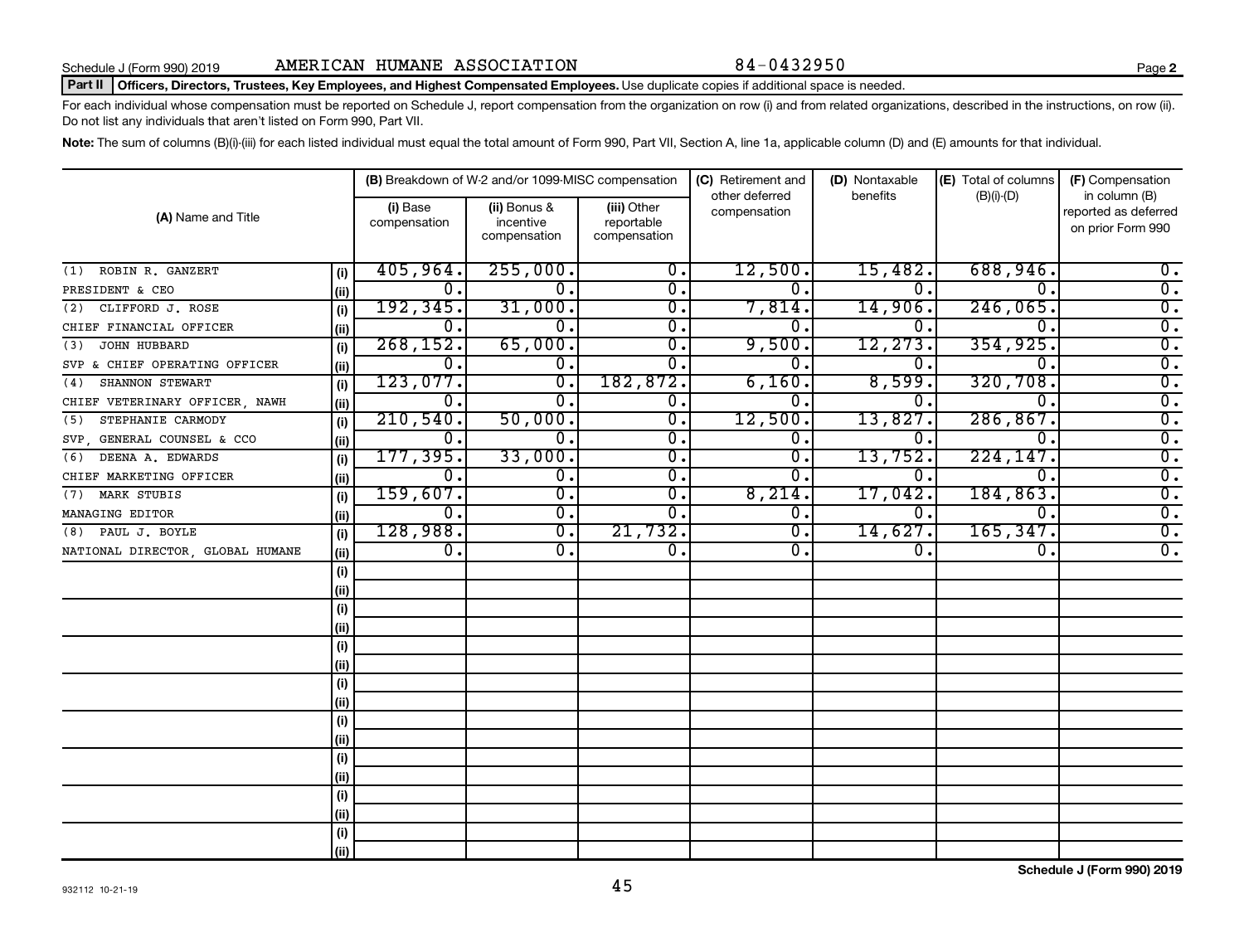## **Part III Supplemental Information**

Provide the information, explanation, or descriptions required for Part I, lines 1a, 1b, 3, 4a, 4b, 4c, 5a, 5b, 6a, 6b, 7, and 8, and for Part II. Also complete this part for any additional information.

## PART I, LINE 1A:

THE ORGANIZATION'S CHIEF EXECUTIVE OFFICER AND BOARD MEMBERS ARE PERMITTED

TO TRAVEL FIRST CLASS ON DOMESTIC FLIGHTS.

PART I, LINE 7:

AMERICAN HUMANE'S COMPENSATION POLICIES INCLUDE A PERFORMANCE-BASED

COMPONENT. THE ORGANIZATION'S COMPENSATION COMMITTEE REVIEWS AND MAKES

RECOMMENDATIONS TO THE BOARD OF DIRECTORS WHO MUST APPROVE THE COMPENSATION

OF THE PRESIDENT/CEO. THE PRESIDENT/CEO REVIEWS AND APPROVES THE

COMPENSATION FOR ALL OTHER EMPLOYEES SUBJECT TO THE POLICY.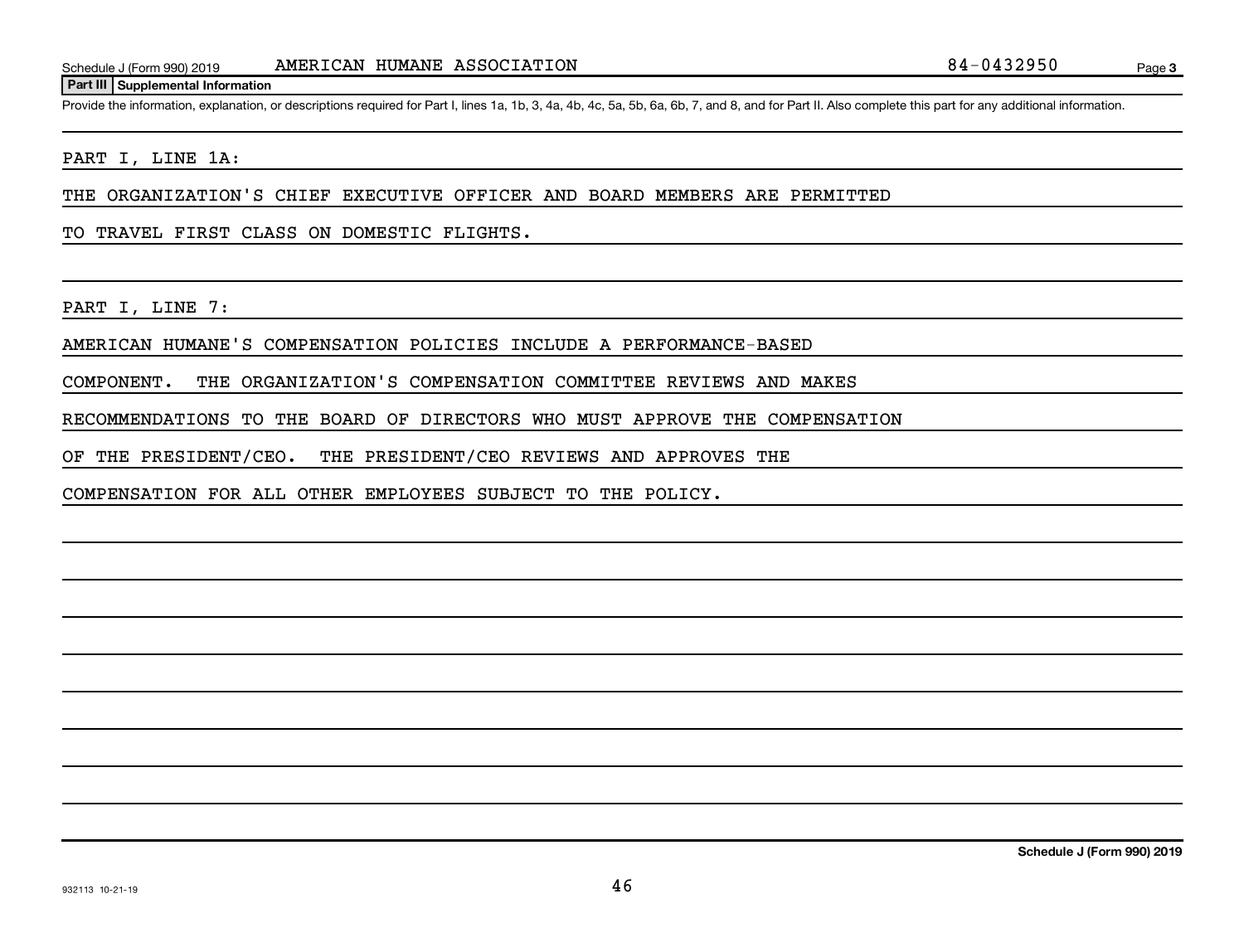| <b>SCHEDULE L</b>                                                                                                    |                                       |                                                                            |                           | <b>Transactions With Interested Persons</b>                                                                                        |  |                                |           |                      |                                       | OMB No. 1545-0047                                       |            |                |
|----------------------------------------------------------------------------------------------------------------------|---------------------------------------|----------------------------------------------------------------------------|---------------------------|------------------------------------------------------------------------------------------------------------------------------------|--|--------------------------------|-----------|----------------------|---------------------------------------|---------------------------------------------------------|------------|----------------|
| (Form 990 or 990-EZ)   Complete if the organization answered "Yes" on Form 990, Part IV, line 25a, 25b, 26, 27, 28a, |                                       |                                                                            |                           | 28b, or 28c, or Form 990-EZ, Part V, line 38a or 40b.                                                                              |  |                                |           |                      |                                       | 2019                                                    |            |                |
| Department of the Treasury<br>Internal Revenue Service                                                               |                                       |                                                                            |                           | Attach to Form 990 or Form 990-EZ.<br>Go to www.irs.gov/Form990 for instructions and the latest information.                       |  |                                |           |                      |                                       | <b>Open To Public</b><br>Inspection                     |            |                |
| Name of the organization                                                                                             |                                       |                                                                            |                           |                                                                                                                                    |  |                                |           |                      | <b>Employer identification number</b> |                                                         |            |                |
|                                                                                                                      |                                       | AMERICAN HUMANE ASSOCIATION                                                |                           |                                                                                                                                    |  |                                |           |                      | 84-0432950                            |                                                         |            |                |
| Part I                                                                                                               |                                       |                                                                            |                           | Excess Benefit Transactions (section 501(c)(3), section 501(c)(4), and section 501(c)(29) organizations only).                     |  |                                |           |                      |                                       |                                                         |            |                |
|                                                                                                                      |                                       |                                                                            |                           | Complete if the organization answered "Yes" on Form 990, Part IV, line 25a or 25b, or Form 990-EZ, Part V, line 40b.               |  |                                |           |                      |                                       |                                                         |            |                |
| 1<br>(a) Name of disqualified person                                                                                 |                                       | (b) Relationship between disqualified                                      |                           |                                                                                                                                    |  | (c) Description of transaction |           |                      |                                       |                                                         |            | (d) Corrected? |
|                                                                                                                      |                                       | person and organization                                                    |                           |                                                                                                                                    |  |                                |           |                      | Yes                                   | No                                                      |            |                |
|                                                                                                                      |                                       |                                                                            |                           |                                                                                                                                    |  |                                |           |                      |                                       |                                                         |            |                |
|                                                                                                                      |                                       |                                                                            |                           |                                                                                                                                    |  |                                |           |                      |                                       |                                                         |            |                |
|                                                                                                                      |                                       |                                                                            |                           |                                                                                                                                    |  |                                |           |                      |                                       |                                                         |            |                |
|                                                                                                                      |                                       |                                                                            |                           |                                                                                                                                    |  |                                |           |                      |                                       |                                                         |            |                |
|                                                                                                                      |                                       |                                                                            |                           |                                                                                                                                    |  |                                |           |                      |                                       |                                                         |            |                |
| 2 Enter the amount of tax incurred by the organization managers or disqualified persons during the year under        |                                       |                                                                            |                           |                                                                                                                                    |  |                                |           |                      |                                       |                                                         |            |                |
| section 4958                                                                                                         |                                       |                                                                            |                           |                                                                                                                                    |  |                                |           |                      | $\triangleright$ \$                   |                                                         |            |                |
|                                                                                                                      |                                       |                                                                            |                           |                                                                                                                                    |  |                                |           |                      |                                       |                                                         |            |                |
|                                                                                                                      |                                       |                                                                            |                           |                                                                                                                                    |  |                                |           |                      |                                       |                                                         |            |                |
| Part II                                                                                                              |                                       | Loans to and/or From Interested Persons.                                   |                           |                                                                                                                                    |  |                                |           |                      |                                       |                                                         |            |                |
|                                                                                                                      |                                       |                                                                            |                           | Complete if the organization answered "Yes" on Form 990-EZ, Part V, line 38a or Form 990, Part IV, line 26; or if the organization |  |                                |           |                      |                                       |                                                         |            |                |
|                                                                                                                      |                                       | reported an amount on Form 990, Part X, line 5, 6, or 22.                  | (d) Loan to or            |                                                                                                                                    |  |                                |           |                      | (h) Approved                          |                                                         |            |                |
| (a) Name of<br>interested person                                                                                     | (b) Relationship<br>with organization | (c) Purpose<br>of loan                                                     | from the<br>organization? | (e) Original<br>principal amount                                                                                                   |  | (f) Balance due                |           | $(g)$ In<br>default? |                                       | (i) Written<br>`by board or<br>agreement?<br>committee? |            |                |
|                                                                                                                      |                                       |                                                                            | To From                   |                                                                                                                                    |  |                                | Yes<br>No |                      | <b>Yes</b>                            | No                                                      | <b>Yes</b> | No             |
|                                                                                                                      |                                       |                                                                            |                           |                                                                                                                                    |  |                                |           |                      |                                       |                                                         |            |                |
|                                                                                                                      |                                       |                                                                            |                           |                                                                                                                                    |  |                                |           |                      |                                       |                                                         |            |                |
|                                                                                                                      |                                       |                                                                            |                           |                                                                                                                                    |  |                                |           |                      |                                       |                                                         |            |                |
|                                                                                                                      |                                       |                                                                            |                           |                                                                                                                                    |  |                                |           |                      |                                       |                                                         |            |                |
|                                                                                                                      |                                       |                                                                            |                           |                                                                                                                                    |  |                                |           |                      |                                       |                                                         |            |                |
|                                                                                                                      |                                       |                                                                            |                           |                                                                                                                                    |  |                                |           |                      |                                       |                                                         |            |                |
|                                                                                                                      |                                       |                                                                            |                           |                                                                                                                                    |  |                                |           |                      |                                       |                                                         |            |                |
|                                                                                                                      |                                       |                                                                            |                           |                                                                                                                                    |  |                                |           |                      |                                       |                                                         |            |                |
|                                                                                                                      |                                       |                                                                            |                           |                                                                                                                                    |  |                                |           |                      |                                       |                                                         |            |                |
| Total                                                                                                                |                                       |                                                                            |                           | $\blacktriangleright$ \$                                                                                                           |  |                                |           |                      |                                       |                                                         |            |                |
| Part III                                                                                                             |                                       | <b>Grants or Assistance Benefiting Interested Persons.</b>                 |                           |                                                                                                                                    |  |                                |           |                      |                                       |                                                         |            |                |
|                                                                                                                      |                                       | Complete if the organization answered "Yes" on Form 990, Part IV, line 27. |                           |                                                                                                                                    |  |                                |           |                      |                                       |                                                         |            |                |
| (a) Name of interested person                                                                                        |                                       | (b) Relationship between                                                   |                           | (c) Amount of<br>assistance                                                                                                        |  | (d) Type of<br>assistance      |           |                      |                                       | (e) Purpose of<br>assistance                            |            |                |
|                                                                                                                      |                                       | interested person and<br>the organization                                  |                           |                                                                                                                                    |  |                                |           |                      |                                       |                                                         |            |                |
|                                                                                                                      |                                       |                                                                            |                           |                                                                                                                                    |  |                                |           |                      |                                       |                                                         |            |                |
|                                                                                                                      |                                       |                                                                            |                           |                                                                                                                                    |  |                                |           |                      |                                       |                                                         |            |                |
|                                                                                                                      |                                       |                                                                            |                           |                                                                                                                                    |  |                                |           |                      |                                       |                                                         |            |                |
|                                                                                                                      |                                       |                                                                            |                           |                                                                                                                                    |  |                                |           |                      |                                       |                                                         |            |                |
|                                                                                                                      |                                       |                                                                            |                           |                                                                                                                                    |  |                                |           |                      |                                       |                                                         |            |                |
|                                                                                                                      |                                       |                                                                            |                           |                                                                                                                                    |  |                                |           |                      |                                       |                                                         |            |                |
|                                                                                                                      |                                       |                                                                            |                           |                                                                                                                                    |  |                                |           |                      |                                       |                                                         |            |                |
|                                                                                                                      |                                       |                                                                            |                           |                                                                                                                                    |  |                                |           |                      |                                       |                                                         |            |                |
|                                                                                                                      |                                       |                                                                            |                           |                                                                                                                                    |  |                                |           |                      |                                       |                                                         |            |                |
|                                                                                                                      |                                       |                                                                            |                           |                                                                                                                                    |  |                                |           |                      |                                       |                                                         |            |                |

LHA For Paperwork Reduction Act Notice, see the Instructions for Form 990 or 990-EZ. Schedule L (Form 990 or 990-EZ) 2019

932131 10-21-19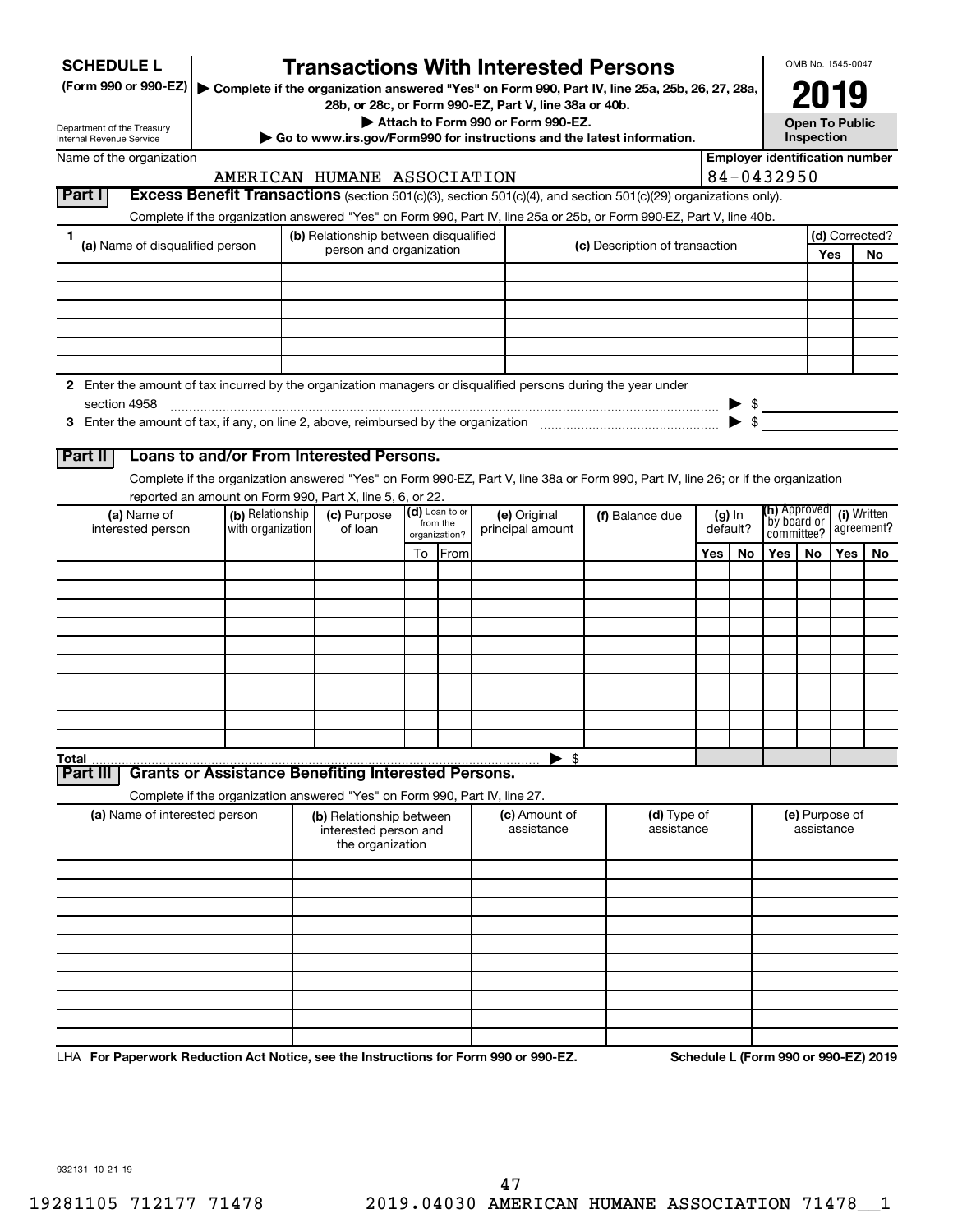|  | Schedule L (Form 990 or 990-EZ) 2019 AMERICAN HUMANE ASSOCIATION |  |  |  | 84-0432950 $_{Page 2}$ |
|--|------------------------------------------------------------------|--|--|--|------------------------|
|--|------------------------------------------------------------------|--|--|--|------------------------|

Complete if the organization answered "Yes" on Form 990, Part IV, line 28a, 28b, or 28c.

| (a) Name of interested person              | (b) Relationship between interested<br>person and the organization | (c) Amount of<br>transaction | (d) Description of<br>transaction | revenues? | (e) Sharing of<br>organization's |
|--------------------------------------------|--------------------------------------------------------------------|------------------------------|-----------------------------------|-----------|----------------------------------|
|                                            |                                                                    |                              |                                   | Yes       | No                               |
| WILLIAM ABBOTT                             | <b>BOARD</b><br>MEMBER                                             |                              | 715,000. WILLIAM ABB              |           | x                                |
|                                            |                                                                    |                              |                                   |           |                                  |
|                                            |                                                                    |                              |                                   |           |                                  |
|                                            |                                                                    |                              |                                   |           |                                  |
|                                            |                                                                    |                              |                                   |           |                                  |
|                                            |                                                                    |                              |                                   |           |                                  |
|                                            |                                                                    |                              |                                   |           |                                  |
|                                            |                                                                    |                              |                                   |           |                                  |
|                                            |                                                                    |                              |                                   |           |                                  |
|                                            |                                                                    |                              |                                   |           |                                  |
| <b>Part V</b><br>Supplemental Information. |                                                                    |                              |                                   |           |                                  |

Provide additional information for responses to questions on Schedule L (see instructions).

SCH L, PART IV, BUSINESS TRANSACTIONS INVOLVING INTERESTED PERSONS:

(A) NAME OF PERSON: WILLIAM ABBOTT

(D) DESCRIPTION OF TRANSACTION: WILLIAM ABBOTT WAS A BOARD MEMBER OF THE

ORGANIZATION, AND WAS ALSO THE PRESIDENT AND CEO OF CROWN MEDIA HOLDINGS,

INC. THE COMPANY PAYS THE ORGANIZATION A HERO DOG AWARDS BROADCAST

RIGHTS FEE.

**Schedule L (Form 990 or 990-EZ) 2019**

932132 10-21-19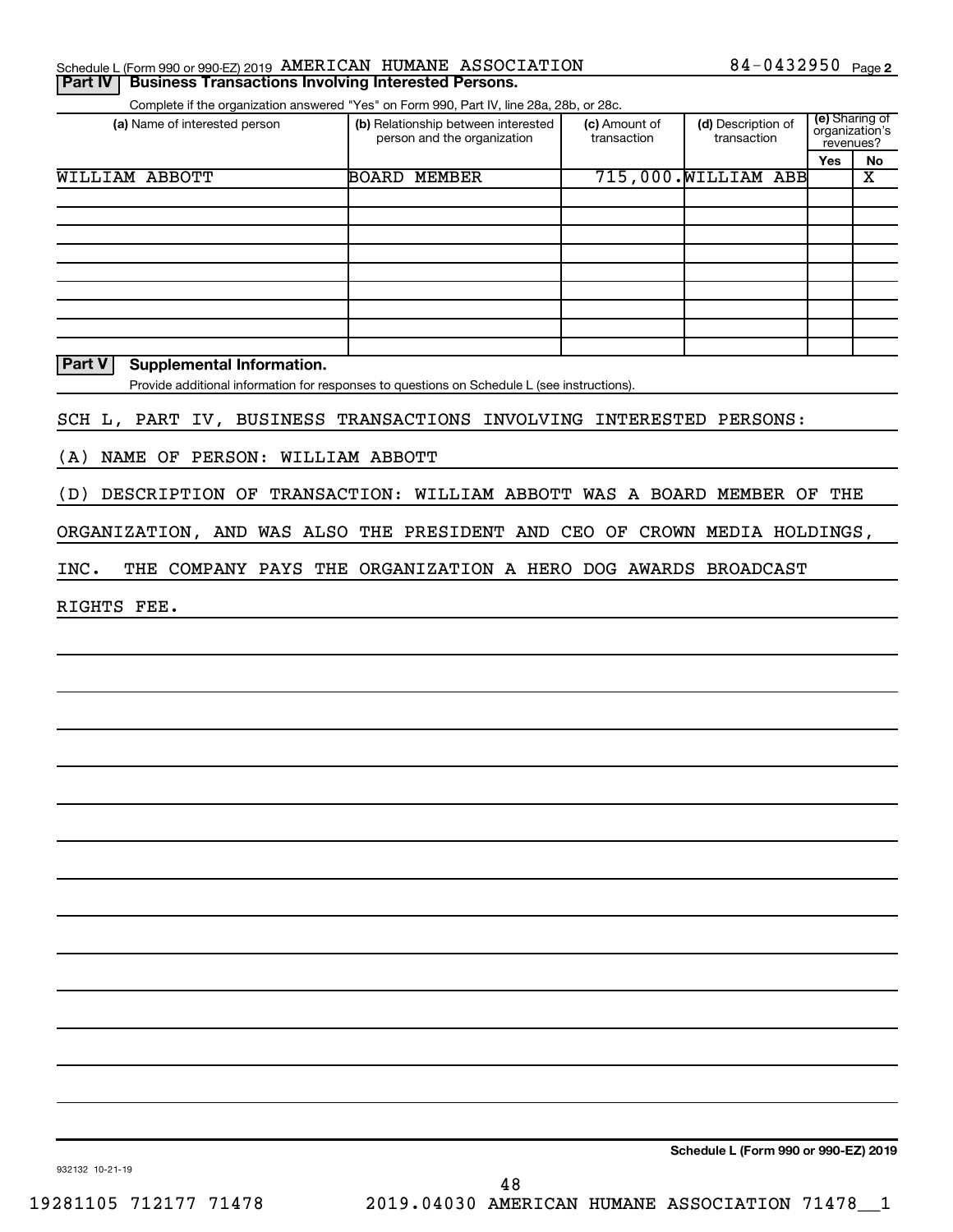## **SCHEDULE M (Form 990)**

## **Noncash Contributions**

OMB No. 1545-0047

**Open to Public**

| Department of the Treasury |
|----------------------------|
|                            |
| Internal Revenue Service   |

Name of the organization

◆ Complete if the organizations answered "Yes" on Form 990, Part IV, lines 29 or 30.<br>▶ Complete if the organizations answered "Yes" on Form 990, Part IV, lines 29 or 30. **Attach to Form 990.**  $\blacktriangleright$ 

 **Go to www.irs.gov/Form990 for instructions and the latest information.** J

**Inspection Employer identification number**

| AMERICAN | HUMANE | <b>ASSOCIATION</b> | $\sqrt{ }$<br>) U |
|----------|--------|--------------------|-------------------|
|          |        |                    |                   |
|          |        |                    |                   |

| Part I | <b>Types of Property</b>                                                                                                                  |                               |                                      |                                                                                                      |                                                       |            |     |    |
|--------|-------------------------------------------------------------------------------------------------------------------------------------------|-------------------------------|--------------------------------------|------------------------------------------------------------------------------------------------------|-------------------------------------------------------|------------|-----|----|
|        |                                                                                                                                           | (a)<br>Check if<br>applicable | (b)<br>Number of<br>contributions or | (c)<br>Noncash contribution<br>amounts reported on<br>items contributed Form 990, Part VIII, line 1g | Method of determining<br>noncash contribution amounts | (d)        |     |    |
| 1.     |                                                                                                                                           |                               |                                      |                                                                                                      |                                                       |            |     |    |
| 2      |                                                                                                                                           |                               |                                      |                                                                                                      |                                                       |            |     |    |
| З      | Art - Fractional interests                                                                                                                |                               |                                      |                                                                                                      |                                                       |            |     |    |
| 4      | Books and publications                                                                                                                    |                               |                                      |                                                                                                      |                                                       |            |     |    |
| 5      | Clothing and household goods                                                                                                              |                               |                                      |                                                                                                      |                                                       |            |     |    |
| 6      |                                                                                                                                           |                               |                                      |                                                                                                      |                                                       |            |     |    |
| 7      |                                                                                                                                           |                               |                                      |                                                                                                      |                                                       |            |     |    |
| 8      |                                                                                                                                           |                               |                                      |                                                                                                      |                                                       |            |     |    |
| 9      | Securities - Publicly traded                                                                                                              |                               |                                      |                                                                                                      |                                                       |            |     |    |
| 10     | Securities - Closely held stock                                                                                                           |                               |                                      |                                                                                                      |                                                       |            |     |    |
| 11     | Securities - Partnership, LLC, or                                                                                                         |                               |                                      |                                                                                                      |                                                       |            |     |    |
| 12     | Securities - Miscellaneous                                                                                                                |                               |                                      |                                                                                                      |                                                       |            |     |    |
| 13     | Qualified conservation contribution -                                                                                                     |                               |                                      |                                                                                                      |                                                       |            |     |    |
|        |                                                                                                                                           |                               |                                      |                                                                                                      |                                                       |            |     |    |
| 14     | Qualified conservation contribution - Other                                                                                               |                               |                                      |                                                                                                      |                                                       |            |     |    |
| 15     | Real estate - Residential                                                                                                                 |                               |                                      |                                                                                                      |                                                       |            |     |    |
| 16     | Real estate - Commercial                                                                                                                  |                               |                                      |                                                                                                      |                                                       |            |     |    |
| 17     |                                                                                                                                           |                               |                                      |                                                                                                      |                                                       |            |     |    |
| 18     |                                                                                                                                           |                               |                                      |                                                                                                      |                                                       |            |     |    |
| 19     |                                                                                                                                           |                               |                                      |                                                                                                      |                                                       |            |     |    |
| 20     | Drugs and medical supplies                                                                                                                |                               |                                      |                                                                                                      |                                                       |            |     |    |
| 21     |                                                                                                                                           |                               |                                      |                                                                                                      |                                                       |            |     |    |
| 22     |                                                                                                                                           |                               |                                      |                                                                                                      |                                                       |            |     |    |
| 23     |                                                                                                                                           |                               |                                      |                                                                                                      |                                                       |            |     |    |
| 24     |                                                                                                                                           |                               |                                      |                                                                                                      |                                                       |            |     |    |
| 25     | ( PROGRAMMATIC<br>Other $\blacktriangleright$                                                                                             | x                             | 11                                   |                                                                                                      | 90,674. ESTIMATED FAIR VALUE                          |            |     |    |
| 26     | Other $\blacktriangleright$                                                                                                               |                               |                                      |                                                                                                      |                                                       |            |     |    |
| 27     | Other $\blacktriangleright$                                                                                                               |                               |                                      |                                                                                                      |                                                       |            |     |    |
| 28     | Other $\blacktriangleright$                                                                                                               |                               |                                      |                                                                                                      |                                                       |            |     |    |
| 29     | Number of Forms 8283 received by the organization during the tax year for contributions                                                   |                               |                                      |                                                                                                      |                                                       |            |     |    |
|        | for which the organization completed Form 8283, Part IV, Donee Acknowledgement                                                            |                               |                                      | 29                                                                                                   |                                                       |            |     |    |
|        |                                                                                                                                           |                               |                                      |                                                                                                      |                                                       |            | Yes | No |
|        | 30a During the year, did the organization receive by contribution any property reported in Part I, lines 1 through 28, that it            |                               |                                      |                                                                                                      |                                                       |            |     |    |
|        | must hold for at least three years from the date of the initial contribution, and which isn't required to be used for                     |                               |                                      |                                                                                                      |                                                       |            |     |    |
|        |                                                                                                                                           |                               |                                      |                                                                                                      |                                                       | 30a        |     | х  |
|        | <b>b</b> If "Yes," describe the arrangement in Part II.                                                                                   |                               |                                      |                                                                                                      |                                                       | 31         | х   |    |
| 31     | Does the organization have a gift acceptance policy that requires the review of any nonstandard contributions?                            |                               |                                      |                                                                                                      |                                                       |            |     |    |
|        | 32a Does the organization hire or use third parties or related organizations to solicit, process, or sell noncash                         |                               |                                      |                                                                                                      |                                                       |            |     | х  |
|        | contributions?                                                                                                                            |                               |                                      |                                                                                                      |                                                       | <b>32a</b> |     |    |
|        | <b>b</b> If "Yes," describe in Part II.                                                                                                   |                               |                                      |                                                                                                      |                                                       |            |     |    |
| 33     | If the organization didn't report an amount in column (c) for a type of property for which column (a) is checked,<br>describe in Part II. |                               |                                      |                                                                                                      |                                                       |            |     |    |
|        |                                                                                                                                           |                               |                                      |                                                                                                      |                                                       |            |     |    |

**For Paperwork Reduction Act Notice, see the Instructions for Form 990. Schedule M (Form 990) 2019** LHA

932141 09-27-19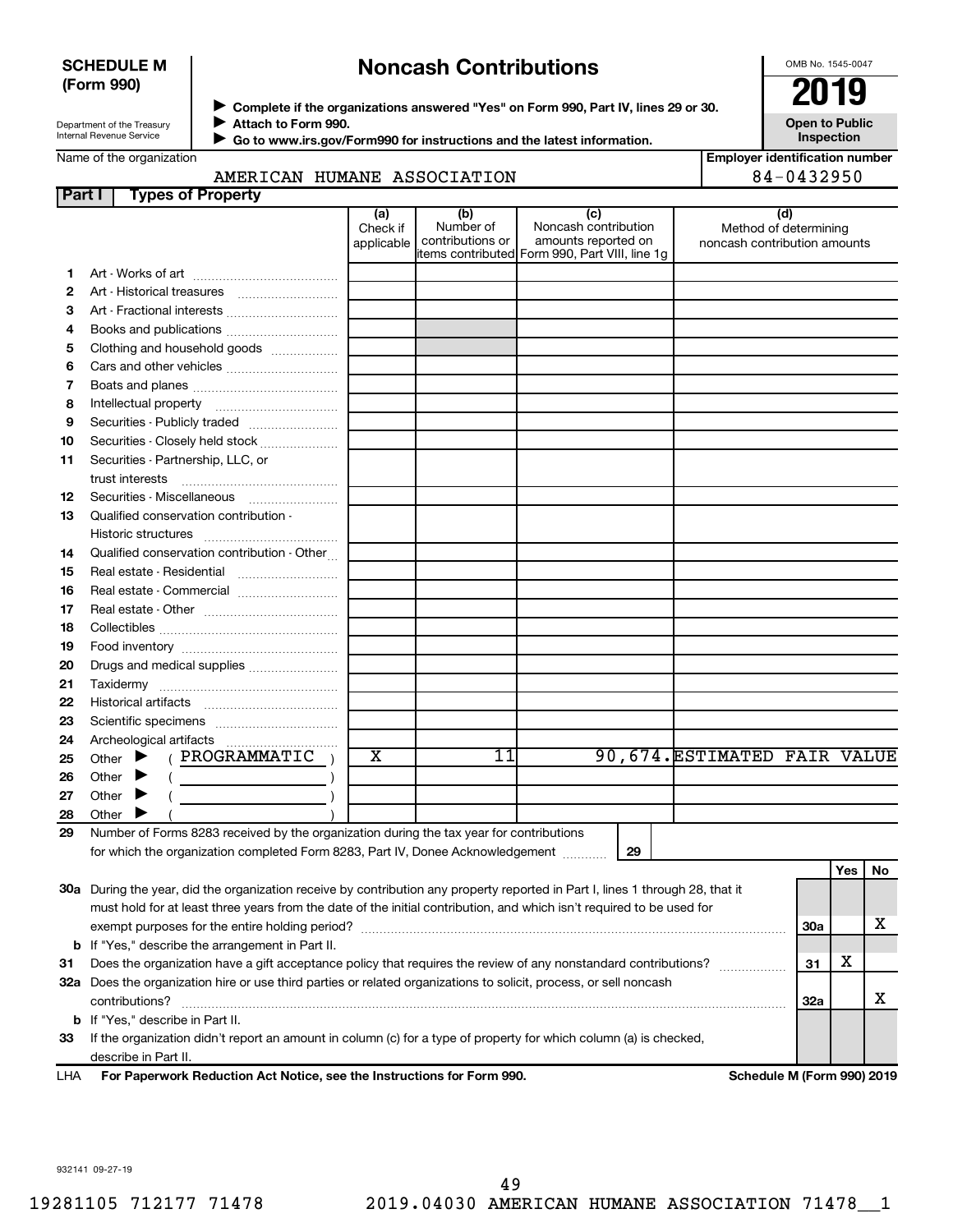Provide the information required by Part I, lines 30b, 32b, and 33, and whether the organization is reporting in Part I, column (b), the number of contributions, the number of items received, or a combination of both. Also complete this part for any additional information. **Part II Supplemental Information.** 

|  | Schedule M (Form 990) 2019 |
|--|----------------------------|
|  |                            |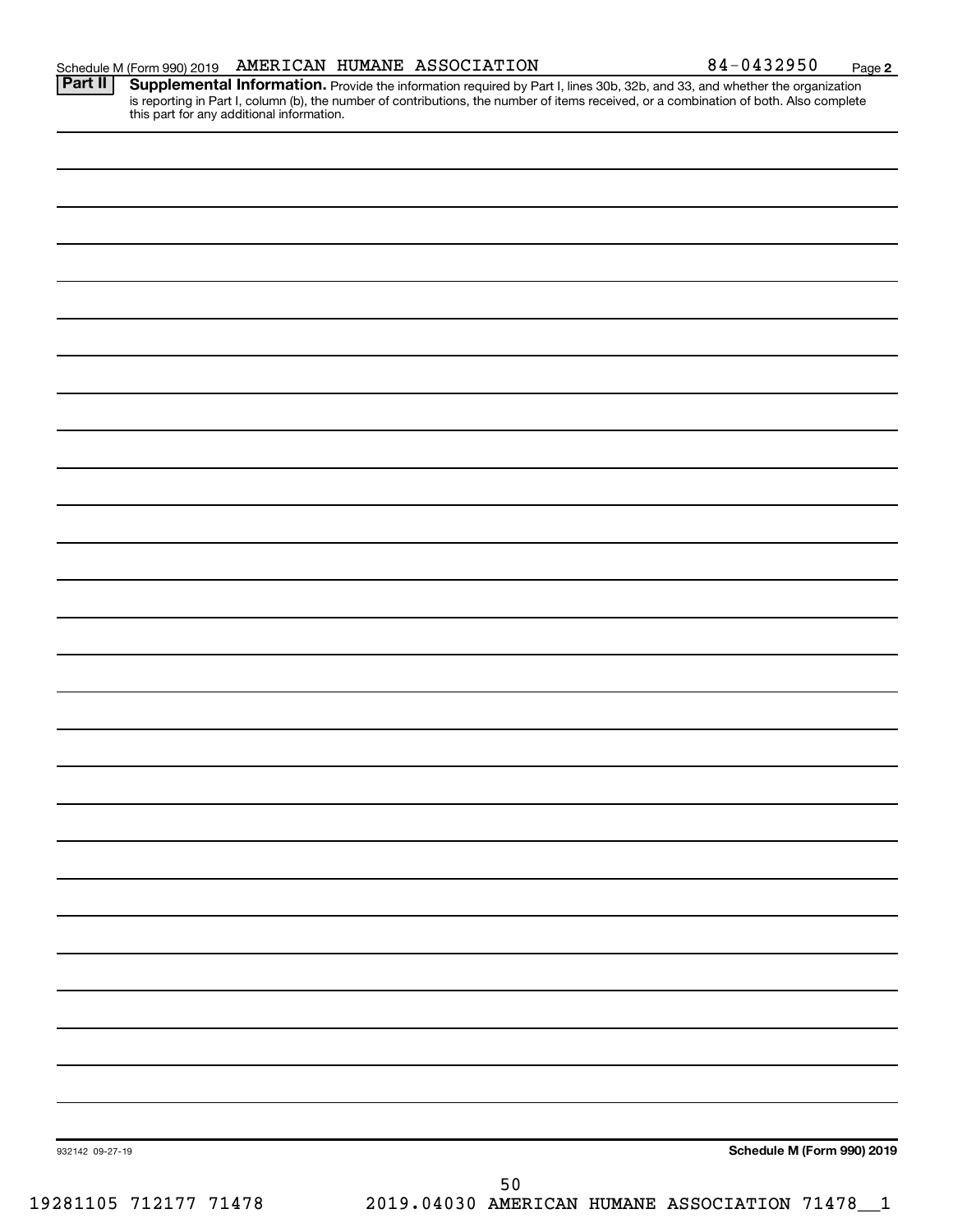Department of the Treasury Internal Revenue Service

**(Form 990 or 990-EZ)**

Name of the organization

**SCHEDULE O Supplemental Information to Form 990 or 990-EZ 2019** 

**Complete to provide information for responses to specific questions on Form 990 or 990-EZ or to provide any additional information. | Attach to Form 990 or 990-EZ. | Go to www.irs.gov/Form990 for the latest information.**



**Employer identification number**

AMERICAN HUMANE ASSOCIATION | 84-0432950

FORM 990, PART I, DOING BUSINESS AS:

AMERICAN HUMANE - FIRST TO SERVE

FORM 990, PART I, LINE 1, DESCRIPTION OF ORGANIZATION MISSION:

FOUNDED IN 1877, AMERICAN HUMANE ASSOCIATION, DBA AMERICAN HUMANE -

FIRST TO SERVE (AMERICAN HUMANE) IS COMMITTED TO ENSURING THE SAFETY,

WELFARE AND WELL-BEING OF ANIMALS. OUR LEADERSHIP PROGRAMS ARE FIRST

TO SERVE IN PROMOTING AND NURTURING THE BONDS BETWEEN ANIMALS AND

HUMANS.

FORM 990, PART III, LINE 1, DESCRIPTION OF ORGANIZATION MISSION:

FOUNDED IN 1877, AMERICAN HUMANE ASSOCIATION, DBA AMERICAN HUMANE -

FIRST TO SERVE (AMERICAN HUMANE) IS COMMITTED TO ENSURING THE SAFETY,

WELFARE AND WELL-BEING OF ANIMALS. OUR LEADERSHIP PROGRAMS ARE FIRST

TO SERVE IN PROMOTING AND NURTURING THE BONDS BETWEEN ANIMALS AND

HUMANS.

FORM 990, PART III, LINE 4A, PROGRAM SERVICE ACCOMPLISHMENTS: THE PURPOSE OF THE NO ANIMALS WERE HARMED CERTIFICATION PROGRAM IS TO HELP ENSURE AND CERTIFY THE SAFETY OF ANIMAL ACTORS, WHICH ALSO RESULTS IN GREATER SAFETY FOR HUMAN ACTORS, IN THE PRODUCTION OF FILMED MEDIA. THE PROGRAM FUNDAMENTALLY:

" WORKS TO PROTECT ANIMALS USED IN FILM, TELEVISION AND COMMERCIAL

PRODUCTION, NO MATTER WHERE FILMING OCCURS, DURING THE PRODUCTION AND

## ON SET.

932211 09-06-19 LHA For Paperwork Reduction Act Notice, see the Instructions for Form 990 or 990-EZ. Schedule O (Form 990 or 990-EZ) (2019)

51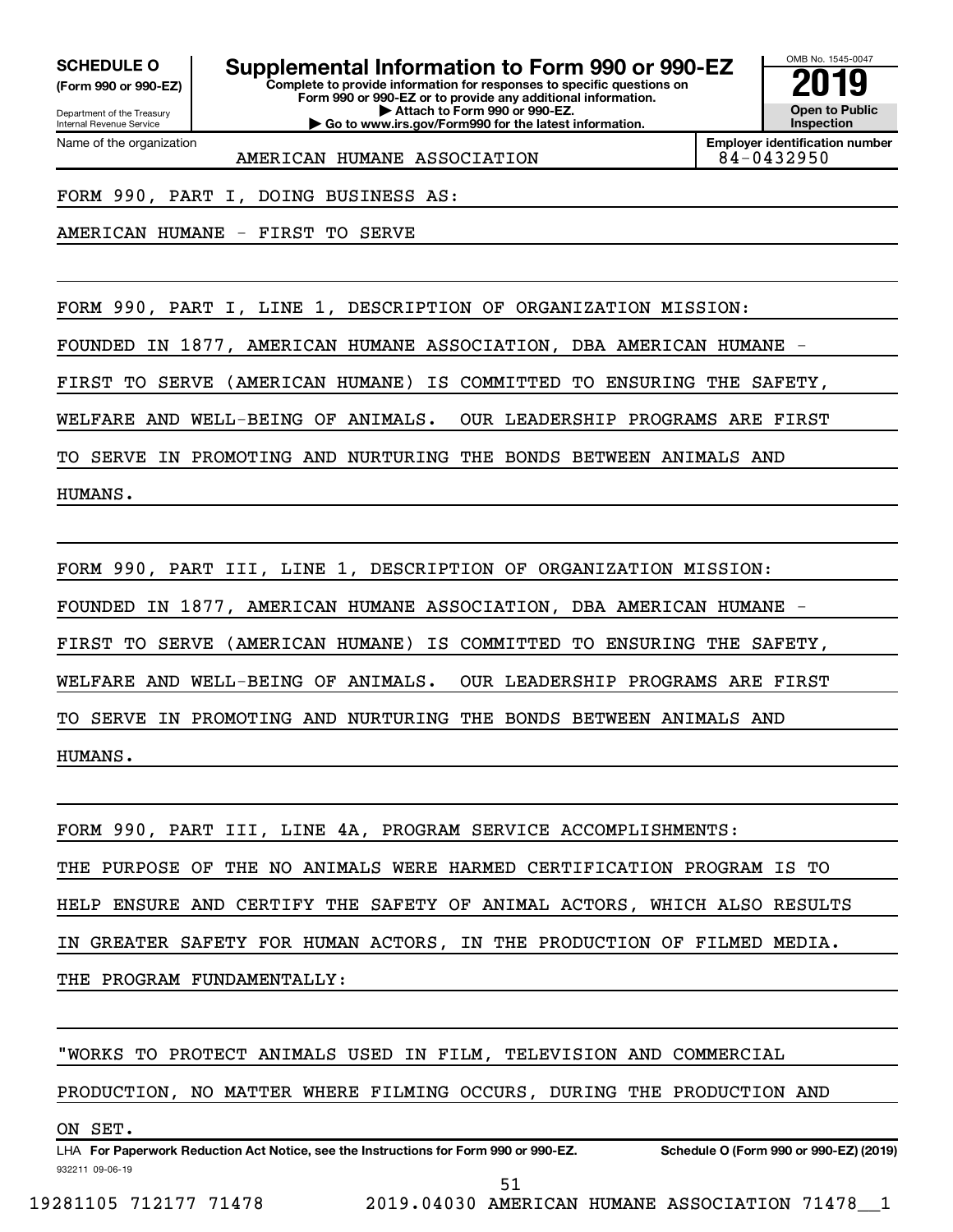" EDUCATES AND INFORMS FILM INDUSTRY PROFESSIONALS AND THE PUBLIC

REGARDING THE HUMANE TREATMENT OF ANIMAL ACTORS IN THE GLOBAL MEDIA

COMMUNITY.

"VERIFIES AMERICAN HUMANE'S GUIDELINES FOR THE SAFE USE OF ANIMALS IN

FILMED MEDIA WITH SPECIALLY TRAINED CERTIFIED ANIMAL SAFETY

REPRESENTATIVES, MANY OF WHOM ARE VETERINARIANS.

OUR CERTIFIED ANIMAL SAFETY REPRESENTATIVES HELPED NEARLY 100,000 ANIMALS STAY SAFE ON SOME 1,000 FILM AND TELEVISION PRODUCTIONS DURING THE PAST YEAR. RESPONDING TO GROWING DEMAND, WE WERE ON SET FOR 16 PERCENT MORE PRODUCTION DAYS THAN THE PREVIOUS YEAR. OUR REPRESENTATIVES WORKED TO PROTECT ANIMAL ACTORS DURING FILMING IN 33 COUNTRIES AND MONITORED 34 PERCENT MORE INTERNATIONAL PRODUCTION DAYS THAN THE PREVIOUS YEAR.

FORM 990, PART III, LINE 4B, PROGRAM SERVICE ACCOMPLISHMENTS: "SAVING LIVES ON EACH END OF THE LEASH: TO HELP STEM THE TIDE OF VETERAN SUICIDE AND SAVE UNADOPTED ANIMALS, AMERICAN HUMANE LAUNCHED THE "PUPS4PATRIOTSTM" PROGRAM, WHICH FINDS DOGS IN NEED OF FOREVER HOMES AND TRAINS THEM TO BECOME LIFESAVING SERVICE DOGS FOR VETERANS COPING WITH PTS AND TBI.

932212 09-06-19 **Schedule O (Form 990 or 990-EZ) (2019)** "REACHING OUT TO THOSE IN NEED: A NEW NATIONAL PSA CAMPAIGN STARRING BROADWAY AND FILM STAR KRISTIN CHENOWETH ENCOURAGES VETERANS TO APPLY FOR A FREE, LIFESAVING SERVICE DOG TRAINED BY THE EXPERTS AT AMERICAN HUMANE. THESE TV AND RADIO SPOTS HAVE ALREADY AIRED MORE THAN A 19281105 712177 71478 2019.04030 AMERICAN HUMANE ASSOCIATION 71478\_\_1 52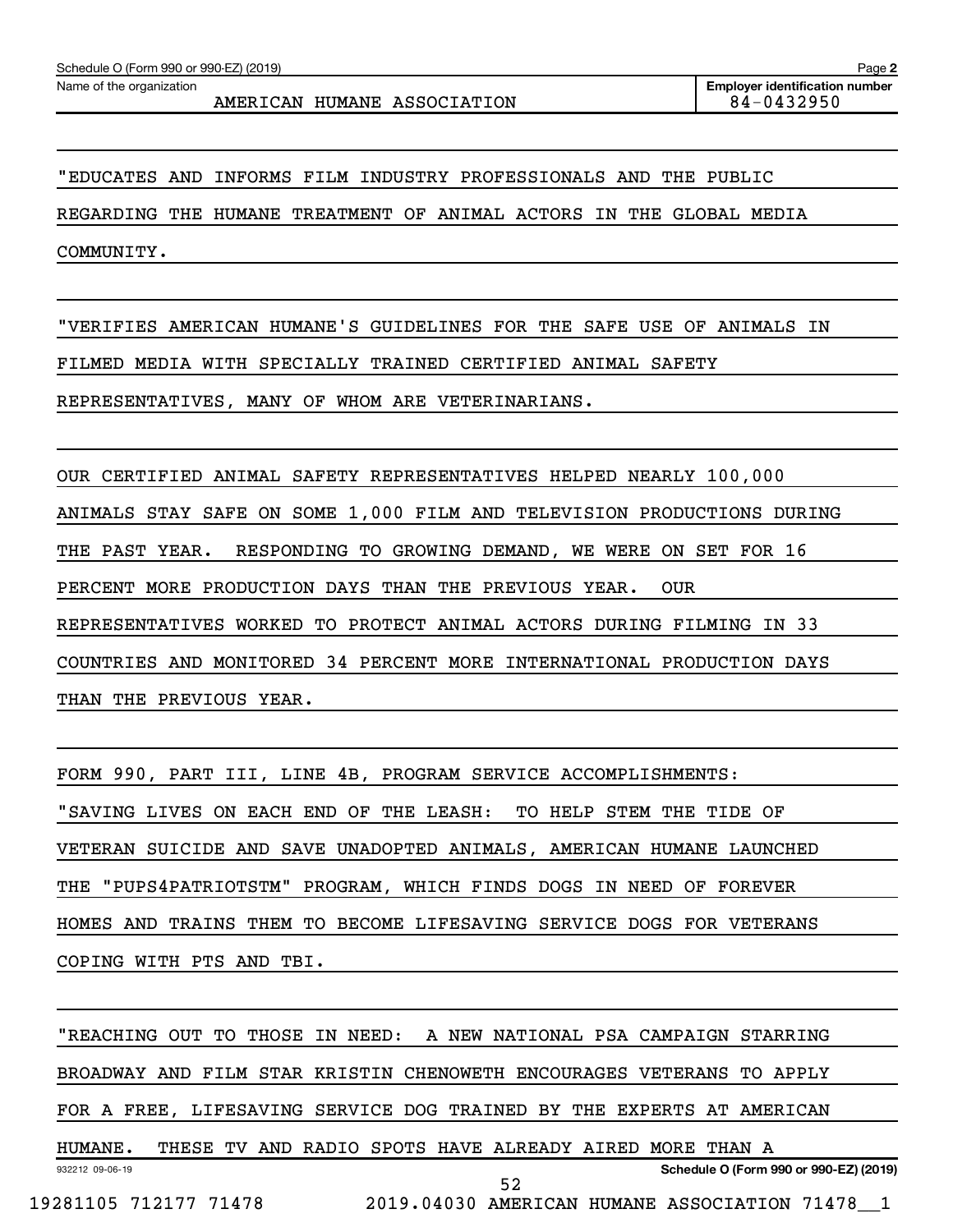Schedule O (Form 990 or 990-EZ) (2019)

Name of the organization

AMERICAN HUMANE ASSOCIATION 84-0432950

THOUSAND TIMES SO FAR, REACHING MILLIONS.

" URGING CONGRESS TO DO MORE FOR VETERANS: SERVICE DOGS ARE NOT ONLY

COSTLY BUT CAN TAKE AN UNACCEPTABLE 18-24 MONTHS TO OBTAIN. THE "PAWS

FOR VETERANS THERAPY ACT" WILL TRAIN AND PAIR VETS SUFFERING FROM

POST-DEPLOYMENT MENTAL HEALTH ISSUES WITH SERVICE DOGS.

"HONORING AMERICA'S FOUR-LEGGED MILITARY HEROES: FIVE COURAGEOUS CANINES WERE AWARDED AMERICAN HUMANE'S LOIS POPE LIFE K-9 MEDAL OF COURAGE, THE NATION'S HIGHEST AWARD FOR MILITARY DOGS. THE

INTERNATIONALLY COVERED CEREMONY ON CAPITOL HILL INCLUDED HUNDREDS OF

CONGRESSIONAL STAFF AND TOP U.S. MILITARY LEADERS, INCLUDING U.S.

MARINE CORPS BRIGADIER GENERAL ROBERT C. FULFORD AND U.S. MARINE CORPS

COLONEL SCOTT CAMPBELL (RET.).

FORM 990, PART III, LINE 4C, PROGRAM SERVICE ACCOMPLISHMENTS:

REMARKABLE AND ENDANGERED ANIMALS WITH WHOM WE SHARE THE EARTH.

"HELPING PROTECT SPECIES IN ZOOLOGICAL SETTINGS WORLDWIDE: AMERICAN HUMANE NOW HELPS PROTECT THE WELFARE AND HUMANE TREATMENT OF 400,000 ANIMALS AT 63 LEADING ZOOLOGICAL FACILITIES AROUND THE WORLD. FEWER THAN ONE PERCENT OF ZOOS AND AQUARIUMS HAVE EARNED OUR PRESTIGIOUS HUMANE CERTIFIED SEAL OF APPROVAL.

" GLOBAL EXPANSION: MAJOR INSTITUTIONS AROUND THE WORLD ARE LINING UP

TO BECOME AMERICAN HUMANE CERTIFIED AND WE NOW CERTIFY MAJOR ZOOLOGICAL

FACILITIES IN 18 U.S. STATES AND 12 COUNTRIES IN NORTH AND CENTRAL

932212 09-06-19 AMERICA, THE BAHAMAS, EUROPE AND ASIA.

**Schedule O (Form 990 or 990-EZ) (2019)**

19281105 712177 71478 2019.04030 AMERICAN HUMANE ASSOCIATION 71478\_\_1

53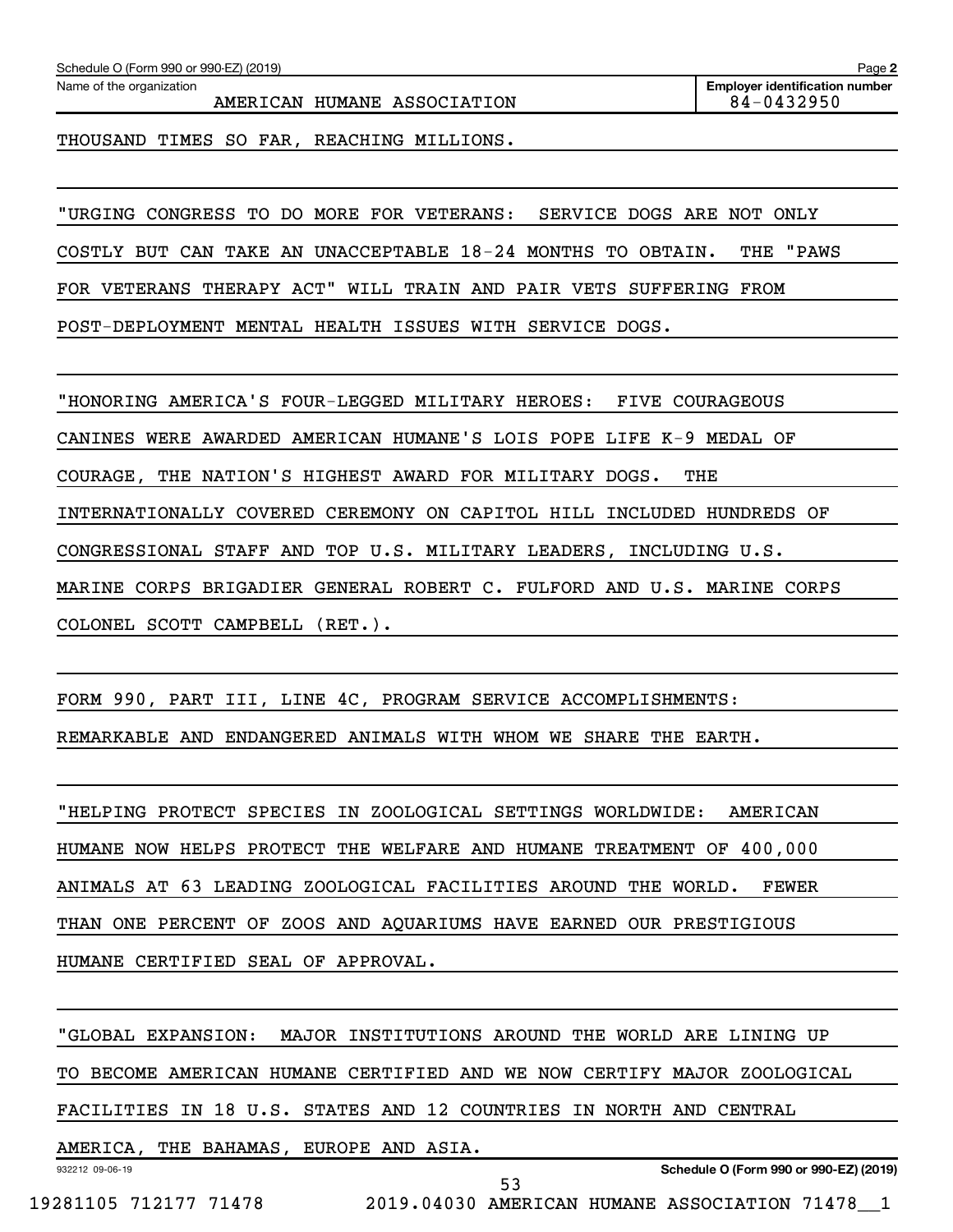| "AWARD-WINNING CONSERVATION MATERIALS FOR CHILDREN: OUR "HUMANE         |
|-------------------------------------------------------------------------|
| HEROES" SERIES OF BOOKS AND CURRICULA ENCOURAGING K-12 STUDENTS TO      |
| VALUE AND PRESERVE THE DISAPPEARING SPECIES OF THE WORLD WON THE 2020   |
| "TEACHERS' CHOICE AWARD FOR THE CLASSROOM." PUBLISHED BY CHICKEN SOUP   |
| FOR THE SOUL, ELEMENTARY, MIDDLE AND HIGH SCHOOL STUDENTS READ STORIES  |
| OF ANIMAL RESCUE, REHABILITATION AND CONSERVATION BEING PLAYED OUT AT   |
| AMERICAN HUMANE CERTIFIED ZOOS AND AQUARIUMS AROUND THE WORLD.          |
| "RAISED PUBLIC AWARENESS FOR HUMANE CONSERVATION: AMERICAN HUMANE       |
| CREATED A SERIES OF SIX EDUCATIONAL VIDEOS ABOUT THE VITAL ROLE OF ZOOS |
| AND AQUARIUMS IN CONSERVATION, PROMPTING MORE THAN 15 MILLION VIEWS ON  |
| SOCIAL MEDIA. OUR NATIONAL TELEVISION AND RADIO PUBLIC SERVICE          |
| MESSAGES WITH FAMED WILDLIFE CONSERVATIONIST JEFF CORWIN CONTINUE TO    |
| PROMOTE SUPPORT OF HUMANE CONSERVATION AND HAS BEEN BROADCAST NEARLY    |
| 50,000 TIMES, REACHING SOME HALF A BILLION PEOPLE SO FAR!               |

FORM 990, PART III, LINE 4D, OTHER PROGRAM SERVICES:

AMERICAN HUMANE FARM ANIMAL PROGRAM

932212 09-06-19 **Schedule O (Form 990 or 990-EZ) (2019)** THE AMERICAN HUMANE FARM ANIMAL PROGRAM WAS - AND IS - THE FIRST TO SERVE IN THE PROTECTION OF FARM ANIMALS. OUR AMERICAN HUMANE CERTIFIED FARM ANIMAL WELFARE CERTIFICATION PROGRAM IS THE OLDEST, LARGEST, AND FASTEST-GROWING AUDITING AND CERTIFICATION EFFORT IN THE COUNTRY. THE PURPOSE OF THIS VITAL PROGRAM IS TO HELP IMPROVE AND VERIFY THE TREATMENT OF ANIMALS ON OUR NATION'S FARMS AND RANCHES UTILIZING EVIDENCE AND SCIENCE-BASED WELFARE STANDARDS, AND TO EDUCATE CONSUMERS AND PEOPLE INVOLVED IN THE FOOD SUPPLY CHAIN ABOUT THE SIGNIFICANCE AND BENEFITS OF THE HUMANE TREATMENT OF FARM ANIMALS. 54

19281105 712177 71478 2019.04030 AMERICAN HUMANE ASSOCIATION 71478\_\_1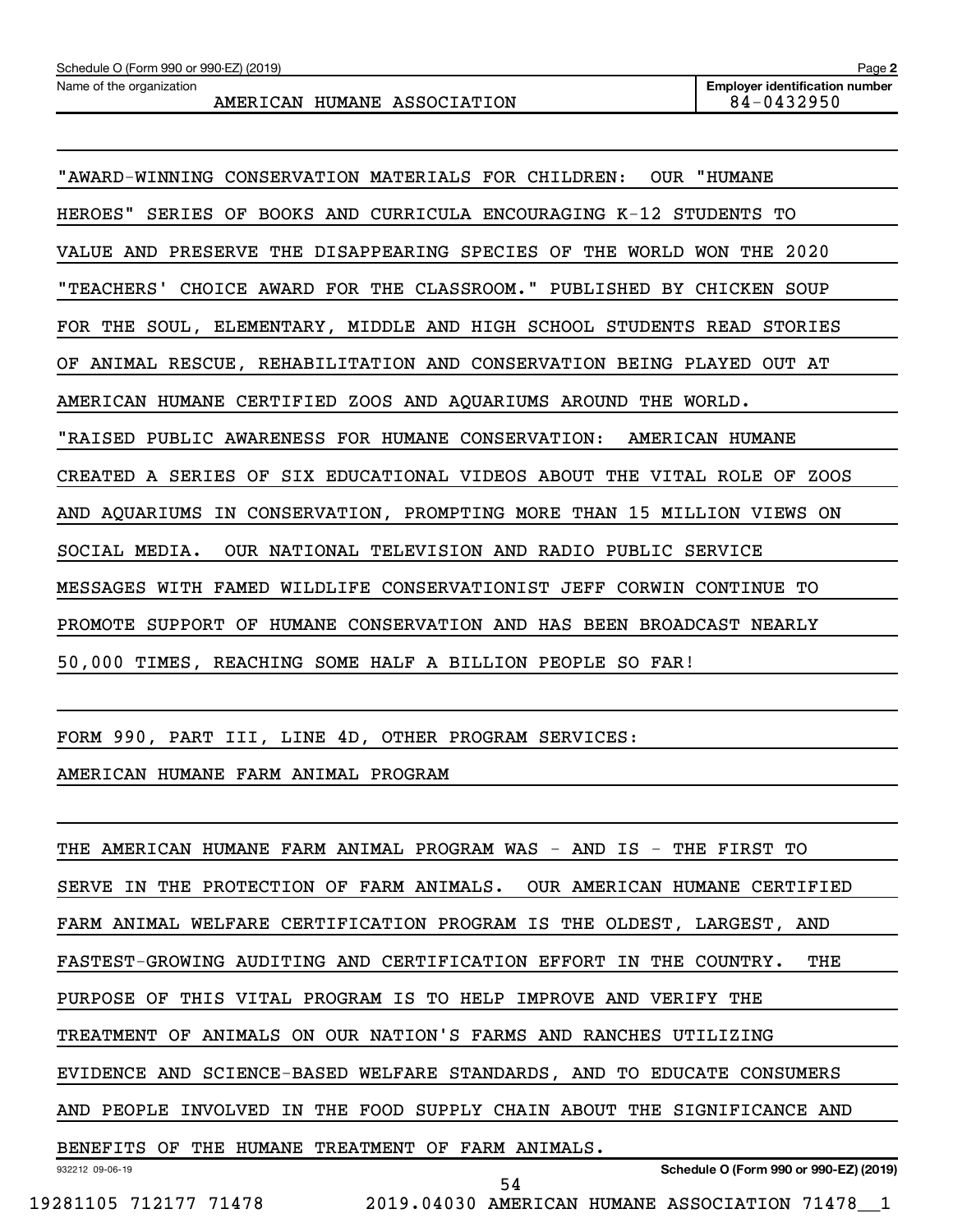THIS PROGRAM CERTIFIES THE HUMANE TREATMENT OF MORE ANIMALS IN FOOD PRODUCTION THAN ANY OTHER. FARM ANIMAL WELFARE STANDARDS ARE REGULARLY REVIEWED BY THE PROGRAM'S SCIENTIFIC ADVISORY COMMITTEE, AN INTERNATIONAL GROUP OF ANIMAL SCIENCE EXPERTS, VETERINARIANS AND ETHICISTS. THIRD-PARTY AUDITS ARE CONDUCTED ANNUALLY BY INDEPENDENT AUDITORS, AND ARE BASED ON OBJECTIVE, MEASURABLE, SCIENCE-BASED CRITERIA. THE PROGRAM COVERS THOUSANDS OF FARMS AND RANCHES THROUGHOUT THE UNITED STATES AND CANADA. THE AMERICAN HUMANE CERTIFIED SEAL IS NOW FOUND ON MANY PRODUCTS IN GROCERY STORES, INCLUDING DAIRY, CHICKEN, TURKEY, BEEF, PORK, DUCKS AND EGGS.

EXPENSES \$ 1,524,061. INCLUDING GRANTS OF \$ 0. REVENUE \$ 591,417.

AMERICAN HUMANE RESCUE

FOR MORE THAN 100 YEARS, AMERICAN HUMANE RESCUE TEAMS HAVE BEEN FIRST TO SERVE IN THE PROTECTION OF ANIMALS SUFFERING IN NATURAL DISASTERS AS WELL AS MAN-MADE CASES OF CRUELTY, NEGLECT OR HOARDING. AMERICAN HUMANE RESCUE TEAMS SAVE, FEED AND SHELTER ANIMALS IN CRISIS, AND PROVIDE LIFESAVING TIPS AND DISASTER PREPARATION TRAINING BEFORE, DURING AND AFTER DISASTERS. THE PROGRAM'S PURPOSE IS TO PROVIDE INTERVENTION FOR COMMUNITIES IN CRISIS AND TO HELP BUILD MORE HUMANE COMMUNITIES NATIONWIDE THROUGH TRAINING, GRANTS, SHELTER SUPPORT AND HUMANE EDUCATION.

"HELPED HUNDREDS OF THOUSANDS OF ANIMALS: IN THE PAST YEAR, OUR

ANIMAL RESCUE TEAMS WITH THEIR NEARLY 250 HIGHLY TRAINED VOLUNTEER

932212 09-06-19 **Schedule O (Form 990 or 990-EZ) (2019)** FIRST RESPONDERS HELPED SAVE, FEED AND SHELTER MORE THAN 500,000 19281105 712177 71478 2019.04030 AMERICAN HUMANE ASSOCIATION 71478\_\_1 55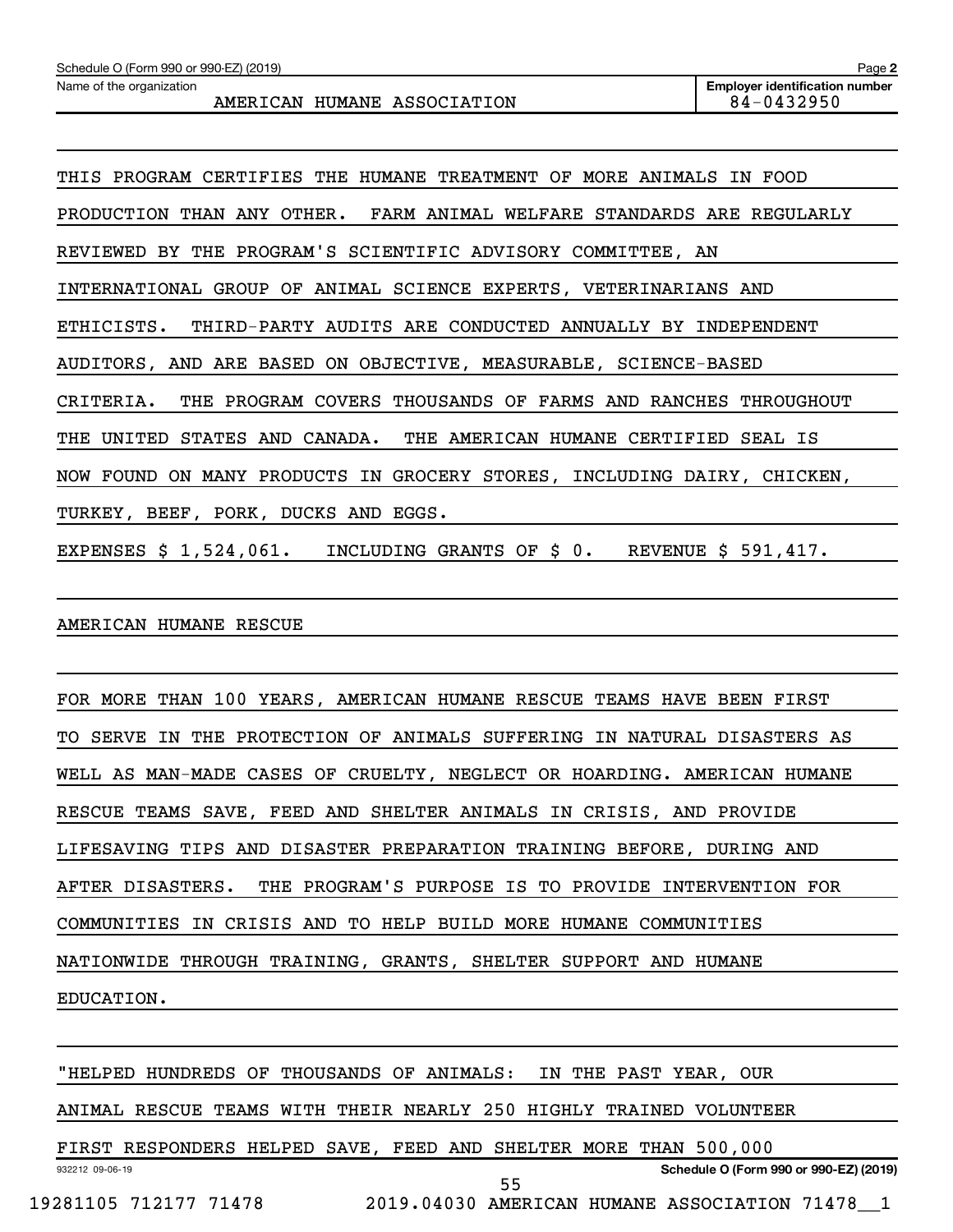## AMERICAN HUMANE ASSOCIATION 84-0432950

ANIMALS.

"PROVIDED LEADERSHIP IN THE DEADLY COVID-19 PANDEMIC: AMERICAN HUMANE TOOK A LEADERSHIP ROLE IN SUPPORTING SHELTER PETS ABANDONED DURING THE PANDEMIC, PROVIDING CRITICALLY NEEDED FOOD, SUPPLIES AND MEDICINES THROUGH OUR "FEED THE HUNGRY" FUND, AND LAUNCHING A NATIONWIDE CAMPAIGN TO STOP PEOPLE FROM GIVING UP THEIR COMPANIONS AND TO FOSTER OR ADOPT SHELTER ANIMALS.

" SAVING LIVES IN THE AFTERMATH OF HURRICANE DORIAN: WHEN THIS DEVASTATING STORM STRUCK THE BAHAMAS, AMERICAN HUMANE EVACUATED ANIMALS, HELPED SEARCH FOR AND RESCUE HUNDREDS MORE, DISTRIBUTED NEARLY 50,000 MEALS, PAID FOR VETERINARY CARE ON THE ISLAND, AND HELPED REBUILD A CRITICALLY IMPORTANT SHELTER TO ENSURE SAFE HOUSING FOR LOST PETS.

"RESCUING ANIMALS IN OKLAHOMA: FOLLOWING HISTORIC FLOODING THERE, OUR RESCUE TEAM RUSHED IN, SAVING BEWILDERED, TERRIFIED ANIMALS LIKE ROSCOE, AN AGING, MIXED-BREED DOG WHOSE HOME DISAPPEARED UNDER 12 FEET OF WATER AND WAS FOUND CLINGING TO LIFE IN THE BRANCHES OF A TREE.

"HELPING VICTIMS OF THE AUSTRALIAN WILDFIRES: AMERICAN HUMANE WORKED WITH OUR HUMANE CONSERVATION PARTNERS TO SUPPORT LIFESAVING EFFORTS TO GET VETERINARY CARE, FOOD, WATER, MEDICINES AND SUPPLIES TO THE ANIMAL VICTIMS IN THE SCORCHED WASTELANDS OF AUSTRALIA.

932212 09-06-19 **Schedule O (Form 990 or 990-EZ) (2019)** "DELIVERING A TON OF LOVE TO 400+ STARVING CATS: AMERICAN HUMANE AND CHICKEN SOUP FOR THE SOUL PET FOOD DELIVERED THOUSANDS OF POUNDS OF 19281105 712177 71478 2019.04030 AMERICAN HUMANE ASSOCIATION 71478\_\_1 56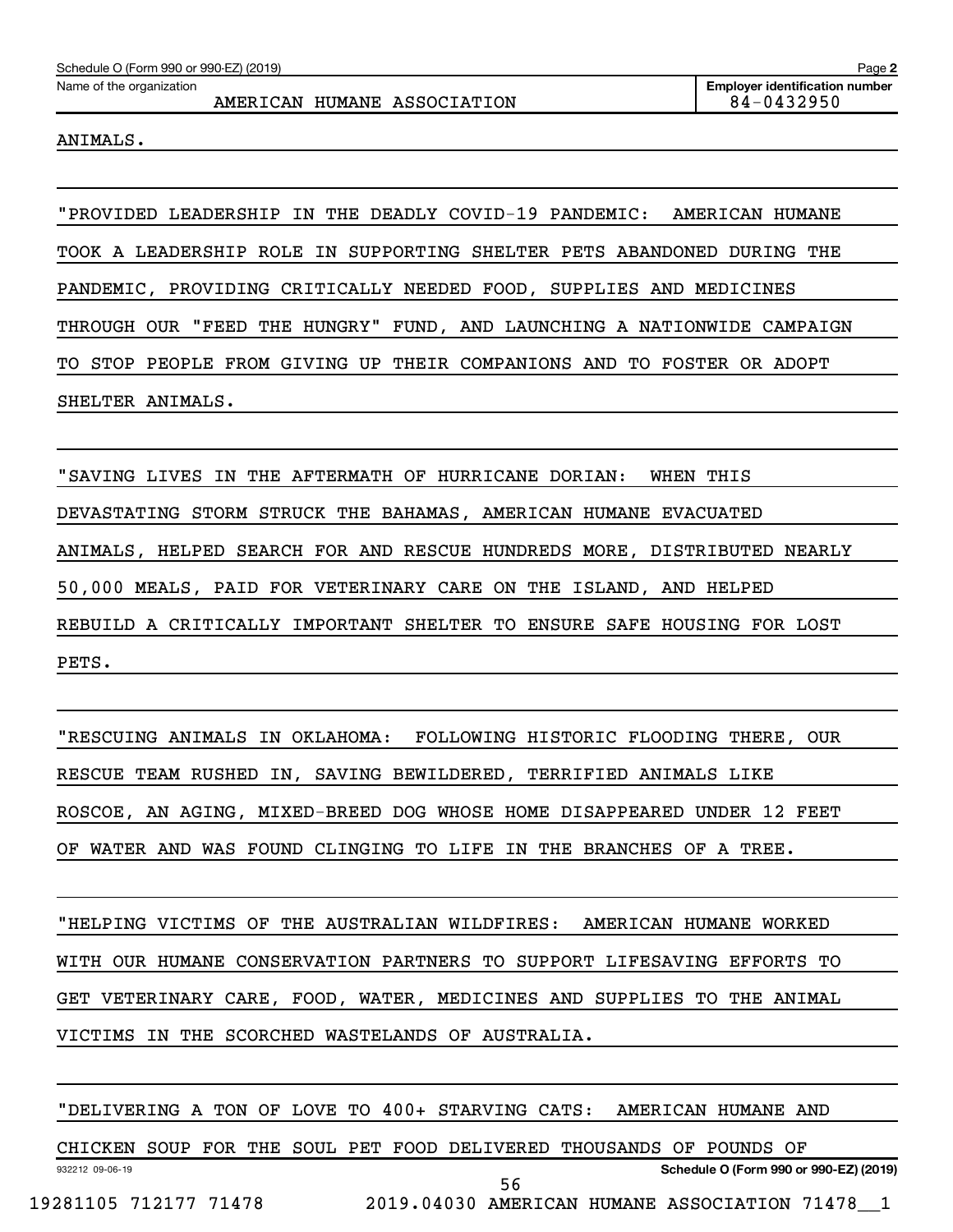AMERICAN HUMANE ASSOCIATION 84-0432950

FOOD TO HUNDREDS OF HUNGRY CATS AT AN ABANDONED PROPERTY AS PLANS WERE

MADE TO RESCUE AND REHOME THEM.

"REACHING MILLIONS WITH LIFESAVING INFORMATION: ACTRESS AND PRODUCER

VIVICA A. FOX TAPED A NATIONAL PUBLIC SERVICE ANNOUNCEMENT (PSA),

URGING PEOPLE TO BECOME AMERICAN HUMANE RESCUE VOLUNTEERS AND ADOPT

FROM SHELTERS. LOOK AND LISTEN FOR THIS MESSAGE ON YOUR LOCAL TV AND

RADIO STATIONS!

"BRINGING HELP TO THOSE WHO NEED IT MOST: AMERICAN HUMANE CONDUCTED FREE VETERINARY CLINICS TO HELP ANIMALS IN SOME OF THE MOST RESOURCE-POOR AREAS OF THE COUNTRY, BRINGING SPAY AND NEUTER SERVICES AND LIFESAVING VACCINES PROVIDED FREE OF CHARGE BY ZOETIS PETCARE TO DOGS AND CATS WHOSE FAMILIES CANNOT AFFORD TO GIVE THEM MEDICAL CARE.

"TRAINING MORE RESCUERS: OUR AMERICAN HUMANE RESCUE TEAM, WHICH HAS BEEN FIRST TO SERVE IN RESCUING ANIMALS FOR MORE THAN 100 YEARS, TRAINED 880 ANIMAL EMERGENCY RESPONDERS IN 17 STATES AND THE NATION'S CAPITAL - SO THAT THEY CAN BE READY TO HELP ANIMALS IN NEEDANYTIME, ANYWHERE.

"FEEDING SHELTER ANIMALS: AMERICAN HUMANE AND CHICKEN SOUP FOR THE SOUL PET FOOD DELIVERED MORE THAN 10 TONS OF HOPE AND NUTRITIOUS, FREE MEALS TO HUNGRY, FRIGHTENED AND ABANDONED ANIMALS IN SHELTERS IN JUST THE LAST YEAR.

"PROTECTING COMMUNITIES IN CRISIS: AMERICAN HUMANE CONTINUED TO WORK

932212 09-06-19 **Schedule O (Form 990 or 990-EZ) (2019)** WITH MAJOR MEDIA TO PROVIDE MILLIONS WITH DISASTER PREPAREDNESS AND 19281105 712177 71478 2019.04030 AMERICAN HUMANE ASSOCIATION 71478\_\_1 57

**2**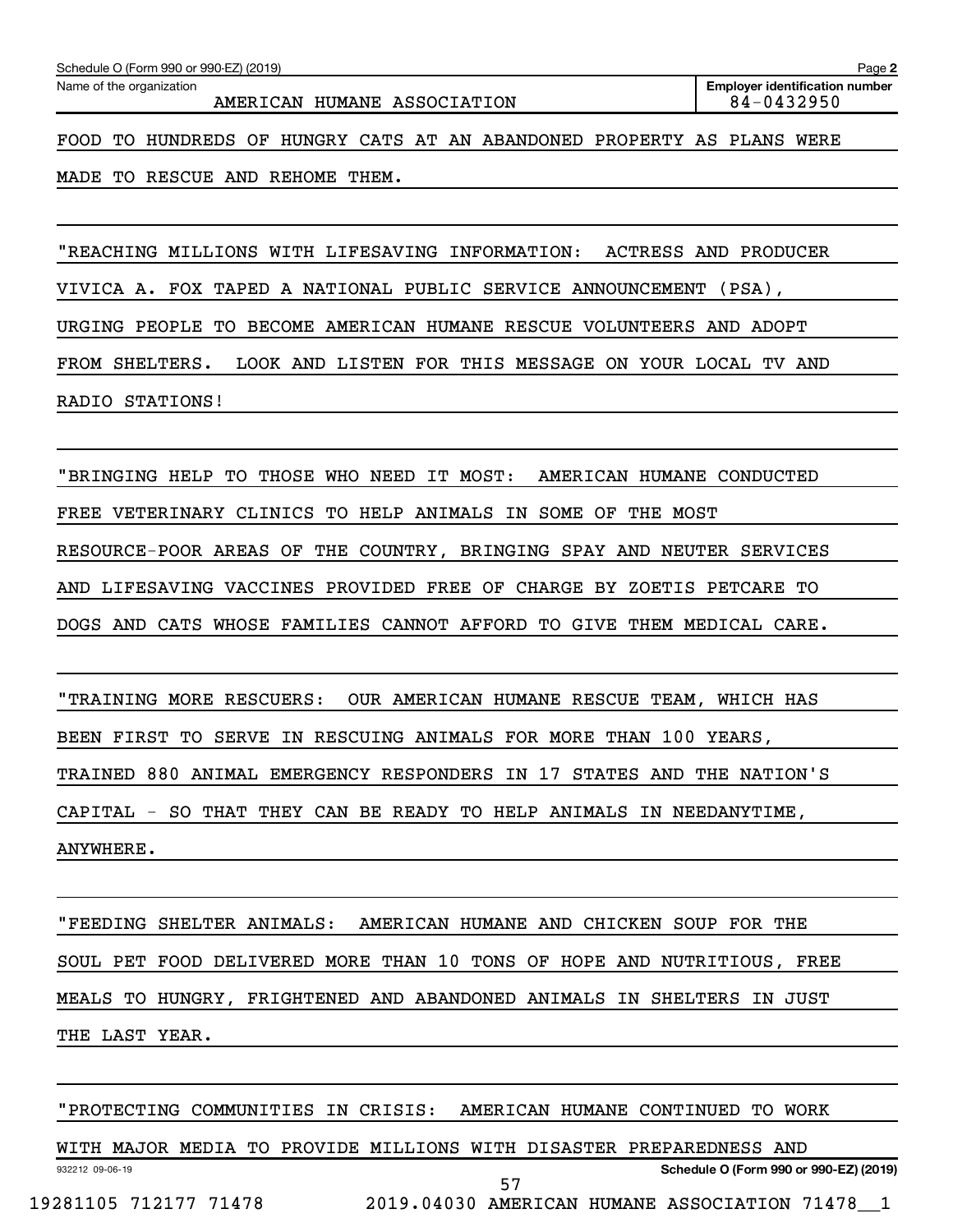| Schedule O (Form 990 or 990-EZ) (2019)<br>Page 2        |                                                     |  |  |  |  |
|---------------------------------------------------------|-----------------------------------------------------|--|--|--|--|
| Name of the organization<br>AMERICAN HUMANE ASSOCIATION | <b>Employer identification number</b><br>84-0432950 |  |  |  |  |
| EMERGENCY RESPONSE TIPS.                                |                                                     |  |  |  |  |

EXPENSES  $$ 1,316,403.$  INCLUDING GRANTS OF  $$ 106,843.$  REVENUE  $$ 20,900.$ 

AMERICAN HUMANE HERO DOG AWARDS

WE TAUGHT MILLIONS ABOUT THE POWER OF THE PEOPLE-ANIMAL BOND AND THE ROLE OF WORKING DOGS IN SOCIETY THROUGH THE ANNUAL AMERICAN HUMANE HERO DOG AWARDS, A PROGRAM THAT SPOTLIGHTS THE LIFE-ENHANCING, EVEN LIFE-SAVING WORK OF HUMANKIND'S BEST FRIENDS. THE NATIONAL TELEVISION BROADCAST OF THE NINTH ANNUAL AMERICAN HUMANE HERO DOG AWARDS FEATURED JAMES DENTON, BETH STERN AND MANY MORE CELEBRITIES, AND WAS AIRED NATIONWIDE ON THE HALLMARK CHANNEL.

PUBLIC EDUCATION, PREVENTION, AND OUTREACH

AS THE LEADER ON ANIMAL WELFARE ISSUES SINCE 1877, NEWS ORGANIZATIONS ARE CONSTANTLY SEEKING OUR EXPERTISE AND COMMENTARY. WE WORK WITH THOUSANDS OF LOCAL, REGIONAL, AND NATIONAL NEWS GROUPS TO GET OUT LIFESAVING INFORMATION AND SPREAD OUR MESSAGE OF COMPASSION, CARING AND HOPE. RECENT HIGHLIGHTS OF OUR EDUCATIONAL OUTREACH INCLUDE:

"REACHING THE WORLD WITH OUR HUMANE MESSAGES, REACHING MILLIONS OF PEOPLE, ENCOURAGING THEM TO BE KIND TO ANIMALS AND PROVIDING THEM WITH TOOLS TO CREATE A MORE COMPASSIONATE WORLD.

" GENERATING MAJOR NEWS STORIES ON HELPING ANIMALS CARRIED BY PROMINENT

58

NATIONAL PUBLICATIONS, NEWSPAPERS, MAGAZINES AND NEWS STATIONS.

932212 09-06-19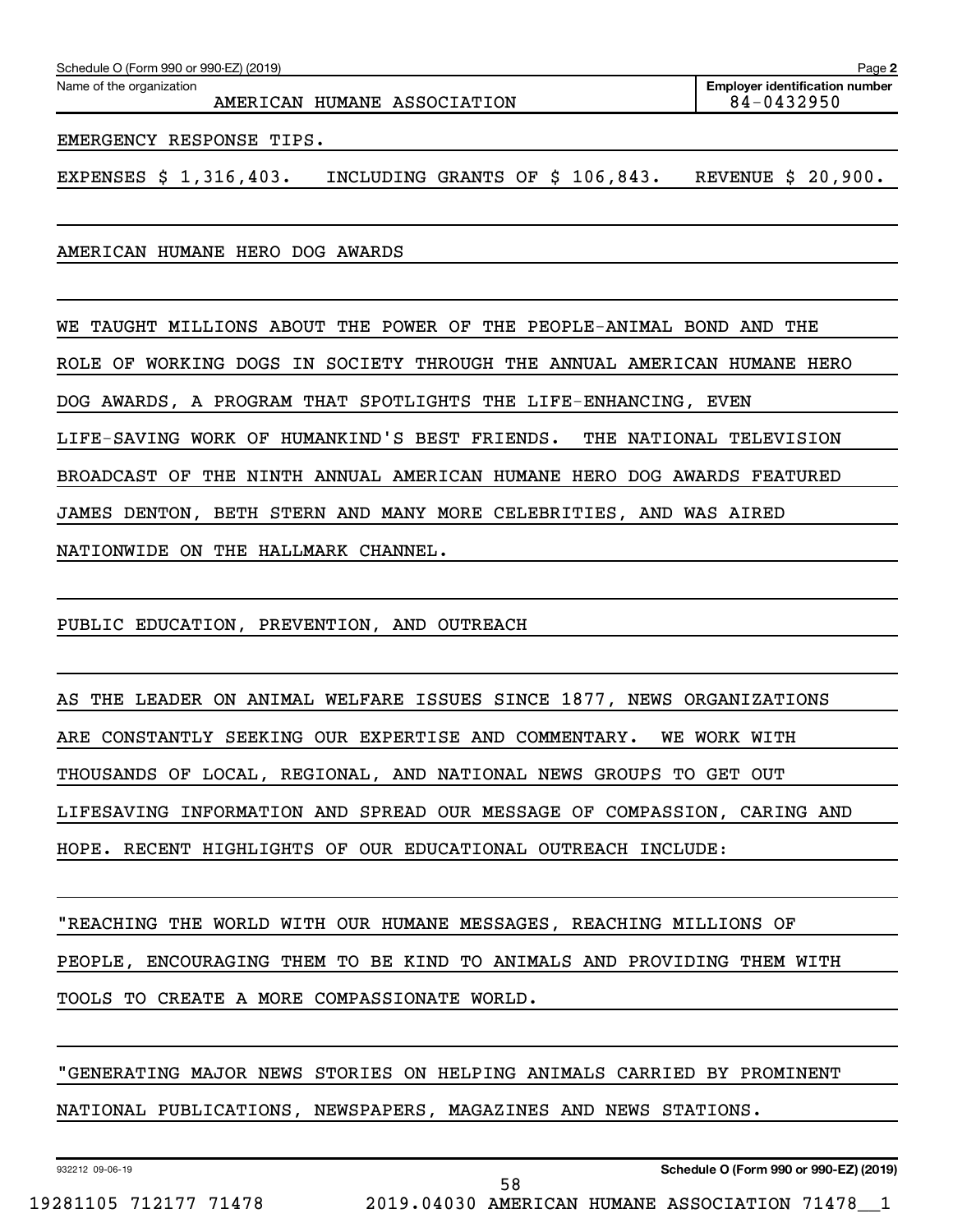| Schedule O (Form 990 or 990-EZ) (2019)                              | Page 2                                              |
|---------------------------------------------------------------------|-----------------------------------------------------|
| Name of the organization<br>AMERICAN HUMANE ASSOCIATION             | <b>Employer identification number</b><br>84-0432950 |
| "TOUCHING MILLIONS THROUGH THE NATIONAL TELEVISION BROADCAST OF THE |                                                     |
| NINTH ANNUAL AMERICAN HUMANE HERO DOG AWARDS ON HALLMARK CHANNEL    | WITH                                                |
| ITS 80 MILLION+ SUBSCRIBERS. THIS ANNUAL CAMPAIGN HIGHLIGHTS THE    |                                                     |
| LIFE-CHANGING, LIFE-SAVING POWER OF THE BOND BETWEEN ANIMALS AND    |                                                     |
| PEOPLE.                                                             |                                                     |

" OUR AWARD-WINNING NATIONAL TELEVISION AND RADIO PSAS AND BILLBOARD CAMPAIGNS ARE REACHING HUNDREDS OF MILLIONS OF PEOPLE EACH YEAR WITH LIFESAVING INFORMATION, MESSAGES OF COMPASSION, AND PRACTICAL WAYS THE PUBLIC CAN SUPPORT HUMANE FARMING, HUMANE CONSERVATION OF THE WORLD'S REMARKABLE AND ENDANGERED CREATURES, VETERANS NEEDING SERVICE DOGS, AND ANIMALS CAUGHT IN DISASTERS AND CRUELTY CASES.

"TEACHING KIDS TO BE KIND: PARTNERING WITH THE PUBLISHERS OF THE ICONIC CHICKEN SOUP FOR THE SOUL LIBRARY, AMERICAN HUMANE DEVELOPED A NATIONAL COMPANION CURRICULUM FOR THEIR HUMANE HEROES SERIES OF FREE EBOOKS FOR ELEMENTARY, MIDDLE AND HIGH-SCHOOL STUDENTS. THE SERIES AND CURRICULA SEEK TO INSTILL THE LOVE AND VALUE OF ANIMALS INTO YOUNG PEOPLE, TEACH THEM ABOUT CONSERVATION, AND ENCOURAGES THEM TO BE ADVOCATES FOR ANIMALS THROUGH STORIES OF RESCUE, REHABILITATION AND HUMANE CONSERVATION WORK BEING DONE AT LEADING ZOOLOGICAL INSTITUTIONS. THE SERIES WON THE 2020 TEACHERS' CLASSROOM AWARD FROM LEARNING MAGAZINE.

932212 09-06-19 **Schedule O (Form 990 or 990-EZ) (2019)** "RECOGNITION OF GOOD STEWARDSHIP: AMERICAN HUMANE ALSO EARNED MUCH RECOGNITION FOR ITS GOOD STEWARDSHIP OF FUNDS AND EFFICIENCY IN TURNING CHARITABLE DONATIONS INTO EFFECTIVE ACTION. FOR THE THIRD TIME IN A ROW, AMERICAN HUMANE WAS AWARDED CHARITY NAVIGATOR'S HIGHEST "4-STAR" 19281105 712177 71478 2019.04030 AMERICAN HUMANE ASSOCIATION 71478\_\_1 59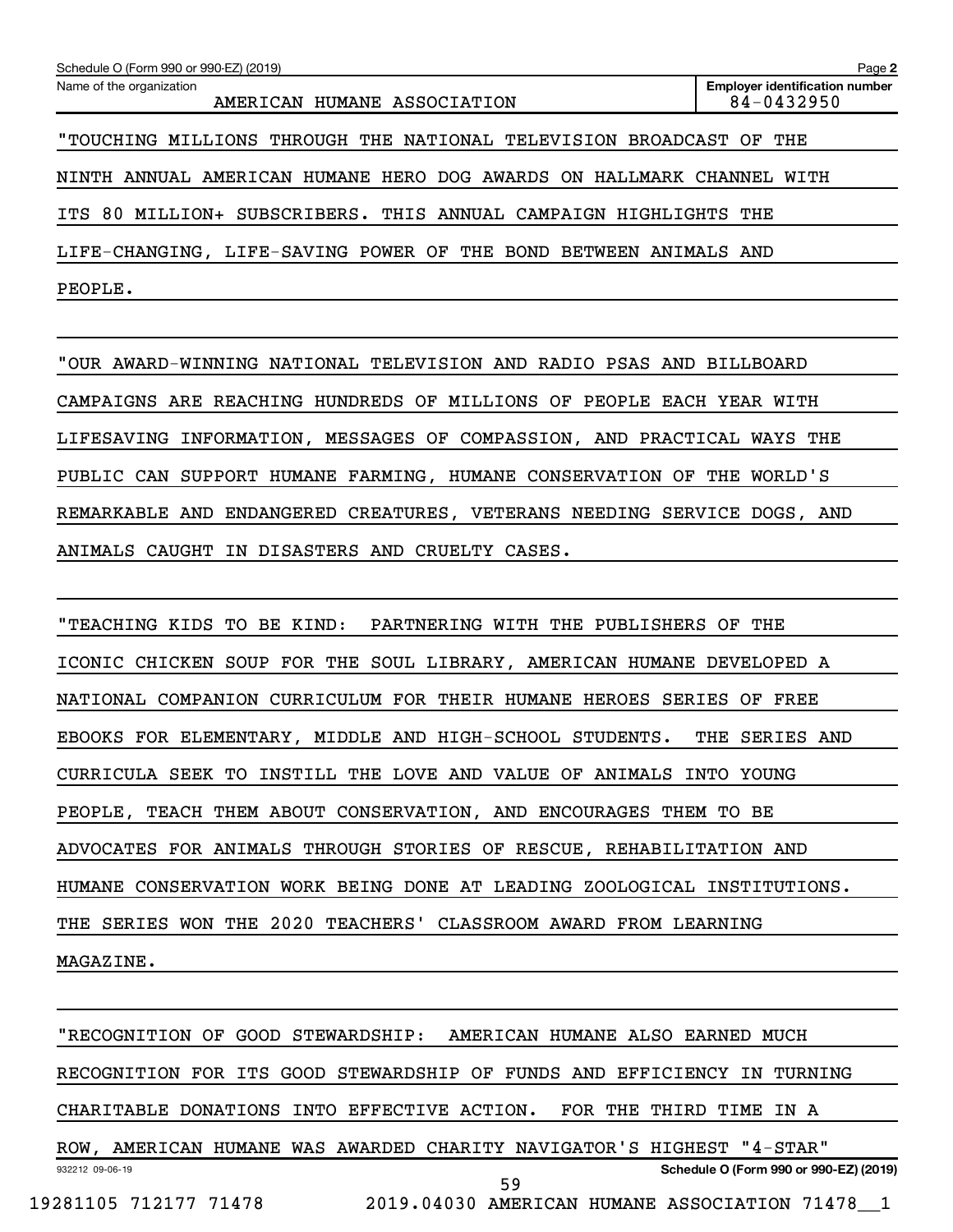| Schedule O (Form 990 or 990-EZ) (2019)                                        | Page 2                                              |
|-------------------------------------------------------------------------------|-----------------------------------------------------|
| Name of the organization<br>AMERICAN HUMANE ASSOCIATION                       | <b>Employer identification number</b><br>84-0432950 |
| RATING - SOMETHING ONLY A FRACTION OF THE 1.5 MILLION U.S. CHARITIES          |                                                     |
| HAVE ACHIEVED.<br>AMERICAN HUMANE HAS ALSO BEEN NAMED A "TOP-RATED            |                                                     |
| CHARITY" WITH AN "A" RATING BY CHARITYWATCH, WAS CALLED A "BEST               |                                                     |
| CHARITY" TO SUPPORT BY CONSUMER REPORTS, AND IS AMONG THE FEW U.S.            |                                                     |
| CHARITIES TO BE ACCREDITED BY THE BETTER BUSINESS BUREAU'S WISE GIVING        |                                                     |
| ALLIANCE.                                                                     |                                                     |
| EXPENSES $$2,612,879$ .<br>INCLUDING GRANTS OF \$ 37,000. REVENUE \$ 786,700. |                                                     |
| FORM 990, PART VI, SECTION B, LINE 11B:                                       |                                                     |
| THE FORM 990 IS DISTRIBUTED TO THE BOARD BUDGET AND FINANCE COMMITTEE FOR     |                                                     |
| REVIEW AND APPROVAL AND TO THE BOARD OF DIRECTORS FOR THEIR REVIEW AND        |                                                     |
| COMMENT BEFORE FILING.                                                        |                                                     |
|                                                                               |                                                     |
| FORM 990, PART VI, SECTION B, LINE 12C:                                       |                                                     |
| INTEREST POLICY IS TO PROTECT THE INTERESTS OF THE<br>THE CONFLICT OF         |                                                     |
| ASSOCIATION WHEN IT IS CONTEMPLATING TAKING AN ACTION OR MAKING A DECISION    |                                                     |
| THAT MAY BENEFIT THE PRIVATE INTERESTS OF A "RESPONSIBLE PERSON" OR RELATED   |                                                     |
| PARTY. A "RESPONSIBLE PERSON" IS ANY DIRECTOR, CORPORATE OFFICER OF VICE      |                                                     |
| PRESIDENT OR HIGHER, OR MEMBER OF A COMMITTEE WITH BOARD-DELEGATED POWERS     |                                                     |
| OF THE ASSOCIATION. EACH "RESPONSIBLE PERSON" SHALL, UPON ELECTION OR         |                                                     |
| APPOINTMENT AND ANNUALLY THEREAFTER, SIGN A STATEMENT THAT AFFIRMS SUCH       |                                                     |
| PERSON 1) HAS RECEIVED A COPY OF THE POLICY 2) HAS READ AND UNDERSTANDS THE   |                                                     |
| POLICY AND 3) HAS AGREED TO COMPLY WITH THE POLICY. IN ADDITION, EACH         |                                                     |
| "RESPONSIBLE PERSON" SHALL, UPON ELECTION OR APPOINTMENT AND ANNUALLY         |                                                     |
| THEREAFTER, COMPLETE A DISCLOSURE FORM IDENTIFYING ANY INTERESTS, POSITIONS   |                                                     |
| OR RELATIONSHIPS THAT HE OR SHE BELIEVES COULD CONTRIBUTE TO A CONFLICT OF    |                                                     |
| INTEREST. DISCLOSURE FORMS SHALL BE SUBMITIED TO THE BOARD OF DIRECTORS       |                                                     |
| FOR REVIEW AND EVALUATION. IF A CONFLICT OF INTEREST ARISES WITH RESPECT      |                                                     |
| 932212 09-06-19<br>60                                                         | Schedule O (Form 990 or 990-EZ) (2019)              |
| 19281105 712177 71478 2019.04030 AMERICAN HUMANE ASSOCIATION 71478_1          |                                                     |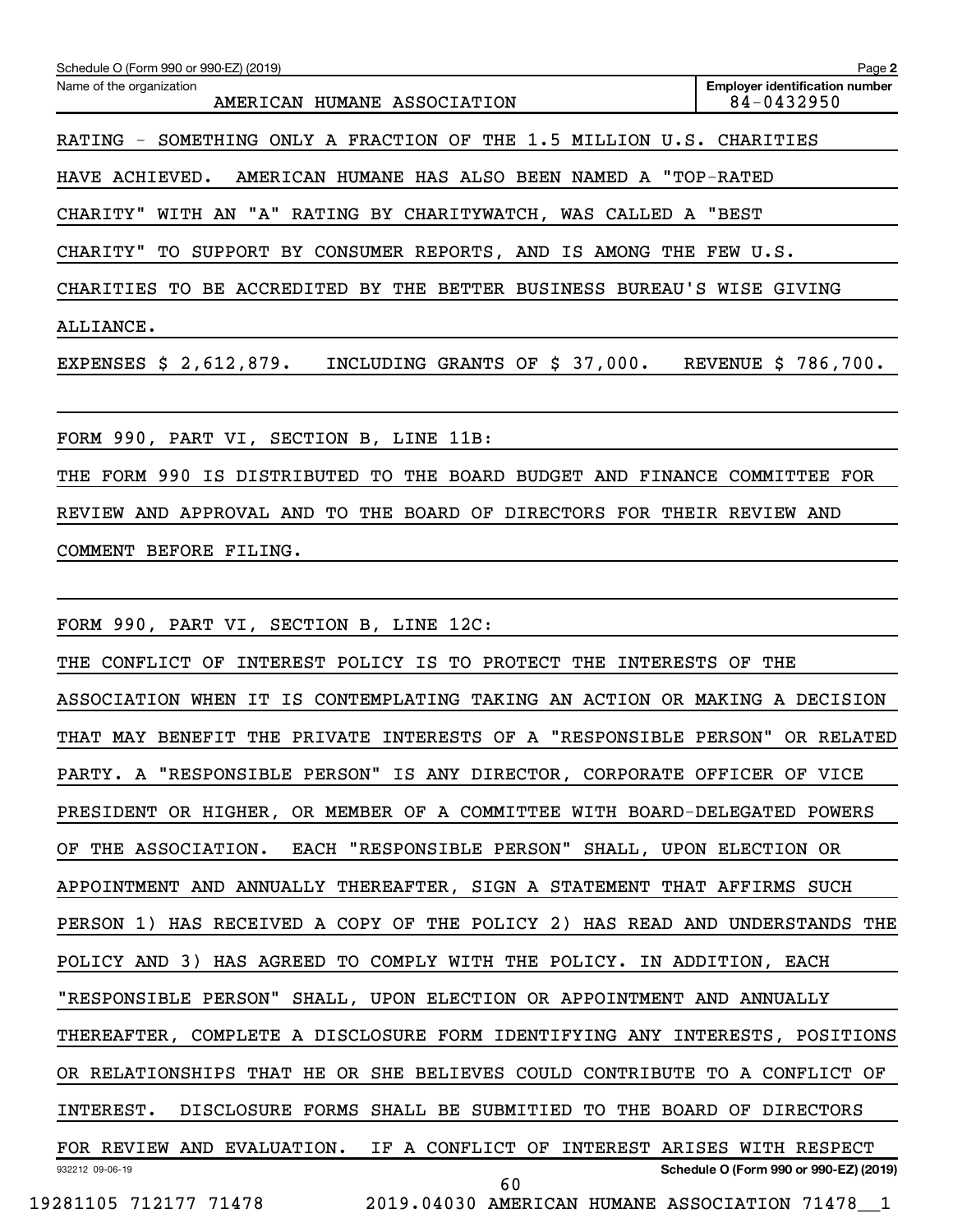| Schedule O (Form 990 or 990-EZ) (2019)                                      | Page 2                                              |
|-----------------------------------------------------------------------------|-----------------------------------------------------|
| Name of the organization<br>AMERICAN HUMANE ASSOCIATION                     | <b>Employer identification number</b><br>84-0432950 |
| TO A PARTICULAR MATTER TO BE ACTED UPON BY THE ASSOCIATION, 1) THE          |                                                     |
| "RESPONSIBLE PERSON" MUST DISCLOSE TO THOSE CHARGED WITH MAKING THE         |                                                     |
| DECISION ON BEHALF OF THE ASSOCIATION ALL FACTS MATERIAL TO THE CONFLICT OF |                                                     |
| INTEREST AND ANY MATERIAL FACTS THAT BEAR ON THE DECISION FROM THE          |                                                     |
| STANDPOINT OF THE ASSOCIATION, PRIOR TO THE ASSOCIATION TAKING ACTION AND   |                                                     |
| 2) ALTHOUGH THE "RESPONSIBLE PERSON" MAY MAKE A PRESENTATION AT THE         |                                                     |
| MEETING, AND RESPOND TO QUESTIONS, HE OR SHE MUST EXCUSE HIMSELF OR HERSELF |                                                     |
| FROM DELIBERATION AND DEBATE ON THE MATTER, AND MUST NOT ATTEMPT TO EXERT   |                                                     |
| HIS OR HER PERSONAL INFLUENCE WITH RESPECT TO THE MATTER, EITHER AT OR      |                                                     |
| OUTSIDE THE MEETING.<br>THE ASSOCIATION MAY APPROVE THE MATTER IF 1) THE    |                                                     |
| MATERIAL FACTS AS TO THE "RESPONSIBLE PERSON'S" OR RELATED PARTY'S          |                                                     |
| INTEREST, POSITION OR RELATIONSHIP GIVING RISE TO THE CONFLICT OF INTEREST, |                                                     |
| AND AS TO THE MATTER, ARE DISCLOSED OR ARE KNOWN TO THE BOARD OF DIRECTORS  |                                                     |
| OR ANY BOARD COMMITTEE DELEGATED AUTHORITY OVER THE MATTER AND 2) THE BOARD |                                                     |
| OR BOARD COMMITTEE IN GOOD FAITH AUTHORIZES, APPROVES OR RATIFIES THE       |                                                     |
| MATTER BY THE AFFIRMATIVE VOTE OF A MAJORITY OF ALL OF THE DISINTERESTED    |                                                     |
| DIRECTORS OR COMMITTEE MEMBERS AT A MEETING AT WHICH A QUORUM IS PRESENT,   |                                                     |
| EVEN THOUGH THE DISINTERESTED DIRECTORS OR COMMITTEE MEMBERS ARE LESS THAN  |                                                     |
| A QUORUM.                                                                   |                                                     |
|                                                                             |                                                     |

FORM 990, PART VI, SECTION B, LINE 15:

932212 09-06-19 **Schedule O (Form 990 or 990-EZ) (2019)** THE BOARD OF DIRECTORS DELEGATES COMPENSATION DETERMINATION FOR THE PRESIDENT AND CHIEF EXECUTIVE OFFICER TO THE BOARD COMPENSATION COMMITTEE. THE BOARD COMPENSATION COMMITTEE USES SALARY SURVEYS GATHERED FROM AMERICAN SOCIETY OF ASSOCIATION EXECUTIVES, CHRONICLE OF PHILANTHROPY, ASSOCIATION OF FUNDRAISING PROFESSIONALS, AND ECONOMIC RESEARCH INSTITUTE AS WELL AS COMPENSATION INFORMATION FOR SIMILAR POSITIONS OF SIMILAR ORGANIZATIONS FOR THE DETERMINATION OF COMPENSATION. THE COMMITTEE ALSO FACTORS IN GEOGRAPHIC 19281105 712177 71478 2019.04030 AMERICAN HUMANE ASSOCIATION 71478\_\_1 61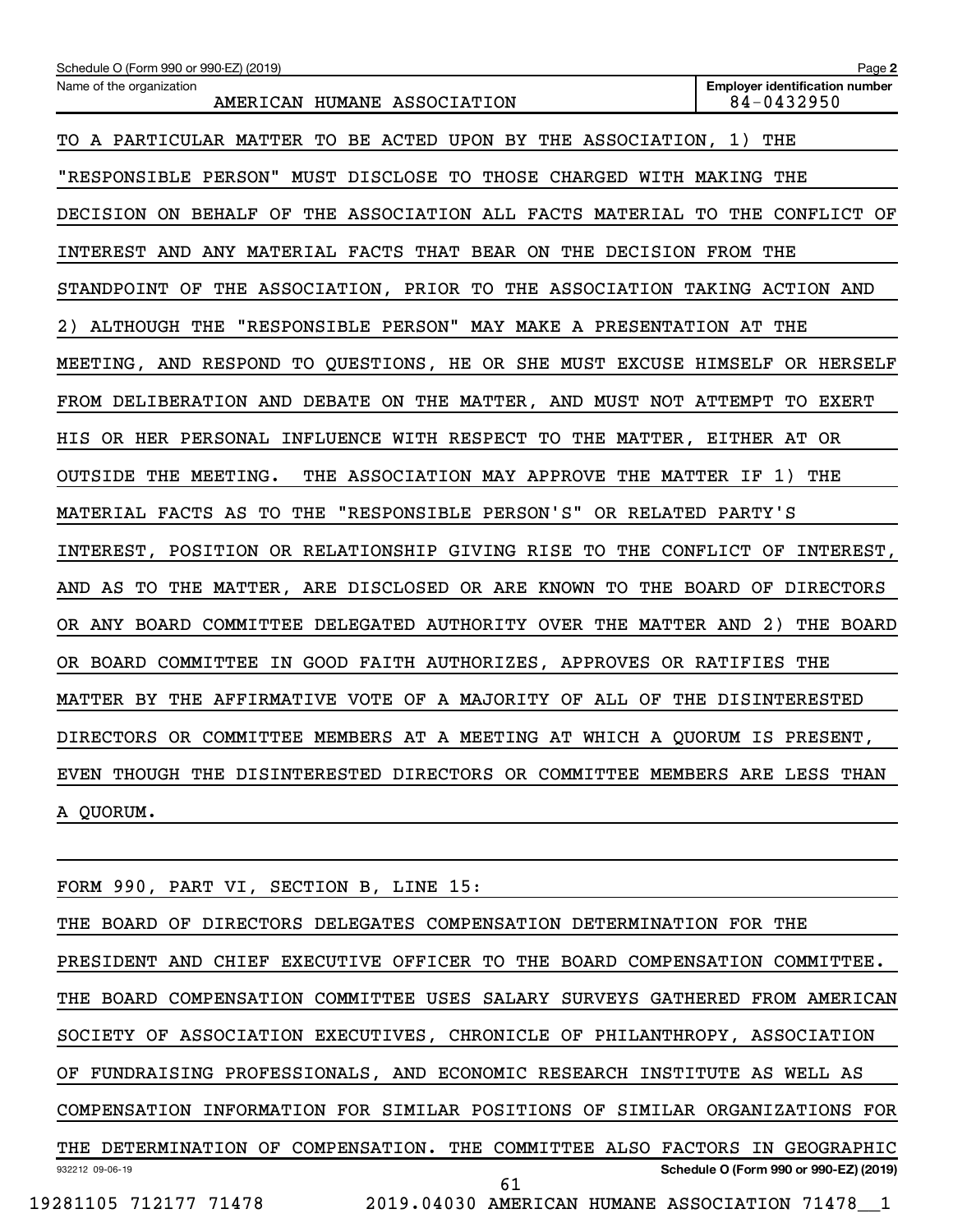| Schedule O (Form 990 or 990-EZ) (2019)                                                                                     | Page 2                                              |
|----------------------------------------------------------------------------------------------------------------------------|-----------------------------------------------------|
| Name of the organization<br>AMERICAN HUMANE ASSOCIATION                                                                    | <b>Employer identification number</b><br>84-0432950 |
| PAY DIFFERENTIAL, EXPERIENCE, EDUCATION, PERFORMANCE, SCOPE OF DUTIES,                                                     |                                                     |
| INTERNAL EQUITY, AND SALARY HISTORY OF INDIVIDUALS IN THE COMPENSATION                                                     |                                                     |
| PROCESS. THIS PROCESS IS DONE ON AN ANNUAL BASIS. THE PRESIDENT AND CHIEF                                                  |                                                     |
| EXECUTIVE OFFICER USE A SIMILAR COMPARABILITY STUDY AS WELL AS FACTORS IN                                                  |                                                     |
| GEOGRAPHIC PAY DIFFERENTIAL, EXPERIENCE, EDUCATION, PERFORMANCE, SCOPE OF                                                  |                                                     |
| DUTIES, INTERNAL EQUITY, AND SALARY HISTORY FOR INDIVIDUALS TO EVALUATE AND                                                |                                                     |
| SET COMPENSATION FOR ALL OTHER EMPLOYEES. THE PRESIDENT AND CHIEF                                                          |                                                     |
| EXECUTIVE OFFICER SHALL ANNUALLY REPORT TO THE BOARD REGARDING COMPLETION                                                  |                                                     |
| OF THIS RESPONSIBILITY.                                                                                                    |                                                     |
|                                                                                                                            |                                                     |
| FORM 990, PART VI, LINE 17, LIST OF STATES RECEIVING COPY OF FORM 990:                                                     |                                                     |
| AL , AK , AZ , AR , CA , CO , CT , FL , GA , HI , IL , IN , KS , KY , MD , MA , MI , MN , MS , NH , NJ , NM , NY , NC , ND |                                                     |
| OH, OK, OR, PA, RI, SC, TN, UT, VA, WA, WV, WI, LA                                                                         |                                                     |
|                                                                                                                            |                                                     |
| FORM 990, PART VI, SECTION C, LINE 19:                                                                                     |                                                     |
| THE ASSOCIATION'S GOVERNING DOCUMENTS, CONFLICT OF INTEREST POLICY, AND                                                    |                                                     |
| AUDITED FINANCIAL STATEMENTS ARE MADE AVAILABLE TO THE PUBLIC UPON REQUEST.                                                |                                                     |
|                                                                                                                            |                                                     |
| FORM 990, PART IX, LINE 11G, OTHER FEES:                                                                                   |                                                     |
| CONSULTANTS:                                                                                                               |                                                     |
| PROGRAM SERVICE EXPENSES                                                                                                   | 2,606,623.                                          |
| MANAGEMENT AND GENERAL EXPENSES                                                                                            | 226,077.                                            |
| FUNDRAISING EXPENSES                                                                                                       | 169,534.                                            |
| TOTAL EXPENSES                                                                                                             | 3,002,234.                                          |
| TOTAL OTHER FEES ON FORM 990, PART IX, LINE 11G, COL A                                                                     | 3,002,234.                                          |
|                                                                                                                            |                                                     |
| FORM 990, PART XI, LINE 9, CHANGES IN NET ASSETS:                                                                          |                                                     |
| CHANGE IN VALUE OF BENEFICIAL INTEREST IN PERPETUAL TRUSTS                                                                 | $-144, 469.$                                        |

19281105 712177 71478 2019.04030 AMERICAN HUMANE ASSOCIATION 71478\_\_1

932212 09-06-19

62

**Schedule O (Form 990 or 990-EZ) (2019)**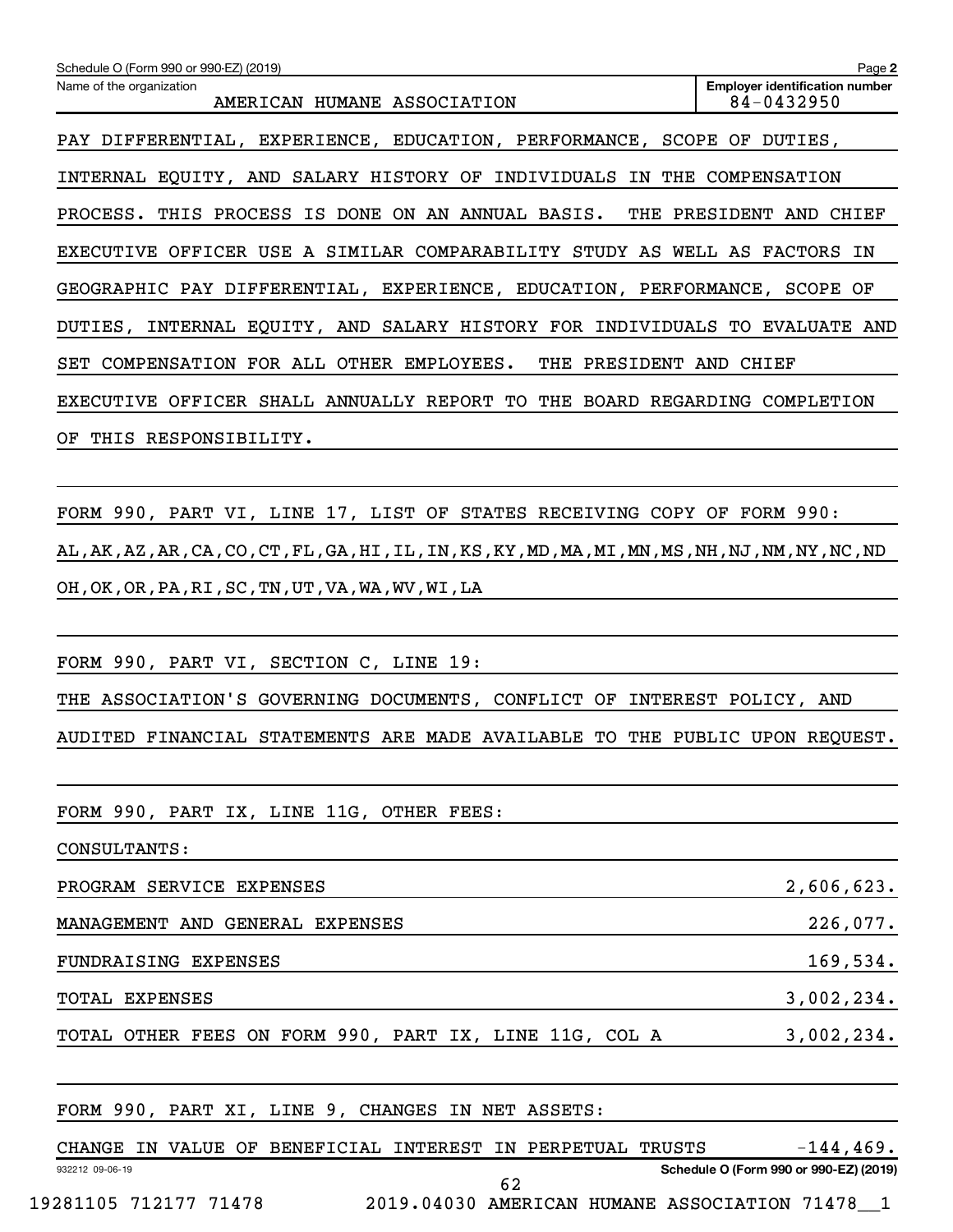| Schedule O (Form 990 or 990-EZ) (2019)       |                             | Page 2                                                      |
|----------------------------------------------|-----------------------------|-------------------------------------------------------------|
| Name of the organization                     | AMERICAN HUMANE ASSOCIATION | <b>Employer identification number</b><br>84-0432950         |
| CHANGE IN VALUE OF SPLIT INTEREST AGREEMENTS |                             | $-45,988.$                                                  |
| TOTAL TO FORM 990, PART XI, LINE 9           |                             | $-190, 457.$                                                |
| FORM 990, PART XII, LINE 2C:                 |                             |                                                             |
| THE PROCESS HAS NOT CHANGED FROM PRIOR YEAR. |                             |                                                             |
|                                              |                             |                                                             |
|                                              |                             |                                                             |
|                                              |                             |                                                             |
|                                              |                             |                                                             |
|                                              |                             |                                                             |
|                                              |                             |                                                             |
|                                              |                             |                                                             |
|                                              |                             |                                                             |
|                                              |                             |                                                             |
|                                              |                             |                                                             |
|                                              |                             |                                                             |
|                                              |                             |                                                             |
|                                              |                             |                                                             |
|                                              |                             |                                                             |
|                                              |                             |                                                             |
| 932212 09-06-19                              | 63                          | Schedule O (Form 990 or 990-EZ) (2019)                      |
| 19281105 712177 71478                        |                             | 2019.04030 AMERICAN HUMANE ASSOCIATION 71478<br>$\mathbf 1$ |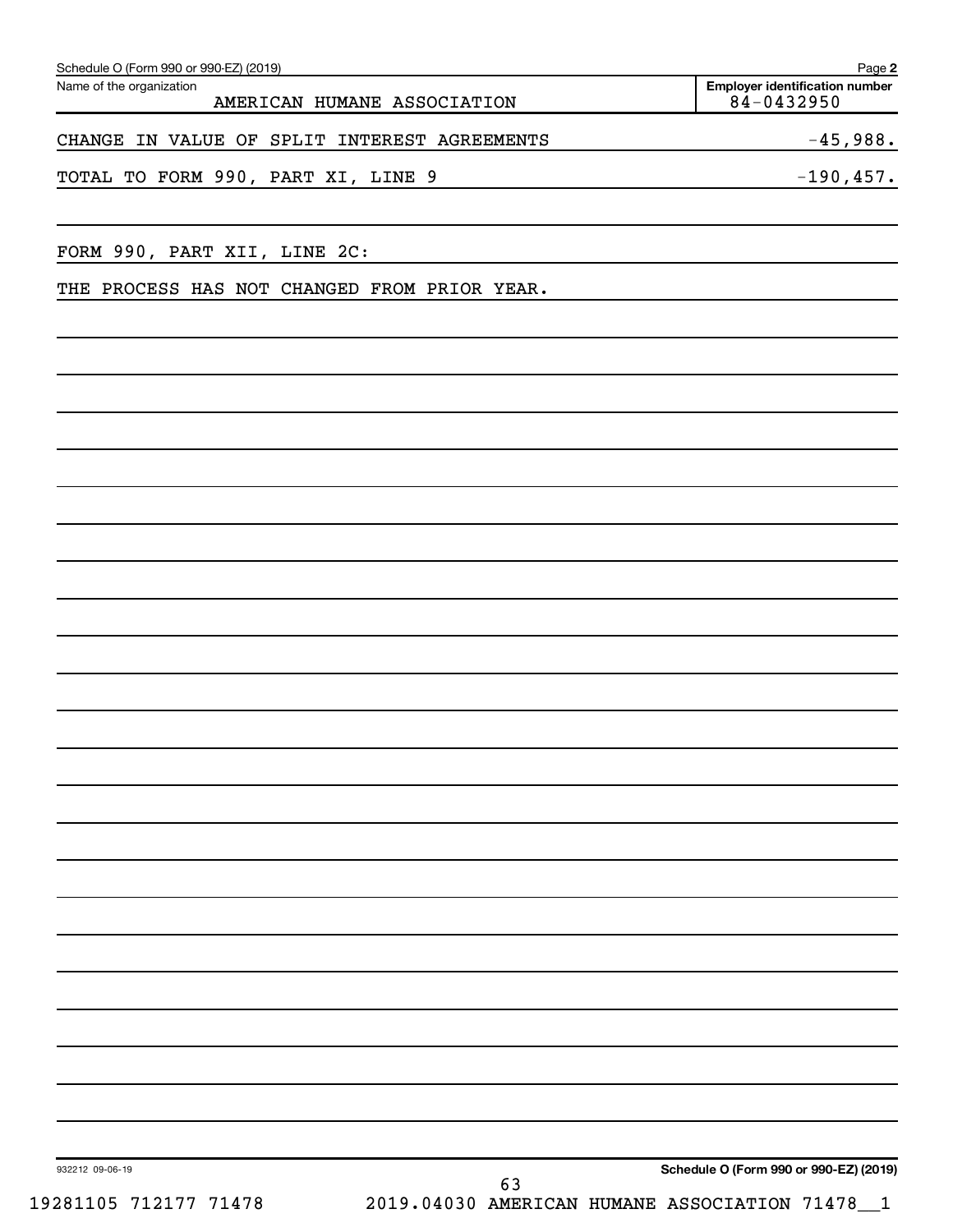| <b>SCHEDULE R</b> |
|-------------------|
|                   |

## Department of the Treasury

## **Related Organizations and Unrelated Partnerships**

**(Form 990) Complete if the organization answered "Yes" on Form 990, Part IV, line 33, 34, 35b, 36, or 37.** |

**Attach to Form 990. Contract to Form 990. Contract to Public** 

OMB No. 1545-0047

**| Go to www.irs.gov/Form990 for instructions and the latest information. Inspection 2019**<br>Open to Public

**Employer identification number**

Internal Revenue Service Name of the organization

## AMERICAN HUMANE ASSOCIATION

Part I ldentification of Disregarded Entities. Complete if the organization answered "Yes" on Form 990, Part IV, line 33.

| (a)<br>Name, address, and EIN (if applicable)<br>of disregarded entity | (b)<br>Primary activity | (c)<br>Legal domicile (state or<br>foreign country) | (d)<br>Total income | (e)<br>End-of-year assets | (f)<br>Direct controlling<br>entity |
|------------------------------------------------------------------------|-------------------------|-----------------------------------------------------|---------------------|---------------------------|-------------------------------------|
|                                                                        |                         |                                                     |                     |                           |                                     |
|                                                                        |                         |                                                     |                     |                           |                                     |
|                                                                        |                         |                                                     |                     |                           |                                     |
|                                                                        |                         |                                                     |                     |                           |                                     |

### **Part II** Identification of Related Tax-Exempt Organizations. Complete if the organization answered "Yes" on Form 990, Part IV, line 34, because it had one or more related tax-exempt<br>Part II acconizations during the tax ye organizations during the tax year.

| (a)<br>Name, address, and EIN<br>of related organization | (b)<br>Primary activity  | (c)<br>Legal domicile (state or<br>foreign country) | (d)<br>Exempt Code<br>section | (e)<br>Public charity<br>status (if section | (f)<br>Direct controlling<br>entity | $(g)$<br>Section 512(b)(13) | controlled<br>entity? |
|----------------------------------------------------------|--------------------------|-----------------------------------------------------|-------------------------------|---------------------------------------------|-------------------------------------|-----------------------------|-----------------------|
|                                                          |                          |                                                     |                               | 501(c)(3))                                  |                                     | Yes                         | No                    |
| AMERICAN HUMANE ASSOCIATION OF CALIFORNIA -              |                          |                                                     |                               |                                             |                                     |                             |                       |
| 95-4705956, 11530 VENTURA BOULEVARD, STUDIO              | PREVENTION OF CRUELTY TO |                                                     |                               |                                             | AMERICAN HUMANE                     |                             |                       |
| CITY, CA 91604                                           | ANIMALS                  | CALIFORNIA                                          | 501(C)(3)                     | LINE 7                                      | ASSOCIATION                         | X                           |                       |
|                                                          |                          |                                                     |                               |                                             |                                     |                             |                       |
|                                                          |                          |                                                     |                               |                                             |                                     |                             |                       |
|                                                          |                          |                                                     |                               |                                             |                                     |                             |                       |

**For Paperwork Reduction Act Notice, see the Instructions for Form 990. Schedule R (Form 990) 2019**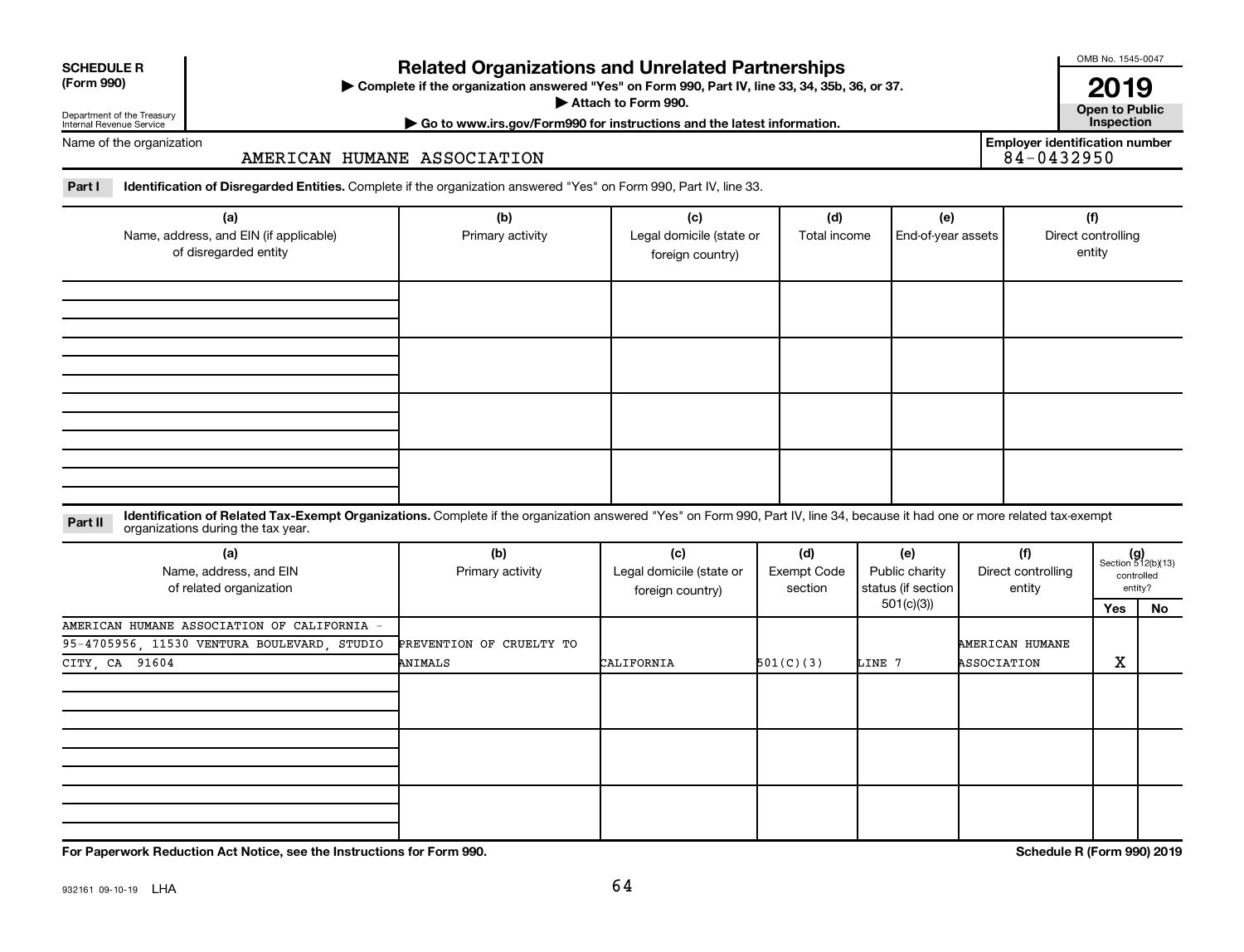## Schedule R (Form 990) 2019 AMERICAN HUMANE ASSOCIATION 84-0432950  $_{\text{Page}}$

Part III Identification of Related Organizations Taxable as a Partnership. Complete if the organization answered "Yes" on Form 990, Part IV, line 34, because it had one or more related<br>Read to the organizations tracted as organizations treated as a partnership during the tax year.

| Organizations treated as a partnership during the tax year.                                                                                                                                         |                  |                     |                    |          |                                                             |  |                                    |                                                                                            |                     |                  |                       |                        |            |                       |                                              |  |  |        |  |                       |  |              |                                 |  |                    |  |  |
|-----------------------------------------------------------------------------------------------------------------------------------------------------------------------------------------------------|------------------|---------------------|--------------------|----------|-------------------------------------------------------------|--|------------------------------------|--------------------------------------------------------------------------------------------|---------------------|------------------|-----------------------|------------------------|------------|-----------------------|----------------------------------------------|--|--|--------|--|-----------------------|--|--------------|---------------------------------|--|--------------------|--|--|
| (a)                                                                                                                                                                                                 | (b)              | (c)                 | (d)                |          | (e)                                                         |  | (f)                                |                                                                                            | (g)                 |                  | (h)                   | (i)                    |            | (i)                   | (k)                                          |  |  |        |  |                       |  |              |                                 |  |                    |  |  |
| Name, address, and EIN                                                                                                                                                                              | Primary activity | Legal<br>domicile   | Direct controlling |          |                                                             |  | Share of total                     | Share of                                                                                   |                     | Disproportionate |                       | Code V-UBI             |            | General or Percentage |                                              |  |  |        |  |                       |  |              |                                 |  |                    |  |  |
| of related organization                                                                                                                                                                             |                  | (state or           | entity             |          |                                                             |  |                                    | Predominant income<br>(related, unrelated,<br>excluded from tax under<br>sections 512-514) |                     |                  |                       |                        |            |                       |                                              |  |  | income |  | end-of-year<br>assets |  | allocations? | amount in box<br>20 of Schedule |  | managing ownership |  |  |
|                                                                                                                                                                                                     |                  | foreign<br>country) |                    |          |                                                             |  |                                    |                                                                                            |                     | Yes              | No                    | K-1 (Form 1065) Yes No |            |                       |                                              |  |  |        |  |                       |  |              |                                 |  |                    |  |  |
|                                                                                                                                                                                                     |                  |                     |                    |          |                                                             |  |                                    |                                                                                            |                     |                  |                       |                        |            |                       |                                              |  |  |        |  |                       |  |              |                                 |  |                    |  |  |
|                                                                                                                                                                                                     |                  |                     |                    |          |                                                             |  |                                    |                                                                                            |                     |                  |                       |                        |            |                       |                                              |  |  |        |  |                       |  |              |                                 |  |                    |  |  |
|                                                                                                                                                                                                     |                  |                     |                    |          |                                                             |  |                                    |                                                                                            |                     |                  |                       |                        |            |                       |                                              |  |  |        |  |                       |  |              |                                 |  |                    |  |  |
|                                                                                                                                                                                                     |                  |                     |                    |          |                                                             |  |                                    |                                                                                            |                     |                  |                       |                        |            |                       |                                              |  |  |        |  |                       |  |              |                                 |  |                    |  |  |
|                                                                                                                                                                                                     |                  |                     |                    |          |                                                             |  |                                    |                                                                                            |                     |                  |                       |                        |            |                       |                                              |  |  |        |  |                       |  |              |                                 |  |                    |  |  |
|                                                                                                                                                                                                     |                  |                     |                    |          |                                                             |  |                                    |                                                                                            |                     |                  |                       |                        |            |                       |                                              |  |  |        |  |                       |  |              |                                 |  |                    |  |  |
|                                                                                                                                                                                                     |                  |                     |                    |          |                                                             |  |                                    |                                                                                            |                     |                  |                       |                        |            |                       |                                              |  |  |        |  |                       |  |              |                                 |  |                    |  |  |
|                                                                                                                                                                                                     |                  |                     |                    |          |                                                             |  |                                    |                                                                                            |                     |                  |                       |                        |            |                       |                                              |  |  |        |  |                       |  |              |                                 |  |                    |  |  |
|                                                                                                                                                                                                     |                  |                     |                    |          |                                                             |  |                                    |                                                                                            |                     |                  |                       |                        |            |                       |                                              |  |  |        |  |                       |  |              |                                 |  |                    |  |  |
|                                                                                                                                                                                                     |                  |                     |                    |          |                                                             |  |                                    |                                                                                            |                     |                  |                       |                        |            |                       |                                              |  |  |        |  |                       |  |              |                                 |  |                    |  |  |
|                                                                                                                                                                                                     |                  |                     |                    |          |                                                             |  |                                    |                                                                                            |                     |                  |                       |                        |            |                       |                                              |  |  |        |  |                       |  |              |                                 |  |                    |  |  |
|                                                                                                                                                                                                     |                  |                     |                    |          |                                                             |  |                                    |                                                                                            |                     |                  |                       |                        |            |                       |                                              |  |  |        |  |                       |  |              |                                 |  |                    |  |  |
|                                                                                                                                                                                                     |                  |                     |                    |          |                                                             |  |                                    |                                                                                            |                     |                  |                       |                        |            |                       |                                              |  |  |        |  |                       |  |              |                                 |  |                    |  |  |
|                                                                                                                                                                                                     |                  |                     |                    |          |                                                             |  |                                    |                                                                                            |                     |                  |                       |                        |            |                       |                                              |  |  |        |  |                       |  |              |                                 |  |                    |  |  |
|                                                                                                                                                                                                     |                  |                     |                    |          |                                                             |  |                                    |                                                                                            |                     |                  |                       |                        |            |                       |                                              |  |  |        |  |                       |  |              |                                 |  |                    |  |  |
|                                                                                                                                                                                                     |                  |                     |                    |          |                                                             |  |                                    |                                                                                            |                     |                  |                       |                        |            |                       |                                              |  |  |        |  |                       |  |              |                                 |  |                    |  |  |
| Identification of Related Organizations Taxable as a Corporation or Trust. Complete if the organization answered "Yes" on Form 990, Part IV, line 34, because it had one or more related<br>Part IV |                  |                     |                    |          |                                                             |  |                                    |                                                                                            |                     |                  |                       |                        |            |                       |                                              |  |  |        |  |                       |  |              |                                 |  |                    |  |  |
| organizations treated as a corporation or trust during the tax year.                                                                                                                                |                  |                     |                    |          |                                                             |  |                                    |                                                                                            |                     |                  |                       |                        |            |                       |                                              |  |  |        |  |                       |  |              |                                 |  |                    |  |  |
| (a)                                                                                                                                                                                                 |                  |                     | (b)                | (c)      | (d)                                                         |  | (e)                                |                                                                                            | (f)                 |                  |                       | (g)                    |            | (h)                   |                                              |  |  |        |  |                       |  |              |                                 |  |                    |  |  |
| Name, address, and EIN                                                                                                                                                                              |                  |                     | Primary activity   |          | Direct controlling<br>Legal domicile<br>(state or<br>entity |  | Type of entity<br>(C corp, S corp, |                                                                                            |                     | Share of total   |                       | Share of               | Percentage |                       | $(i)$<br>Section<br>512(b)(13)<br>controlled |  |  |        |  |                       |  |              |                                 |  |                    |  |  |
| of related organization                                                                                                                                                                             |                  |                     |                    | foreign  |                                                             |  |                                    |                                                                                            | income<br>or trust) |                  | end-of-year<br>assets |                        | ownership  |                       | entity?                                      |  |  |        |  |                       |  |              |                                 |  |                    |  |  |
|                                                                                                                                                                                                     |                  |                     |                    | country) |                                                             |  |                                    |                                                                                            |                     |                  |                       |                        |            |                       | Yes   No                                     |  |  |        |  |                       |  |              |                                 |  |                    |  |  |
|                                                                                                                                                                                                     |                  |                     |                    |          |                                                             |  |                                    |                                                                                            |                     |                  |                       |                        |            |                       |                                              |  |  |        |  |                       |  |              |                                 |  |                    |  |  |
|                                                                                                                                                                                                     |                  |                     |                    |          |                                                             |  |                                    |                                                                                            |                     |                  |                       |                        |            |                       |                                              |  |  |        |  |                       |  |              |                                 |  |                    |  |  |
|                                                                                                                                                                                                     |                  |                     |                    |          |                                                             |  |                                    |                                                                                            |                     |                  |                       |                        |            |                       |                                              |  |  |        |  |                       |  |              |                                 |  |                    |  |  |
|                                                                                                                                                                                                     |                  |                     |                    |          |                                                             |  |                                    |                                                                                            |                     |                  |                       |                        |            |                       |                                              |  |  |        |  |                       |  |              |                                 |  |                    |  |  |
|                                                                                                                                                                                                     |                  |                     |                    |          |                                                             |  |                                    |                                                                                            |                     |                  |                       |                        |            |                       |                                              |  |  |        |  |                       |  |              |                                 |  |                    |  |  |
|                                                                                                                                                                                                     |                  |                     |                    |          |                                                             |  |                                    |                                                                                            |                     |                  |                       |                        |            |                       |                                              |  |  |        |  |                       |  |              |                                 |  |                    |  |  |
|                                                                                                                                                                                                     |                  |                     |                    |          |                                                             |  |                                    |                                                                                            |                     |                  |                       |                        |            |                       |                                              |  |  |        |  |                       |  |              |                                 |  |                    |  |  |
|                                                                                                                                                                                                     |                  |                     |                    |          |                                                             |  |                                    |                                                                                            |                     |                  |                       |                        |            |                       |                                              |  |  |        |  |                       |  |              |                                 |  |                    |  |  |
|                                                                                                                                                                                                     |                  |                     |                    |          |                                                             |  |                                    |                                                                                            |                     |                  |                       |                        |            |                       |                                              |  |  |        |  |                       |  |              |                                 |  |                    |  |  |
|                                                                                                                                                                                                     |                  |                     |                    |          |                                                             |  |                                    |                                                                                            |                     |                  |                       |                        |            |                       |                                              |  |  |        |  |                       |  |              |                                 |  |                    |  |  |
|                                                                                                                                                                                                     |                  |                     |                    |          |                                                             |  |                                    |                                                                                            |                     |                  |                       |                        |            |                       |                                              |  |  |        |  |                       |  |              |                                 |  |                    |  |  |
|                                                                                                                                                                                                     |                  |                     |                    |          |                                                             |  |                                    |                                                                                            |                     |                  |                       |                        |            |                       |                                              |  |  |        |  |                       |  |              |                                 |  |                    |  |  |
|                                                                                                                                                                                                     |                  |                     |                    |          |                                                             |  |                                    |                                                                                            |                     |                  |                       |                        |            |                       |                                              |  |  |        |  |                       |  |              |                                 |  |                    |  |  |
|                                                                                                                                                                                                     |                  |                     |                    |          |                                                             |  |                                    |                                                                                            |                     |                  |                       |                        |            |                       |                                              |  |  |        |  |                       |  |              |                                 |  |                    |  |  |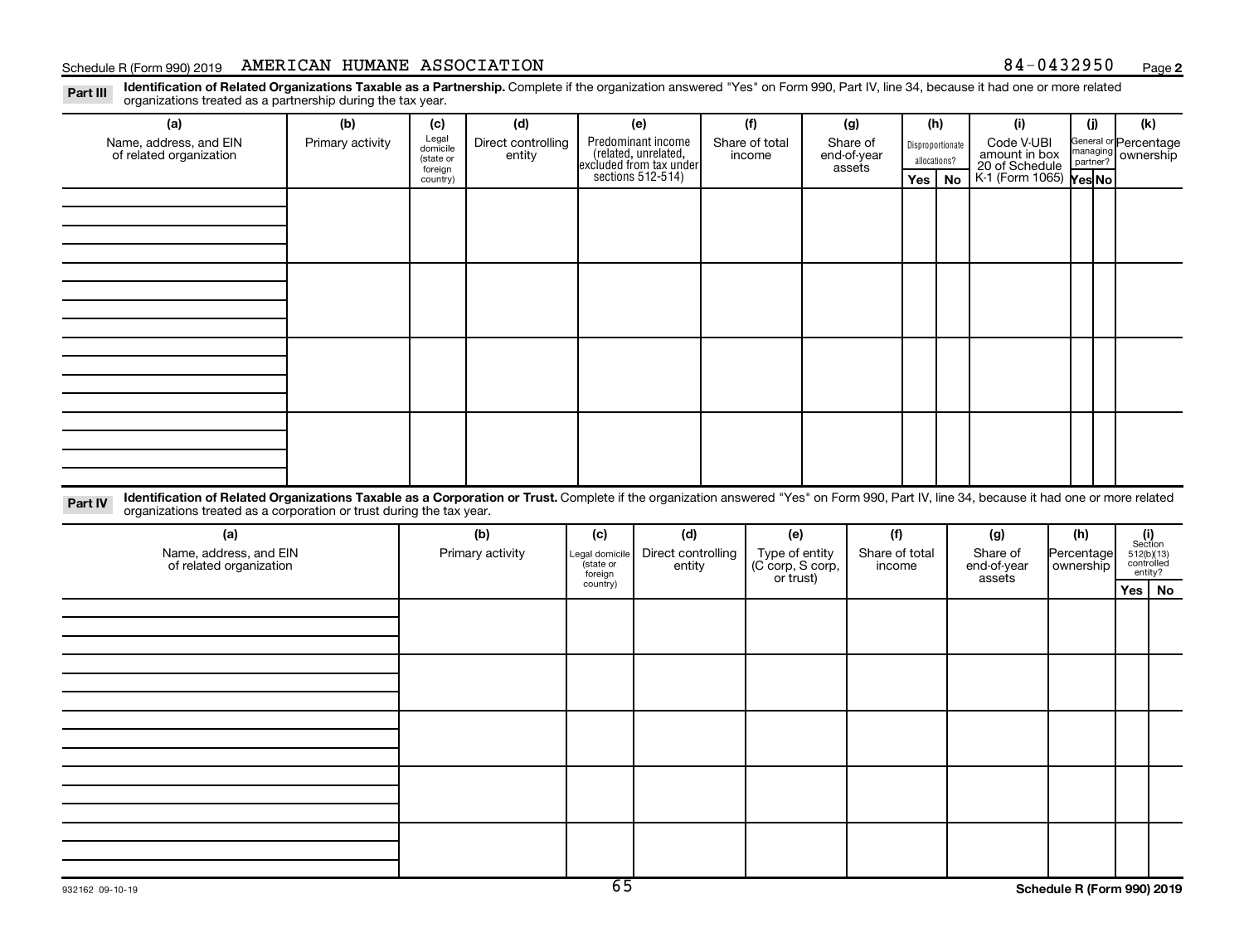## Schedule R (Form 990) 2019 AMERICAN HUMANE ASSOCIATION 84-0432950  $_{\text{Page}}$

|  |  |  |  | Part V Transactions With Related Organizations. Complete if the organization answered "Yes" on Form 990, Part IV, line 34, 35b, or 36. |
|--|--|--|--|----------------------------------------------------------------------------------------------------------------------------------------|
|--|--|--|--|----------------------------------------------------------------------------------------------------------------------------------------|

| Note: Complete line 1 if any entity is listed in Parts II, III, or IV of this schedule. |                                                                                                                                                                                                                                      |              |                 |                                       |                 |  |                                                        |  |  |  |
|-----------------------------------------------------------------------------------------|--------------------------------------------------------------------------------------------------------------------------------------------------------------------------------------------------------------------------------------|--------------|-----------------|---------------------------------------|-----------------|--|--------------------------------------------------------|--|--|--|
|                                                                                         | During the tax year, did the organization engage in any of the following transactions with one or more related organizations listed in Parts II-IV?                                                                                  |              |                 |                                       |                 |  |                                                        |  |  |  |
|                                                                                         |                                                                                                                                                                                                                                      |              |                 |                                       | 1a              |  | $\overline{\mathbf{x}}$<br>$\overline{\textnormal{x}}$ |  |  |  |
|                                                                                         |                                                                                                                                                                                                                                      |              |                 |                                       |                 |  |                                                        |  |  |  |
|                                                                                         |                                                                                                                                                                                                                                      |              |                 |                                       |                 |  |                                                        |  |  |  |
|                                                                                         | d Loans or loan guarantees to or for related organization(s) www.communities.com/www.communities.com/www.communities.com/www.communities.com/www.communities.com/www.communities.com/www.communities.com/www.communities.com/w       |              |                 |                                       |                 |  |                                                        |  |  |  |
|                                                                                         | e Loans or loan guarantees by related organization(s) www.array.com/www.array.com/www.array.com/www.array.com/www.array.com/www.array.com/www.array.com/www.array.com/www.array.com/www.array.com/www.array.com/www.array.com/       |              |                 |                                       | 1e              |  | $\overline{\texttt{x}}$                                |  |  |  |
|                                                                                         |                                                                                                                                                                                                                                      |              |                 |                                       |                 |  |                                                        |  |  |  |
|                                                                                         | Dividends from related organization(s) machinesis and contract and contract and contract and contract and contract and contract and contract and contract and contract and contract and contract and contract and contract and       |              |                 |                                       | 1f              |  | х                                                      |  |  |  |
| a                                                                                       | Sale of assets to related organization(s) www.assettion.com/www.assettion.com/www.assettion.com/www.assettion.com/www.assettion.com/www.assettion.com/www.assettion.com/www.assettion.com/www.assettion.com/www.assettion.com/       |              |                 |                                       | 1 <sub>q</sub>  |  | $\overline{\mathbf{x}}$                                |  |  |  |
|                                                                                         | h Purchase of assets from related organization(s) manufactured content to content the content of the content of the content of the content of the content of the content of the content of the content of the content of the c       |              |                 |                                       | 1 <sub>h</sub>  |  | $\overline{\mathbf{x}}$                                |  |  |  |
|                                                                                         |                                                                                                                                                                                                                                      |              |                 |                                       | 1i.             |  | $\overline{\texttt{x}}$                                |  |  |  |
|                                                                                         |                                                                                                                                                                                                                                      |              |                 |                                       | 11              |  | $\overline{\texttt{x}}$                                |  |  |  |
|                                                                                         |                                                                                                                                                                                                                                      |              |                 |                                       |                 |  |                                                        |  |  |  |
|                                                                                         |                                                                                                                                                                                                                                      |              |                 |                                       | 1k              |  | X                                                      |  |  |  |
|                                                                                         |                                                                                                                                                                                                                                      |              |                 |                                       | 11              |  | $\overline{\textbf{x}}$                                |  |  |  |
|                                                                                         |                                                                                                                                                                                                                                      |              |                 |                                       | 1 <sub>m</sub>  |  | $\overline{\texttt{x}}$                                |  |  |  |
|                                                                                         |                                                                                                                                                                                                                                      |              |                 |                                       | 1n              |  | $\overline{\texttt{x}}$                                |  |  |  |
|                                                                                         |                                                                                                                                                                                                                                      |              |                 |                                       | 10 <sub>o</sub> |  | $\overline{\texttt{x}}$                                |  |  |  |
|                                                                                         |                                                                                                                                                                                                                                      |              |                 |                                       |                 |  |                                                        |  |  |  |
| <b>D</b>                                                                                | Reimbursement paid to related organization(s) for expenses [111] Relation and the second term in the second second second second second second second second second second second second second second second second second se       |              |                 |                                       | 1p              |  | X                                                      |  |  |  |
|                                                                                         |                                                                                                                                                                                                                                      |              |                 |                                       |                 |  |                                                        |  |  |  |
|                                                                                         | 1q                                                                                                                                                                                                                                   |              |                 |                                       |                 |  |                                                        |  |  |  |
|                                                                                         | Other transfer of cash or property to related organization(s) COLOGO CONSERVITY OF A CONSERVITY OF A CONSERVITY OF A CONSERVITY OF A CONSERVITY OF A CONSERVITY OF A CONSERVITY OF A CONSERVITY OF A CONSERVITY OF A CONSERVIT<br>1r |              |                 |                                       |                 |  |                                                        |  |  |  |
|                                                                                         |                                                                                                                                                                                                                                      |              |                 |                                       |                 |  |                                                        |  |  |  |
|                                                                                         | 2 If the answer to any of the above is "Yes," see the instructions for information on who must complete this line, including covered relationships and transaction thresholds.                                                       |              |                 |                                       |                 |  |                                                        |  |  |  |
|                                                                                         |                                                                                                                                                                                                                                      | (b)          | (c)             | (d)                                   |                 |  |                                                        |  |  |  |
|                                                                                         | (a)<br>Name of related organization                                                                                                                                                                                                  | Transaction  | Amount involved | Method of determining amount involved |                 |  |                                                        |  |  |  |
|                                                                                         |                                                                                                                                                                                                                                      | tyne $(a,c)$ |                 |                                       |                 |  |                                                        |  |  |  |

| Name of related organization | $\ddot{\phantom{1}}$<br>Transaction<br>type (a-s) | $\sim$<br>Amount involved | Method of determining amount involved |
|------------------------------|---------------------------------------------------|---------------------------|---------------------------------------|
| (1)                          |                                                   |                           |                                       |
| (2)                          |                                                   |                           |                                       |
| (3)                          |                                                   |                           |                                       |
| (4)                          |                                                   |                           |                                       |
| (5)                          |                                                   |                           |                                       |
| (6)                          | $\overline{\phantom{a}}$                          |                           |                                       |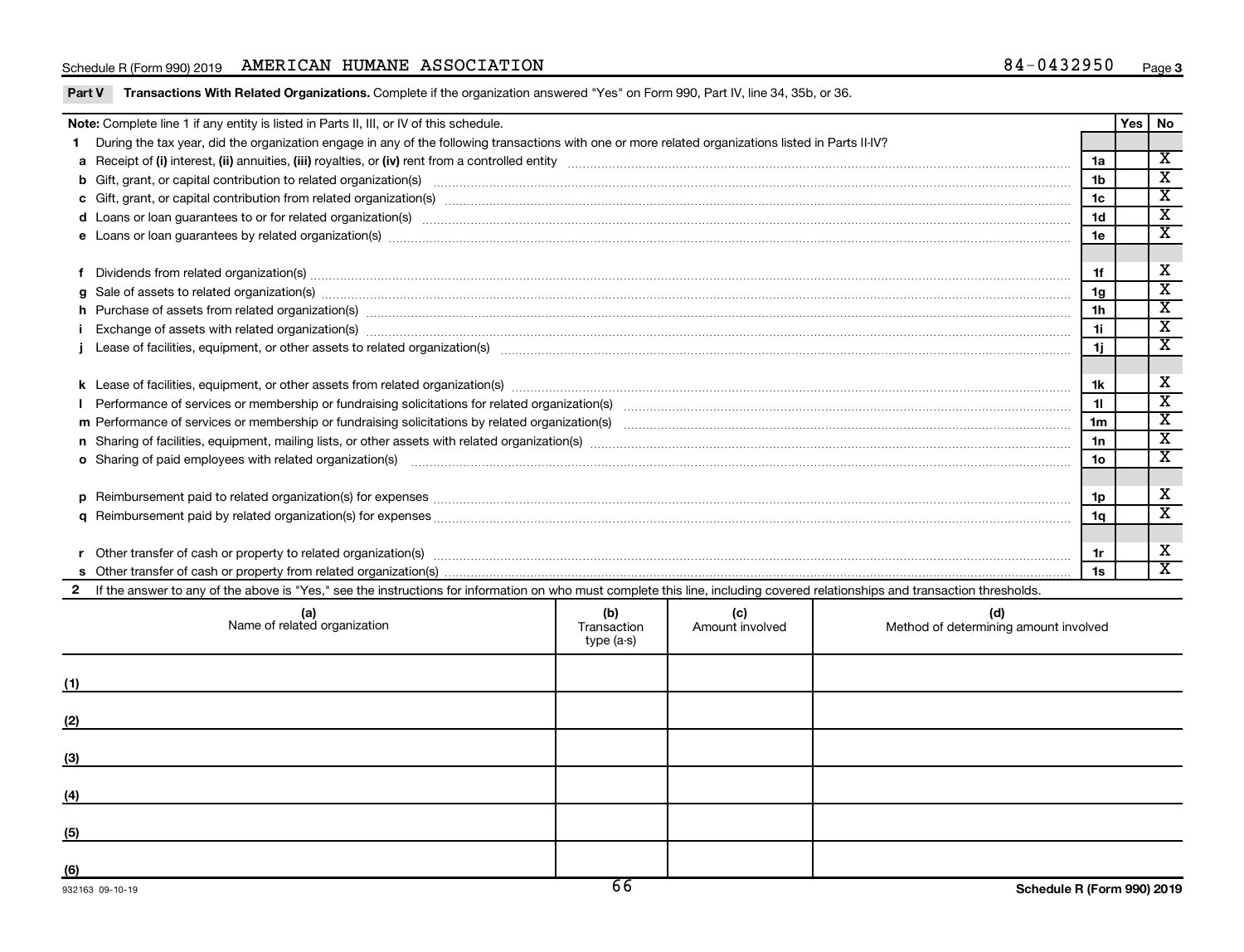## Schedule R (Form 990) 2019 AMERICAN HUMANE ASSOCIATION 84-0432950  $_{\text{Page}}$

Part VI Unrelated Organizations Taxable as a Partnership. Complete if the organization answered "Yes" on Form 990, Part IV, line 37.

Provide the following information for each entity taxed as a partnership through which the organization conducted more than five percent of its activities (measured by total assets or gross revenue) that was not a related organization. See instructions regarding exclusion for certain investment partnerships.

| (a)<br>Name, address, and EIN<br>of entity | - - -<br>(b)<br>Primary activity | (c)<br>Legal domicile<br>(state or foreign<br>country) | - - - - <sub>1</sub> - - 1<br>(d)<br>Predominant income<br>(related, unrelated,<br>excluded from tax under<br>sections 512-514) | (e)<br>Are all<br>partners sec.<br>$\frac{501(c)(3)}{0rgs?}$<br>Yes No | (f)<br>Share of<br>total<br>income | (g)<br>Share of<br>end-of-year<br>assets | (h)<br>Dispropor-<br>tionate<br>allocations?<br>Yes No | (i)<br>Code V-UBI<br>amount in box 20 managing<br>of Schedule K-1<br>(Form 1065)<br>$\overline{Y_{\text{res}}}\overline{NQ}$ | (i)<br>Yes NO | (k) |
|--------------------------------------------|----------------------------------|--------------------------------------------------------|---------------------------------------------------------------------------------------------------------------------------------|------------------------------------------------------------------------|------------------------------------|------------------------------------------|--------------------------------------------------------|------------------------------------------------------------------------------------------------------------------------------|---------------|-----|
|                                            |                                  |                                                        |                                                                                                                                 |                                                                        |                                    |                                          |                                                        |                                                                                                                              |               |     |
|                                            |                                  |                                                        |                                                                                                                                 |                                                                        |                                    |                                          |                                                        |                                                                                                                              |               |     |
|                                            |                                  |                                                        |                                                                                                                                 |                                                                        |                                    |                                          |                                                        |                                                                                                                              |               |     |
|                                            |                                  |                                                        |                                                                                                                                 |                                                                        |                                    |                                          |                                                        |                                                                                                                              |               |     |
|                                            |                                  |                                                        |                                                                                                                                 |                                                                        |                                    |                                          |                                                        |                                                                                                                              |               |     |
|                                            |                                  |                                                        |                                                                                                                                 |                                                                        |                                    |                                          |                                                        |                                                                                                                              |               |     |
|                                            |                                  |                                                        |                                                                                                                                 |                                                                        |                                    |                                          |                                                        |                                                                                                                              |               |     |
|                                            |                                  |                                                        |                                                                                                                                 |                                                                        |                                    |                                          |                                                        |                                                                                                                              |               |     |

**Schedule R (Form 990) 2019**